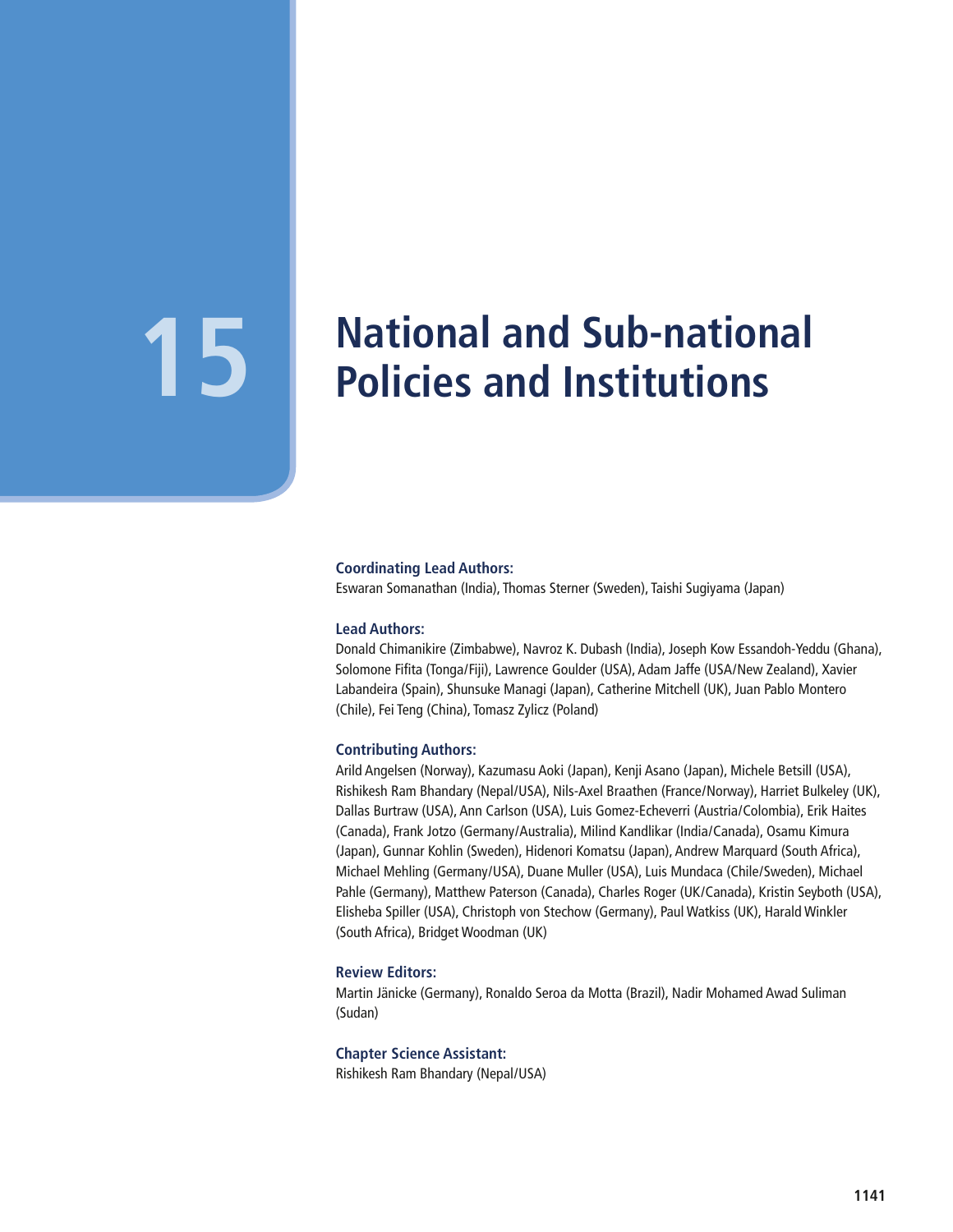#### **This chapter should be cited as:**

Somanathan E., T. Sterner, T. Sugiyama, D. Chimanikire, N.K. Dubash, J. Essandoh-Yeddu, S. Fifita, L. Goulder, A. Jaffe, X. Labandeira, S. Managi, C. Mitchell, J.P. Montero, F. Teng, and T. Zylicz, 2014: National and Sub-national Policies and Institutions. In: Climate Change 2014: Mitigation of Climate Change. Contribution of Working Group III to the Fifth Assessment Report of the Intergovernmental Panel on Climate Change [Edenhofer, O., R. Pichs-Madruga, Y. Sokona, E. Farahani, S. Kadner, K. Seyboth, A. Adler, I. Baum, S. Brunner, P. Eickemeier, B. Kriemann, J. Savolainen, S. Schlömer, C. von Stechow, T. Zwickel and J.C. Minx (eds.)]. Cambridge University Press, Cambridge, United Kingdom and New York, NY, USA.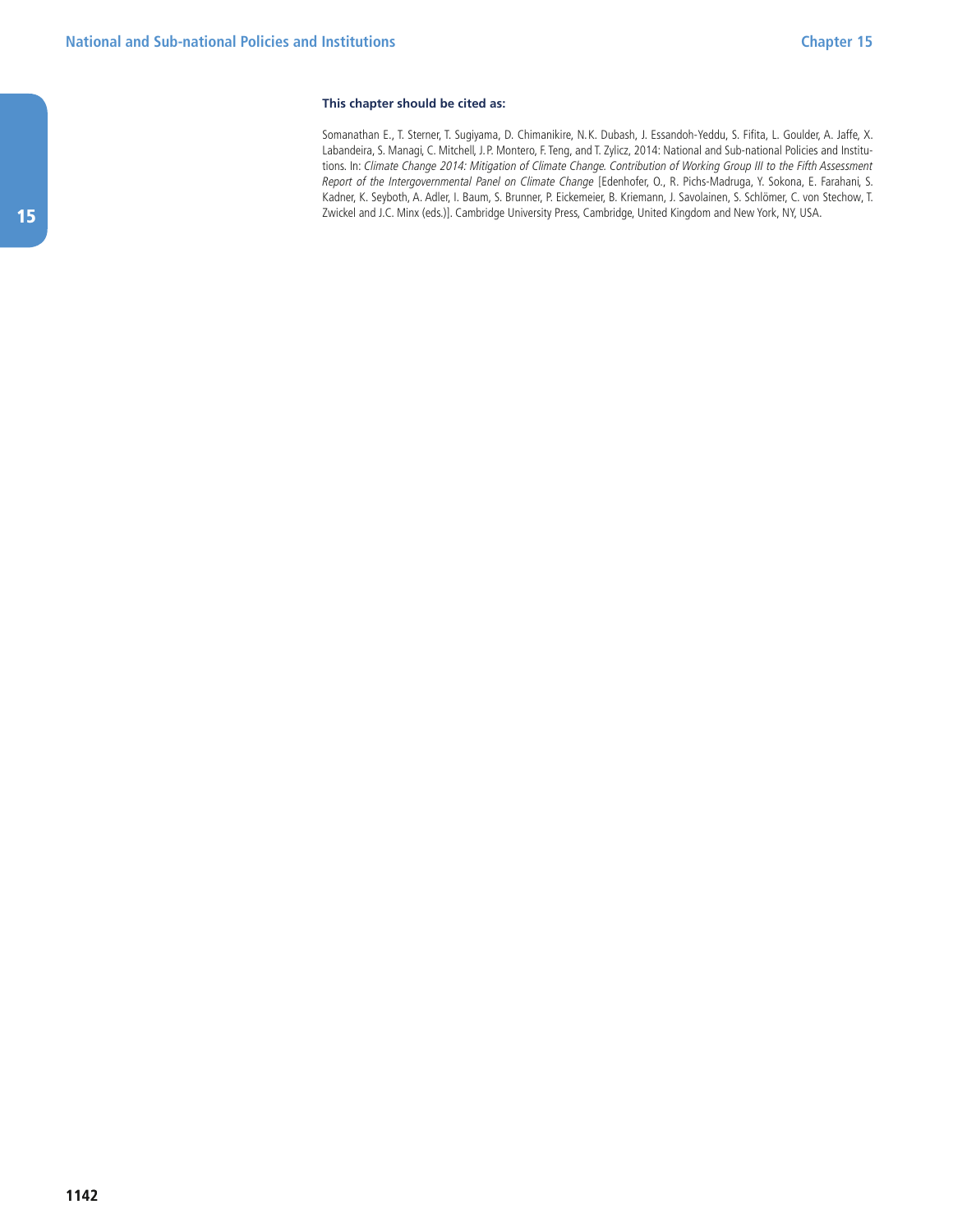## **Contents**

| 15.1 |                                                                            |                                                                                                                                                                                          |  |  |  |  |  |
|------|----------------------------------------------------------------------------|------------------------------------------------------------------------------------------------------------------------------------------------------------------------------------------|--|--|--|--|--|
| 15.2 |                                                                            |                                                                                                                                                                                          |  |  |  |  |  |
|      | 15.2.1                                                                     |                                                                                                                                                                                          |  |  |  |  |  |
|      | 15.2.2                                                                     | Increase in government institutionalization of climate mitigation actions1150                                                                                                            |  |  |  |  |  |
|      | 15.2.3                                                                     |                                                                                                                                                                                          |  |  |  |  |  |
|      | 15.2.4                                                                     |                                                                                                                                                                                          |  |  |  |  |  |
|      | 15.2.5                                                                     | Sub-national climate action and interaction across levels of governance1152                                                                                                              |  |  |  |  |  |
|      | 15.2.6                                                                     |                                                                                                                                                                                          |  |  |  |  |  |
|      | 15.2.7                                                                     |                                                                                                                                                                                          |  |  |  |  |  |
| 15.3 | Characteristics and classification of policy instruments and packages 1155 |                                                                                                                                                                                          |  |  |  |  |  |
|      | 15.3.1                                                                     |                                                                                                                                                                                          |  |  |  |  |  |
|      | 15.3.2                                                                     |                                                                                                                                                                                          |  |  |  |  |  |
|      | 15.3.3                                                                     |                                                                                                                                                                                          |  |  |  |  |  |
|      | 15.3.4                                                                     |                                                                                                                                                                                          |  |  |  |  |  |
|      | 15.3.5                                                                     |                                                                                                                                                                                          |  |  |  |  |  |
| 15.4 |                                                                            |                                                                                                                                                                                          |  |  |  |  |  |
|      | 15.4.1                                                                     |                                                                                                                                                                                          |  |  |  |  |  |
|      | 15.4.2                                                                     |                                                                                                                                                                                          |  |  |  |  |  |
| 15.5 |                                                                            | Assessment of the performance of policies and measures, including their policy design, in<br>developed and developing countries taking into account development level and capacity. 1157 |  |  |  |  |  |
|      | 15.5.1                                                                     |                                                                                                                                                                                          |  |  |  |  |  |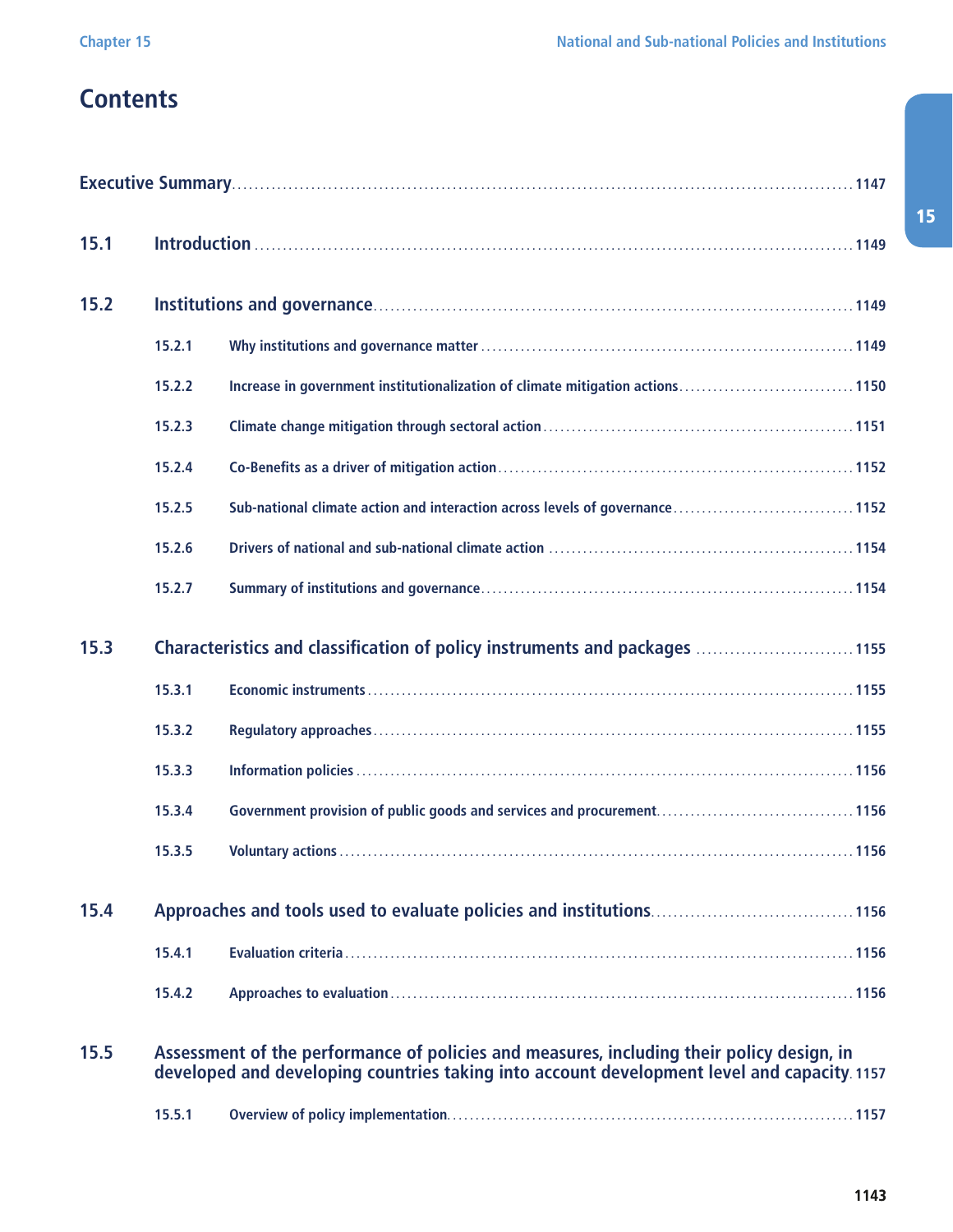| 15.5.2 | Taxes, charges, and subsidy removal measurement contains and the state of 159 |                                                                                       |  |  |
|--------|-------------------------------------------------------------------------------|---------------------------------------------------------------------------------------|--|--|
|        | 15.5.2.1                                                                      |                                                                                       |  |  |
|        | 15.5.2.2                                                                      |                                                                                       |  |  |
|        | 15.5.2.3                                                                      |                                                                                       |  |  |
|        | 15.5.2.4                                                                      | Design issues: exemptions, revenue recycling, border adjustments 1162                 |  |  |
| 15.5.3 |                                                                               |                                                                                       |  |  |
|        | 15.5.3.1                                                                      |                                                                                       |  |  |
|        | 15.5.3.2                                                                      |                                                                                       |  |  |
|        | 15.5.3.3                                                                      |                                                                                       |  |  |
|        | 15.5.3.4                                                                      |                                                                                       |  |  |
|        | 15.5.3.5                                                                      |                                                                                       |  |  |
|        | 15.5.3.6                                                                      |                                                                                       |  |  |
|        | 15.5.3.7                                                                      | Other design issues: banking, offsets, leakage, price volatility and market power1166 |  |  |
|        | 15.5.3.8                                                                      |                                                                                       |  |  |
| 15.5.4 |                                                                               |                                                                                       |  |  |
|        | 15.5.4.1                                                                      |                                                                                       |  |  |
|        | 15.5.4.2                                                                      |                                                                                       |  |  |
|        | 15.5.4.3                                                                      |                                                                                       |  |  |
| 15.5.5 |                                                                               |                                                                                       |  |  |
| 15.5.6 |                                                                               |                                                                                       |  |  |
| 15.5.7 |                                                                               |                                                                                       |  |  |
|        | 15.5.7.1                                                                      |                                                                                       |  |  |
|        | 15.5.7.2                                                                      | Voluntary agreements as a major complement to mandatory regulations1172               |  |  |
|        | 15.5.7.3                                                                      | Voluntary agreements as a policy instrument in governmental mitigation plan 1172      |  |  |
|        | 15.5.7.4                                                                      |                                                                                       |  |  |
| 15.5.8 |                                                                               |                                                                                       |  |  |
|        |                                                                               |                                                                                       |  |  |
| 15.6.1 |                                                                               |                                                                                       |  |  |
| 15.6.2 |                                                                               |                                                                                       |  |  |
|        | 15.6.2.1                                                                      |                                                                                       |  |  |
|        | 15.6.2.2                                                                      |                                                                                       |  |  |
|        | 15.6.2.3                                                                      | Policies to foster or accelerate deployment and diffusion of new technologies1176     |  |  |
| 15.6.3 |                                                                               | The impact of environmental policy instruments on technological change  1177          |  |  |
| 15.6.4 |                                                                               | The social context of technological transitions and its interaction with policy 1178  |  |  |
| 15.6.5 |                                                                               | Building programme evaluation into government technology programmes 1178              |  |  |
| 15.6.6 |                                                                               |                                                                                       |  |  |

15.6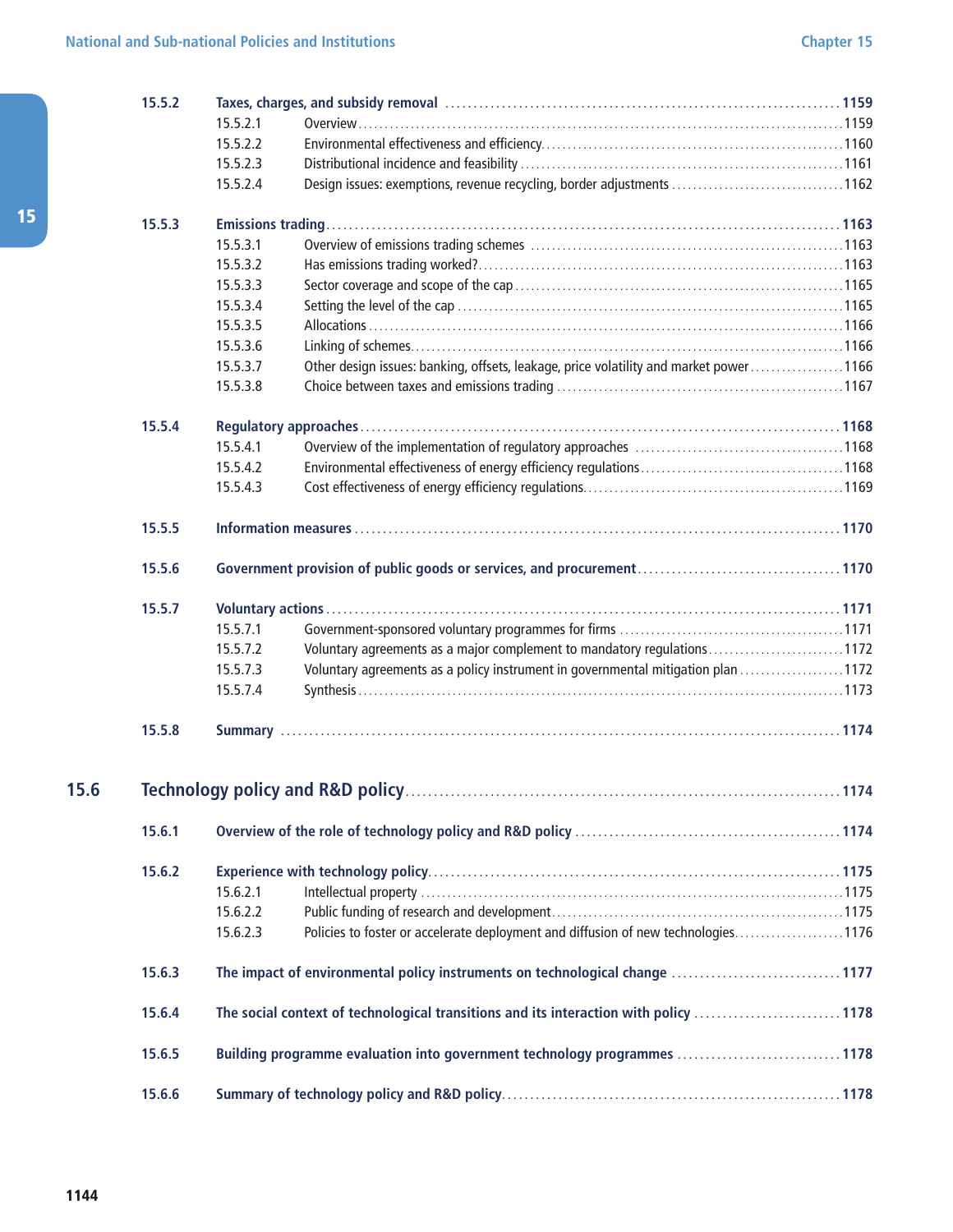| 15.7  |         |                                                                                                                  |  |  |  |  |  |
|-------|---------|------------------------------------------------------------------------------------------------------------------|--|--|--|--|--|
|       | 15.7.1  |                                                                                                                  |  |  |  |  |  |
|       | 15.7.2  | Interactions between climate policies conducted at different jurisdictional levels  1180<br>15.7.2.1<br>15.7.2.2 |  |  |  |  |  |
|       | 15.7.3  | 15.7.3.1<br>15.7.3.2                                                                                             |  |  |  |  |  |
| 15.8  |         |                                                                                                                  |  |  |  |  |  |
|       | 15.8.1  |                                                                                                                  |  |  |  |  |  |
|       | 15.8.2  |                                                                                                                  |  |  |  |  |  |
|       | 15.8.3  |                                                                                                                  |  |  |  |  |  |
|       | 15.8.4  |                                                                                                                  |  |  |  |  |  |
| 15.9  |         |                                                                                                                  |  |  |  |  |  |
|       | 15.9.1  |                                                                                                                  |  |  |  |  |  |
|       | 15.9.2  |                                                                                                                  |  |  |  |  |  |
|       | 15.9.3  |                                                                                                                  |  |  |  |  |  |
| 15.10 |         |                                                                                                                  |  |  |  |  |  |
|       | 15.10.1 |                                                                                                                  |  |  |  |  |  |
|       | 15.10.2 |                                                                                                                  |  |  |  |  |  |
|       | 15.10.3 | Capacity to take advantage of external funding and flexible mechanisms1185                                       |  |  |  |  |  |
|       | 15.10.4 |                                                                                                                  |  |  |  |  |  |
| 15.11 |         |                                                                                                                  |  |  |  |  |  |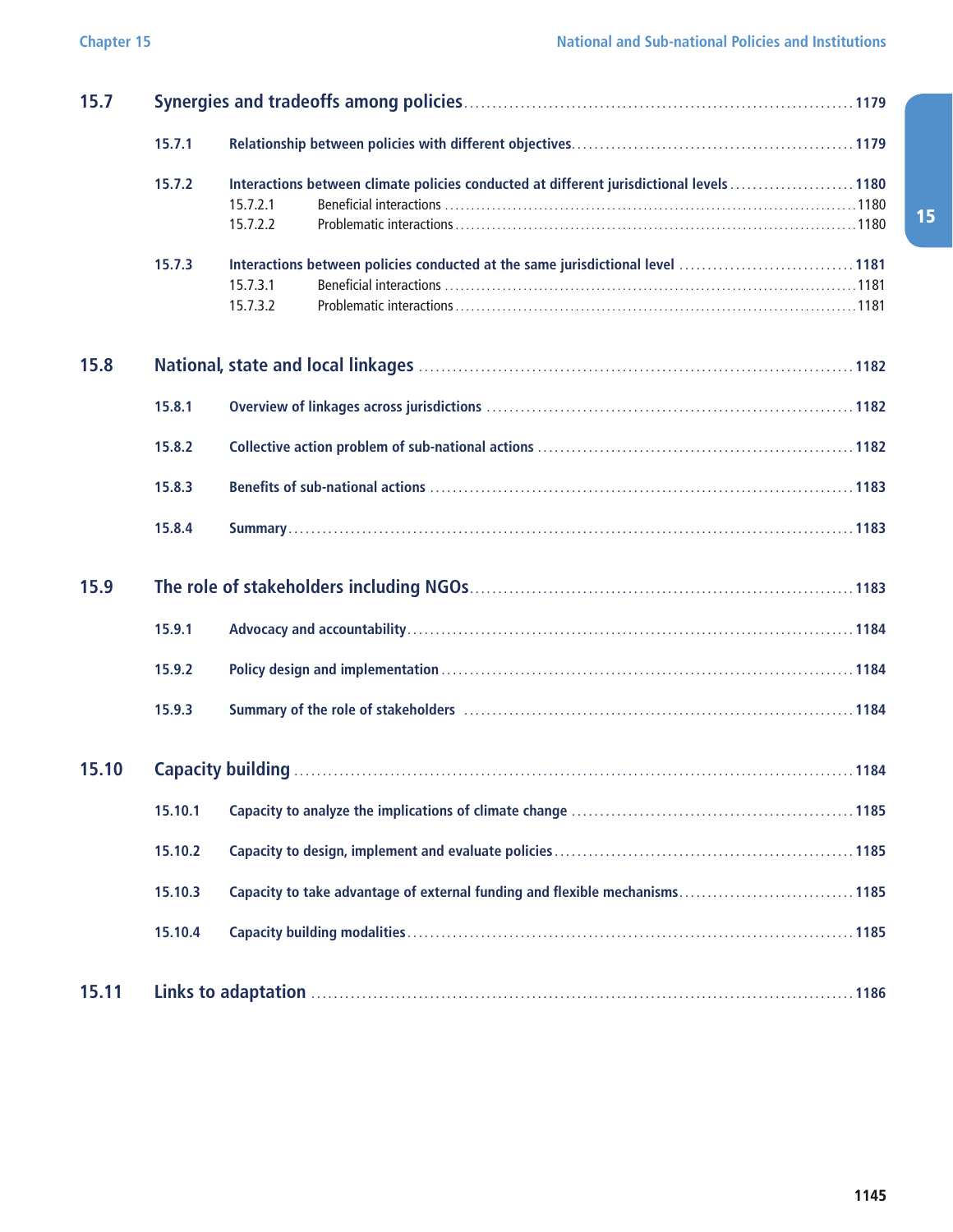| 15.12 |         |                                                                                  |  |  |  |
|-------|---------|----------------------------------------------------------------------------------|--|--|--|
|       | 15.12.1 |                                                                                  |  |  |  |
|       | 15.12.2 | Policy change direction for finance and investments in developing countries 1188 |  |  |  |
| 15.13 |         |                                                                                  |  |  |  |
| 15.14 |         |                                                                                  |  |  |  |
|       |         |                                                                                  |  |  |  |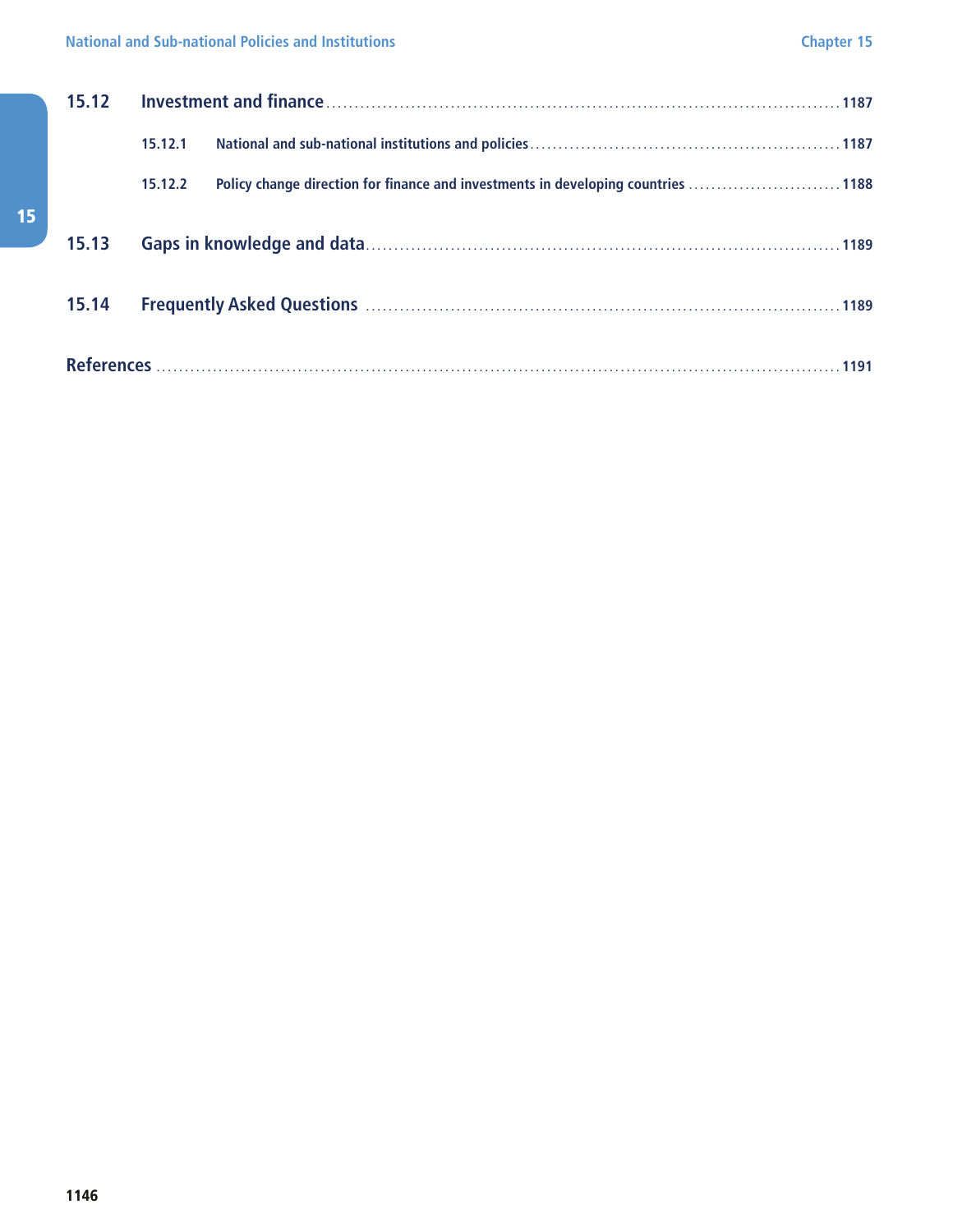### <span id="page-6-0"></span>**Executive Summary**

Since the Intergovernmental Panel on Climate Change (IPCC) Fourth Assessment Report (AR4), there has been a marked increase in national policies and legislation on climate change, however, these policies, taken together, have not yet achieved a substantial deviation in emissions from the past trend. Many baseline scenarios (those without additional policies to reduce emissions) show GHG concentrations that exceed 1000 ppm  $CO<sub>2</sub>$ eq by 2100, which is far from a concentration with a likely probability of maintaining temperature increases below 2 °C this century. Mitigation scenarios suggest that a wide range of environmentally effective policies could be enacted that would be consistent with such goals. This chapter assesses national and subnational policies and institutions to mitigate climate change in this context. It assesses the strengths and weaknesses of various mitigation policy instruments and policy packages and how they may interact either positively or negatively. Sector-specific policies are assessed in greater detail in the individual sector chapters (7–12). Major findings are summarized as follows. [Section 15.1]

**The design of institutions affects the choice and feasibility of policy options as well as the sustainable financing of climate change mitigation measures** (limited evidence, medium agreement). By shaping appropriate incentives, creating space for new stakeholders in decision making, and by transforming the understanding of policy choices, institutions designed to encourage participation by representatives of new industries and technologies can facilitate transitions to low-emission pathways, while institutions inherited unchanged from the past can perpetuate lock-in to high-carbon development paths. [15.2, 15.6]

**There has been a considerable increase in national and subnational mitigation plans and strategies since AR4** (medium evidence, high agreement). These plans and strategies are in their early stages of development and implementation in many countries, making it difficult to assess whether and how they will result in appropriate institutional and policy change, and thus, their impact on future emissions. However, to date these policies, taken together, have not yet achieved a substantial deviation in emissions from the past trend. Theories of institutional change suggest they might play a role in shaping incentives, political contexts, and policy paradigms in a way that encourages emissions reductions in the future. [15.1, 15.2]

**Sector-specific policies have been more widely used than economy-wide, market-based policies** (medium evidence, high agreement). Although economic theory suggests that economy-wide market-based policies for the singular objective of mitigation would generally be more cost-effective than sector-specific policies, political economy considerations often make economy-wide policies harder to design and implement than sector-specific policies. Sector-specific policies may also be needed to overcome sectoral market failures that price policies do not address. For example, building codes can require publicly funded energy efficient investments where private investments would otherwise not exist. Sector approaches also allow for packages of complementary policies, as, for example, in transport, where pricing policies that raise the cost of carbon-intensive forms of private transport are more effective when backed by public investment in viable alternatives. [15.1, 15.2, 15.5, 15.8, 15.9]

**Direct regulatory approaches and information measures are widely used, and are often environmentally effective, though debate remains on the extent of their environmental impacts and cost effectiveness** (medium evidence, medium agreement). Examples of regulatory approaches include energy efficiency standards; examples of information programmes include labelling programmes that can help consumers make better-informed decisions. While such approaches often work at a net social benefit, the scientific literature is divided on whether such policies are implemented with negative private costs to firms and individuals. Since AR4 there has been continued investigation into 'rebound' effects that arise when higher efficiency leads to lower energy prices and greater consumption. There is general agreement that such rebound effects exist, but there is low agreement in the literature on the magnitude. [3.9.5, 8.3, 9.7.2.4, 15.5.4, 15.5.5]

**Fuel taxes are an example of a sector-specific policy and are often originally put in place for objectives such as revenue—they are not necessarily designed for the purpose of climate change mitigation** (high confidence). In Europe, where fuel taxes are highest, they have contributed to reductions in carbon emissions from the transport sector of roughly 50% for this group of countries. The short-run response to higher fuel prices is often small, but long-run price elasticities are quite high, or roughly –0.6 to –0.8. This means that in the long run, 10% higher fuel prices correlate with 7% reduction in fuel use and emissions. In the transport sector, taxes have the advantage of being progressive or neutral in most countries and strongly progressive in low-income countries. [15.5.2]

**Reduction of subsidies to fossil energy can result in significant emission reductions at negative social cost** (high confidence). [15.5.2] Although political economy barriers are substantial, many countries have reformed their tax and budget systems to reduce fuel subsidies that actually accrue to the relatively wealthy, and utilized lump-sum cash transfers or other mechanisms that are more targeted to the poor. [15.5.3]

**Cap and trade systems for greenhouse gases are being established in a growing number of countries and regions** (limited evidence, medium agreement). Their environmental effect has so far been limited because caps have either been loose or have not yet been binding. There appears to have been a tradeoff between the political feasibility and environmental effectiveness of these programmes, as well as between political feasibility and distributional equity in the allocation of permits. Greater environmental effectiveness through a tighter cap may be combined with a price ceiling that makes for political feasibility. [15.5.3]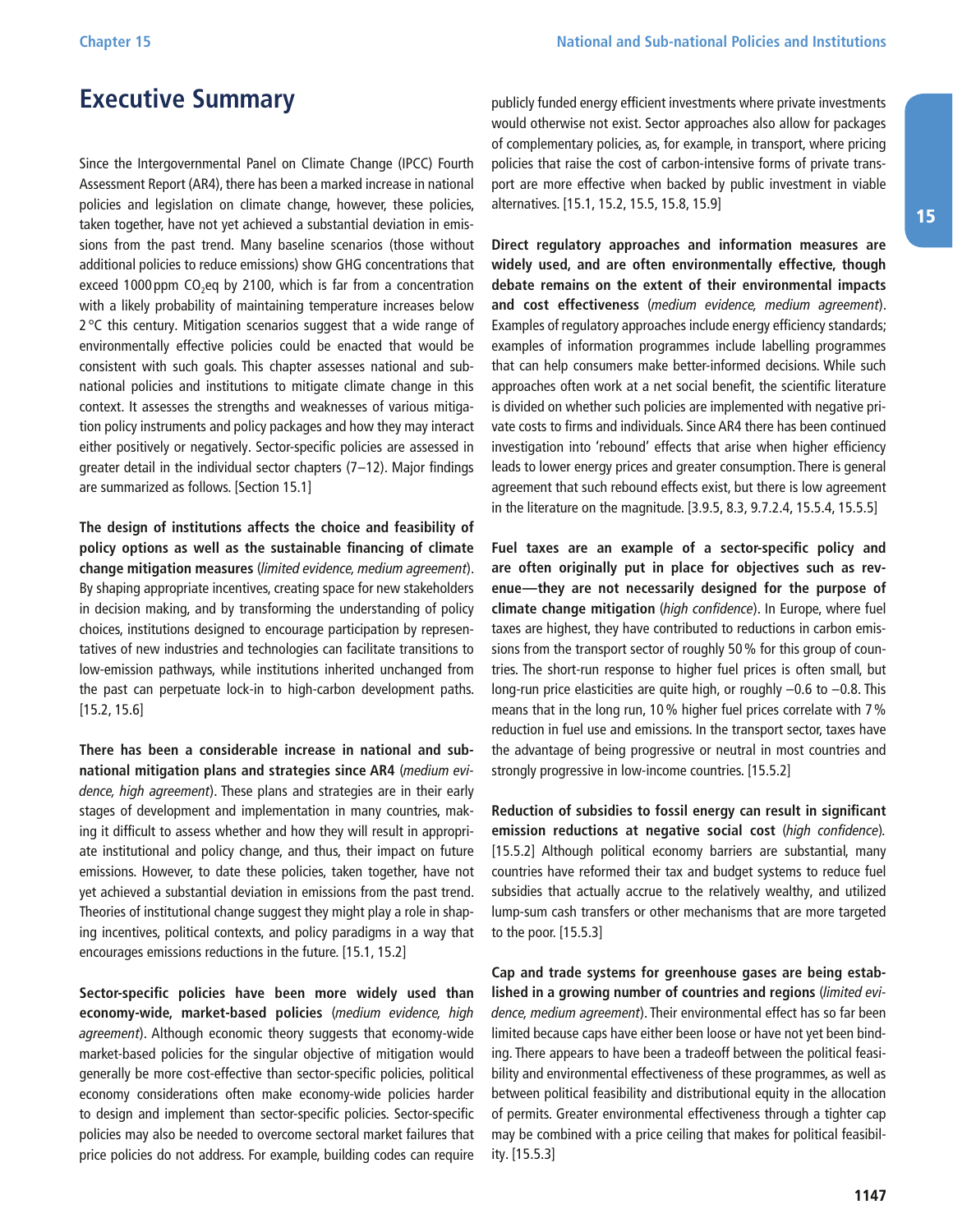**Carbon taxes have been implemented in some countries and—alongside technology and other policies—have contributed to decoupling of emissions from gross domestic product (GDP)** (high confidence). Differentiation by sector, which is quite common, reduces cost-effectiveness that arises from the changes in production methods, consumption patterns, lifestyle shifts, and technology development, but it may increase political feasibility, or be preferred for reasons of competitiveness or distributional equity. In some countries, high carbon and fuel taxes have been made politically feasible by refunding revenues or by lowering other taxes in an environmental fiscal reform. [15.2, 15.5.2, 15.5.3]

**Adding a mitigation policy to another may not necessarily enhance mitigation** (high confidence). For instance, if a cap and trade system has a sufficiently stringent cap, then other policies such as renewable subsidies have no further impact on total emissions (although they may affect costs and possibly the viability of more stringent future targets). If the cap is loose relative to other policies, it becomes ineffective. This is an example of a negative interaction between policy instruments. Since other policies cannot be 'added on' to a cap-and-trade system, if it is to meet any particular target, a sufficiently low cap is necessary. A carbon tax, on the other hand, can have an additive environmental effect to policies such as subsidies to renewables. [15.7]

**There is a distinct role for technology policy as a complement to other mitigation policies** (high confidence). Properly implemented technology policies reduce the cost of achieving a given environmental target. Technology policy will be most effective when technology-push policies (e.g., publicly funded research and development (R&D)) and demand-pull policies (e.g., governmental procurement programmes or performance regulations) are used in a complementary fashion (robust evidence, high agreement). [15.6] While technology-push and demandpull policies are necessary, they are unlikely to be sufficient without complementary framework conditions. Managing social challenges of technology policy change may require innovations in policy and institutional design, including building integrated policies that make complementary use of market incentives, authority and norms (medium evidence, medium agreement). [15.6.5].

Since AR4, a large number of countries and sub-national jurisdictions have introduced support policies for renewable energy such as feedin tariffs (FIT) and renewable portfolio standards (RPS). These have promoted substantial diffusion and innovation of new energy technologies such as wind turbines and photovoltaic (PV) panels, but have raised questions about their economic efficiency, and introduced challenges for grid and market integration (7.12, 15.6).

**Worldwide investment in research in support of climate change mitigation is small relative to overall public research spending** (medium evidence, medium agreement). The effectiveness of research support will be greatest if it is increased slowly and steadily rather than dramatically or erratically. It is important that data collection for **Chapter 15**

programme evaluation be built into technology policy programmes, because there is very little empirical evidence on the relative effectiveness of different mechanisms for supporting the creation and diffusion of new technologies. [15.6.2, 15.6.5]

**Public finance mechanisms reduce risks that deter climate investments** (high confidence). The future value of carbon permits created by an economic instrument such as cap and trade may, for example, not be accepted as sufficiently secure by banks. Government public finance mechanisms to reduce risks include debt and equity mechanisms, carbon finance, and innovative grants. [15.12]

**Government planning and provision can facilitate shifts to less energy and GHG-intensive infrastructure and lifestyles** (high confidence). This applies particularly when there are indivisibilities in the provision of infrastructure as in the energy sector (e.g., for electricity transmission and distribution or district heating networks); in the transport sector (e.g., for non-motorized or public transport), and in urban planning. The provision of adequate infrastructure is important for behavioural change (medium evidence, high agreement) [15.5.6].

**Successful voluntary agreements on mitigation between governments and industries are characterized by a strong institutional framework with capable industrial associations** (medium evidence, medium agreement). The strengths of voluntary agreements are speed and flexibility in phasing measures, and facilitation of barrier removal activities for energy efficiency and low emission technologies. Regulatory threats, even though the threats are not always explicit, are also an important factor for firms to be motivated. There are few environmental impacts without a proper institutional framework (medium evidence, medium agreement). [15.5.5]

**Synergies and tradeoffs between mitigation and adaptation policies may exist in the land-use sector** (medium evidence, medium agreement). For other sectors such as industry and power, the connections are not obvious. [15.11]

**The ability to undertake policy action requires information, knowledge, tools, and skills, and therefore capacity building is central both for mitigation and to the sustainable development agenda** (medium evidence, high agreement). The needs for capacity building include capacity to analyze the implications of climate change; capacity to formulate, implement, and evaluate policies; capacity to take advantage of external funding and flexible mechanisms; and capacity to make informed choices of the various capacity building modalities. [15.10]

**Mainstreaming climate change into development planning has helped yield financing for various climate policy initiatives** (medium evidence, medium agreement). Among developing and some least developed countries, an emerging trend is the establishment of national funding entities dedicated to climate change. While diverse in design and objectives, they tap and blend international and national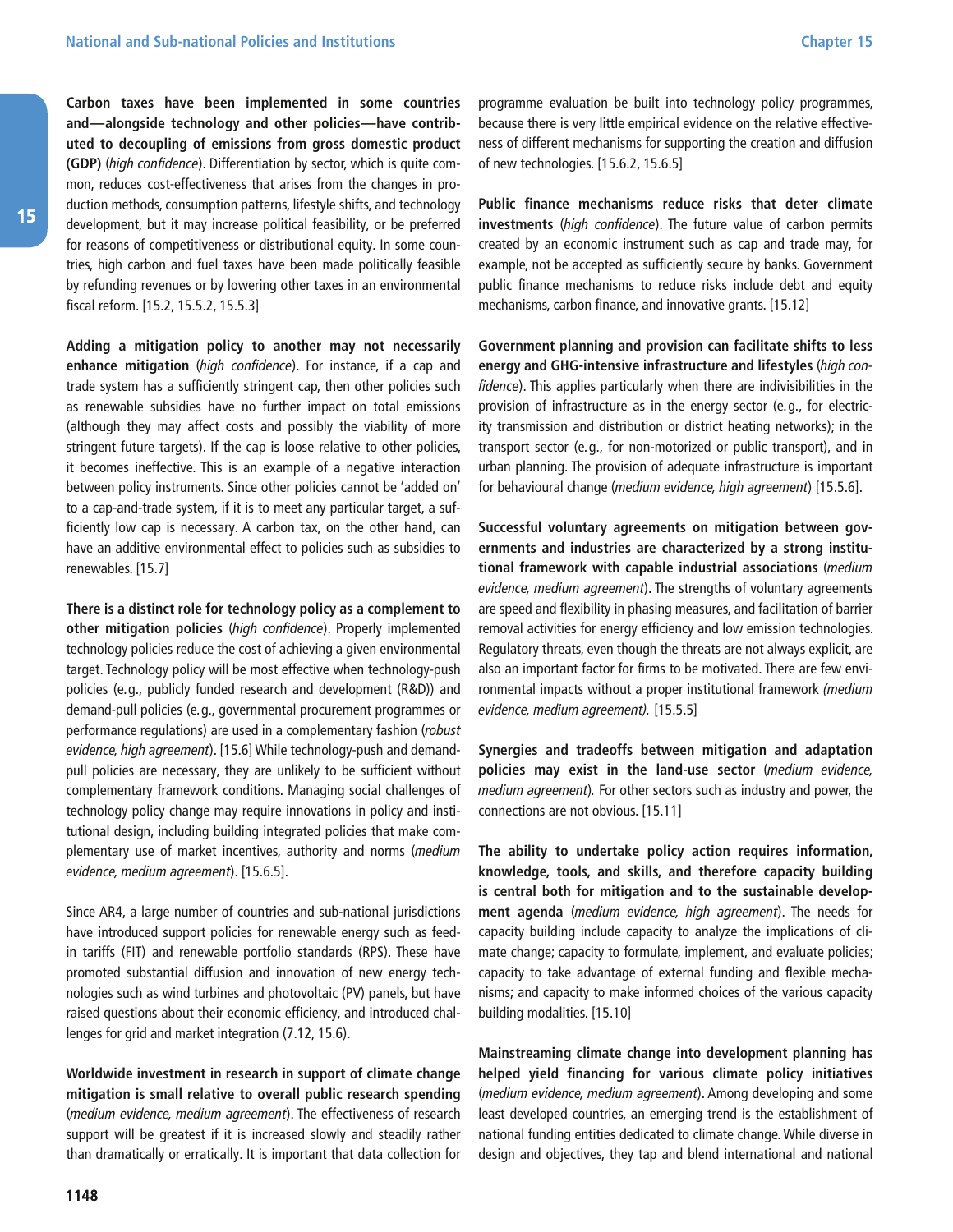<span id="page-8-0"></span>sources of finance, thereby helping to improve policy coherence and address aid fragmentation. Financing adaptation and mitigation in developing countries is crucial from the viewpoint of welfare and equity (medium evidence, high agreement). [15.12]

**Gaps in knowledge:** The fact that various jurisdictions produce various policy instruments influenced by co-benefits and political economy and that they interact in complex manners makes it difficult to evaluate the economic and environmental effectiveness of individual policy instrument as well as policy package of a nation. Most importantly, it is not known with certainty how much an emission reduction target may cost to the economy in the real world in comparison to the 'first best' optimal solution estimated by economic models in other chapters in this report. Costs may be under-stated or over-stated.

### 15.1 Introduction

This chapter assesses national and sub-national mitigation policies and their institutional settings. There has been a marked increase in national policies and legislation on climate change since the AR4 with a diversity of approaches and a multiplicity of objectives (see Section 15.2). However, Figure 1.9 of Chapter 1 suggests that these policies, taken together, have not yet achieved a substantial deviation in emissions from the past trend. Limiting concentrations to levels that would be consistent with a likely probability of maintaining temperature increases below 2 °C this century (scenarios generally in the range of  $430-480$  ppmv  $CO<sub>2</sub>$ eq) would require that emissions break from these trends and be decreased substantially. In contrast, concentrations exceed 1000 ppmv  $CO<sub>2</sub>$ eq by 2100 in many baseline scenarios (that is, scenarios without additional efforts to reduce emissions).

The literature on mitigation scenarios provides a wide range of  $CO<sub>2</sub>$ shadow price levels consistent with these goals, with estimates of less than USD 50/tCO<sub>2</sub> in 2020 in many studies and exceeding USD 100/tCO<sub>2</sub> in others, assuming a globally-efficient and immediate effort to reduce emissions. These shadow prices exhibit a strongly increasing trend thereafter. Policies and instruments are assessed in this light.

Section 15.2 assesses the role of institutions and governance. Section 15.3 lays out the classification of policy instruments and packages, while 15.4 discusses the methodologies used to evaluate policies and institutions. The performance of various policy instruments and measures are individually assessed in Sections 15.5 and 15.6.

The two main types of economic instruments are price instruments, that is, taxes and subsidies (including removal of subsidies on fossil fuels), and quantity instruments—emission-trading systems. These are assessed in Sections 15.5.2 and 15.5.3 respectively. An important feature of both these instruments is that they can be applied at a very broad, economy-wide scale. This is in contrast to the regulation and information policies and voluntary agreements which are usually sector-specific. These policies are assessed in Sections 15.5.4, 15.5.5, and 15.5.7. Government provision and planning is discussed in 15.5.6. The next section, 15.6, provides a focused discussion on technology policy including research and development and the deployment and diffusion of clean energy technologies. In addition to technology policy, longerterm effects of the policies assessed in Section 15.5 are addressed in Section 15.6.

Both these sections, 15.5 and 15.6, bring together lessons from policies and policy packages used at the sectoral level from Chapters 7 (Energy), 8 (Transport), 9 (Buildings), 10 (Industry), 11 (Agriculture, Forestry and Land Use) and Chapter 12 (Human Settlements, Infrastructure, and Spatial Planning).

The following sections further assess the interaction among policy instruments, as they are not usually used in isolation, and the impacts of particular instruments depend on the entire package of policies and the institutional context. Section 15.7 reviews interactions, both beneficial and harmful, that may not have been planned. The presence of such interactions is in part a consequence of the multi-jurisdictional nature of climate governance as well as the use of multiple policy instruments within a jurisdiction. Section 15.8 examines the deliberate linkage of policies across national and sub-national jurisdictions.

Other key issues are further discussed in dedicated sections. They are: the role of stakeholders including non-governmental organizations (NGOs) (15.9), capacity building (15.10), links between adaptation and mitigation policies (15.11), and investment and finance (15.12). Gaps in knowledge are collected in 15.13.

### 15.2 Institutions and governance

#### **15.2.1 Why institutions and governance matter**

Institutions and processes of governance (see Annex 1: Glossary for definitions) shape and constrain policy-making and policy implementation in multiple ways relevant for a shift to a low carbon economy. First, institutions—understood as formal rules and informal norms—set the incentive structure for economic decision making (North, 1991), influencing, for example, decisions about transportation investments, and behavioural decisions relevant to efficient energy use. Second, institutions shape the political context for decision making, empowering some interests and reducing the influence of others (Steinmo et al., 1992; Hall, 1993). Harrison (2012) illustrates this with respect to environmental tax reform in Canada. Third, institutions can also shape patterns of thinking and understanding of policy choices—through both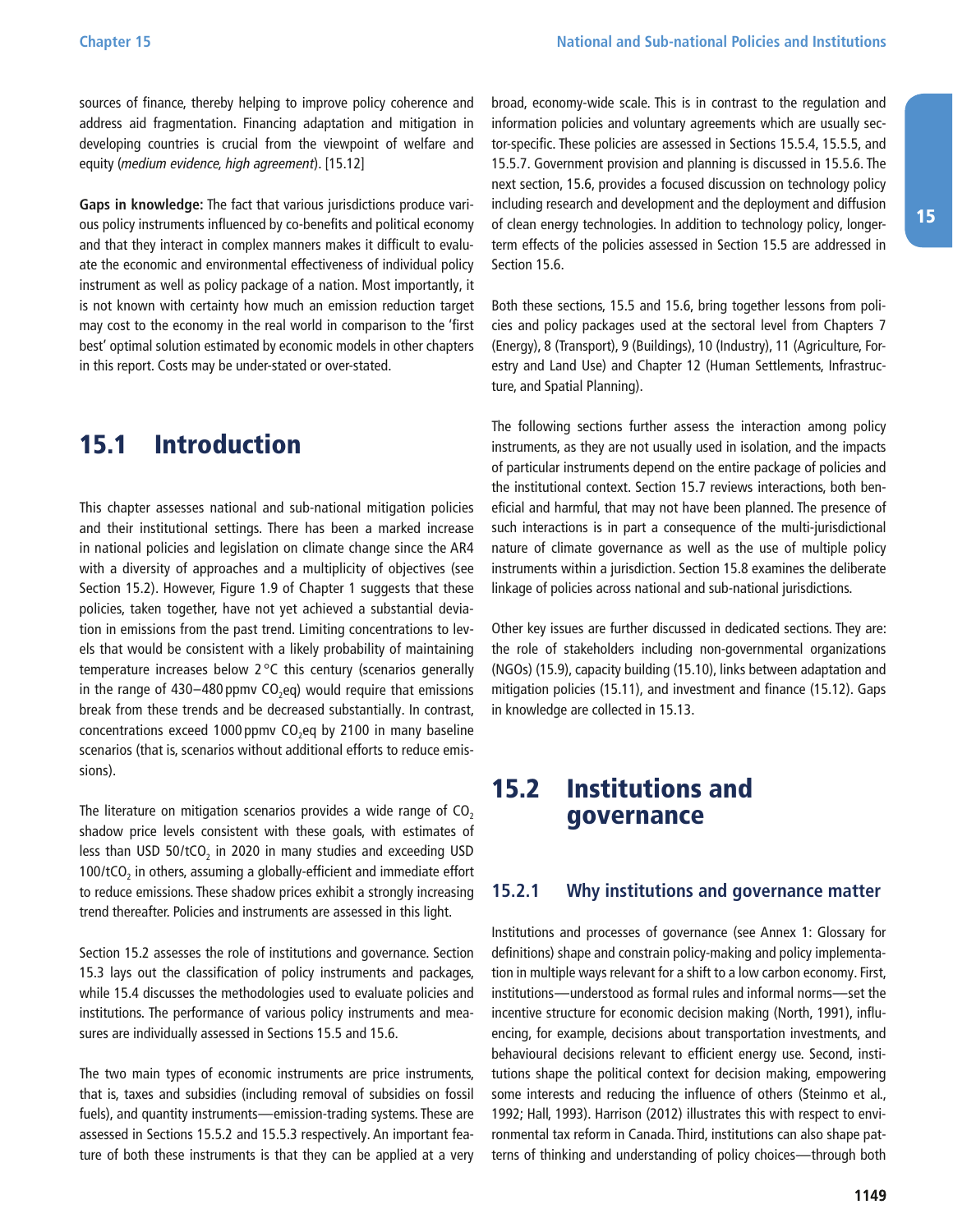<span id="page-9-0"></span>normative and cognitive effects (Powell and DiMaggio, 1991). These effects can result in dominant policy paradigms—ideas, policy goals, and instruments—that favour some actions and exclude others from consideration (Radaelli and Schmidt, 2004). For example, existing energy systems are likely to remain in place without appropriate institutional change (Hughes, 1987) and changes in discourse, which would perpetuate existing technologies and policies and lock out new ones (Unruh, 2000; Walker, 2000). More generally, a mismatch between social-ecological context and institutional arrangements can lead to a lack of fit and exert a drag on policy and technological response (Young, 2002).

#### **15.2.2 Increase in government institutionalization of climate mitigation actions**

There has been a definite increase since AR4 in formal governmental efforts to promote climate change mitigation. These efforts are diverse in their approach, scale, and emphasis, and take the form of legislation, strategies, policies, and coordination mechanisms. Many of these are relatively recent, and often in the design or early implementation stage. As a result, it is premature to evaluate their effectiveness and there is insufficient literature as yet that attempts to do so. Since global greenhouse gas emissions have continued to increase in recent years (Chapter 5 and Section 15.1), it will be important to closely monitor this trend to evaluate if policies and institutions created are sufficiently strong and effective to lead to the reductions required to stabilize global temperature, for instance, at the 2 °C target. This section reviews national centralized governmental actions, while 15.2.3 discusses sectoral actions and 15.2.5 examines the roles of other stakeholders including non-state actors.

A review of climate legislation and strategy in almost all United Nation (UN) Member States shows that there has been a substantial increase in these categories between 2007 and 2012 (Dubash et al., 2013) (See Figure 15.1). Dubash et al. (2013) define climate legislation as mitigation-focused legislation that goes beyond sectoral action alone, while climate strategy is defined as a non-legislative plan or framework aimed at mitigation that encompasses more than a small number of sectors, and that includes a coordinating body charged with implementation. International pledges are not included. By these definitions, 39% of countries, accounting for 73% of population and 67% of greenhouse gas emissions, were covered by climate law or strategies in 2012, an increase from 23% of countries, 36% of population, and 45% of emissions in 2007. There are also strong regional differences,





Number of countries and GHG emissions covered (NAI: Non Annex I countries (developing countries), AI: Annex I countries (developed countries), LAM: Latin America, MAF: Middle East and Africa, ASIA: Asia, EIT: Economies in Transition, OECD-1990: OECD of 1990)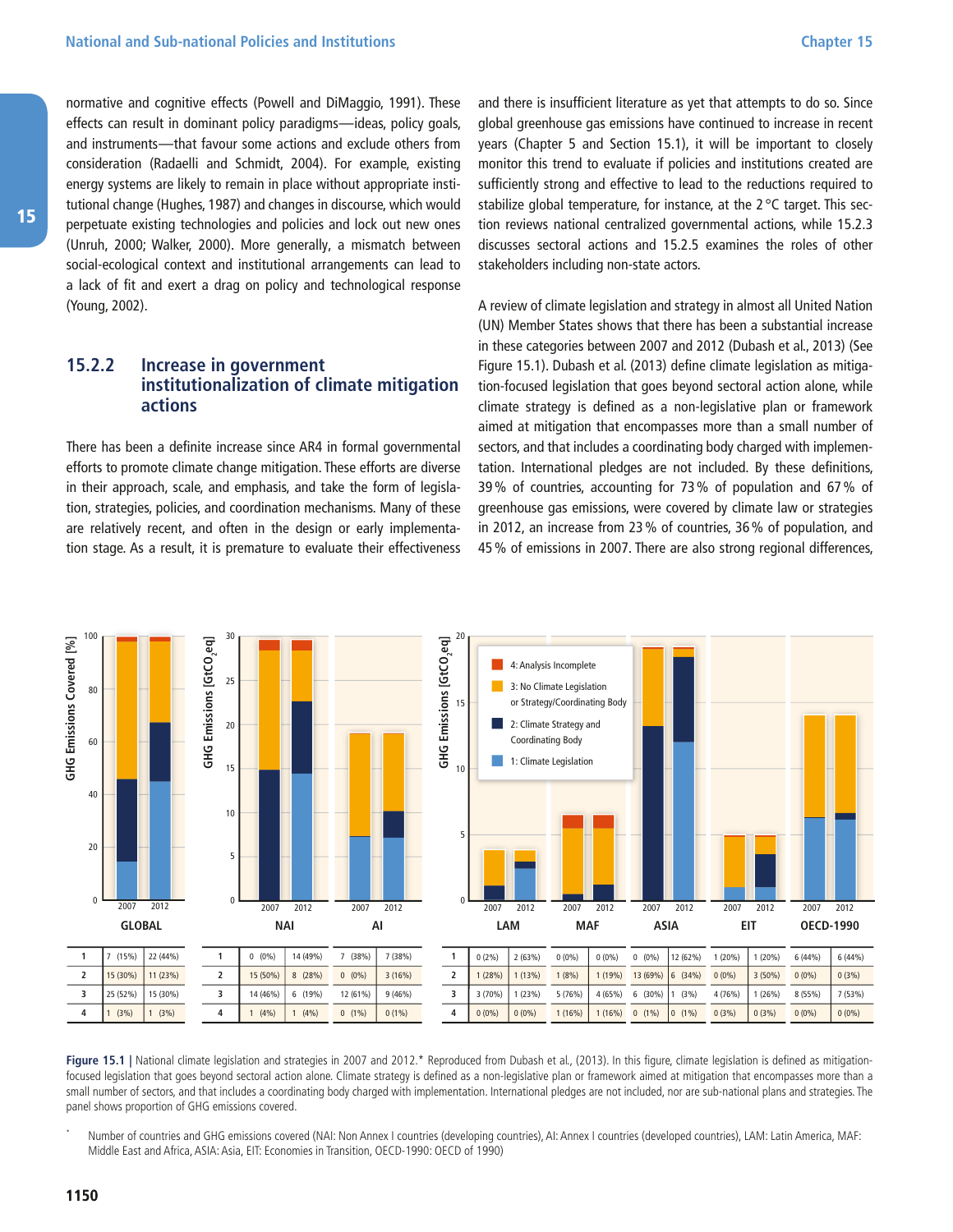<span id="page-10-0"></span>with Asia and Latin America recording the fastest rate of increase. Taken as a block, in 2012, 49% of current emissions from the developing world regions of Asia, Africa, and Latin America were under climate law and 77% of emissions were under either law or strategy, while for the developed world regions of Organisation for Economic Co-operation and Development 1990 Countries OECD-1990 and Economies in Transition (EIT) the equivalent numbers are 38% and 56%. Finally, while the number of countries with climate legislation increased marginally from 18% to 22% over this period, the number of countries with climate strategies increased from 5% to 18%, suggesting many more countries are adopting a strategy-led approach. (For regional aggregations see Annex II.2)

Climate legislation and strategies follow a wide diversity of approaches to operationalization and implementation. The imposition of carbon prices is one approach widely discussed in the literature (See Section 15.5) but less frequently implemented in practice. Examples include the European Union's Emissions Trading Scheme (ETS) (See Section 14.4.2) or setting of carbon taxes (see Section 15.5.2). One study of the 19 highest emitting countries finds that six have put in place some form of carbon price, while 14 have put in place both regulation and other economic incentives for greenhouse gas mitigation (Lachapelle and Paterson, 2013). Common explanations for this variation are in terms of the novelty of emissions trading (although emissions trading has been in practice implemented much more widely than carbon taxation), the legitimacy problems faced by emissions trading (Paterson, 2010), or political contestation over increased taxation (see for example Laurent (2010), on the French case, Jotzo (2012) for Australia or Jagers and Hammar (2009), for evidence that popular support for carbon taxes in Sweden depend on how it is framed in popular debate), and lobbying by fossil-fuel or energy-intense industry lobbies (Bailey et al., 2012; Sarasini, 2013).

More generally speaking, policy instruments have often been sector-specific. Economy-wide instruments, even when implemented, have had exemptions for some sectors, most commonly those most exposed to international trade. The exemptions have arisen because national policies have been developed under the strong influence of sectoral policy networks (Compston, 2009) and many stakeholders therein—including firms and NGOs—influence the policy to promote their interests (Helm, 2010). This phenomenon undermines the overall cost-effectiveness of climate policy (Anthoff and Hahn, 2010) although it may help further other objectives such as equity and energy security (see Section 15.7).

Another approach follows a model of national-level target backed by explicit creation of institutions to manage performance to that target. In China, for example, a 'National Leading Group on Climate Change' in June 2007, housed in the apex National Development and Reform Commission and chaired by the premier (Tsang and Kolk, 2010a) coordinates the achievement of targets set in the subsequent National Climate Change Programme. The Chinese examples illustrate a broader point emerging from a cross-country study that implementation of climate legislation and plans are, in at least some cases, drawing powerful finance and planning departments into engagement with climate change (Held et al., 2013).

Another approach is to establish dedicated new climate change bodies that are substantially independent of the executive and that seek to coordinate existing government agencies through a variety of levers. The leading example of this approach is in the UK, where a dedicated Climate Change Committee analyzes departmental plans and monitors compliance with five-year carbon budgets (U.K., 2008; Stallworthy, 2009). Instead of direct executive action, as in the Chinese case, this approach relies on analysis, public reporting, and advice to government. Following the UK example, Australia has established an independent Climate Change Authority to advise the government on emission targets and review effectiveness of its Carbon Pricing Mechanism (Keenan et al., 2012).

#### **15.2.3 Climate change mitigation through sectoral action**

While there is no systematic study of implementation of climate plans, case study evidence suggests that these plans are frequently operationalized through sectoral actions. There are a variety of ways through which national plans interface with sectoral approaches to mainstream climate change. In some cases, there is a formal allocation of emissions across sectors. For example, in Germany, mitigation efforts were broken down by sectors for the period between 2008 and 2012, with the national 'Allocation Act 2012' specifying emissions budgets for sectors participating in the EU ETS as well as the remaining sectors (Dienes, 2007; Frenz, 2007). More typically, climate mainstreaming occurs through a sector by sector process led by relevant government departments, as in France (Mathy, 2007), India (Dubash, 2011; Atteridge et al., 2012), and Brazil (da Motta, 2011a; La Rovere et al., 2011).

In some cases, the sectoral process involves a role for stakeholders in engagement with government departments. In France, sectoral approaches are devised at the central level through negotiation and consultation between multiple ministries, experts, business, and NGOs. According to at least one analysis, this approach risks a dilution of measures through the influence of lobbies that may lose from mitigation actions (Mathy, 2007). In Brazil, sector specific approaches are developed by sectoral ministries complemented by a multi-stakeholder forum to solicit views and forge consensus (Hochstetler and Viola, 2012; Viola and Franchini, 2012; Held et al., 2013a).

In some cases, climate change considerations bring about changes in long-standing patterns of sector governance. In South Africa, for example, the Copenhagen pledge led to a process of reconsidering South Africa's integrated resource plan for electricity to include carbon reduction as one among multiple criteria (Republic of South Africa, 2011). In India, the establishment of national sectoral 'missions' had the effect of creating new institutional mechanisms in the case of the National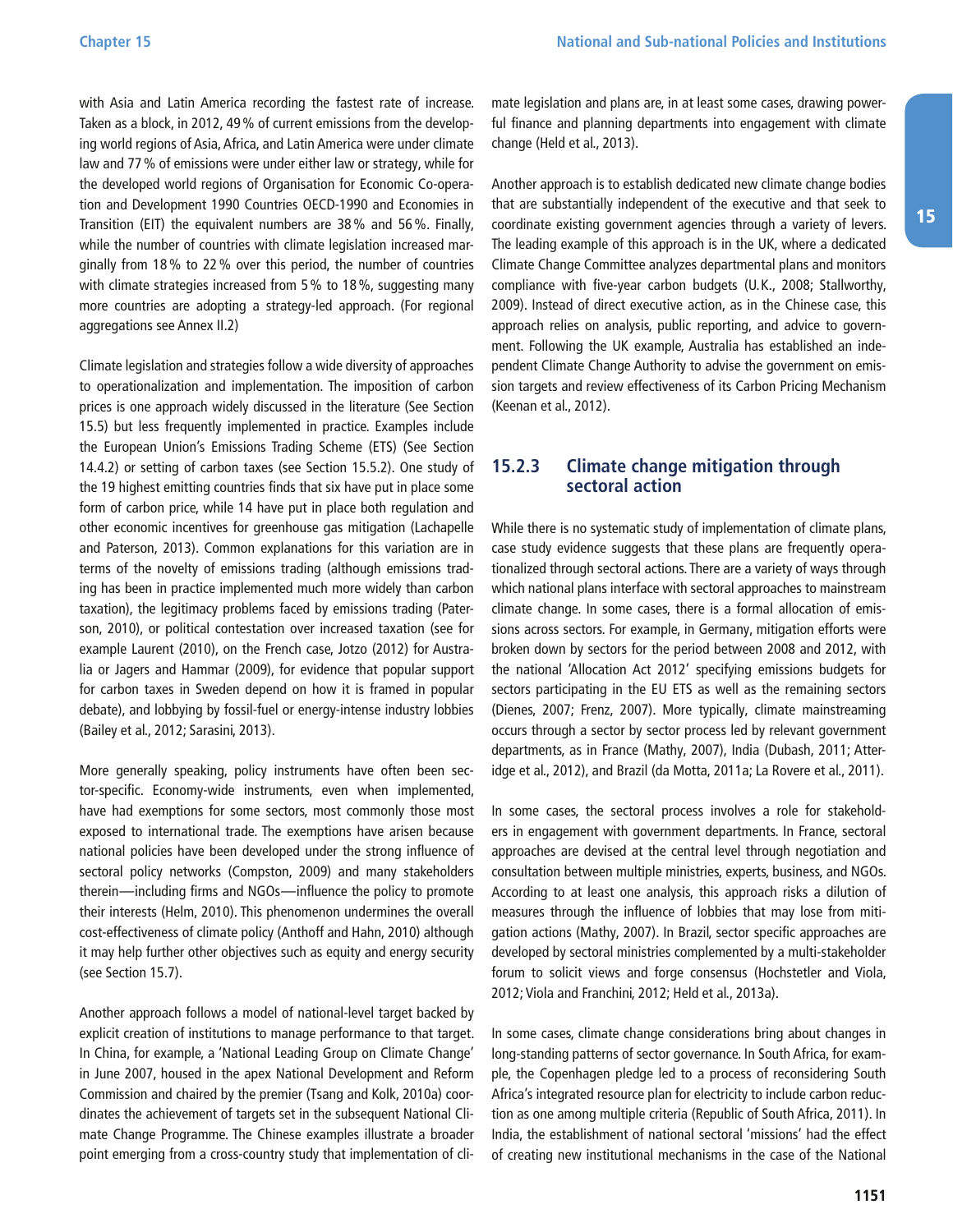<span id="page-11-0"></span>Solar Mission, or of raising the profile and importance of particular ministries or departments as in the example of the Bureau of Energy Efficiency (Dubash, 2011). In other cases, climate mainstreaming was facilitated by prior political shifts in governance of a sector. Brazil's climate approach particularly emphasizes the forest sector (da Motta, 2011b; La Rovere, 2011). Progress on the Brazilian plan was enabled by prior domestic political consensus around a far-reaching Forest Code (Hochstetler and Viola, 2012).

#### **15.2.4 Co-Benefits as a driver of mitigation action**

The importance of co-benefits—both development gains from climate policy and climate gains from development policy—emerge as a particularly strong rationale and basis for sectoral action. As Table 6.7 shows, an inventory of sectoral action on climate change (drawn from Chapter 7–12) is linked to a wide range of co-benefits and adverse side-effects, encompassing economic, social, and environmental effects. Table 15.1 provides a roadmap for the co-benefits and adverse side-effects from sectoral mitigation measures most prominently discussed across Chapters 7 to 12. They are listed in three columns: economic, social, and environmental. Each column shows the range of effects on objectives or concerns beyond mitigation discussed in Chapters 7.12 for that category. For example, energy security is categorized in the column of 'economic' and addressed in Section 7.9, 8.7, 9.7, 10.8, 11.13.6, and 12.8.

This perception is reinforced by comparative case studies and specific country studies. A comparative study finds that co-benefits is an important driving force for mitigation policies across large, rapidly industrializing countries (Bailey and Compston, 2012a), a finding that is supported by country level studies. India's National Action Plan on Climate Change (NAPCC), for example, is explicitly oriented to pursuit of cobenefits, with mitigation understood to be the secondary benefit emerging from development policies. The linkage between energy security and

mitigation is particularly important to winning broader political support for action on mitigation (Dubash, 2011; Fisher, 2012). A similar trend is apparent in China (Oberheitmann, 2008), where provincial implementation of targets is enabled by linking action to local motivations, notably for energy efficiency (Teng and Gu, 2007; Richerzhagen and Scholz, 2008a; Qi et al., 2008; Tsang and Kolk, 2010b; Kostka and Hobbs, 2012). Tsang and Kolk (2010a) go so far as to say that Chinese leaders essentially equate climate policy with energy conservation. Kostka and Hobbs (2012) identify three ways in which this alignment of global and local objectives happens: interest bundling, through which objectives of political institutions are tied to local economic interests; policy bundling, to link climate change with issues of local political concern; and framing in ways that play to local constituencies.

The concept of 'nationally appropriate mitigation actions' (NAMAs) has a conceptual connection to the idea of co-benefits. Nationally appropriate mitigation actions are intended to be mitigation actions that are 'nationally appropriate' in the sense that they contribute to development outcomes. Therefore, NAMAs provide a possible mechanism for connection of national policies and projects to the global climate regime, although the mechanisms through which this will be accomplished are yet to be fully articulated (see Box 15.1). Another, related mechanism is the explicit formulation in many countries of 'low emissions development strategies' that seek to integrate climate and development strategies (Clapp et al., 2010).

#### **15.2.5 Sub-national climate action and interaction across levels of governance**

In many countries, the formulation and implementation of national mitigation approaches are further delegated to sub-national levels, with differing levels of central coordination, depending on national contexts and institutions. Comparative analysis of cross-country climate action is insufficiently developed to allow generalization and explanation of different approaches to climate policy.

Table 15.1 | Roadmap for the assessment of potential co-benefits and adverse side-effects from mitigation measures for additional objectives in the sector chapters (7-12). For overview purposes, only those objectives and concerns are shown that are assessed in at least two sectors. For a broader synthesis of the literature assessed in this report, see Section 6.6.

| Effect of mitigation measures on additional objectives or concerns |                                                                                                    |                                                                                            |  |  |  |  |
|--------------------------------------------------------------------|----------------------------------------------------------------------------------------------------|--------------------------------------------------------------------------------------------|--|--|--|--|
| <b>Economic</b>                                                    | Social                                                                                             | Environmental                                                                              |  |  |  |  |
| Energy security (7.9, 8.7, 9.7, 10.8, 11.13.6, 12.8)               | Health impact (e.g., via air quality and noise) (5.7, 7.9, 8.7, 9.7,<br>10.8, 11.7, 11.13.6, 12.8) | Ecosystem impact (e.g., via air pollution) (7.9, 8.7, 9.7, 10.8,<br>11.7, 11.13.6/7, 12.8) |  |  |  |  |
| Employment impact (7.9, 8.7, 9.7, 10.8, 11.7, 11.13.6)             | Energy/mobility access (7.9, 8.7, 9.7, 11.13.6, 12.4)                                              | Land-use competition (7.9, 8.7, 10.8, 11.7, 11.13.6/7)                                     |  |  |  |  |
| New business opportunity/economic activity (7.9, 11.7,<br>11.13.6  | (Fuel) Poverty alleviation (7.9, 8.7, 9.7, 11.7, 11.13.6)                                          | Water use/quality (7.9, 9.7, 10.8, 11.7, 11.13.6)                                          |  |  |  |  |
| Productivity/competitiveness (8.7, 9.7, 10.9, 11.13.6)             | Food security (7.9, 11.7, 11.13.6/7)                                                               | Biodiversity conservation (7.9, 9.7, 11.7, 11.13.6)                                        |  |  |  |  |
| Technological spillover/innovation (7.9, 8.7, 10.8, 11.3,          | Impact on local conflicts (7.9, 10.8, 11.7, 11.13.6)                                               | Urban heat island effect (9.7, 12.8)                                                       |  |  |  |  |
| 11.13.6                                                            | Safety/disaster resilience (7.9, 8.7, 9.7, 10.8, 12.8)                                             | Resource/material use impact (7.9, 8.7, 9.7, 10.8, 12.8)                                   |  |  |  |  |
|                                                                    | Gender impact (7.9, 9.7, 11.7, 11.13.6)                                                            |                                                                                            |  |  |  |  |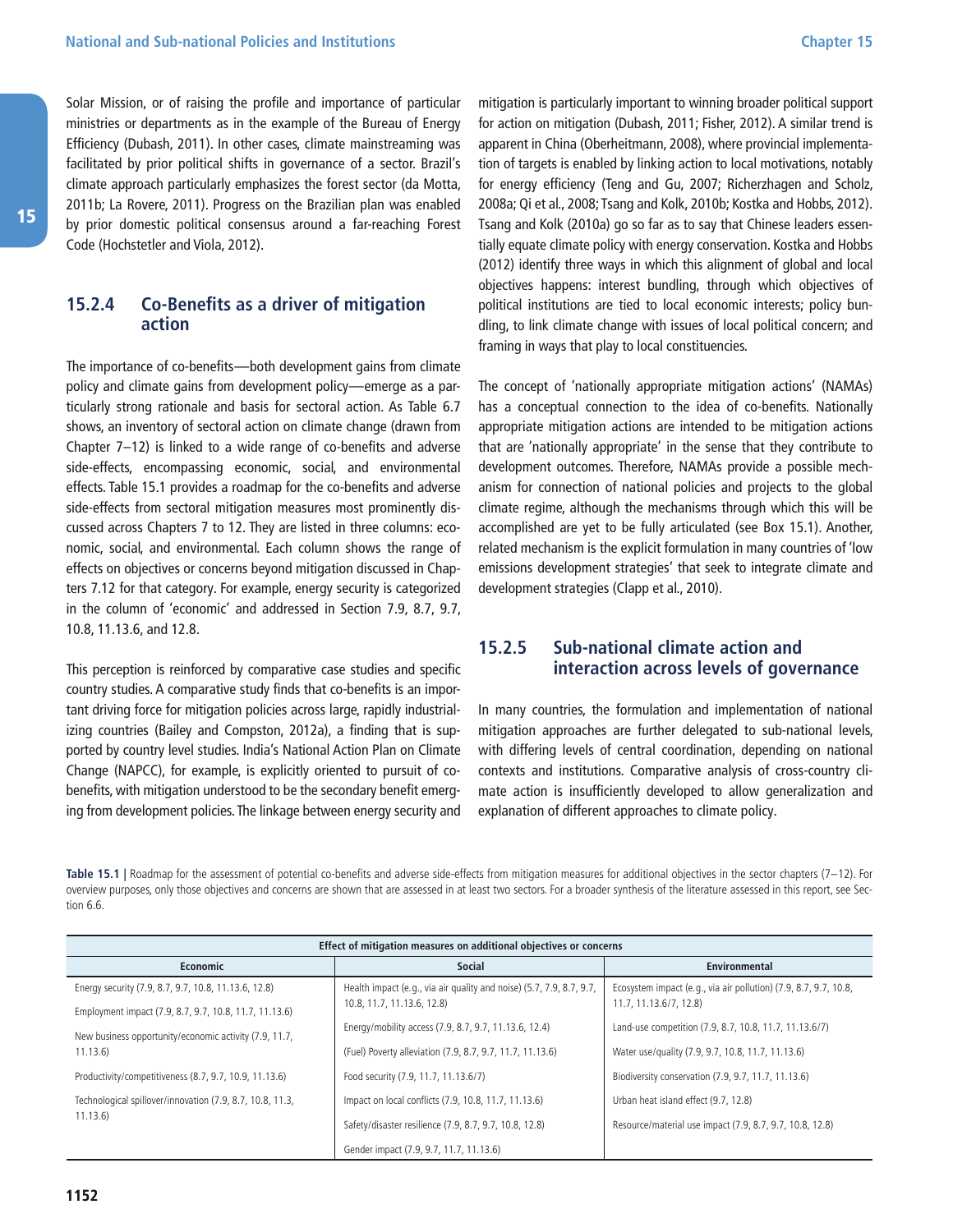#### **Box 15.1 | Nationally Appropriate Mitigation Actions (NAMAs)**

The Bali Action Plan (BAP), (1/CP.13; UNFCCC, 2007) states that developing countries are called on to take NAMAs supported and enabled by technology and finance. For example, NAMAs could be articulated in terms of national emissions intensity or trajectories, sectoral emissions, or specific actions at sectoral or sub-sectoral levels. As of June 2013, 57 parties had submitted NAMAs to the United Nations Framework Convention on Climate Change (UNFCCC) secretariat.

The design of mechanisms to link NAMAs to global support lead to some complex tradeoffs. For example, large scale sectoral NAMAs provide the least scope for leakage (decreased emissions in one sector is undermined by increased emissions in another part of the economy) and the lowest measurement costs (Jung et al., 2010). However, designing NAMAs around transaction costs might run counter to designing them for targeted focus on national development priorities. Exploring the extent of this tradeoff and managing it carefully will be an important part of implementing NAMAs.

Much of the writing on NAMAs is focused on the challenges of linking national actions to the international climate framework. Conceptual challenges involved in linking NAMAs to the UNFCCC process include the legal nature of NAMAs (van Asselt et al., 2010), financing of NAMAs, and associated concerns of avoiding double counting (Cheng, 2010; Jung et al., 2010; van Asselt et al., 2010; Sovacool, 2011a) and measurement, reporting, and verification of NAMAs (Jung et al., 2010; Sterk, 2010; van Asselt et al., 2010).

While NAMAs pertain particularly to the developing world, cobenefits based arguments are also used in developed countries. In the United States, Gore and Robinson (2009) argue that expansion of municipal scale action is articulated in the form of co-benefits, and is driven by network-based communication and citizen initiative. In Germany, several benefits in addition to climate change have been attributed to the policy for energy transition or 'Energiewende,' including security of energy supply and industrial policy (Lehmann and Gawel, 2013).

In some federal systems, national target setting by the central government is followed by further allocation of targets to provinces, often through nationally specific formulae or processes. For example, in the case of Belgium, Kyoto targets were re-allocated to the regional level through a process of negotiation, followed by the preparation of regional climate plans to implement regional targets (Happaerts et al., 2011). Ultimately, since agreement could not be reached on regional targets to meet the national Kyoto targets, the approach relied on offsets were explicitly internalized as part of the national approach to meeting Kyoto targets. In China, national action is defined and monitored by the central government in consultation with provinces, and implementation is delegated to provinces. Targets set in the subsequent National Climate Change Programme as part of the 11th Five Year Plan were implemented through a mechanism of provincial communiqués to track compliance with the target, and provincial leading groups to implement the target (Teng and Gu, 2007; Qi et al., 2008; Tsang and Kolk, 2010b; Held et al., 2011a; Kostka and Hobbs, 2012). A range of policy mechanisms were used to implement this target, such as differential energy prices based on energy efficiency performance, promotion of energy audits, and financial incentives for performance (Held et al., 2011b). Subsequent revised targets have been set for the 12th Five Year Plan.

Other countries represent intermediate cases between central control and decentralization. India has developed a mix of national policies through its National Action Plan on Climate Change, responsibility for which rests with central government ministries, and State Action Plans on Climate Change to be developed and implemented by states (Dubash et al., 2013). While they are predominantly focused on implementing national level directives, there is also sufficient flexibility to pursue state-level concerns, and some states have created new mechanisms, such as the establishment of a Climate Change department in the state of Gujarat, and the establishment of a green fund in Kerala (Atteridge et al., 2012). In France, the EU objectives were adopted as national goals, and through national legislation, all urban agglomerations over 50,000 are required to prepare 'Climate and Energy Territorial Plans' to meet these goals and, additionally, to address adaptation needs (Assemblée Nationale, 2010). Since all other planning processes related to issues such as transport, building, urban planning, and energy have to conform to and support these objectives, this approach provides a powerful mechanism to mainstream climate change into local public planning. These plans also form a framework around which private voluntary action can be organized. In Germany, while the federal government initiates and leads climate action, the states or 'Länder' have a veto power against central initiatives through representation in the upper house of parliament (Weidner and Mez, 2008). In addition, however, the Länder may also take additional action in areas such as energy efficiency measures, renewable energy development on state property and even through state-wide targets (Biedermann, 2011).

In some cases, sub-national jurisdictions seem to be attempting to compensate for the lack of political momentum at the national level (Schreurs, 2008; Dubash, 2011). In the United States, for example, although progress at the federal level has been slow and halting, there have been multiple efforts at sub-national scales, through unilateral and coordinated action by states, judicial intervention, and municipal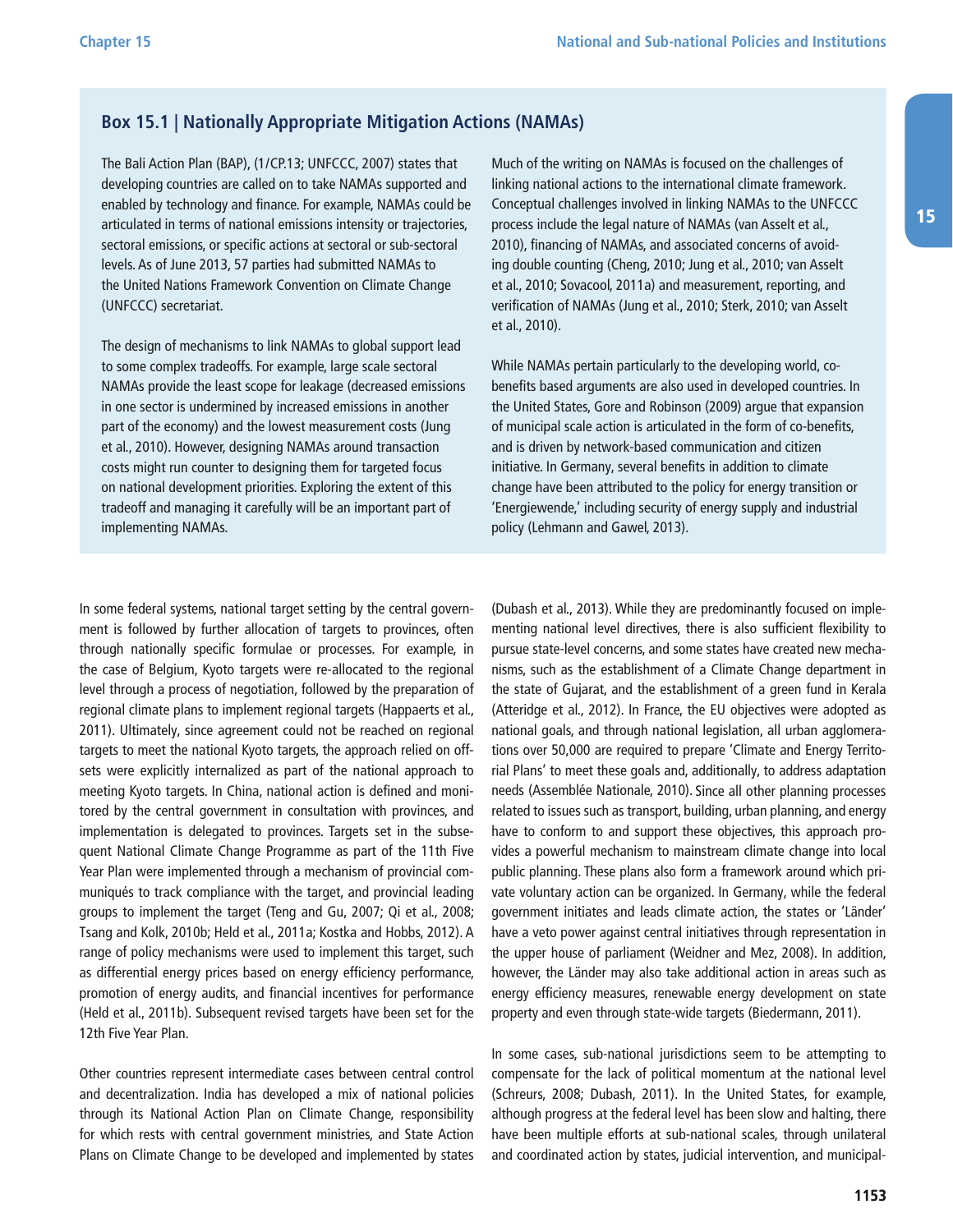<span id="page-13-0"></span>scale action (Carlarne, 2008; Rabe, 2009, 2010; Posner, 2010). There are examples of states joining together in creating new institutional mechanisms, such as the Regional Greenhouse Gas Initiative (RGGI) among Northeastern states in the United States to institute an emissions trading programme, and the Western Climate Initiative (WCI) between California and several Canadian provinces, although both these initiatives have also failed to live up to their original promise (Mehling and Frenkil, 2013). Climate policy in the state of California, with its new cap and trade programme, is particularly worth noting both because of the size of its economy and because California has a history as a pioneer of environmental innovation (Mazmanian et al., 2008; Farrell and Hanemann, 2009).

As detailed further in Section 15.8, cities are particularly vibrant sites of sub-national action in some countries, often operating in networks and involving a range of actors at multiple scales (Betsill and Bulkeley, 2006; Gore and Robinson, 2009). For example, in the Netherlands, the central government has established a programme that provides subsidies to municipalities to undertake various measures such as improvements in municipal buildings and housing, improved traffic flow, sustainable energy, and so on (Gupta et al., 2007). In Brazil, important cities such as Rio de Janeiro and São Paulo have taken specific measures that go beyond national policies. For example, a 2009 São Paulo law (No. 13.798) commits the state to undertake mandatory economywide GHG emission reduction targets of 20% by 2020 from 2005 levels (Lucon and Goldemberg, 2010). In the United States, over 1000 cities and municipalities have committed to reaching what would have been the US Kyoto target as part of the Conference of Mayors' Climate Protection Agreement (Mehling and Frenkil, 2013).

Sub-national action on climate change is a mix of bottom-up experimentation and the interaction of top-down guidance with local implementation action. In some cases, countries have set in place explicit mechanisms for coordination of national and sub-national action, such as in China and India, but there is insufficient evidence to assess the effectiveness of these mechanisms. More typical is relatively uncoordinated action and experimentation at sub-national level, particularly focused on cities. These issues are discussed further in Section 15.8.

#### **15.2.6 Drivers of national and sub-national climate action**

National and sub-national actions are related to domestic political institutions, domestic politics, international influences, and ideational factors. Based on data from industrialized countries, a comparative political analysis suggests that proportional representation systems such as those in many EU nations are more likely than first past the post systems to give importance to minority interests on environmental outcomes; systems with multiple veto points, such as the US system, afford more opportunities for opponents to block political action; and in federal systems powerful provinces with high compliance costs can block action, as seems to have occurred in Canada (Harrison and Sundstrom, 2010). Lachapelle and Paterson (2013) use quantitative analysis to substantiate the argument about proportional representation and systems with multiple veto points. They also show that presidentialcongressional systems find it systematically more difficult to develop climate policy than parliamentary systems.

These are, however, only general tendencies: the specific details of country cases, as well as the possibility of multiple and interacting causal factors, suggests the need for caution in predicting outcomes based on these factors.

In particular, national domestic political factors are also salient. Electoral politics, operating through pressure for action from domestic constituents, is a determinant of action as is the cost of compliance (Harrison and Sundstrom, 2010). The role of climate change in electoral strategies developed by political parties may also play a role in climate governance, although evidence for this effect is available only for developed countries (Carter, 2008; Fielding et al., 2012; Bailey and Compston, 2012a). For example, the compliance costs of carbon pricing were the subject of direct electoral competition between Australia's major political parties in the 2007 and 2010 general elections (Rootes, 2011; Bailey et al., 2012). The presence of substantial co-benefits opportunities and re-framing policy around these opportunities can also influence domestic politics in favour of climate action (Held et al., 2013b); (Bailey and Compston, 2012a). Finally, the 'type' of state—liberal market, corporatist or developmental—can shape outcomes (Lachapelle and Paterson, 2013). For example, somewhat counter-intuitively corporatist states (e.g., Germany, South Korea) are more likely to have introduced carbon pricing than states with liberal market policy traditions (e.g., the United States, Canada). Conversely, liberal market economies are more likely, as are developmental states (e.g., China), to focus on R&D as a principal policy tool (on the United States, see notably Macneil (2012). These patterns reflect powerful institutional path dependencies and incentives facing actors promoting climate policy in particular countries (Macneil, 2012).

International pressures are also important in explaining state action. Diplomatic pressure, changes in public and private finance that emphasize mainstreaming climate change, and a general trend toward higher fossil-fuel energy prices all are associated with increasing climate action (Held et al., 2013b).

Finally, based on comparative case studies, various ideational factors such as national norms around multilateralism, perceptions of equity in the global climate regime (Harrison and Sundstrom, 2010), and ideas put forward by scientists, international organizations and other voices of authority can also shift domestic politics (Held et al., 2013b).

#### **15.2.7 Summary of institutions and governance**

The evidence on institutional change and new patterns of climate governance is limited, as many countries are in the process of establishing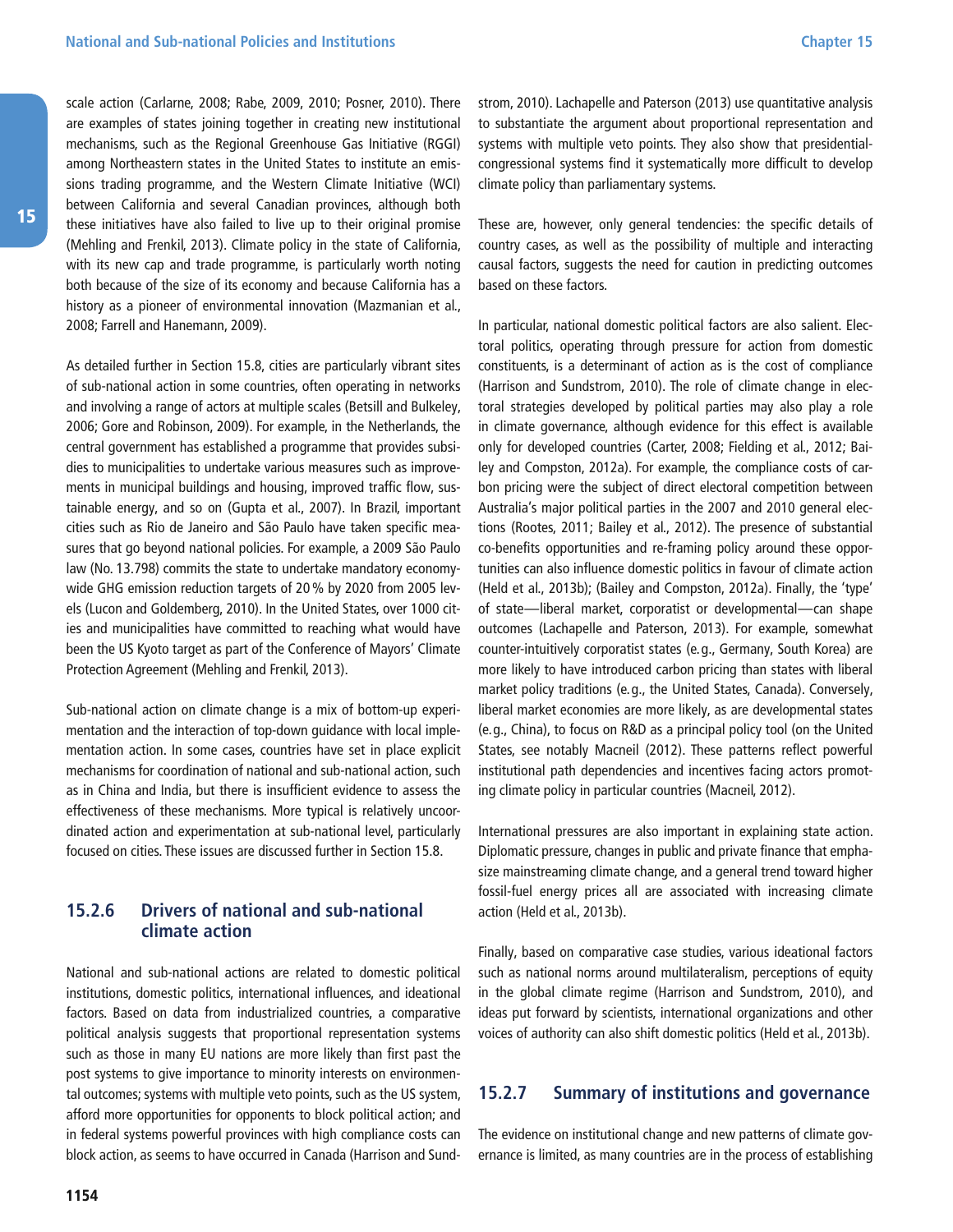<span id="page-14-0"></span>new institutions and systems of governance. However, several trends are visible. First, there is a considerable increase in government led institutionalization of climate action through both legislation and policy since AR4. The factors driving these changes include international pressures, scope for co-benefits, and changing norms and ideas. The specifics of national political systems also affect country actions. Second, evidence from national cases illustrates considerable diversity in the forms of action. While there are only a few cases of nationally led economy wide carbon price setting efforts, more common are sectoral approaches to climate change mitigation or delegated action to subnational levels, often embedded within national climate policy frameworks. Third, the promise of 'co-benefits' is often an important stated reason for climate policies and their framing. Fourth, there is a profusion of activity at sub-national levels, particularly urban areas, much of which is only loosely coordinated with national actions. Finally, the diversity of approaches appears to be strongly driven by local institutional and political context, with legislative and policy measures tailored to operate within the constraints of national political and institutional systems.

### 15.3 Characteristics and classification of policy instruments and packages

This section presents a brief and non-exhaustive description of the main policy instruments and packages, using the common classification set by Chapter 3.8. Most of these instruments will be assessed with the common evaluation criteria set by Chapter 3 (see Section 15.5) in most of the remaining parts of this chapter. As indicated in Section 15.2, these instruments are introduced within an institutional context that obviously influences their design and implementation.

#### **15.3.1 Economic instruments**

Economic instruments are sometimes termed 'market-based' approaches because prices are employed in environmental and climate policies. Economic instruments for climate change mitigation include taxes (including charges and border adjustments), subsidies and subsidy removal, and emissions trading schemes. Taxes and subsidies are known as price instruments since they do not directly target quantities, while emissions trading schemes, especially cap-and-trade schemes (see below), are known as quantity instruments. This distinction can be important, as seen in Sections 15.5.3.8, 15.7.3.2, and 15.7.3.4.

Taxes and charges are ideally defined as a payment for each unit of GHG released into the atmosphere. In the climate context, they are usually unrelated to the provision of a service and are thus known as taxes rather than charges. They can be levied on different tax bases,

whereas tax rates, given the global and uniform characteristics of the taxed emissions, usually do not show spatial variation (OECD, 2001). In the last years, many taxes on GHG or energy have devoted part of their revenues to the reduction of other distortionary taxes (green tax reforms), although other revenue uses are now playing an increasing role (Ekins and Speck, 2011).

Border tax adjustments are related instruments that intend to solve the dysfunctions of variable climate change regulations across the world. Although some authors highlight that they could alleviate the problem of leakage and a contribute to a wider application of mitigation policies (Ismer and Neuhoff, 2007), others emphasize that they do not constitute optimal policy instruments and could even increase leakage (Jakob et al., 2013) or cause potential threats to fairness and to the functioning of the global trade system (e.g., Bhagwati and Mavroidis, 2007).

Subsidies to low GHG products or technologies have been applied by a number of countries but, contrary to the previous revenue-raising/neutral economic instruments, they demand public funds. In some countries there are 'perverse' subsidies lowering the prices of fossil fuels or road transport, which bring about a higher use of energy and an increase of GHG emissions. Therefore, subsidy reduction or removal would have positive effects in climate change and public-revenue terms and is therefore treated as an instrument in its own right (OECD, 2008).

In 'cap-and-trade' emissions trading systems regulators establish an overall target of emissions and issue an equivalent number of emissions permits. Permits are subsequently allocated among polluters and trade leads to a market price. The allocation of emission permits can be done through free distribution (e.g., grandfathering) or through auctioning. In 'baseline and credit' emissions trading systems, polluters may create emission reduction credits (often project-based) by emitting below a baseline level of emissions (Stavins, 2003).

#### **15.3.2 Regulatory approaches**

Regulations and standards were the core of the first environmental policies and are still very important in environmental and climate policies all around the world. They are conventional regulatory approaches that establish a rule and/or objective that must be fulfilled by the polluters who would face a penalty in case of non-compliance with the norm. There are several categories of standards that are applicable to climate policies, mainly:

- Emission standards, which are the maximum allowable discharges of pollutants into the environment, and which can also be termed as performance standards;
- Technology standards that mandate specific pollution abatement technologies or production methods (IPCC, 2007); and
- Product standards that define the characteristics of potentially polluting products (Gabel, 2000).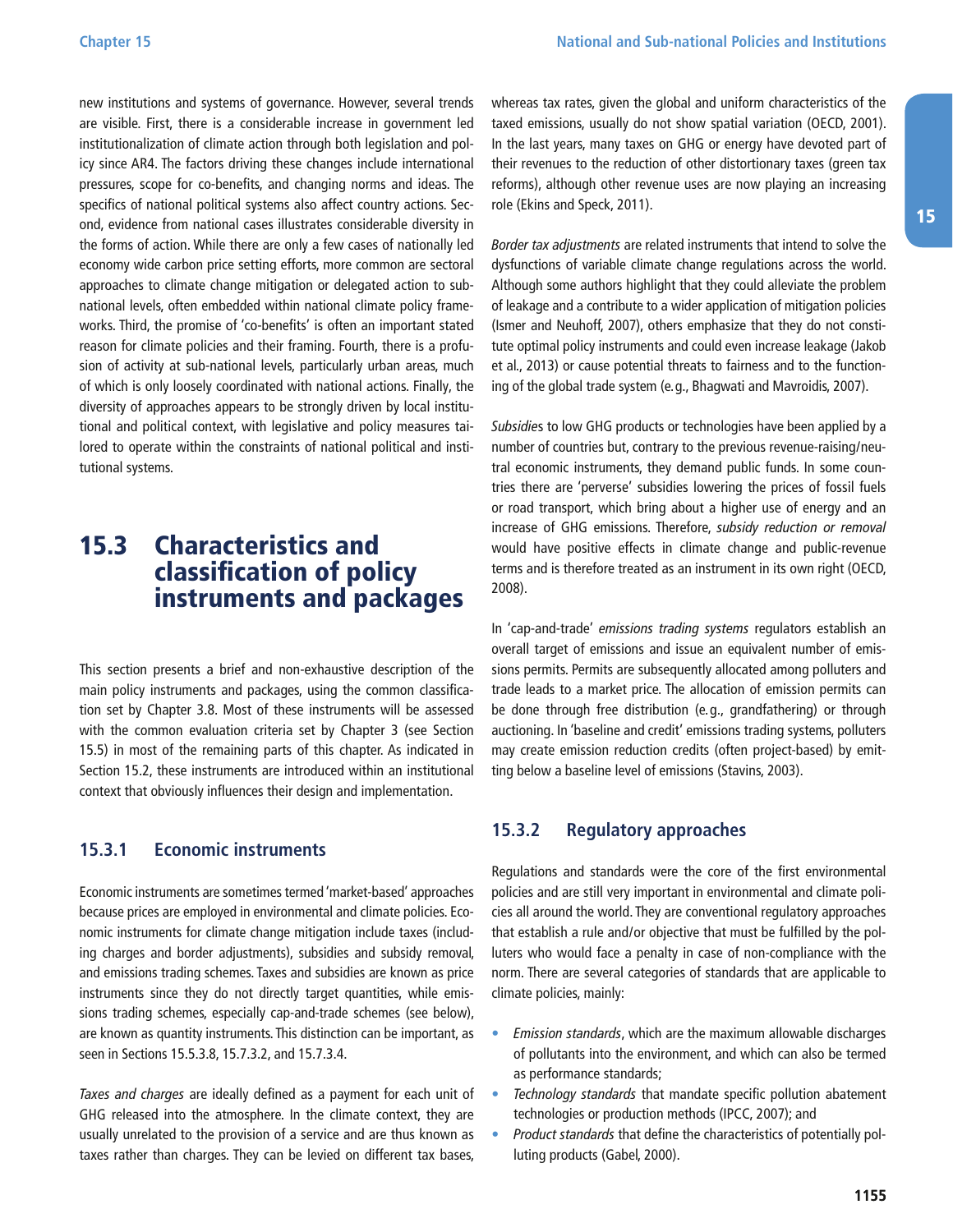#### <span id="page-15-0"></span>**15.3.3 Information policies**

A typical market failure in the environmental domain is the lack, or at least asymmetric nature, of relevant information among some firms and consumers. Good quality information is essential for raising public awareness and concern about climate change, identifying environmental challenges, better designing and monitoring the impacts of environmental policies, and providing relevant information to inform consumption and production decisions. Examples of information instruments include eco-labelling or certification schemes for products or technologies and collection and disclosure of data on GHG emissions by significant polluters (Krarup and Russell, 2005).

#### **15.3.4 Government provision of public goods and services and procurement**

A changing climate will typically be a 'public bad' and actions and programmes by governments to counteract or prevent climate change can thus be seen as 'public goods'. There are many examples where public good provision may be an appropriate form of mitigation or adaptation. Examples include physical and infrastructure planning, provision of district heating or public transportation services (Grazi and van den Bergh, 2008), and funding and provision of research activities (Metz, 2010). Moreover, the removal of institutional and legal barriers that promote GHG emissions (or preclude mitigation) should be included in this policy type. Afforestation programmes and conservation of state-owned forests are an important example.

#### **15.3.5 Voluntary actions**

Voluntary actions refer to actions taken by firms, NGOs, and other actors beyond regulatory requirement. Voluntary agreements represent an evolution from traditional mandatory approaches based on conventional or economic regulations and intend to provide further flexibility to polluters. They are based on the idea that, under certain conditions, polluters can decide collectively to commit themselves to abatement instead of, or beyond the requirements of regulation. Voluntary agreements, sometimes known as long-term agreements, can be developed in different ways; in most cases the voluntary commitment is assumed as a consequence of an explicit negotiation process between the regulator and the pollutant. In other cases a spontaneous commitment may be viewed as a way to avoid future mandatory alternatives from the regulator (Metz, 2010). Finally, there are cases where the regulator promotes standard environmental agreements on the basis of estimation of costs and benefits to firms (Croci, 2005).

### 15.4 Approaches and tools used to evaluate policies and institutions

#### **15.4.1 Evaluation criteria**

Several criteria have been usually employed to assess the effects of climate change policies and these have been laid out in Section 3.7. The criteria that have been used are environmental effectiveness, economic effectiveness (cost-effectiveness and economic efficiency), distributional equity and broader social impacts, and institutional, political, and administrative feasibility and flexibility. Political and institutional feasibility are not only a separate criterion, but also need to be taken into account when judging other criteria such as economic effectiveness. It would be misleading to show that a tax would have been more cost-effective than, for example, a regulation if it would never have been feasible to implement the tax at a sufficiently high level to have the same effect as that regulation.

#### **15.4.2 Approaches to evaluation**

One can evaluate the effect of policy instrument  $x$  on a set of variables  $\nu$  that matter for the evaluation criteria either through modelling or through ex-post empirical measurement. For any evaluation based solely on modelling, it will never be possible to know whether all important aspects of the relationship between  $x$  and the  $y'$ s are captured appropriately by the model. For this reason, it is highly desirable to have ex-post empirical analysis to evaluate a policy instrument. In order to measure the effect of a policy instrument, one must compare the observed  $y'$ s in the presence of x with the 'but-for' or 'counterfactual' value of the y's defined as their estimated likely value but for the implementation of x.

Statistical methods can be used to attempt to control for the evolution of the world in the absence of the policy. The most reliable basis for estimating counterfactual developments is to build programme evaluation into the design of programmes from their inception (Jaffe, 2002). If the planning of such evaluation is undertaken at the beginning of a programme, then data can be developed and maintained that greatly increase the power of statistical methods to quantify the true impact of a programme by controlling for but-for developments.

Statistical analyses capture only those policy effects that can be and have been measured quantitatively. Qualitative analyses and case studies complement statistical analyses by capturing the effects of policies and institutions on other aspects of the system, and the effect of institutional, social and political factors on policy success (e.g., Bailey et al., 2012).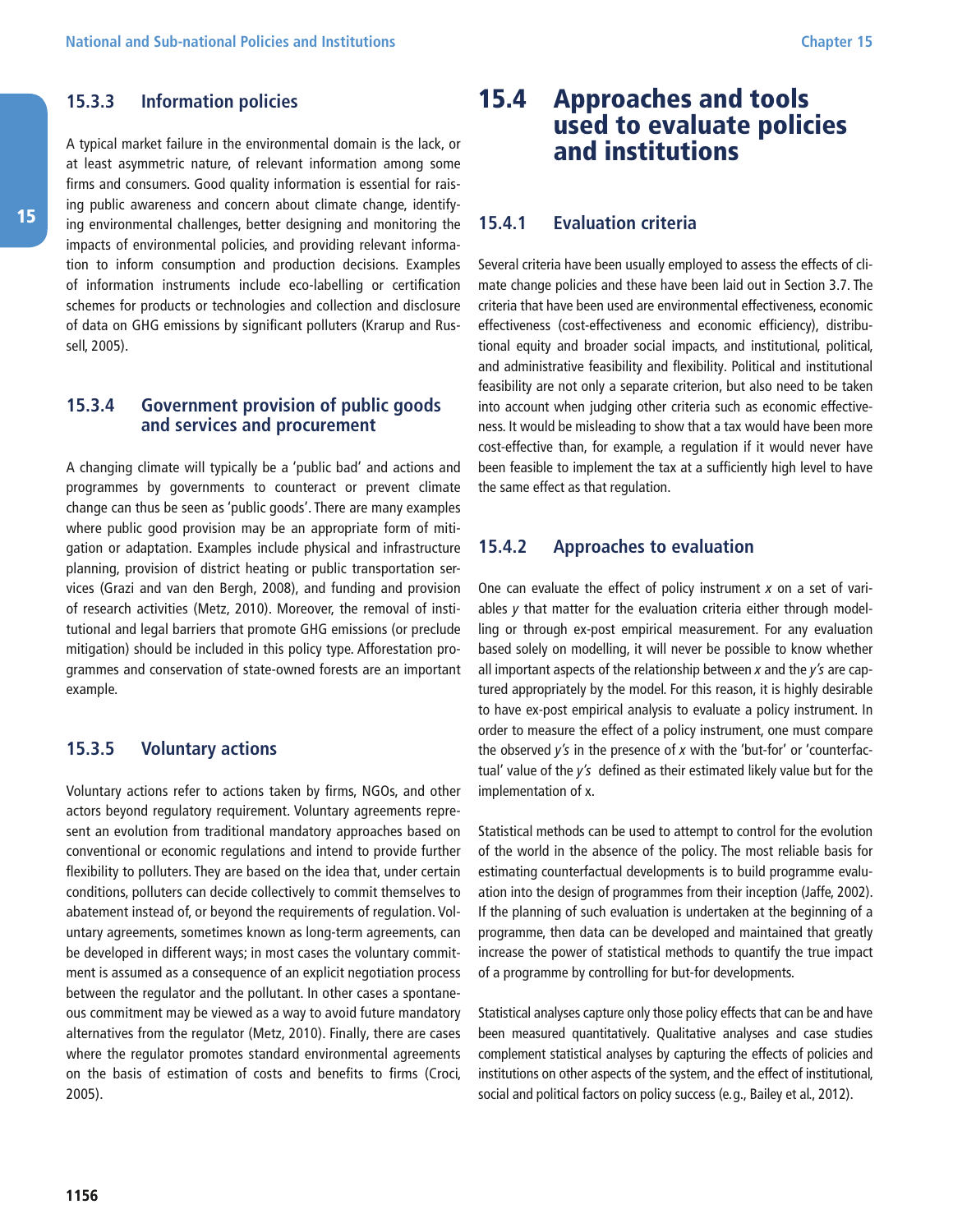<span id="page-16-0"></span>Of course, data for ex-post evaluation is not always available, and even where it is, it is very challenging to capture all aspects of the situation empirically. Therefore, there will always be a role for models to elucidate the structure of policy effects, and to estimate or put bounds on the magnitude of effects. Such models can be purely analytical/theoretical, or they can combine empirical estimates of certain parameters with a model structure, as in 'bottom-up' models where many small effects are estimated and cumulated, or in simulation models, which combine an analytical/theoretical structure with numerical estimates of parameters of the model. Many such models are 'partial equilibrium,' meaning they capture the particular context of interest but ignore impacts on and feedback from the larger system. There are also computable 'general equilibrium' (CGE) models that allow for interactions between the context of the policy focus and the larger system, including overall macroeconomic impacts and feedbacks see for example, Bohringer et al., (2006).

'Experimental economics' uses a laboratory setting as a 'model' of a real-world process, and uses 'experimental subjects' responses in that setting as an indicator of likely real-world behaviour (Kotani et al., 2011). With any model, results are truly predictive of real-world results only to the extent that the model—be it theoretical, simulation or experimental—captures adequately the key aspects of the real world in the experiment.

### 15.5 Assessment of the performance of policies and measures, including their policy design, in developed and developing countries taking into account development level and capacity

#### **15.5.1 Overview of policy implementation**

In this section we assess the performance of a series of policy instruments and measures, starting with economic instruments (taxes in 15.5.2, emissions trading in 15.5.3), regulatory approaches (15.5.4), information programmes (15.5.5), government provision of public goods (15.5.6) and voluntary agreements (15.5.7). We assess aspects of these and other policies in Section 15.6 on technology and R&D policy, and in Section 15.7 that deals with interactions between policies.

Many policy instruments are in principle capable of covering the entire economy. However, as mentioned in Section 15.2, in practice the instruments are often targeted to particular sectors or industries. This partly reflects the fact that certain barriers or market failures are specific to or more pronounced in certain sectors or industries. Furthermore, some policies may cover only part of the economy as a result of the ability of special interests to exempt some sectors or industries (Compston, 2009), (Helm, 2010).

Broader coverage tends to promote greater cost-effectiveness. However, on fairness grounds there is an argument for partly or fully exempting certain industries in order to maintain international competitiveness, particularly when the threat to competitiveness comes from other nations that have not introduced climate policy and would gain competitive advantage as a result.

Table 15.2 brings together policy instruments discussed in sector chapters (Chapters 7 to 12). Two broad themes emerge from this survey. First, while policies that target broad energy prices—taxes or tradable allowances are clearly applicable across all sectors—a wide range of other policy approaches are also prevalent, which enable policy design that addresses sector specific attributes. For example, in the buildings sector regulatory instruments are an important tool. In the absence of a building code enforcing enhanced efficiency, an energy price signal alone might be insufficient to induce a builder to invest in an energy efficient building that they plan to sell or rent. Building and product standards also increase investor certainty thereby reducing costs. Similarly, the transport sector relies not only on pricing policies but also on government provision of infrastructure and regulation that guides urban development and modal choices. The industry sector faces information and other barriers to investment in efficiency, which can be overcome by audits and other information based programmes. In Agriculture, Forestry, and Other Land Use (AFOLU), government regulation to protect forests and set the conditions for REDD+ (Reducing Emissions From Deforestation and Forest Degradation) plays a substantial role, as do certification programmes for sustainable forestry.

Sector-specific policies often exist alongside broader ones. In energy supply, broad-based GHG emissions pricing has often been supplemented by specific price- and quantity-based mechanisms (such as feed-in-tariffs (FITs) and portfolio standards) and underpinned by sufficient regulatory stability (including non-discriminatory access to electricity and gas networks). In industry, relatively broad tax exemptions may be combined with mandatory audits, with the former helping 'level the playing field' and providing the impetus for action, and the latter addressing an information barrier; thus each instrument addresses a separate market failure or barrier. The implementation of multiple policy instruments within a single sector can promote cost-effectiveness when the two instruments address distinct market failures. On the other hand, multiple instruments can work against cost-effectiveness when the two instruments fail to address different market failures and thus are simply redundant. This issue is discussed further in Section 15.7 below.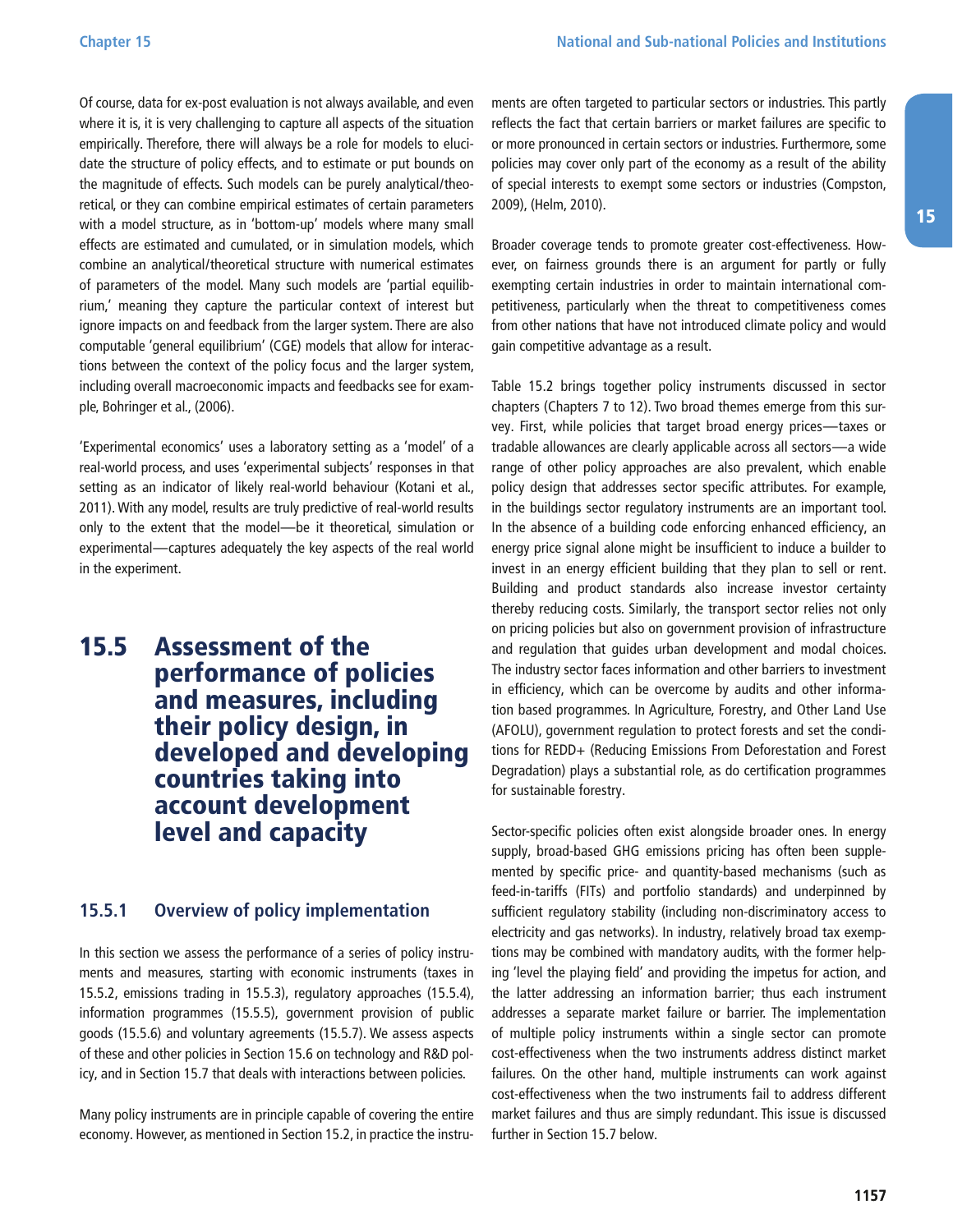#### **Table 15.2 |** Sector Policy Instruments.

15

| <b>Policy Instruments</b>                                                      | Energy (See 7.12)                                                                                                                                                                                                               | Transport (See 8.10)                                                                                                                                                                                                                                                                                                                                        | Buildings (See 9.10)                                                                                                                                                    | Industry (See 10.11)                                                                                                                                                                                                        | <b>AFOLU (See 11.10)</b>                                                                                                                                                                                                                     | <b>Human Settlements</b><br>and Infrastructure<br>(See 12.5)                                                                                                                                                                        |
|--------------------------------------------------------------------------------|---------------------------------------------------------------------------------------------------------------------------------------------------------------------------------------------------------------------------------|-------------------------------------------------------------------------------------------------------------------------------------------------------------------------------------------------------------------------------------------------------------------------------------------------------------------------------------------------------------|-------------------------------------------------------------------------------------------------------------------------------------------------------------------------|-----------------------------------------------------------------------------------------------------------------------------------------------------------------------------------------------------------------------------|----------------------------------------------------------------------------------------------------------------------------------------------------------------------------------------------------------------------------------------------|-------------------------------------------------------------------------------------------------------------------------------------------------------------------------------------------------------------------------------------|
| Economic<br>Instruments-Taxes<br>(Carbon taxes may be<br>economy-wide)         | • Carbon taxes                                                                                                                                                                                                                  | • Fuel taxes<br>• Congestion charges,<br>vehicle registration<br>fees, road tolls<br>• Vehicle taxes                                                                                                                                                                                                                                                        | • Carbon and/or energy<br>taxes (either sectoral<br>or economy wide)                                                                                                    | • Carbon tax or energy<br>tax<br>· Waste disposal taxes<br>or charges                                                                                                                                                       | • Fertilizer or Nitrogen<br>taxes to reduce nitrous<br>oxide                                                                                                                                                                                 | • Sprawl taxes, impact<br>fees, exactions,<br>split-rate property<br>taxes, tax increment<br>finance, betterment<br>taxes, congestion<br>charges                                                                                    |
| Economic<br>Instruments-Tradable<br><b>Allowances</b><br>(May be economy-wide) | · Emissions trading (e.g.,<br>EU ETS)<br>• Emission credits under<br>the Kyoto Protocol's<br>Clean Development<br>Mechanism (CDM)<br>• Tradable Green<br>Certificates                                                           | • Fuel and vehicle<br>standards                                                                                                                                                                                                                                                                                                                             | • Tradable certificates<br>for energy efficiency<br>improvements (white<br>certificates)                                                                                | • Emissions trading<br>• Emission credits under<br><b>CDM</b><br>• Tradable Green<br>Certificates                                                                                                                           | • Emission credits under<br>CDM<br>• Compliance schemes<br>outside Kyoto protocol<br>(national schemes)<br>• Voluntary carbon<br>markets                                                                                                     | • Urban-scale Cap<br>and Trade                                                                                                                                                                                                      |
| Economic<br><b>Instruments-Subsidies</b>                                       | • Fossil fuel subsidy<br>removal<br>• Feed-in-tariffs for<br>renewable energy<br>• Capital subsidies<br>and insurance for 1st<br>generation Carbon<br>Dioxide Capture and<br>Storage (CCS)                                      | • Biofuel subsidies<br>• Vehicle purchase<br>subsidies<br>• Feebates                                                                                                                                                                                                                                                                                        | • Subsidies or tax<br>exemptions for<br>investment in efficient<br>buildings, retrofits and<br>products<br>• Subsidized loans                                           | · Subsidies (e.g., for<br>energy audits)<br>· Fiscal incentives (e.g.,<br>for fuel switching)                                                                                                                               | • Credit lines for low<br>carbon agriculture,<br>sustainable forestry.                                                                                                                                                                       | • Special Improvement<br>or Redevelopment<br>Districts                                                                                                                                                                              |
| <b>Regulatory Approaches</b>                                                   | • Efficiency or<br>environmental<br>performance standards<br>• Renewable Portfolio<br>Standards for<br>renewable energy<br>• Equitable access to<br>electricity grid<br>• Legal status of long-<br>term CO <sub>2</sub> storage | • Fuel economy<br>performance standards<br>• Fuel quality standards<br>• GHG emission<br>performance standards<br>• Regulatory restrictions<br>to encourage modal<br>shifts (road to rail)<br>• Restriction on use<br>of vehicles in certain<br>areas<br>• Environmental capacity<br>constraints on airports<br>• Urban planning and<br>zoning restrictions | • Building codes and<br>standards<br>• Equipment and<br>appliance standards<br>• Mandates for energy<br>retailers to assist<br>customers invest in<br>energy efficiency | • Energy efficiency<br>standards for<br>equipment<br>• Energy management<br>systems (also<br>voluntary)<br>• Voluntary agreements<br>(where bound by<br>regulation)<br>• Labelling and<br>public procurement<br>regulations | • National policies<br>to support REDD+<br>including monitoring,<br>reporting and<br>verification<br>• Forest law to reduce<br>deforestation<br>• Air and water pollution<br>control GHG precursors<br>• Land-use planning and<br>governance | • Mixed use zoning<br>• Development<br>restrictions<br>• Affordable housing<br>mandates<br>• Site access controls<br>• Transfer<br>development rights<br>· Design codes<br>· Building codes<br>• Street codes<br>• Design standards |
| <b>Information</b><br>Programmes                                               |                                                                                                                                                                                                                                 | • Fuel labelling<br>• Vehicle efficiency<br>labelling                                                                                                                                                                                                                                                                                                       | • Energy audits<br>• Labelling programmes<br>• Energy advice<br>programmes                                                                                              | • Energy audits<br>• Benchmarking<br>• Brokerage for industrial<br>cooperation                                                                                                                                              | • Certification schemes<br>for sustainable forest<br>practices<br>• Information policies<br>to support REDD+<br>including monitoring,<br>reporting and<br>verification                                                                       |                                                                                                                                                                                                                                     |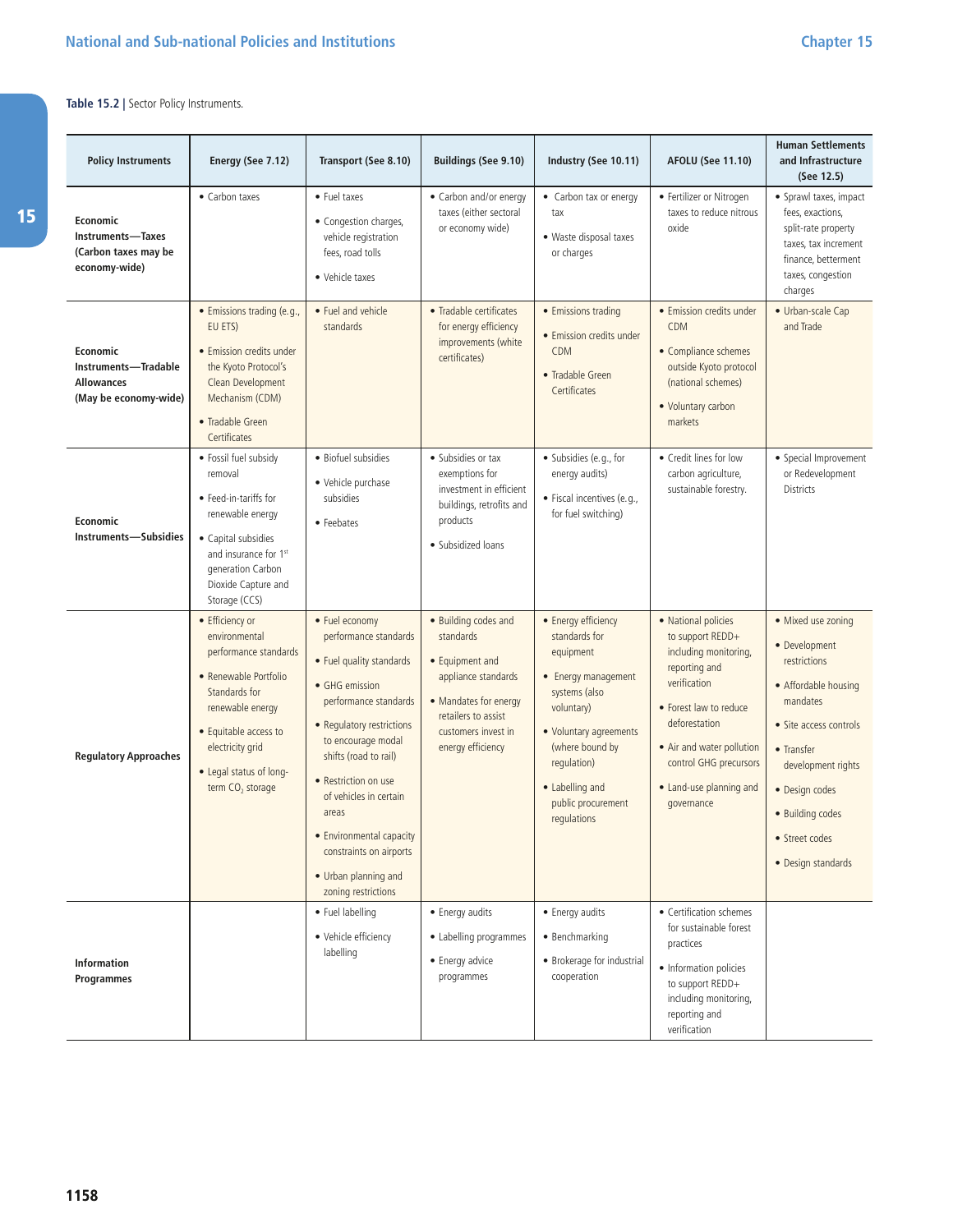<span id="page-18-0"></span>

| <b>Policy Instruments</b>                                            | Energy (See 7.12)                                                                                                 | Transport (See 8.10)                                                                                                                                        | <b>Buildings (See 9.10)</b>                                                  | Industry (See 10.11)                                                                                                  | <b>AFOLU (See 11.10)</b>                                                                                                                                               | <b>Human Settlements</b><br>and Infrastructure<br>(See 12.5)                                                                                                                                                       |
|----------------------------------------------------------------------|-------------------------------------------------------------------------------------------------------------------|-------------------------------------------------------------------------------------------------------------------------------------------------------------|------------------------------------------------------------------------------|-----------------------------------------------------------------------------------------------------------------------|------------------------------------------------------------------------------------------------------------------------------------------------------------------------|--------------------------------------------------------------------------------------------------------------------------------------------------------------------------------------------------------------------|
| <b>Government Provision</b><br>of Public Goods or<br><b>Services</b> | • Research and<br>development<br>• Infrastructure<br>expansion (district<br>heating/cooling or<br>common carrier) | • Investment in transit<br>and human powered<br>transport<br>• Investment in<br>alternative fuel<br>infrastructure<br>• Low emission vehicle<br>procurement | • Public procurement of<br>efficient buildings and<br>appliances             | • Training and education<br>• Brokerage for industrial<br>cooperation                                                 | • Protection of national,<br>state, and local forests.<br>• Investment in<br>improvement and<br>diffusion of innovative<br>technologies in<br>agriculture and forestry | • Provision of utility<br>infrastructure<br>such as electricity<br>distribution, district<br>heating/cooling<br>and wastewater<br>connections, etc.<br>• Park improvements<br>• Trail improvements<br>• Urban rail |
| <b>Voluntary Actions</b>                                             |                                                                                                                   |                                                                                                                                                             | • Labelling programmes<br>for efficient buildings<br>• Product eco-labelling | • Voluntary agreements<br>on energy targets or<br>adoption of energy<br>management systems,<br>or resource efficiency | • Promotion of<br>sustainability by<br>developing standards<br>and educational<br>campaigns                                                                            |                                                                                                                                                                                                                    |

#### **15.5.2 Taxes, charges, and subsidy removal**

#### **15.5.2.1 Overview**

Taxes on carbon (together with emissions trading systems) are economic instruments. In the presence of rational consumers, firms, and complete markets, they achieve any given level of emissions reduction in the least costly way possible. Economic instruments like carbon taxes are attractive because of their simplicity and broad scope covering all technologies and fuels (Section 3.8) and thus evoking the costminimizing combination of changes to inputs in production and technologies to changing behaviour as manifested in consumption choices and lifestyles. This is the reason they have the potential to be more efficient than directly regulating technology, products, or behaviour.1 To minimize administrative costs, a carbon tax can be levied 'upstream' (at the points of production or entry into the country). Finally, unlike an emissions trading system that requires new administrative machinery, a tax can piggyback off existing revenue collection systems.

Despite these attractive properties, carbon taxes are not nearly as prevalent a policy instrument as one might expect. As yet, the Scandinavian countries, the Netherlands, the UK, and the Canadian province of British Columbia are the only large jurisdictions with significant and fairly general carbon taxes of at least USD 10/tCO $_2$ . $^2$  The reasons for this are not entirely clear. It may be that a carbon tax, unlike a narrower sectoral regulation, attracts more hostile lobbying from fossil

fuel interests<sup>3</sup> for whom the stakes it creates are high (Hunter and Nelson, 1989; Potters and Sloof, 1996; Goel and Nelson, 1999; Godal and Holtsmark, 2001; Skjærseth and Skodvin, 2001; Kolk and Levy, 2002; van den Hove et al., 2002b; McCright and Dunlap, 2003; Markussen and Svendsen, 2005; Pearce, 2006; Beuermann and Santarius, 2006; Deroubaix and Lévèque, 2006; Pinkse and Kolk, 2007; Bridgman et al., 2007; Bjertnæs and Fæhn, 2008; Blackman et al., 2010; Sterner and Coria, 2012). Secondly, the payments required by a tax are transparent, unlike the less visible costs of regulations. The general public, not being aware of the above-mentioned efficiency properties of a tax, may be less likely to accept such an instrument (Brännlund and Persson, 2010). Third, policy may be driven by perceived risks to competitiveness and employment as well as the distribution of costs rather than on considerations of pure efficiency (Decker and Wohar, 2007). Finally, a set of institutional path dependencies may have led to a favouring of emissions trading systems over taxes, including a post-Kyoto preference for emissions trading in key bureaucracies, supported by creation of supportive industry and other associations (Skjærseth and Wettestad, 2008; Paterson, 2012).

Countries that have sizeable general carbon taxes are fewer still—mainly a few Northern European countries. The carbon tax in Sweden is 1100 SEK or USD165/tCO<sub>2</sub>, which is an order of magnitude higher than the price of permits on the EU emissions trading scheme (ETS) market or than the carbon taxes discussed in many other countries. Such high taxes typically have some exemptions motivated by the fact that other (competing) countries have no (or low) taxes. Sweden, for example, exempted the large energy users who participate in the EU ETS from also paying the carbon tax on the grounds that there would otherwise be a form of 'double' taxation (See 15.5.2.4 for a more thorough discussion).

15

If psychological or institutional barriers to adoption or other market failures are the main factor impeding choice then regulations or other instruments may be an efficient complement or stand-alone instrument to deal with this (see Section 15.4).<br>Australia has a fixed fee hybrid system sometimes described as a tax that will be

converted into an ETS.

These can be either producers (for instance of fossil fuels) or users of energy, ranging from energy intensive industries to truck drivers.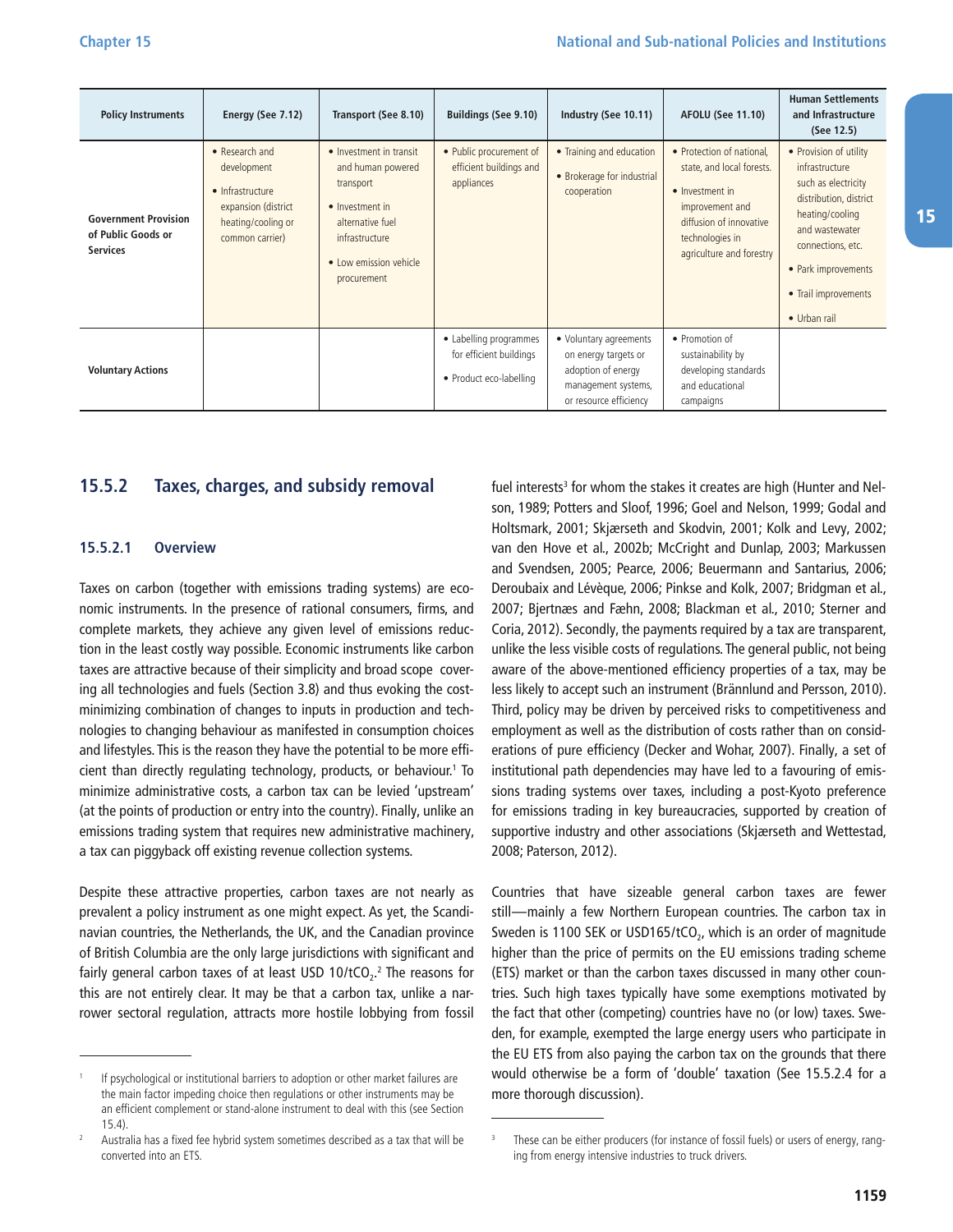<span id="page-19-0"></span>Although general carbon taxes are so far uncommon, there are many policies that have similar effects but (for political reasons) avoid using the words 'carbon' and/or 'tax', (Rabe and Borick, 2012). Taxes on fuels, especially transport fuels are very common. While narrower in scope, they nevertheless cover a significant fraction of emissions in many countries. They can be interpreted as sectoral carbon taxes; in some countries this is clearly stated as an objective of fuel taxes, in others it is not. Fuel taxes may be politically easier to implement in some countries since (private) transport is hardly subject to international competition and hence leakage rates are low. A large share of all revenues from environmentally related taxes in fact come from fuel taxes, which were introduced in various countries, beginning with Europe and Japan, though they are also common in low income, oil-importing countries. One of their main stated purposes is to finance road building, although additional arguments include reducing expensive imports, government revenue raising, and reducing environmental impacts. Irrespective of the motivation, the effect of carbon taxes on fuel is to raise prices to consumers and restrict demand (see Section 15.5.2.2). Fuel taxes are important for climate change mitigation since the transport sector represents a large and increasing share of carbon emissions (27% of global energy-related  $CO<sub>2</sub>$  emissions in 2010—see Section 8.1). Theory, simulation, and empirical studies all suggest strongly that taxing fuel is a lower cost method of reducing emissions compared to policies such as fuel efficiency mandates, driving restrictions, or subsidies to new technologies<sup>4</sup> (Austin and Dinan, 2005). However, consumers who buy vehicles may be unable to correctly internalize the long-run savings of more fuel-efficient vehicles. This would be considered a 'barrier' and would provide motivation for having fuel efficiency standards in addition to fuel taxes (see Section 15.5.4).

Variation in fuel prices is generated by subsidies as well as taxes. Fossil fuel subsidies are prevalent in many countries, being most common in oil and coal producing countries. According to the International Monetary Fund (IMF) (2013), the Middle East and North Africa region accounts for around 50% of global energy subsidies. In 2008, fossil fuel subsidies—for transport fuels, electricity, tax breaks for oil and gas production, and for research and development into coal generation, exceeded USD<sub>2010</sub> 489.1 billion globally (IEA/OECD, 2011). A more recent estimate by the IMF (2013) puts the figure at  $\text{USD}_{\text{2010}}$  469.5 billion or 0.7% of global GDP in 2011. This is a pre-tax estimate and includes petroleum products, electricity, natural gas, and coal. A large share is in the fossil fuel exporting countries. After factoring in negative externalities, through corrective taxes, the IMF reports  $\text{USD}_{2010}$ 1.85 trillion in implicit subsidies. This figure assumes damages corresponding to a USD 25/t social cost on carbon, consistent with United States Interagency Working Group on Social Cost of Carbon (2010). 'Advanced economies' make up 40% of the global post-tax estimate. Reviewing six major studies that estimate fossil fuel subsidies, Ellis (2010) notes that removal of such subsidies would increase the aggregate GDP in OECD and non-OECD countries in the "range from 0.1 per cent in total by 2010 to 0.7 per cent per year to 2050 (Ellis, 2010)." The studies reviewed include both modelling and empirical exercises.

#### **15.5.2.2 Environmental effectiveness and efficiency**

Assessing the environmental effectiveness of carbon taxation is not straightforward because multiple instruments and many other factors co-evolve in each country to produce policy mixes with different outcomes in terms of emissions. For example, energy taxes varying by sector have been prominent in the Nordic countries since the 1970s with carbon taxes being added on in the early 1990s. Ex-post analyses have found varying reductions in  $CO<sub>2</sub>$  emission from carbon taxes in Norway, Sweden, Denmark, and Iceland, compared to business-as-usual (see Andersen (2004) for an extensive review of these studies and their estimation techniques).

The UK's Climate Change Levy (CCL), introduced in 2001 on manufacturing plants and non-residential energy users (offices, supermarkets, public buildings, etc.), has had a strong impact on energy intensity (Martin et al., 2011). Electricity use, taxed at a rate of about 10%, declined by over 22% at plants subject to the levy as compared to plants that were eligible to opt out by entering into a voluntary agreement to reduce energy use. There was no evidence that the tax had any detrimental effect on economic performance or led plants to exit from the industry (Martin et al., 2011).

From 1990 to 2007, the  $CO<sub>2</sub>$  equivalent emissions in Sweden were reduced by 9% while the country experienced an economic growth of +51%. In Sweden, with the highest carbon tax (albeit with exemptions for some industrial sectors), there was a very strong decoupling of carbon emissions and growth with reductions in carbon intensity of GDP of 40% (Johansson, 2000; Hammar et al., 2013). Per capita emissions in Denmark were reduced by 15% from 1990 to 2005; the experience in Scandinavia, the UK, and the Netherlands was similar (Enevoldsen, 2005; Enevoldsen et al., 2007), (Bruvoll and Larsen, 2004), (Cambridge Econometrics, 2005), (Berkhout et al., 2004; Sumner et al., 2011; Lin and Li, 2011). Of course, many factors may be at play, and these differences cannot be attributed solely to differences in taxation. Overall, the evidence does suggest that carbon taxes, as part of an environmental tax reform, lead to abatement of GHG emissions, generate revenue for the government, and allow reductions in income tax threatening employment. Theory strongly suggests that if a tax is implemented then it would also be cost effective, but it is for natural reasons hard to demonstrate this empirically at the macro level.

There is much more evidence available on the environmental efficacy of fuel as compared to carbon taxation. In the short run, consumers may be locked into patterns of use by habit, culture, vehicle characteristics, urban infrastructure, and architecture. The short-run response to higher fuel prices is indeed often small—price elasticity estimates range between –0.1 to –0.25 for the first year. However long-run price elasticities are quite high: approximately –0.7 or a range of –0.6 to

See also Section 15.12 on climate finance.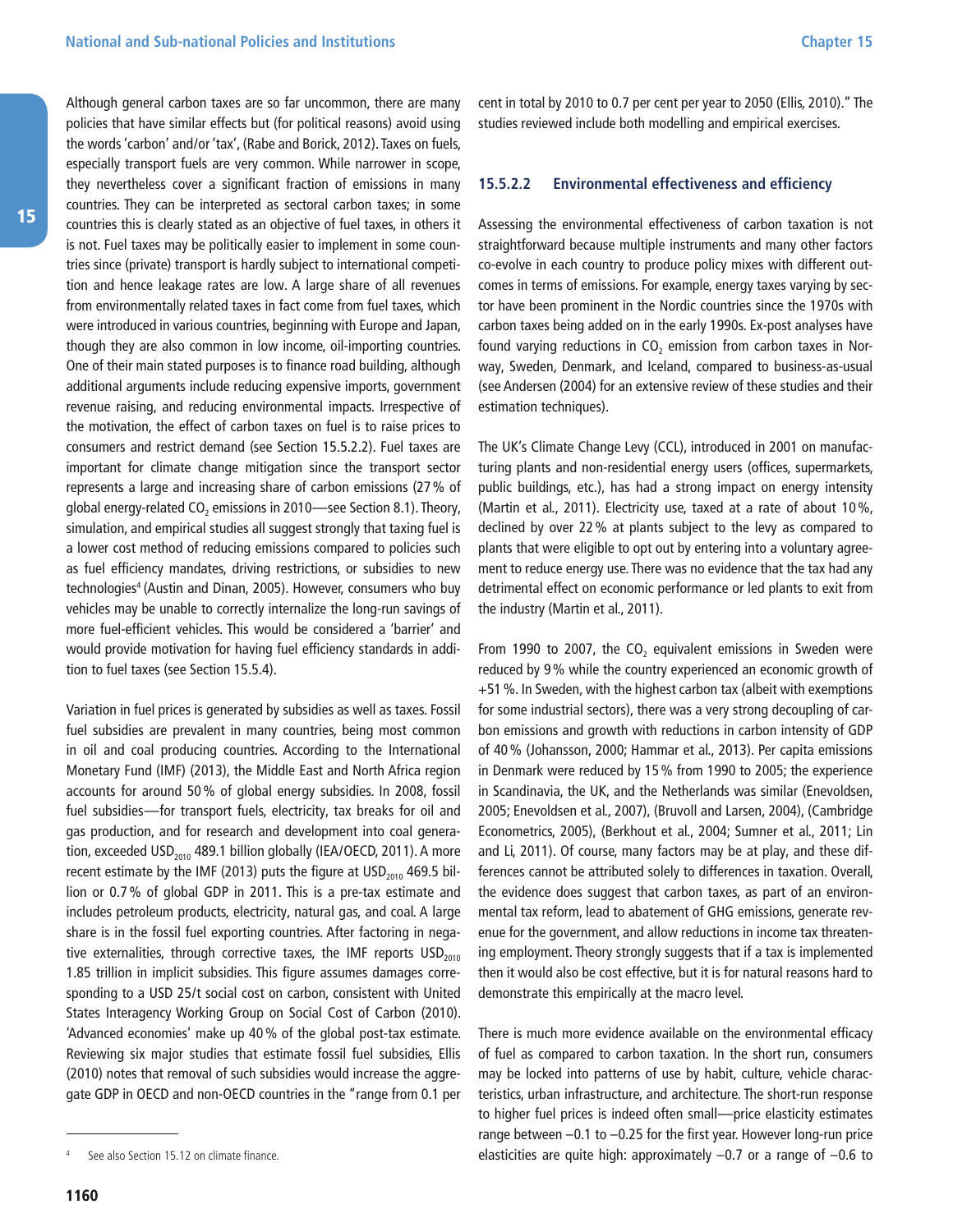<span id="page-20-0"></span>–0.8. This range is the average found by surveys of hundreds of studies that use both market based variations in fuel price as well as policy induced variations and exploit both temporal and cross-sectional variations in the data; the individual study estimates range substantially more depending on countries or regions covered, time period, method and other factors (Oum, 1989; Goodwin, 1992; Graham and Glaister, 2002; Goodwin et al., 2004). In the long run, therefore, 10% higher fuel prices will ultimately lead to roughly a 7% reduction in fuel use and emissions. Income elasticities are about 1, which means that 5% growth in income gives 5% growth in emissions. If instead a 2% reduction is desired there is a 7% gap between the 5% increase and the –2% desired and a 10% increase in fuel price every year would be needed to achieve such a reduction in emissions with a 5% growth in income.

The long-run effects of transport fuel taxation have been large. Sterner (2007) shows that in Europe, where fuel taxes have been the highest, they have contributed to reductions in  $CO<sub>2</sub>$  emissions from transport by 50% for this group of countries. The whole Organisation for Economic Co-operation and Development (OECD) would have had 30% higher fuel use had not the European Union and some other members imposed high fuel taxes (i.e., if all the OECD countries had instead chosen as low fuel taxes as in the United States). Similarly, the OECD could have decreased fuel use by more than 35% if all member countries would have chosen as high taxes as the United Kingdom. The accumulated difference in emissions over the years leads to a difference in several ppm in  $CO<sub>2</sub>$  concentration, presumably making fuel taxes the policy that has had the largest actual impact on the climate up till now (Sterner, 2007).

The environmental effect of a fuel tax is illustrated in Figure 15.2, where the fitted curve is from a log-linear regression of the emission intensity of liquid fuels on the price of diesel. The cross-country variation in diesel prices is mostly due to variation in taxes (and in some cases, subsidies). Figure 15.2 suggests that the effect of a change in the price of a fuel on emissions is greater at low prices. This is intuitive,



**Figure 15.2 |** The impact of average diesel prices across the world on the emissions

since fuel will be consumed wastefully when it is cheap, allowing for greater demand reductions when the price rises.

Though there are few clean experiments, the market continuously creates 'quasi-experiments' which are analogous to the introduction of policies. Increased fuel prices in the USA in 2008, for instance, led to a shift in the composition of vehicles sold, increasing fuel-efficiency, while also reducing miles travelled (Ramey and Vine, 2010; Aldy and Stavins, 2012).

Other price instruments that have been used in the transport sector are congestion charges, area pricing, parking fees, and tolls on roads or in cities. These have been used to reduce congestion; emission reduction is a co-benefit. The USD $_{2010}$  15.4 congestion fee in London led to reductions in incoming private cars by 34% when introduced. Overall congestion was also estimated to have been reduced by 30%, and emissions fell (Leape, 2006). The smaller (USD<sub>2010</sub> 2.6) congestion fee in Stockholm reduced total road usage by 15% (Johansson et al., 2009).

Reducing subsidies to fossil energy will have a significant impact on emissions. Removing them could reduce world GHG emissions by 10% at negative social cost by 2050 (Burniaux and Chateau, 2011).The IMF calculates that the removal of these subsidies induce a 15% reduction in global energy related carbon emissions or 5 billion  $tCO<sub>2</sub>$  in absolute terms and concludes that the post-tax estimate of  $\text{USD}_{2010}$  1.85 trillion in subsidies is 'likely to underestimate' energy subsidies due to the assumptions made, hence the impact on carbon emissions is likely to be higher. Ellis (2010) reports a range of effects from just a few percent to 18% by 2050 depending on the size of the subsidy reduction.

Recognizing the potential impact of a reduction in subsidies to fossil fuels, the G20 and APEC blocks agreed in 2009 to phase out inefficient fossil fuel subsidies in all countries (G20 Leaders, 2009).

In China, the energy saving policies adopted in 1991, the 1998 Law on Energy Conservation, and the 2004 Medium and Long Term Specific Schema on Energy Saving, led to higher energy prices and explain half the decline in energy intensity of Chinese industries between 1997 and 1999, while R&D accounted for only 17% of the decline (Fisher-Vanden et al., 2006; Yuan et al., 2009).

#### **15.5.2.3 Distributional incidence and feasibility**

Although fuel taxes have often been criticized for being regressive (that is, for imposing a proportionally higher burden on the poor), this is not always the case. There are large variations in distributional impacts both within and between social groups the effects range from regressive or progressive (Rausch et al., 2010, 2011); see also 6.3.5.2.

Studies of the distributional incidence of fuel taxes show that they may be neutral or weakly regressive (before revenue recycling) in rich countries, but they are generally progressive in poor countries. In many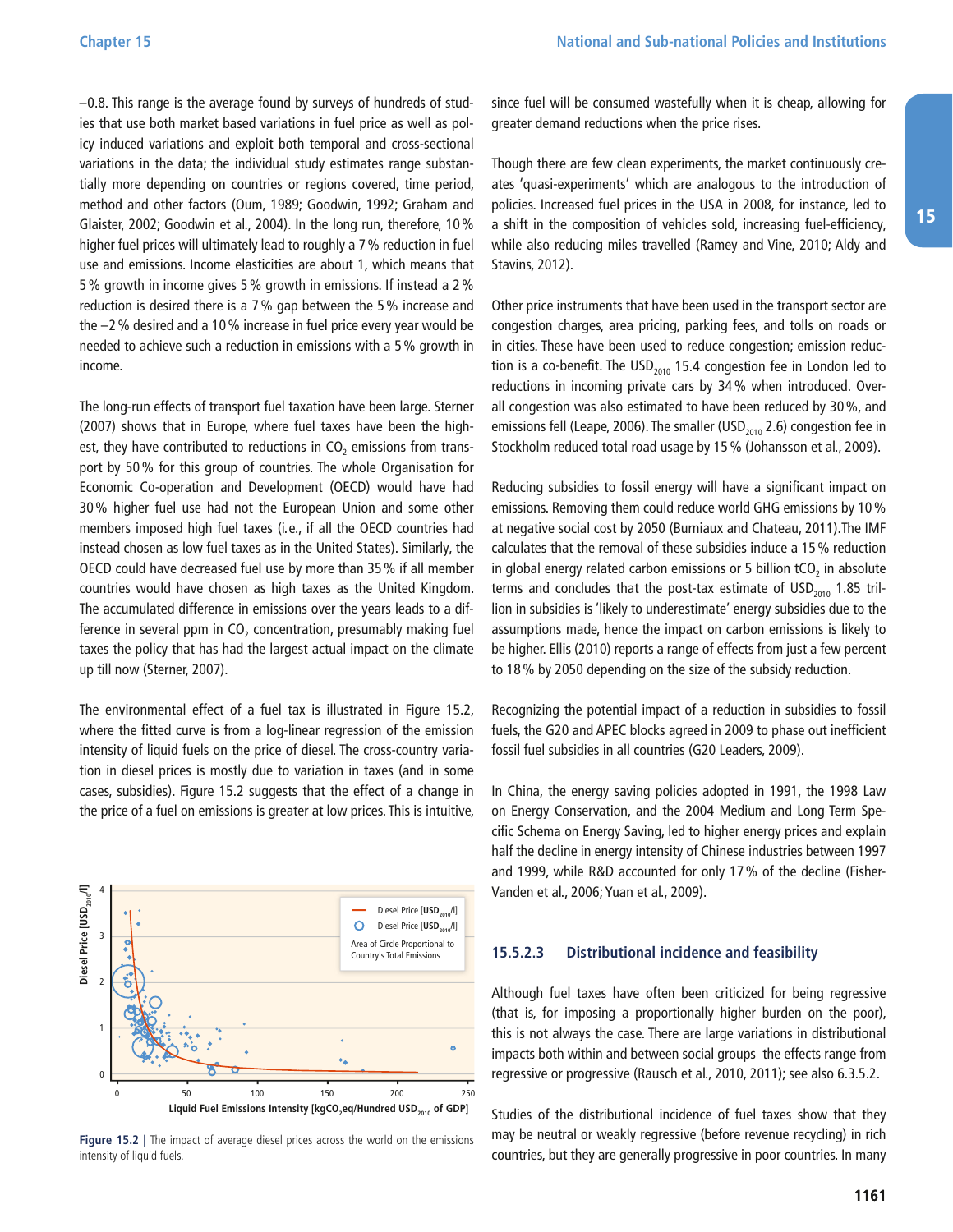<span id="page-21-0"></span>least developed and developing countries such as India, Indonesia, China, and many African countries, the progressivity of fuel taxes is in fact quite strong. In Europe they are approximately neutral (Sterner, 2012). Carbon taxation can sometimes have regressive effects prior to recycling revenue, but recycling can make the poorest households better off. Generally, the degree of progressivity can be selected depending on the method of recycling revenues. The environmental taxation gives rise to government income that can be allocated in ways that either benefit the poor or any other group giving a considerable range of options for how progressive or regressive the politicians want to make the overall package (Bureau, 2011).

The distributional effects of other taxes vary significantly. Kerosene taxes in developing countries are regressive since kerosene is used predominantly by the poor (Younger et al., 1999; Gangopadhyay et al., 2005; Datta, 2010). This regressivity may also apply to taxes on electricity or coal. The distributional effects of a more general carbon tax will depend on the mode of implementation with respect to different fuels and sectors and typically be more complex than for a single fuel, since the potential substitution possibilities are many. Results vary, but for instance, Hassett et al. (2009) finds a carbon tax to be regressive in the USA, showing that the cost is about 3.74% for the poorest decile four times the effect on the highest decile. In India, on the other hand, a carbon tax would be progressive (Datta, 2010). The pro- or regressivity of carbon taxes will vary between countries but can also be affected by design, as shown for instance by Fullerton et al., (2012) or Sterner and Coria (2012).

The assertion that fuel taxes are regressive is often used as an argument and can make fuel taxes politically difficult to implement even if not true. Feasibility is however not tied in any simple way to income distribution effects. If a tax is progressive, this does not necessarily increase feasibility since this means that the interests of influential groups are affected, which may be a much bigger impediment to feasibility (Datta, 2010). Fear of social unrest may hold up subsidy removal. Protests over reduced petrol subsidies are common; for example, recently riots erupted in Nigeria when President Jonathan Goodluck tried to eliminate very costly petrol subsidies with only partial success. Some countries such as Iran and Indonesia have recognized that fuel subsidies actually accrue to the relatively wealthy and managed to successfully reduce the subsidies without much unrest, by making sure that revenues saved are spent fairly—for instance through general lump-sum cash transfers (Coady et al., 2010; Atashbar, 2012; Sterner, 2012; Aldy and Stavins, 2012).

#### **15.5.2.4 Design issues: exemptions, revenue recycling, border adjustments**

As mentioned above in 15.5.2.1, despite the attractive efficiency properties of a broad carbon tax, and even its progressivity in many circumstances, it may face political resistance. To have a big effect on emissions a tax must be high. Carbon and fuel taxes have often been initially resisted, but once introduced it seems the fee level has often been increased, (Sumner et al., 2011b). Another factor may be a path dependency since the taxes reduce the use of fossil fuel and lower fuel use means less opposition to fuel taxes, (Hammar et al., 2004). This path dependency may be the rationale for raising the fuel or carbon taxes slowly and steadily as done by the Conservative government in the UK with the Fuel Price Escalator starting in 1993, a policy that was continued under the successor Labour government for several years.

An emissions tax involves a transfer from economic agents to the state, namely the tax revenue from the residual emissions that are not abated. Private parties have to make this transfer in addition to bearing the cost of actually reducing emissions. There are a number of approaches to designing a tax (or fee) so that the transfer does not take place and resistance from incumbent polluters is reduced.

One approach is simply to exempt certain carbon-intensive industries—such as heavy industry in Sweden, as mentioned earlier. Such policies with incomplete coverage are less cost efficient than general policies (Montgomery, 1972 and Chapter 6.3.5.1). This lack of efficiency applies not only to carbon emissions—it applies even more broadly to agriculture, forestry and to other climate gases such as methane or nitrous oxide (Bosetti et al., 2011). However, narrow sectoral policies may be politically more feasible due to concerns about international competitiveness, the structure of winners and losers, and consequent lobbying (Holland et al., 2011).

A related approach that tries to avoid the loss of coverage is to exempt some firms from taxes conditional on their undertaking emission reduction commitments. In Denmark, for example, companies signing an energy savings agreement with the government received a 25% tax reduction (OECD, 2001; Agnolucci, 2009; Sumner et al., 2011; Ekins and Speck, 2011; Aldy and Stavins, 2012). Similarly, in the UK some firms may sign Climate Change Agreements (CCA) to reduce emissions that exempt them from the CCL. This experience offers a cautionary tale: on average the agreements did not require firms to reduce emissions beyond what they would have done anyway (Martin et al., 2011). Conditional exemptions amount to unconditional ones if the conditions are lax.

Yet another approach to avoiding a large transfer to the state is to recycle all or part of the tax revenue. In the Canadian province of British Columbia, revenue from the broad carbon tax of  $\text{USD}_{2010}$  29.1/tCO<sub>2</sub> is fully rebated to the general population via income tax cuts and transfers to low-income people who do not pay income tax. British Columbia raised the tax gradually in increments of  $USD<sub>2010</sub>$  4.8/tCO<sub>2</sub> annually to its current level (Jaccard, 2012).

Sometimes revenues are recycled to firms in emission-intensive industries. Again, this relies on identifying the recipients, so it is usually confined to a few sectors with the attendant disadvantages mentioned above. Refunded emission payments and other combinations of taxes and subsidies may be designed to be neutral so that, for example, the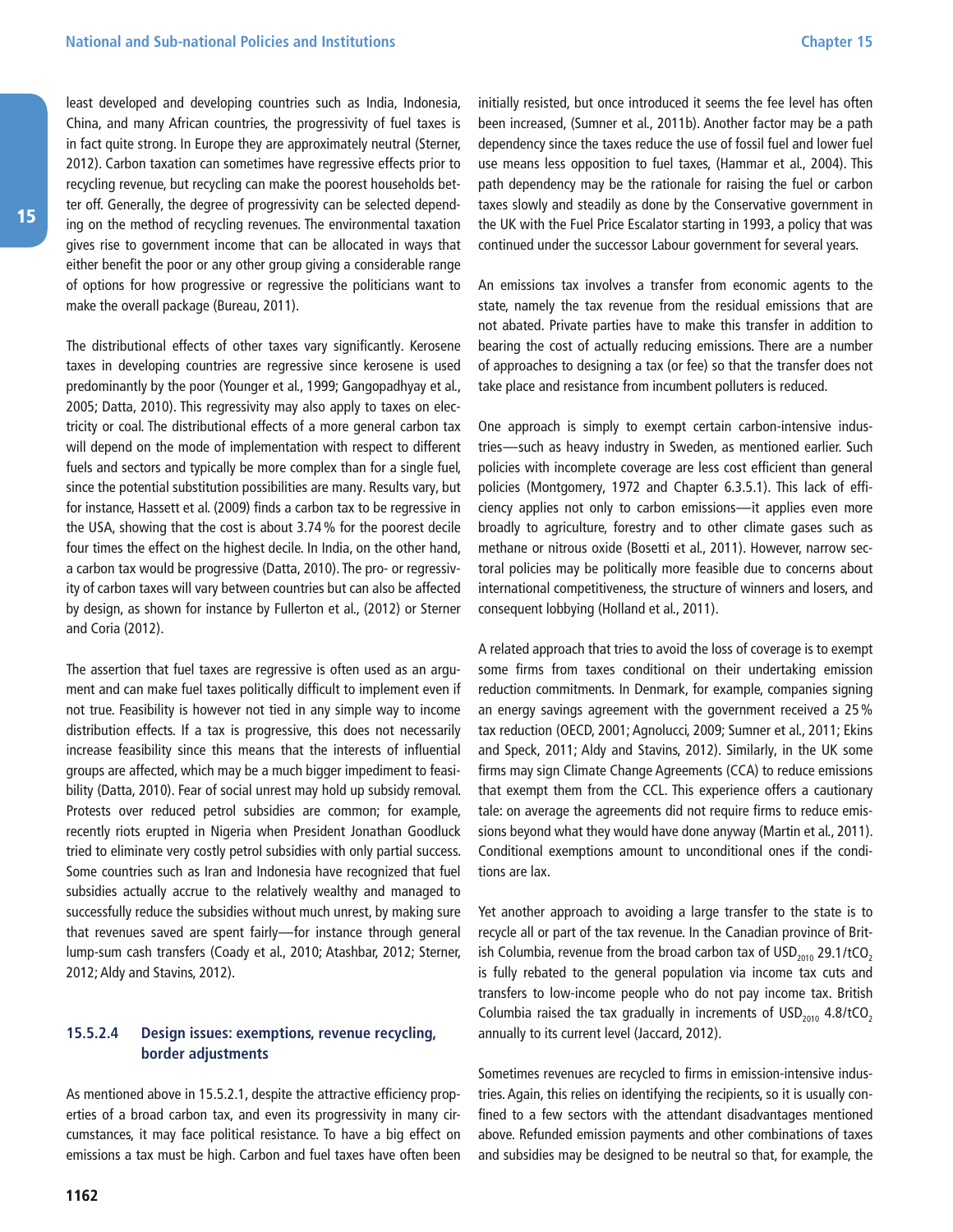<span id="page-22-0"></span>industry pays the cost of abatement but does not pay a tax for the allowed or reference level of pollution (Fischer, 2011). One expression of this is fees, which are collected in environmental funds and subsequently used in ways that benefit the polluters. An example from  $NO<sub>x</sub>$  emissions in Sweden is that a refunded emission payment may be politically more acceptable and thus environmentally more effective than simply a tax. Since the fee is refunded (in proportion to output), there is considerably less resistance to the fee and it can be set much higher than what would have been acceptable for a pure tax. Norway has pioneered another instrument for  $NO<sub>x</sub>$  emissions—taxes are refunded to cover abatement expenses. This implies a combination of a tax on emissions with a subsidy on abatement. Experience shows that a lower fee can achieve the same result with this instrument design as a tax (Fischer, 2011). Norway is considering promoting similar solutions for carbon emissions (Hagem et al., 2012). The drawback of such schemes for reducing carbon emissions is that their sectoral nature reduces coverage and raises costs.

Abatement subsidies have also been financed out of general revenues. Abatement subsidies need to be financed through tax revenues. The taxes needed to finance the subsidies in general involve a marginal excess burden. This deadweight loss is an extra cost of subsidies relative to emissions taxes. Furthermore, there is an efficiency penalty due to their sectoral nature. If applied to firms, subsidies may create perverse incentives to enter or to fail to exit from, a polluting industry, and raise costs (Polinsky, 1979). Perhaps for such reasons, they are seen in residential and commercial sectors, for instance, tax breaks are provided for building insulation or refurbishing. There are also white certificates and innovative financing schemes that allow loans to be repaid as part of electricity bills (See Section 9.10 for further discussion).

Another reason for tax exemptions is to avoid a loss of competitiveness in industries exposed to foreign competition that is not subject to taxation or equivalent policies. A pure tax (at a high level) may incentivize industries to move to neighbouring countries. This is known as 'leakage', since emissions `leak' to jurisdictions not subject to taxation. It is generally hard to find decisive empirical evidence of carbon leakage, though this may be partly because high carbon taxes have not been tried in any significant way for trade-exposed sectors. As discussed in Chapter 5, some simulations suggest that there could be sizeable effects (Elliott et al., 2010). Though the overall effects of border tax adjustment on leakage are subject to debate (see Jakob et al., 2013), a recent model comparison suggests that full border tax adjustments would moderately decrease leakage rates from on average from on average 12 to 8% (Bohringer et al., 2012). Border tax adjustments are taxes levied on imported goods that impose equivalent taxes on emissions `embedded' in the goods. Aichele and Felbermayr (2011) find that sectoral carbon imports for a committed (i.e., taxed) country from an uncommitted exporter are approximately 8% higher than if the country had no commitments and that the carbon intensity of those imports is about 3% higher. When measurement of embedded emissions is uncertain, border tax adjustments can be criticized for introducing trade barriers in environmental guise (Holmes et al., 2011). Leakage can also occur intertemporally. As shown by Sinn (2008, 2012), a carbon tax might not only encourage demand in other areas. There may also be a perverse supply side reaction (referred to as the Green Paradox) increasing the current supply of fossil fuels in anticipation of rising carbon taxes. Subsequent research (Gerlagh, 2011; Hoel, 2012) has shown that, strictly speaking, this only applies to very simplified and special models with complete exhaustion of all fossil fuels (which would lead to very drastic climate change) and also only to models in which the carbon tax actually starts low and rises faster than the discount rate. A number of conclusions can be drawn from the debate: (1) generally, the supply side should not be neglected; (2) if a tax is used, there are arguments for making it high rather than low and fast-growing; and most importantly, (3) instruments used need to cover as many countries and sources as possible. It may be difficult to find a single optimal tax, and it may be necessary, rather to formulate a tax rule that will decide how the tax rate is to be updated (Kalkuhl and Edenhofer, 2013).

#### **15.5.3 Emissions trading**

#### **15.5.3.1 Overview of emissions trading schemes**

Over the past three decades, emissions trading, or cap and trade, has evolved from just a textbook idea (Dales, 1968) to its current role as a major policy instrument for pollution control. Earlier experiences with emissions trading include schemes such as the California RECLAIM Program and the US Acid Rain Program (Tietenberg, 2006; Ellerman et al., 2010).

But since the start of the EU carbon trading system (See Section 14.4.2), several countries and sub-national jurisdictions (e.g., New Zealand, Australia, California, northeastern United States, Quebec, South Korea, Tokyo, and five cities and seven provinces in China) have also put in place or proposed trading schemes to control their carbon emissions. This section provides a brief overview of the literature (see further Perdan and Azapagic, 2011; Aldy and Stavins, 2012) and draws lessons for the design of carbon trading programmes.

#### **15.5.3.2 Has emissions trading worked?**

We begin by assessing environmental effectiveness. There were three GHG cap-and-trade programmes that were operational<sup>5</sup> by 2012 (Newell et al. 2013). The EU ETS, reviewed in 14.4.2, is by far the largest. Emissions are estimated to have fallen by 2–5% relative to businessas-usual in the first pilot phase from 2005–2007 (Ellerman, Convery, De Perthuis, et al., 2010). Similarly, Egenhofer et al., (2011) attribute

California and Quebec started recently in 2013, as did Australia with its 'fixedprice' or tax period; trading starts 2014 and S Korea starts even later. None of these can be evaluated empirically at present.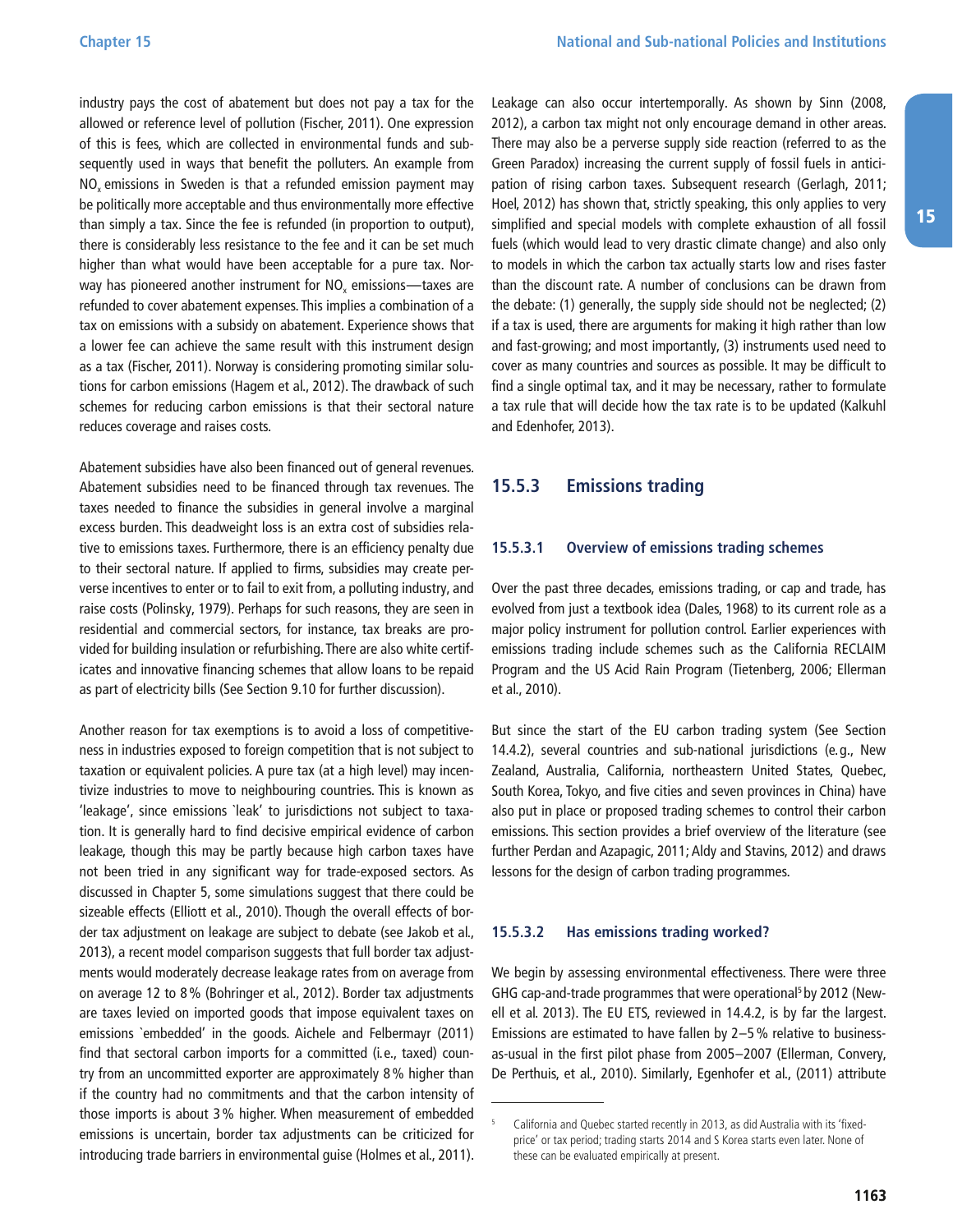reduction of emission intensity by 3.35% per year in 2008–2009, in contrast to only 1% in 2006–2007, to the EU ETS. Permit prices have fallen to around USD 10-15 in 2012 (Newell et al., 2013). Section 14.4.2 concludes that environmental effectiveness has been compromised to a large extent by a structurally lenient allocation of permits that was driven by the necessity for institutional and political feasibility.

The Regional Greenhouse Gas Initiative (RGGI), (see 15.5.3.3) has been ineffective since the cap has never been binding and is not expected to become so for several years (Aldy and Stavins, 2012). The third, much smaller, New Zealand ETS, appears to have had a small impact on emissions (Bullock, 2012). The last of the emissions trading schemes in GHGs, the Clean Development Mechanism (CDM), was an offset programme, not a cap-and-trade scheme. Section 13.13.1.2 finds that there are many challenges when it comes to additionality, baseline definition and leakage but possibly some advantages from the viewpoint of generating income in developing countries.

This experience shows that it is has been very difficult to get a capand-trade programme for GHGs enacted with a cap tight enough to have a significant environmental effect, at least initially. Other programmes (notably for the whole USA) that have been suggested have not made it through the political process. It is unclear to what extent this issue is peculiar to ETSs but there is a similar if not stronger opposition to the other major economic instrument, carbon taxation. One of the advantages claimed for an ETS is a greater option of allocating rights to appease opponents of a tax scheme. Hence there is a tradeoff between feasibility, distributional effects, and environmental effectiveness at least in the short run. Older non-GHG cap-and-trade programmes such as the SO<sub>2</sub> and leaded petrol phase-out programmes in the United States have been environmentally effective (Tietenberg, 2006; Schmalensee and Stavins, 2013).<sup>6</sup> It may be that any policy instrument stringent enough to have a significant environmental effective programme may have faced opposition in the particular circumstances. One possible lesson for design may be to build a price ceiling into any proposed cap-and-trade programme. In that case, the concern that a tight cap would lead to very high costs, would be alleviated and may make it politically feasible to have a somewhat more ambitious cap (Aldy and Stavins, 2012).

Cost-effectiveness is the main economic rationale for using emissions trading as opposed to simpler regulation. The experience with regard to GHG programmes is too limited to draw any conclusions yet. As in many of the earlier markets, cost savings in the US Acid Rain Program—an allowance trading system established in 1995 to control  $SO<sub>2</sub>$  emissions from coal-fired plants in the continental United States—were substantial (Carlson et al., 2000; Ellerman et al., 2000). Cost savings in this programme came not only from equalizing marginal costs across affected electric utility units on a period-by-period basis but also from equalizing (present value) marginal costs intertemporally as firms have saved current permits for future use in what is known as banking of permits. According to (Ellerman and Montero, 2007), the use of banking has been substantial and remarkably close to what would be expected in a well-functioning market. Recently, the price has collapsed to zero also in this market as the Environmental Protection Agency (EPA) has used other instruments to push for further reductions.

Banking has also been responsible for a large part of the significant cost savings in the US Lead Phasedown Program, a trading scheme established in 1982 to provide refineries with flexibility to gradually remove lead from gasoline. In addition to banking, cost savings in this program were driven by dynamic efficiencies, i.e., the faster adoption and/or development of more efficient refining technologies (Kerr and Newell, 2003). In contrast, dynamic efficiency has played a minor role in explaining cost savings in the US  $SO<sub>2</sub>$  allowance program (e.g., Ellerman et al., 2000; Fowlie, 2010; Kumar and Managi, 2010).

The introduction of a price on carbon through either a carbon tax or cap-and-trade can have substantial distributional consequences. Extensive analyses of these effects have been conducted in the US context. Burtraw et al. (2009) illustrate in the context of a trading programme that the outcome for the average household will depend much more importantly on the use of the value associated with emissions allowances than with the actual stringency of the regulation. For example, lump sum dividends or some kinds of tax reform can be progressive. Similarly Hassett et al. (2009) find that the degree of regressivity is much reduced when a lifetime measure of income is used. Parry (2004) shows in an analytical framework that emissions trading can be regressive, especially if implemented with free allocation to incumbent emitters (grandfathering). Bovenberg et al. (2005) find that profits can be maintained throughout the economy by freely allocating less (sometimes considerably less) than 25% of pollution permits, with the rest auctioned. These considerations are very similar for tax or capand-trade systems. Granting greater than this quantity for free would lead to windfall profits. In simulation modelling of the US electricity market, Burtraw and Palmer (2008) find that it would be sufficient to allocate just 6% of the allowances to the electricity industry to offset costs under a  $CO<sub>2</sub>$  trading programme because a majority of costs are borne by consumers; greater allocation would again lead to windfall profits. Hassett et al. (2009) examine regional effects and find them not to be very significant. Blonz et al. (2012) show that even if programmes are regressive, social safety nets, which adjust automatically to inflation, generally protect low-income groups in the United States, and middle income groups may be most vulnerable.

It should be noted that the experience with emissions trading, whether for greenhouse gases or other, non-climate-related pollutants, has been wholly in high-income countries. Coria and Sterner (2010) describe some success for air pollution in a middle income country like

Note that there is literature (e.g., Lohmann, 2008) much less enthusiastic about the concept of emissions trading for reasons of justice and environmental integrity, among others, and more so after the current collapse of carbon prices in the EU-ETS (Lohmann, 2008).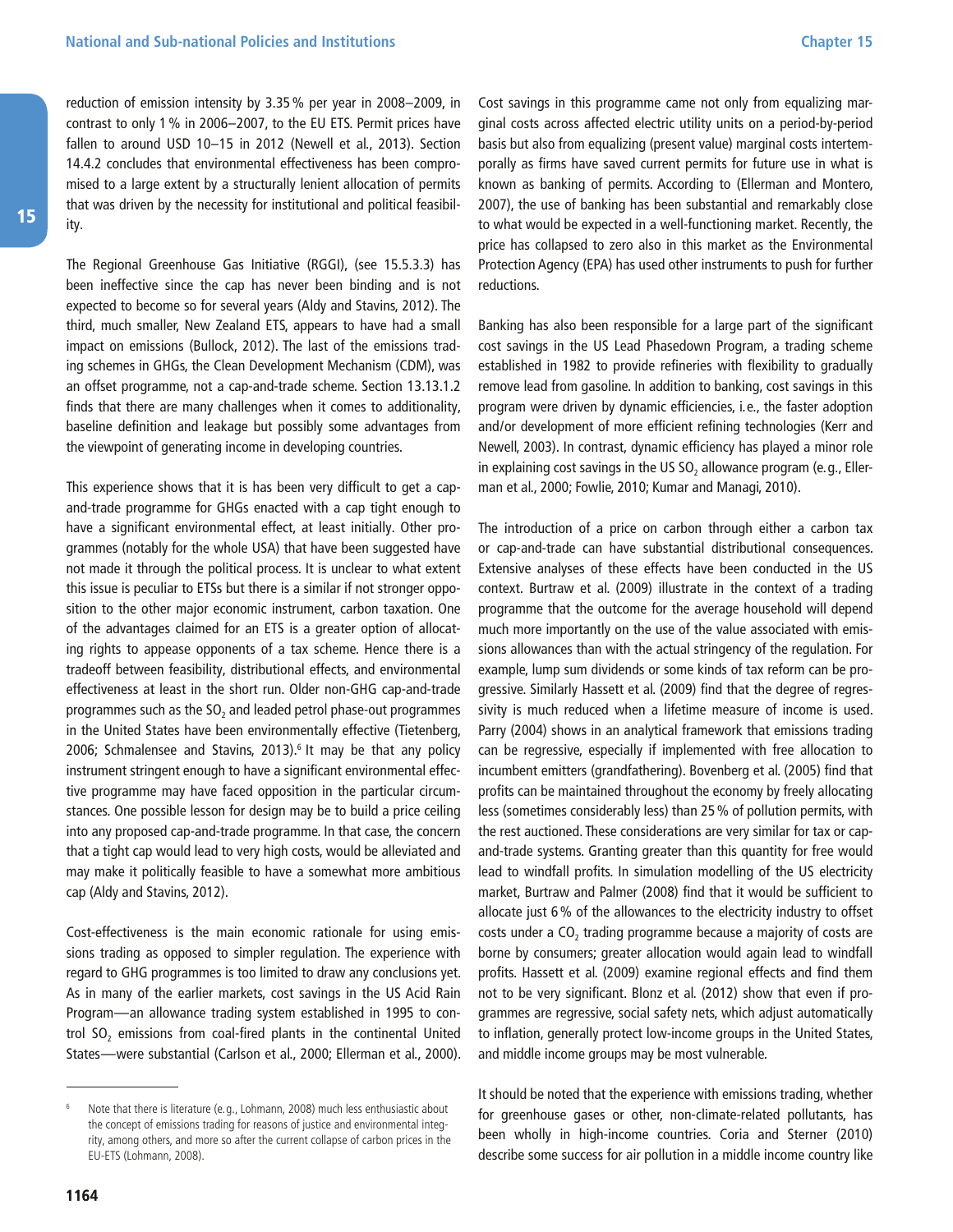<span id="page-24-0"></span>Chile but it is unclear to what extent these can be transferred to developing countries.

#### **15.5.3.3 Sector coverage and scope of the cap**

A key component in a trading scheme is establishing the pollutants (e.g., greenhouse gases) and entities that will be regulated. There are several factors that may affect this decision: (1) the quality and cost of emissions measurement and verification, (2) the ability to target sectors with the greatest mitigation potential, (3) the ability to broaden the coverage to unlock low-cost mitigation opportunities, (4) the political and institutional feasibility of including certain sectors, and (5) the interactive effects the cap may have with other policies.

In most trading schemes, the affected sources are relatively large emitting sources whose emissions have been closely monitored (smaller sources are often regulated with alternative instruments). This applies to the earlier programmes (e.g., Acid Rain, RECLAIM, Lead Phasedown)<sup>7</sup> but also in carbon markets. In other words, there are few cases in which the point of obligation has been upstream, i.e., different than the emitting point. The trading scheme in Australia, launched in 2012, covered 373 entities comprising approximately 60% of Australia's GHG emissions. Electricity generation, industrial processes, fugitive emissions, and non-legacy waste are under permit liability (Clean Energy Regulator, 2012). Small-scale stationary fossil fuel use (especially gas) is covered by upstream permit liability on fuel distributors. Liquid fuels used in aviation/shipping and synthetic GHGs are subject to an equivalent carbon price through changes to existing taxes. Agriculture and forestry can produce offset credits (Macintosh and Waugh, 2012; Caripis et al., 2012).8

Coverage in the carbon-trading scheme in New Zealand, is the most comprehensive and covers all GHGs and all sectors. It has expanded in stages from the forestry sector (in January 2008) to fossil fuels and industrial emissions (in July 2010), and will cover the waste sector in May 2014. The agricultural sector must report emissions since January 2012 but a decision on when it will face surrender obligations has not yet been made. This is the only national emissions trading scheme to include forestry, and is intended to shift land-use change decisions towards greater carbon sequestration and less deforestation (Karpas and Kerr, 2011; Adams and Turner, 2012). Coverage is also scheduled to expand in stages in the recently launched carbon market in California (Hanemann, 2009). In the first compliance period, which runs from 2013–2014, electricity generating and industrial facilities that exceed 25,000 tonnes of  $CO<sub>2</sub>$ eq per year will be obligated to abide by the agreement; the second period (2015–2017) adds distributors of transportation, natural gas, and other fuels; and the third period (2018–2020) adds transportation fuels (CARB, 2011). All major sources will be covered over time, which will represent an equivalent of 85% of California's GHG emissions (CARB, 2011). Offset projects are foreseen in forestry management, urban forestry, dairy methane digesters, and the destruction of ozone-depleting substances.

There are other carbon markets that are less ambitious in scope. The trading scheme in Tokyo, launched in April 2012, includes 300 industrial facilities—which in total consume at least 1,500 kl of crude oil equivalent per annum—and a combined 1,000 commercial and institutional buildings. In aggregate, this is equivalent to only 20% of Tokyo's total CO<sub>2</sub> emissions (Partnership for Market Readiness, 2012). Though the programme may be limited in scope, it is one of the first programmes in the world to address emissions from urban buildings, which can be quite significant (Nishida and Hua, 2011). The Regional Greenhouse Gas Initiative (RGGI), a cap-and-trade programme initiated in 2009 and that covers nine Northeast and Mid-Atlantic states in the United States (Connecticut, Delaware, Maine, Maryland, Massachusetts, New Hampshire, New York, Rhode Island, and Vermont), only regulates  $CO<sub>2</sub>$  emissions from power plants.

#### **15.5.3.4 Setting the level of the cap**

The cap defines the stringency of the trading scheme. Naturally, the permit prices also depend on many circumstances such as the economic growth. In many of the trading programmes reviewed above, the caps appear however to have been set below what would lead to efficient levels of abatement—since the allowance prices (the marginal abatement costs) have ended up below most estimates of the marginal environmental benefits from abatement. The RECLAIM Program which covers  $NO<sub>x</sub>$  and  $SO<sub>2</sub>$  is an example as are the acid rain and lead phase-out programmes. It should be noted, however, that to varying extents, carbon trading programmes include mechanisms to tighten the cap gradually.

Caps in the carbon markets have slower reductions maybe because of higher short-term mitigation costs. In the Australian scheme, there is no cap on emissions during the initial so-called 'fixed-price phase' (2012–2014) but a price that rises from AUS 23.00 per tonne in 2012/2013 to AUS 25.40 in 2014/2015. The fixed price scheme, has many of the characteristics of a tax and offered advantages in the specific political circumstances that failed to agree on an emissions target but not on a price (Jotzo et al., 2012) hence preferring implicitly uncertainty on emissions rather than on the price (Jotzo and Betz, 2009; Jotzo and Hatfield-Dodds, 2011; Pearce, 2012). The fixed price period naturally established a price signal and provided time for important elements of the flexible price period to be implemented, such as an auction platform. Starting with the first flexible-price phase (2015–2018), the government will set annual caps for five-year peri-

<sup>7</sup> An exception is the market for particulates established in Santiago-Chile in 1992 for industrial sources (Montero et al., 2002). The trading commodity was not actual emissions, which were difficult to monitor on a daily basis, but a firm's maximum capacity to emit.

For more see Section 7A of the National Greenhouse and Energy Reporting Act 2007 (National Greenhouse and Energy Reporting Act 2007, 2007). The carbon market in South Korea, to start in 2015, will cover around 450 large facilities and about 60% of the country's GHG emissions (Kim, 2011).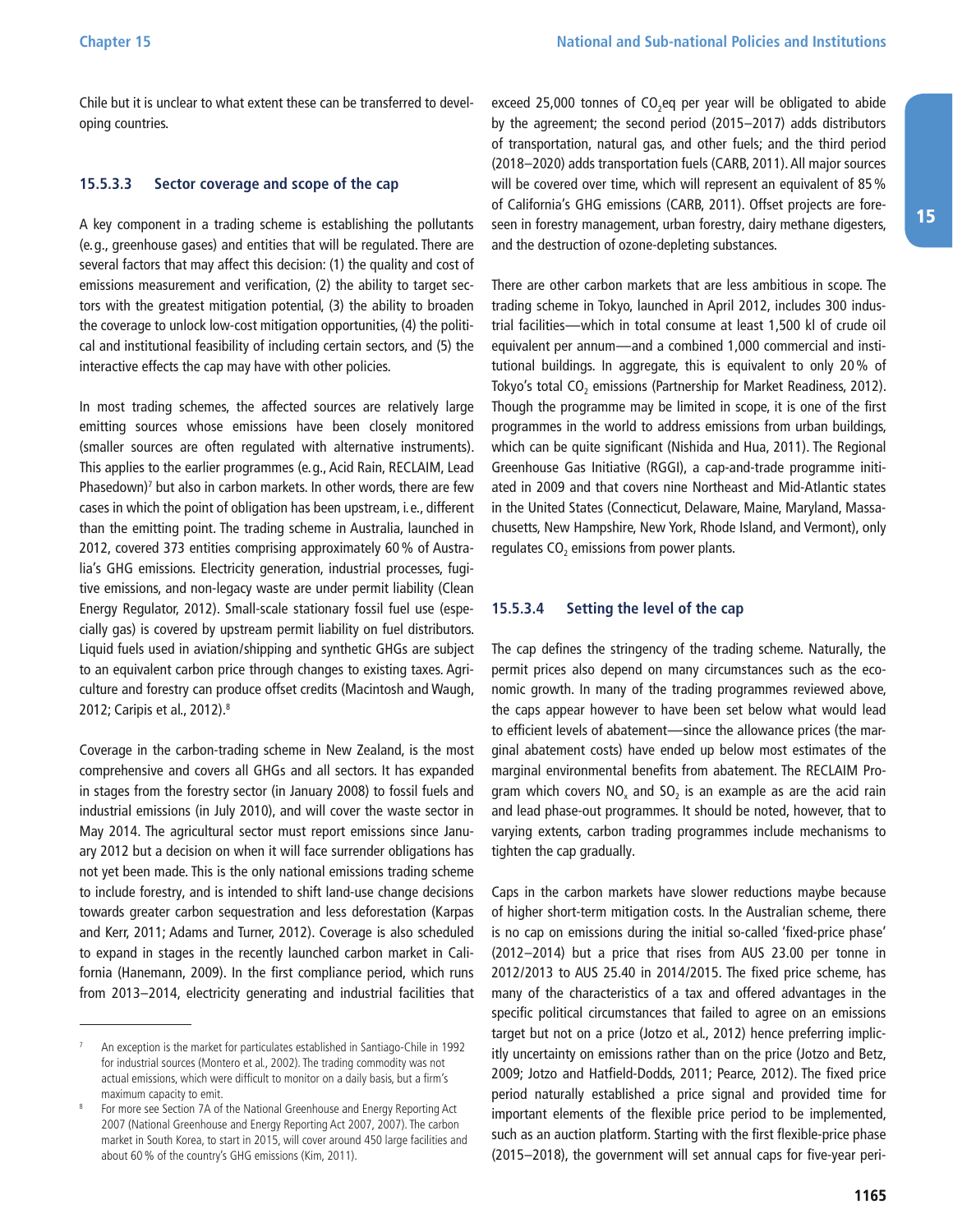<span id="page-25-0"></span>ods, extending the cap by one year every year. A default cap (associated to a GHG emissions reduction of 5% from 2000 levels by 2020) will apply in the event the parliament cannot agree on a cap (CAUS, 2012).

New Zealand, on the other hand, has operated within the Kyoto cap for 2008–2012 by requiring every unit of emission to be matched by a Kyoto unit at the end of the Protocol's true-up period. For 2012 and forward, the government has proposed legislative amendments to introduce a domestic cap and remove the requirement to back domestic emission with Kyoto units (NZME, 2013).

The cap in the California scheme is set in 2013 at about 2% deviating under the projected level for 2012, and then drops about 2% in 2014 and about 3% from 2015 to 2020 on an annual basis (4% of allowances will be held in reserve to contain costs). The Regional Greenhouse Gas Initiative has introduced a 'soft' fixed cap from 2009 to 2014 to decline by 2.5% per year. Economic growth and natural gas prices have been lower than expected, so it is unlikely that the cap becomes binding by 2020 (Aldy and Stavins, 2012).9

#### **15.5.3.5 Allocations**

Permits have been allocated either by auction, or have been given away for free. In the latter case, allocation has been proportional to past emissions or output (i.e., grandfathered) or proportional to current output. Earlier programmes relied almost exclusively on grandfathering. The SO<sub>2</sub> allowance programme allocated less than  $3\%$  of the total cap, through revenue-neutral auctions; mainly to provide an earlier and more reliable price signal to participants (Ellerman, Convery, De Perthuis, et al., 2010). Some of the recent carbon markets also provide free allocations because of concerns about emissions-intensive trade-exposed industries. In fact, the programme in New Zealand considers a very limited amount of auctioning (although increasing over time) unlike RGGI, which allocates the vast majority of permits through auctions (the softer cap in RGGI may explain the difference). Australia and California are somewhere in the middle in terms of auctioning, roughly 50% and 80% respectively.

The Californian and Australian schemes also make explicit output-based (free) allocation rules for energy-intensive, trade-exposed sectors, where recent production determines firm-level allocation. The Australian experience on this matter has also shown the influence that industry lobby groups can have in policy design (Garnaut, 2008; Pezzey et al., 2010) and how politically involved this can become (Macintosh et al., 2010).

#### **15.5.3.6 Linking of schemes**

Linking occurs when a trading scheme allows permits from another trading programme to be used to meet domestic targets. Such linkages can be mutually beneficial as they can improve market liquidity and lower costs of compliance. However, these benefits need to be weighed against challenges like losing unilateral control over domestic design and being subject to international price movements. Linking, however, involves certain tradeoffs in terms of exposure to international prices and loss of flexibility to unilaterally change features in the domestic design once links are established. International linkage of trading schemes might be simpler than harmonizing carbon taxes through international agreements (Karpas and Kerr, 2011). There is however, not general agreement on this point; to the contrary, agreements on taxes might avoid the most contentious baseline issues see for instance Nordhaus (2007).

The experience with linking is limited because carbon markets are relatively recent. One example of a linking process is the ongoing collaboration, since 2007, between California and the Canadian province of Quebec, which will both place compliance obligations on large emitters under their trading schemes beginning in January 2013 and continue negotiations for a full linking of the two schemes later on in 2013 (CARB, 2011). Another example is the announcement in 2013 of an Australia-EU ETS link by 2018 preceded by a transition phase in which Australian installations can use EU-Allowances for compliance from 2015 on. Interestingly, Australia is also exploring ways for establishing links with schemes in South Korea and California, which, de facto, would create links between all these trading schemes.10 We do not yet know if linking schemes without prior commitment on overall caps will facilitate or complicate future negotiations on the caps.

#### **15.5.3.7 Other design issues: banking, offsets, leakage, price volatility and market power**

There are additional, important, aspects of policy design on which we can only briefly touch here. Unlike borrowing, banking of permits for future use is a feature used in many trading schemes with good results in terms of cost savings and environmental benefits (i.e., absence of emission spikes and acceleration of emission reductions). A well-documented example is the US  $SO<sub>2</sub>$  allowance programme (Ellerman and Montero, 2007). A dramatic example of volatility is given by the RECLAIM programme where in the summer of 2000 permit prices that began under USD 5,000 per ton of  $NO<sub>x</sub>$  increased abruptly in price to almost USD 45,000, leading to a relaxation of the cap see Metcalf (2009). Offsets, the possibility of using emission credits outside the capped sectors either domestically or internationally (e.g., CDM or REDD), is another design feature common in most trading

15

There is a proposal from the RGGI states, however, to reduce the cap in 45 % by 2020 (Regional Greenhouse Gas Initiative, Inc., 2013).

<sup>&</sup>lt;sup>10</sup> The firm intentions of New Zealand and Australia about linking their systems came to a sudden end after the latter announced it was linking its system to the EU ETS.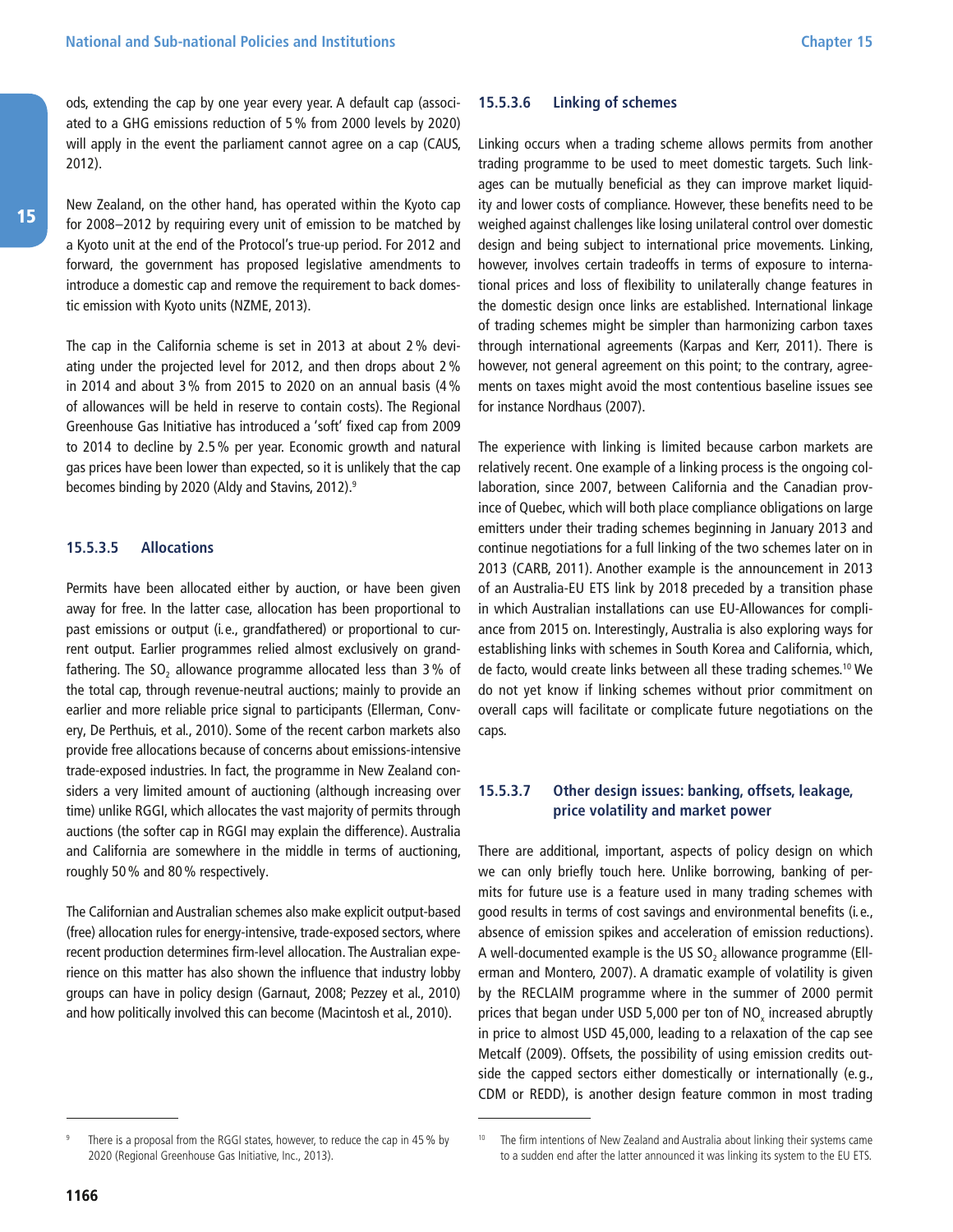<span id="page-26-0"></span>schemes but of much concern because of the well-known tension between cost-effectiveness and additionality. One way to somewhat assuage this tension is to move away from a project-based crediting approaches (e.g., CDM) to scaled-up approaches—to the level of the sector, jurisdiction or country. Offset provisions, if well designed, can also help alleviate the 'leakage' problem of moving emissions from capped to uncapped sectors. An alternative design option to address leakage might be to use output-based allocation rules although this will raise concerns related to output subsidy. Another problem is market power specific to permit trading which has been the subject of much research since the work of Hahn (1984). It seems, however, that market power is less of a problem than anticipated (Liski and Montero, 2011), also confirmed by findings from laboratory experiments (Sturm, 2008).

#### **15.5.3.8 Choice between taxes and emissions trading**

Regarding the choice between taxes and tradable permits, longstanding economic theory (Weitzman, 1974; Hoel and Karp, 2001, 2002; Newell and Pizer, 2003) suggests that in the presence of uncertainty about the marginal cost of emission reduction, for a stock pollutant like  $CO<sub>2</sub>$ , a carbon tax is more economically efficient than a tradable permit system. According to the Weitzman intuition, a tax is preferred since the benefits curve is fairly flat for a stock pollutant (this result could be changed in the presence of a major threshold effect). The reason is essentially that when there is a negative shock to the cost of emission reduction, as has been the case in the EU following the economic slowdown that began in 2008, cost efficiency calls for doing more abatement, with less being done at other times when the abatement cost is higher. This is achieved with a tax, but not with a cap that is fixed in each period. The slump in the carbon price in the EU ETS is thus suggestive of a loss of cost-effectiveness.

In the very long run there may be more uncertainty about the level of an optimal tax than about a quantity target and policymakers may then prefer to legislate a long-run abatement target in a cap-and-trade system. As seen above, this can entail short-run efficiency losses and it would be desirable to allow flexibility with regard to annual caps that would add up to the long run target, but concerns about credibility mean that such flexibility must be severely limited. As shown in Chapter 2 (Section 2.6.5), there is a literature on regulatory uncertainty that shows extra costs deriving from the hesitancy by investors in the face of all regulatory uncertainty but in particular perhaps, when it comes to cap-and-trade systems.

To prevent a large loss of efficiency in a cap-and trade-system, and to avoid exceptionally high price volatility that deters investment, price floors and ceilings can be used, although care would be needed in design to avoid breaching the integrity of the cap. Banking and borrowing of permits (see Section 15.5.3) are another means of providing intertemporal flexibility in abatement as are the availability of credit reserves or of offsets.

As explained in Section 15.7, a tax can be used in conjunction with other policy instruments while a cap-and-trade system either renders the other policies environmentally irrelevant or is itself rendered environmentally irrelevant by them. This is a major concern when decision making takes place at several levels.

As discussed in Section 15.5.2.4, the issues of intertemporal (and spatial) leakage discussed in the green paradox literature would appear to give preference to cap and trade over taxes but this is partly a simplification. The green paradox mainly exists in oversimplified models and poorly designed tax schemes. There are however, lessons from this literature concerning design details. For example, one might prefer high taxes that grow slowly to low taxes that rise very fast, and one might be careful with too much flexibility, particularly borrowing in permit systems. Kalkuhl and Edenhofer (2013) compares four policies, (1) a conventional Pigouvian carbon tax, (2) a carbon tax rule (that adjusts the tax level dependent on GHG concentrations), a permit trade (3) with or (4) without banking and borrowing) in the context of a (weak) green paradox setting with respect to three different criteria: the informational burden for the government, the commitment problem of the government, and the robustness of the policy with respect to deviations in behaviour (discount rate) by agents in the economy. They find that a tax and a trading scheme without banking and borrowing have high informational requirements. The ETS with banking and borrowing shifts the timing problem of carbon emissions to the private sector, but does not work well if these have different discount rates from the regulator. The flexible tax rule or an ETS with restricted banking and borrowing can lead to an optimal allocation even in this case, but then again the informational requirements for the regulator are daunting.

One of the attractions of emissions trading schemes appears to have been that they may meet with less opposition from industry, which can be allocated permits for free. Taxation is often resisted by lobbies and sometimes for constitutional reasons. Taxation is also resisted by those who want a smaller government—in which case environmental fiscal reform (raising carbon taxes while lower other taxes) may be more acceptable. Another argument that has been made in favour of an ETS is that it may be easier to link permit schemes across borders than to agree on common taxes. Harmonization is advantageous, since it reduces costs (15.7). There is however, no general agreement on this. Some analysts believe the opposite, that it will be easier to link taxation systems within an international agreement (Helm, 2003; Nordhaus, 2007; Jaffe et al., 2009; Metcalf and Weisbach, 2011) and (15.8.1). Finally, linking cap-and-trade systems would automatically involve financial transfers between countries. These might be a benefit for low-income countries if they can be carbon-efficient and maybe less controversial than negotiated side payments but this hinges on agreement concerning the various country targets.

Finally taxes, unlike an emission-trading scheme, do not require a new institutional infrastructure to keep track of ownership of emissions allowances. This consideration may be especially important in developing countries.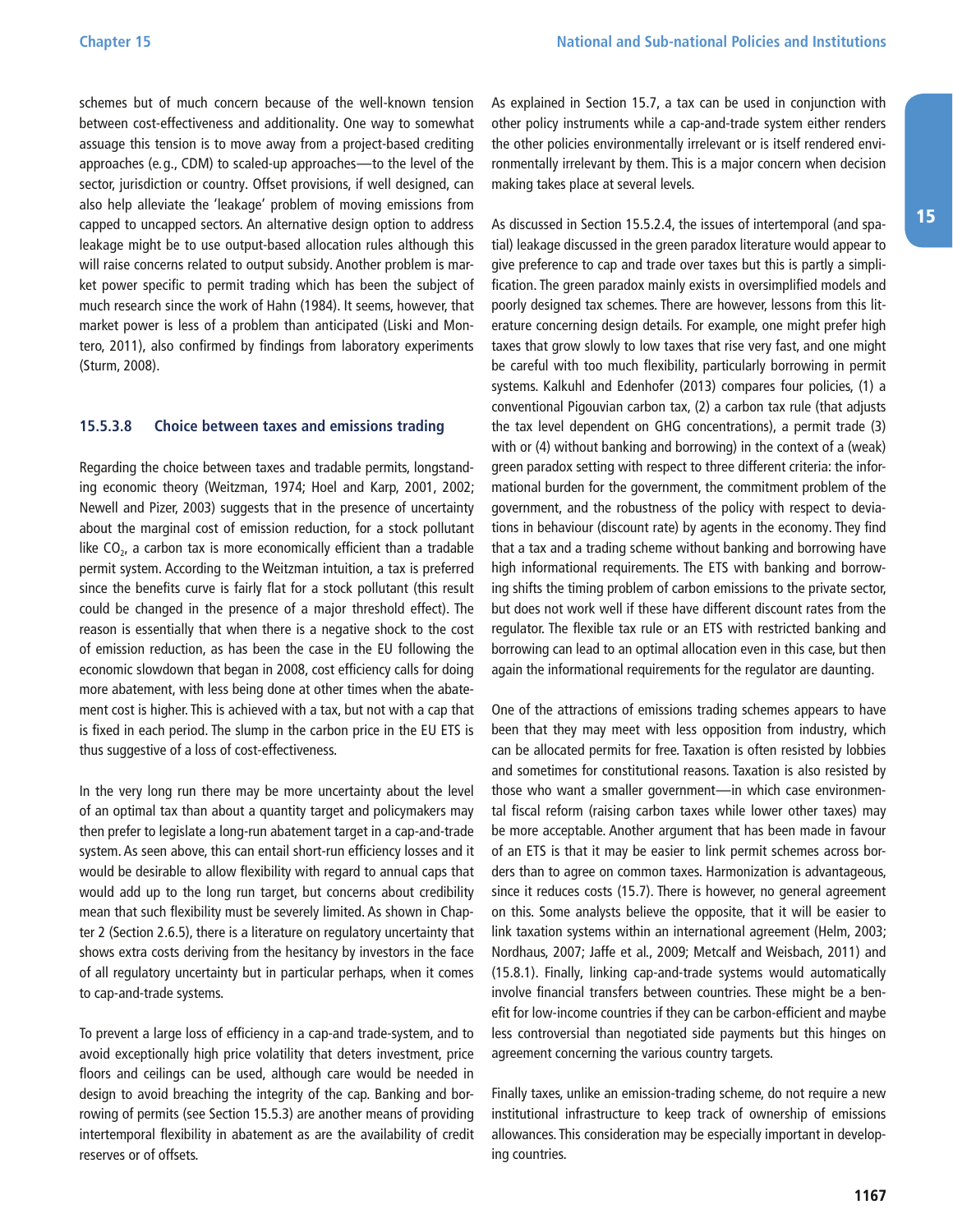#### <span id="page-27-0"></span>**15.5.4 Regulatory approaches**

#### **15.5.4.1 Overview of the implementation of regulatory approaches**

As discussed in Section 15.2, economy-wide carbon pricing, though widely discussed in the literature, has been rarely implemented. Those policies that have been implemented have often been sector-specific, and have often fallen in the category of a regulatory approach. Regulatory approaches are used across sectors, usually alongside other policies, as can be seen in Table 15.2. For example, Renewable Portfolio Standards (RPS), and energy efficiency standards may be combined with fuel subsidy reduction in the energy sector (Chapter 7). In the transport sector, vehicle efficiency and fuel quality standards are used alongside government provision of mass transit, and fuel taxes (Chapter 8). In the building sector, a number of complementary policies, such as appliance standards, labelling, and building codes are employed, along with tax exemptions for investment in energy-efficient buildings (9.9). In the industrial sector, energy audits for energy-intensive manufacturing firms are also regularly combined with voluntary or negotiated agreements and energy management schemes. Information programmes are the most prevalent approach for energy efficiency, followed by economic instruments, regulatory approaches and voluntary actions (10.11).

Several of these regulatory approaches often contain market-like features so that the distinction between regulatory approaches and economic instruments is not always sharp. Renewable Portfolio Standards programmes often, for example, allow utilities to satisfy their obligations by purchasing renewable energy credits from other producers, while feed-in tariffs involve both regulations and subsidies for renewable energy. Low-carbon fuel standards also sometimes incorporate market-like features including trading among suppliers.

Regulatory approaches play the following roles in mitigation policy. First, they directly limit greenhouse gas emissions by specifying technologies or their performance. Second, in sectors such as AFOLU (see Chapter 11) and urban planning (see Chapters 8 and 12) in which much activity is strongly influenced by government planning and provision, regulations that take climate policy into account are clearly important. These are discussed in further in Section 15.5.6. Third, regulations such as RPS can promote the diffusion and innovation of emerging technologies, a role that is examined in Section 15.6. Fourth, regulations may remove barriers for energy efficiency improvement. These may arise when firms and consumers are hindered by the difficulty of acquiring and processing information about energy efficient investments, or have split incentives as in landlord-tenant relationships.

Regulatory approaches have been criticized, both for being environmentally ineffective, and more strongly, for lack of cost-effectiveness, as the governments have limited information and may make governmental failures in intervention (Helm, 2010; see also Section 3.8.2). Some are opposed to the regulations on libertarian philosophical grounds (Section 3.10.1.1). In what follows, we assess the environmental and cost effectiveness of regulatory approaches, largely focusing on short-run effects of energy efficiency policies that have been extensively studied. Long-run effects acting through technology development are assessed in Section 15.6. There is insufficient literature on distributional incidence and feasibility to underpin an assessment of these dimensions.

#### **15.5.4.2 Environmental effectiveness of energy efficiency regulations**

Several prospective studies reviewed by Gillingham, Newell, and Palmer (2006) and one large ex-post study of US energy efficiency standards for appliances (Meyers et al., 2003) found substantial energy savings. Such savings have also been found in the building sector across countries (Section 9.10) in a study of best-practice building codes and other standards. Recently, econometric studies in the United States have also found energy reductions from building codes (Aroonruengsawat, 2012; Jacobsen and Kotchen, 2013). These studies also reported significant energy savings and related  $CO<sub>2</sub>$  reduction. Fuel economy standards for vehicles have also been successful in reducing fuel consumption in many countries (Anderson et al., 2011). Generally speaking, energy efficiency policies that address market failure can result in energy savings (7.10, 8.10, 9.10, Table 9.8, 10.10). Some case studies however, identified weak environmental effectiveness due to lack of implementation. Such examples were found for building codes and energy management systems.

Rebound effects need to be taken into account in interpreting these findings of environmental effectiveness of energy efficiency regulations. The rebound effect refers to the increase in energy consumption induced by a fall in the cost of using energy services as a result of increased energy efficiency. For detailed general discussion on rebound effects, see Sections 3.9.5 and 5.6.2. For sector-specific studies of rebound effects, see Section 9.6.2.4 for building sector and Chapter 8 for transport sector. With regard to appliance standards and fuel-economy regulations in the United States, environmental effects remain large even when taking the rebound effect into account (Gillingham et al., 2006; Anderson et al., 2011). More generally, direct rebound effects (within the regulated sector as a result of the fall in the cost of energy services) are commonly found to be in the range of 10%–30% in various sectors in developed countries, and higher in developing countries (Sorrell et al., 2009; Gillingham et al., 2013). Indirect rebound effects, which result from increased economic growth resulting from the fall in the cost of energy services, can be much larger. Reviewing claims of rebound effects in excess of 100%, Dimitropoulos (2007) concluded that although the evidence base and methodologies were weak, the possibility of significant rebound effects could not be dismissed. A recent review suggests that total rebound effects are unlikely to exceed 60% (Gillingham et al., 2013).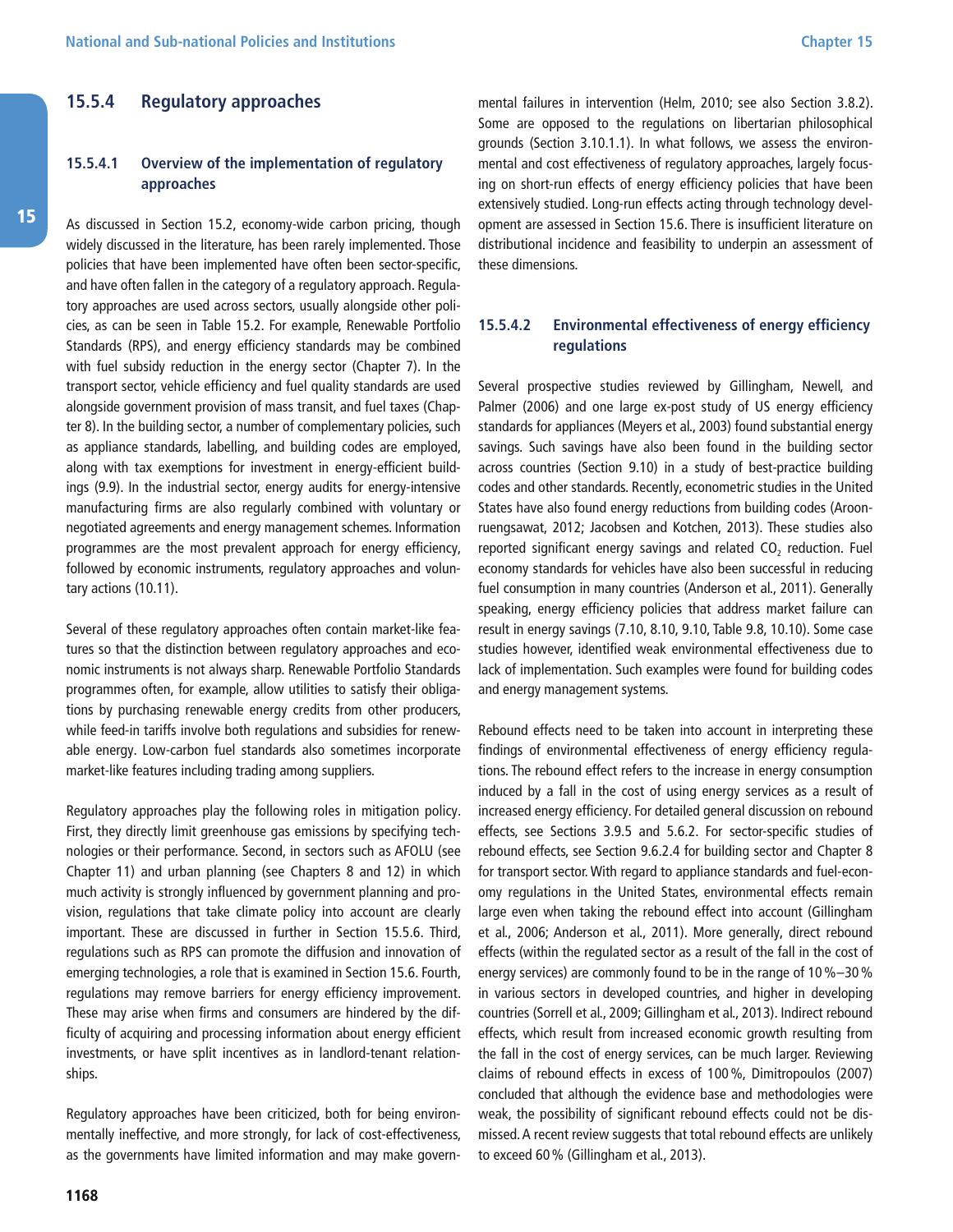<span id="page-28-0"></span>While the scale of the rebound effect varies, its presence suggests that complementary policies that include carbon pricing are called for so that mitigation is not compromised. Some countries, such as the UK, have begun to account for a direct rebound effect in energy policies (Maxwell et al., 2011).

Regulations such as emissions standards have also been criticized on the ground that they are less flexible than incentive-based approaches and may even provide perverse incentives and increase emissions under certain conditions like treating new units more stringently than old ones (Burtraw et al., 2010). Yet, recent modelling that incorporates institutional features of various policies in the United States, including the capacity to adjust the stringency of a regulation or a cap/tax, suggests that emissions standards may be more effective than cap and trade in reducing overall emissions (Burtraw and Woerman, 2013).

#### **15.5.4.3 Cost effectiveness of energy efficiency regulations**

Regulatory approaches are often implemented in contexts in which market failures or barriers to adoption of energy-efficient technologies exist. There is a considerable sectoral literature showing that energy efficiency regulations have been implemented at negative costs to firms and individuals, meaning that their value to consumers exceeded programme costs on average. In the transport sector, fuel economy standards have been shown to produce net cost savings over the life of the vehicle (Chapter 8.10). In the building sector, a range of energy efficiency policies including appliance standards and building codes have been found to have negative private costs (Table 9.8), (Gillingham et al., 2006, 2009a). In the industrial sector, a number of case studies on energy management systems and energy audit systems show that they have been cost effective (Chapter 10.10).

The cost effectiveness of such regulations has been the subject of heated debate. Economic theory points to the following circumstances in which regulations may be implemented with negative private costs. Buyers may have less information about the efficiency and cost of a device than sellers. They may not be able to assess the energy savings from an appliance even after using it. This can lead to a situation in which low-efficiency devices drive more expensive high-efficiency models out of the market. Efficiency standards in this setting can improve consumer welfare by reducing the informational asymmetry between buyers and sellers (Akerlof, 1970; Leland, 1979; Goulder and Parry, 2008). When competition is imperfect and sellers compete on both quality (efficiency) and price, then a minimum quality standard eliminates low-quality sellers from the market enhancing price competition among high-quality goods. This can make all consumers better off (Ronnen, 1991). Split incentives, as in landlord-tenant relationships, can lead to economically inefficient devices persisting in the market, absent intervention. For more details, see Box 3.10.

Individuals working in small workplaces often find it difficult to acquire and analyze information on energy efficiency (see 2.6.5.3 on human behaviour on energy efficiency). As a consequence, those individuals are prone to rely on intuition to make decisions. In many cases, analyzing the minimum cost actions given the price signal is too challenging, and thus cognitive costs may result in some consumers simply not taking operating (energy) costs into account at all while making their purchase decisions (Section 3.10.1.1). (Allcott, 2011) exhibits this case in a recent survey of US car buyers, 40% of whom were shown not to consider fuel costs in their purchasing decision. This kind of consumer decision making can lead sellers to offer—and consumers to buy—less energy efficient products than if consumers could more easily compute the operating costs. Section 9.8 indicates that such barriers to energy efficiency are significant in the building sector. Regulation and information measures can help overcome these barriers.

Large firms have more resources than individuals to assess information on energy efficiency, and so may be more sensitive to carbon pricing. However, firms, especially small and medium enterprises, also face the barriers such as split incentive and lack of information. Governments may employ regulations (and information measures) to help correct this by implementing energy efficiency standards for equipment. See 3.10.1.2 for more on behaviour of firms on energy efficiency.

Although both the theory and empirical evidence detailed above show that policy interventions to remove barriers can have negative costs to firms and individuals, it has been argued that unaccounted labour and opportunity costs borne by governments, firms, and individuals involved in policy design and implementation process, as well as loss of amenity (for example, fuel economy standards may undermine other functions of cars, such as speed, safety, quality of air conditioning, and audio sets), result in understatement of regulatory costs. Such unaccounted costs are called 'hidden costs' (Box 3.10).

On the other hand, an ex-post evaluation of expected and realized costs of environmental regulations in the United States found that estimates of the unit cost of regulations by the regulator were overstated just as often as they were understated, while total costs were more frequently overstated (Harrington et al., 2000). Furthermore, Gillingham et al. (2006) note that in the United States, "even if unaccountedfor costs of appliance standards were almost equal to those measured, and actual energy savings only roughly half of those estimated, appliance standards still would yield positive net benefits on average" (Gillingham et al., 2006b). There may also be hidden benefits of regulations, (Sorrell, 2009), such as improved amenities and 'free drivers' (which would occur if nonparticipants were induced to invest in energy efficiency because others in the programme made such investments) induced by regulation (Gillingham et al., 2006). In conclusion, while it is clear that opportunities do exist to improve energy efficiency at negative private cost by regulations, the literature is divided as to what extent such negative private cost opportunities exist.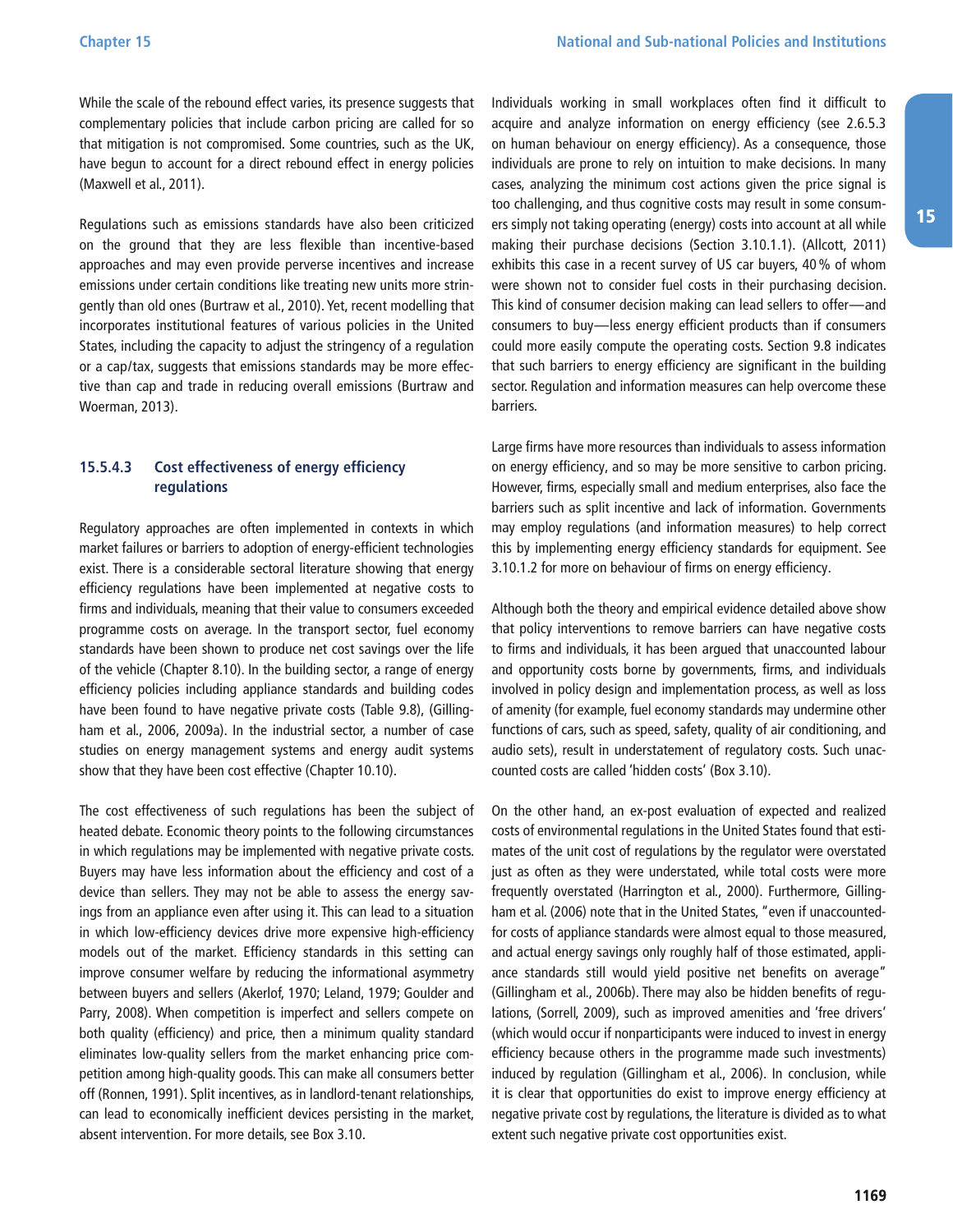<span id="page-29-0"></span>It is the social rather than the private costs of regulations, however, that are more relevant for public policy. This means that externalities need to be taken into account and co-benefits of policies, such as local air pollution reduction, would ideally be valued and subtracted from costs. Such externalities can be large. Muller, Mendelsohn, and Nordhaus (2011) found that the external costs of coal-fired utilities in the United States exceeded value-added in that sector. These and other costs and benefits have to be taken into account when evaluating policies.

#### **15.5.5 Information measures**

Information measures have been widely used in all sectors. To take typical examples, energy efficiency labelling for home electric appliances and thermal insulation of buildings, as well as carbon footprint certificates and public awareness initiatives are implemented in the building sector (9.10). Energy management systems, as well as government-assisted energy audits, either mandatory or voluntary, are used in the building, industry, and energy sectors (7.10, 9.10, 10.10). Mandatory reporting of GHG emissions is common for firms in the power and industrial sectors (7.10, 10.10), while labelling of automobile fuel economy is used in the transport sector (8.10). Sustainability certificate programmes are used in the forestry sector (11.10).

Regarding the environmental and economic effectiveness, a number of case studies in the building sector are shown for the energy efficiency labelling for home electric appliance, building label and certificates, energy audit programmes, and awareness raising campaign to stimulate behavioural change (see 9.10, Table 9.8). For energy efficiency, the role of information measures is the same with regulatory approaches, that is, to address market failure such as lack of information and split incentives. For details of the market failure and role of information measures, see Section 15.5.4.

While some studies mentioned above reported high economic and environmental effectiveness, the results are mixed in general, reflecting the wide diversity of the information measures, and it is not appropriate to draw a general conclusion. Note that some policy instruments, such as energy management systems and energy audit in the industrial sector that may fall either in regulatory approach and information measures, are also covered in the section on regulatory approach above.

Since information programmes typically provide information and leave it to firms or consumers to take appropriate action, those actions will usually only be taken spontaneously, or if they are perceived to have negative private costs economically. The discussion of hidden costs/benefits and rebound effects parallels that of regulatory approach, are covered in Section 15.5.4.

It should be noted that the role of information measure has been mostly supplementary to other policy instruments such as obligatory standards or much wider policy package as detailed in sector specific policy chapter (7.10, 8.10, 9.10, 10.10, 11.10). For example, energy efficiency labelling is often followed by energy efficiency standard as a single policy package. This also makes difficult to estimate the impacts of the information measure alone.

#### **15.5.6 Government provision of public goods or services, and procurement**

While formal assessment is difficult, it is clear that public provision and planning can and have played a prominent role in the mitigation of climate change at the national and sub-national levels, and in a wide range of industries including energy, transport, agriculture, forestry, and others. At the national level, government provision or funding is crucial for basic research into low and zero-emission technologies (see Section 15.7).

In the energy sector, the provision and planning of infrastructure, whether for electricity transmission and distribution or district heating networks, interconnectors, storage facilities, etc., is complementary to the development of renewable energy sources such as wind and solar energy (7.6.1.3). A modal shift from air to rail transport also requires public planning or provision by national and local governments as a part of the policy mix and in best-case scenarios could reduce associated emissions by 65–80% (8.4.2).

Urban planning that incorporates climate change mitigation can have a major impact on emissions (Chapter 12); therefore, municipal governments have a very important role to play. Since mitigation policies have many co-benefits at the local level, including reduced local pollution and congestion, and improved quality of urban space, cities have an interest in mitigation policies in addition to the largely external climate benefits they provide. Land-use and transport policies can considerably influence the share of non-motorized transport, public transport, and associated emissions (8.4.2.3). Buildings and associated energy supply infrastructure are very long-lasting (9.4.5) so public planning to encourage the rapid adoption of new low-carbon technologies and avoid lock-in to high-emission infrastructure assumes importance. Such planning would need to take into account transport pricing relative to land prices, building, parking, and other zoning regulation, city-wide district heating and cooling systems, and green areas (see Section 12.5, and Baeumler et al., 2012). Capacity building at the municipal level may be needed for incorporating climate change mitigation and its co-benefits into the planning process, especially in developing countries (see Section 15.10.3).

Government planning and infrastructure provision can complement a carbon or fuel tax, addressing additional market failures that increase the quantity response to the price instrument by making substitution towards less energy and carbon-intensive lifestyles easier to implement. Conversely, whether or not a public transit system will generate sufficient demand to be economical depends on whether private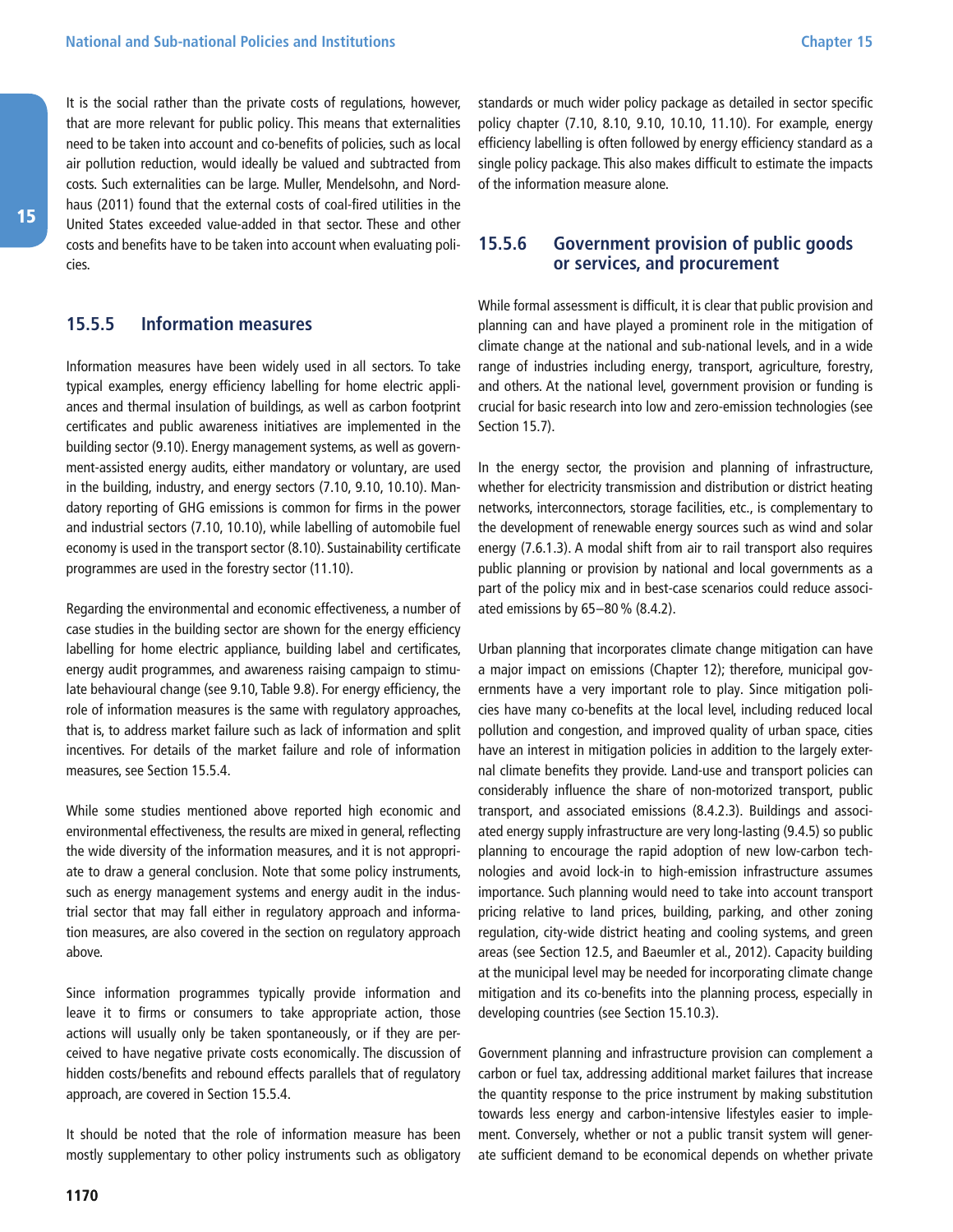<span id="page-30-0"></span>transit (and its climate externalities) is suitably priced. By contrast, as noted below in Section 15.8, a tradable permit system for emissions would be a substitute, rather than a complement for emission reduction through public provision. In conjunction with a tradable permit system, local actions would affect the cost of reducing emissions, but not overall emissions themselves. This raises the possibility that local governments may be de-motivated to integrate mitigation in their planning if they are located in a national or international jurisdiction with a tradable permit system. In that case, their actions would not be 'additional' in GHG emission reduction, rather they would reduce the cost of meeting the overall cap. Furthermore, the cost reduction would not be captured entirely by the residents of the local jurisdiction in which the actions took place.

Since most of the world's forests are publicly owned, provision of sequestration services as part of forest conservation is largely in the public sector. Forest protected areas make up 13.5% of the worlds' forests, and 20.8% for tropical lowland evergreen broadleaf forests (rainforests) (Schmitt et al., 2009). During the period 2000–2005, strictly protected forest areas experienced 70% less deforestation than all tropical forests (Campbell et al., 2008), but impact studies must also control for 'passive protection' (protected areas being located in remote and inaccessible areas), and 'leakage' (more deforestation outside the protected area). The understanding of how protected areas can contribute to forest conservation, and thereby be a means of climate change mitigation, has advanced much since AR4, due to better spatial data and methods.

Andam et al. (2008) find substantial passive protection for protected areas in Costa Rica. While a simple comparison suggests that protected areas reduce deforestation by 65%, the impact drops to 10% after controlling for differences in location and other characteristics. Gaveau et al. (2009) estimate the difference between deforestation rates in protected areas and wider areas in Sumatra, Indonesia during the 1990s to be 58.6%; this difference falls to 24% after propensity score matching which accounts for passive protection. In a global study, also using matching techniques, Joppa and Pfaff (2011) finds that for about 75% of the countries, protected areas reduce forest conversion, but that in 80% of these controlling for land characteristics reduces the impact by 50% or more. Thus, an emerging consensus is that protected areas reduce deforestation (Chomitz et al., 2007), even though protection is not perfect, and there is a medium to high degree of passive protection. Estimates of leakage are more challenging, as the channels of leakage are diverse and harder to quantify.

Local governance of forests can be an effective way of reducing emissions from deforestation and forest degradation, as at least some of the public goods provided by forest are included in the decision making process. A meta-analysis of 69 cases of community forest management finds that 58% of these were successful in meeting ecological sustainability criteria, e.g., 'improved forest condition' (Pagdee et al., 2006). Similarly, using data from 80 different forest management units in 10 countries, a study found positive correlation between greater devolved authority at the local level with higher levels of carbon sequestration (Chhatre and Agrawal, 2009). However, a study analyzing forest cover of central Himalaya in India that controls for confounders reports no statistically significant results (in forest cover) between village and state-managed forests, even though the costs per hectare are seven folds greater for the state-managed forests (Somanathan et al., 2009).

Where property rights are insecure, strengthening land rights is often put forward as a way to contain deforestation, though the effects are ambiguous. It is argued that the lack of tenure rights can discourage investment in land and increase soil exhaustion. This would, in turn, lead to greater incentives to deforest to compensate for the lost productivity due to degradation. Unclear tenure can also lead to unproductive and violent land conflicts (Alston et al., 2000). However, by increasing the value of land clearing, policies that strengthen private property rights over land could increase deforestation (Angelsen, 1999).

#### **15.5.7 Voluntary actions**

It has become quite common for major firms, either individually or in alliance with others, to commit to mitigation of climate change as part of their corporate social responsibility through emission cuts at their offices and facilities, technological research, development, and sales of climate friendly equipment (See IPCC, 2007). Non-government organizations also initiate voluntary actions (See Section 15.9).

This section focuses on voluntary agreements that are convened by industries in association with government. Voluntary agreements have been developed in very different ways in different nations, depending on their institutional and corporate culture background. In what follows the literature will be reviewed according to the three categories provided by Pinkse and Kolk (2009).

#### **15.5.7.1 Government-sponsored voluntary programmes for firms**

Government-sponsored programmes for firms, where participation is completely voluntary and there are no penalties for not participating in the agreement, have been implemented in several countries, including the United States and Australia. The United States EPA led voluntary programmes foster partnerships with industry and the private sector at large by providing technical support among other means (US EPA, 2013).

Ex-post case studies on the environmental and economic effectiveness have been scarce compared to the wide range of activities. Where available, they have been critical of this type of programme. Several studies say little reduction was achieved (see Brouhle et al. (2009) analyzing a voluntary programme in the US metal-finishing industry) or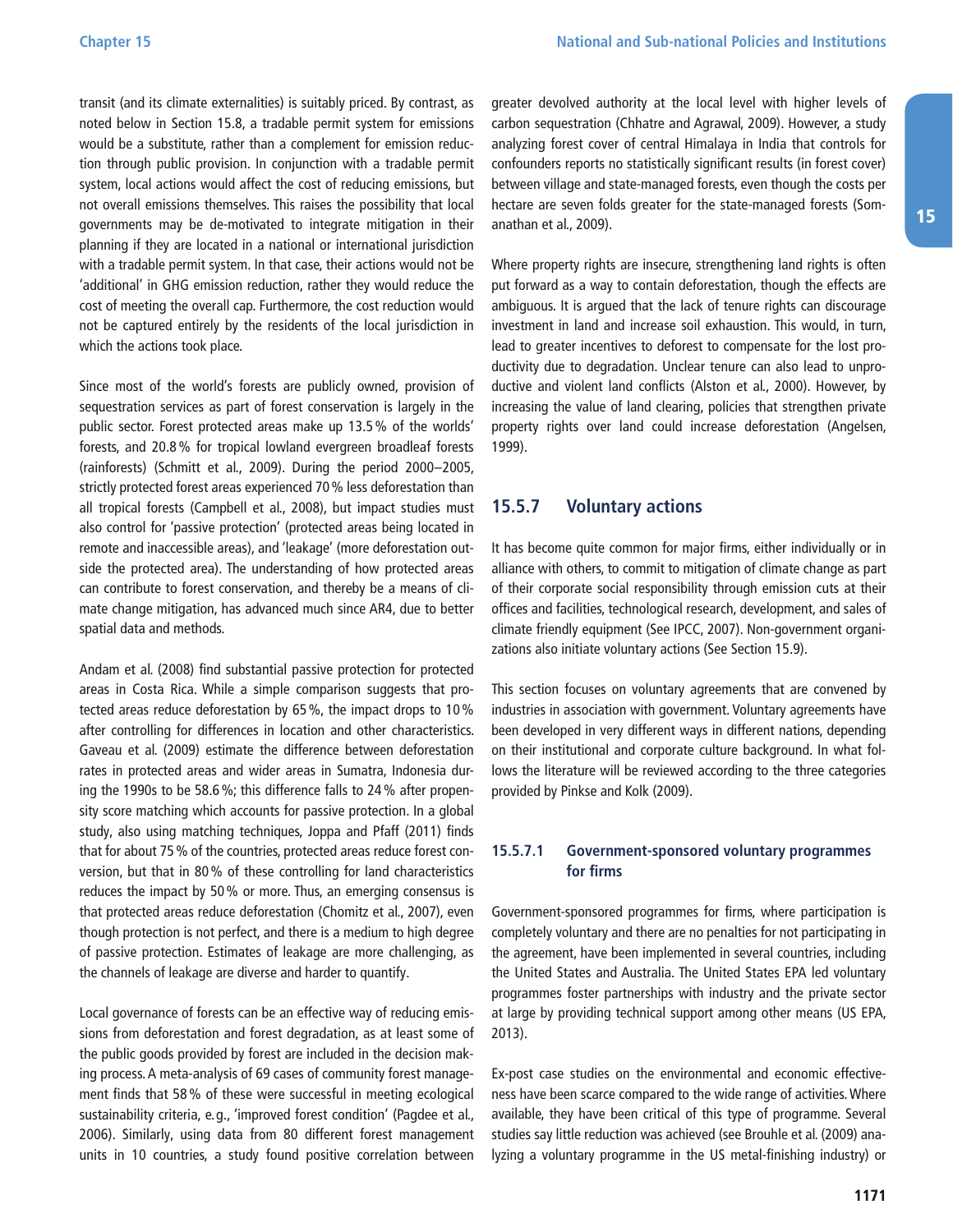<span id="page-31-0"></span>the impacts were short lived, as was the case for the US Climate Wise Program (Morgenstern et al., 2007). See also Griffiths et al. (2007) and Lyon and Maxwell (2004) who conclude the US Climate Leaders programme had little effect on firm behaviour.

#### **15.5.7.2 Voluntary agreements as a major complement to mandatory regulations**

Voluntary agreements (VAs) often form a part of a larger climate policy approach that contains binding policies such as a carbon tax or a capand-trade programme. Voluntary agreements conducted jointly with mandatory regulations have been widely implemented in Europe (Rezessy and Bertoldi, 2011).

This approach allows the regulated industries to use the voluntary agreement as a partial fulfilment of the mandatory regulation. For example, through participation in the CCA in the UK, energy intensive industrial sectors established targets to improve energy efficiency and the companies that met such targets received an 80% discount from the CCL (Price et al., 2008). Likewise, the Dutch government ensured industries participating in Long-Term Agreements (LTA) were not subject to additional government policies regulating  $CO<sub>2</sub>$  emission reductions or energy conservation and that the new energy tax would not be levied on the participating industries. In both cases participants established a long term plan to save energy and reduce  $CO<sub>2</sub>$  and implemented energy management systems (Price et al., 2008; Stenqvist and Nilsson, 2012).

Some studies found that the voluntary agreements were environmentally and economically effective. Bressers et al. (2009) found positive results in terms of ambition, compliance, goal attainment and behavioural change. They also acknowledged the efficiency advantages of flexibility in phasing technical measures. Ekins and Etheridge (2006) analyzed the UK CCA and found that, while the targets were not very stringent and were generally achieved in advance of the set date, the CCAs appeared to have catalyzed energy savings by increasing awareness. This allowed the net environmental benefits to exceed what would have been achieved by levying a flat tax without rebates and CCAs while also generating economic gains for the companies under the CCAs (Ekins and Etheridge, 2006).

Rezessy and Bertoldi (2011) assessed the effectiveness of voluntary agreements in nine EU member countries. In cases where there is cooperative culture between governmental entities and the private sector, VAs can have some beneficial effects compared to legislation. They include willingness by the industry, sharing of information, flexibility in phasing measures, and fine-tuned solutions to individual industries. They emphasized that by engaging signatories in energy audits, consumption monitoring, energy management systems and energy efficiency project implementation, the voluntary agreements helped overcome the barrier for energy efficiency improvement in a

systematic manner. Nevertheless, they also noted that the VAs had been criticized for lenient targets, deficiencies in monitoring, and difficulty in establishing the additionality. There are other critical studies. Bohringer and Frondel (2007) argued that they found little evidence that the commitment of the German cement industry was effective, due to weak monitoring. Martin et al. (2011) concluded that the CCL had strong negative environmental impacts. Voluntary agreement between the European Commission and the car industry which set a mid-term target of 25 % reduction on  $CO<sub>2</sub>$  emissions from automobiles by 2008 completely failed (Newell and Paterson, 2010).

#### **15.5.7.3 Voluntary agreements as a policy instrument in governmental mitigation plan**

Voluntary agreements may be used as a major policy instrument with wide coverage and political salience in a governmental mitigation plan. This type of voluntary agreement has been implemented in Japan and Taiwan, province of China.

The Japanese Voluntary Action Plan (VAP) by Keidanren (Japan Business Federation) was initiated in 1997. The plan, led by Keidanren and joined by 114 industrial associations, covered about 80 % of GHG emissions from Japan's industrial and energy transformation sectors. The plan is embedded in the regulatory culture in which the government constantly consults with industrial associations. It was reviewed annually in governmental committees, and an independent third party committee was also established to monitor its implementation; the included industries were required to be accountable with their environmental performance constantly. Industrial groups and firms established energy and GHG management systems, exchanged information, being periodically reviewed and acted to improve energy efficiency and cut GHG emissions. Several industry sectors raised the ambition levels with stricter targets during the course of VAP, once they achieved original targets (Tanikawa, 2004; Akimoto, 2012; Uchiyama et al., 2012; Yamaguchi, 2012). An econometric analysis found that voluntary actions by the manufacturing sector led to significant energy efficiency investments (Sugino and Arimura, 2011).

Two successful case studies in VAP have been reported. In cutting stand-by power by electric appliances, three major industrial associations announced 2001 the target to limit stand-by power less than 1 W for all electric appliances to be met by 2003. It was possible for them to commit to the ambitious targets—ambitious in terms of the level of target (1 W), wide coverage of appliances, and early timing of goal—exactly because it was voluntary, not mandatory. In contrast, other countries that took a regulatory approach have implemented much weaker targets at later dates, and the coverage of appliances had been small. By 2003, almost all appliances met the target on time in Japan. Also, semiconductor industrial associations committed to cut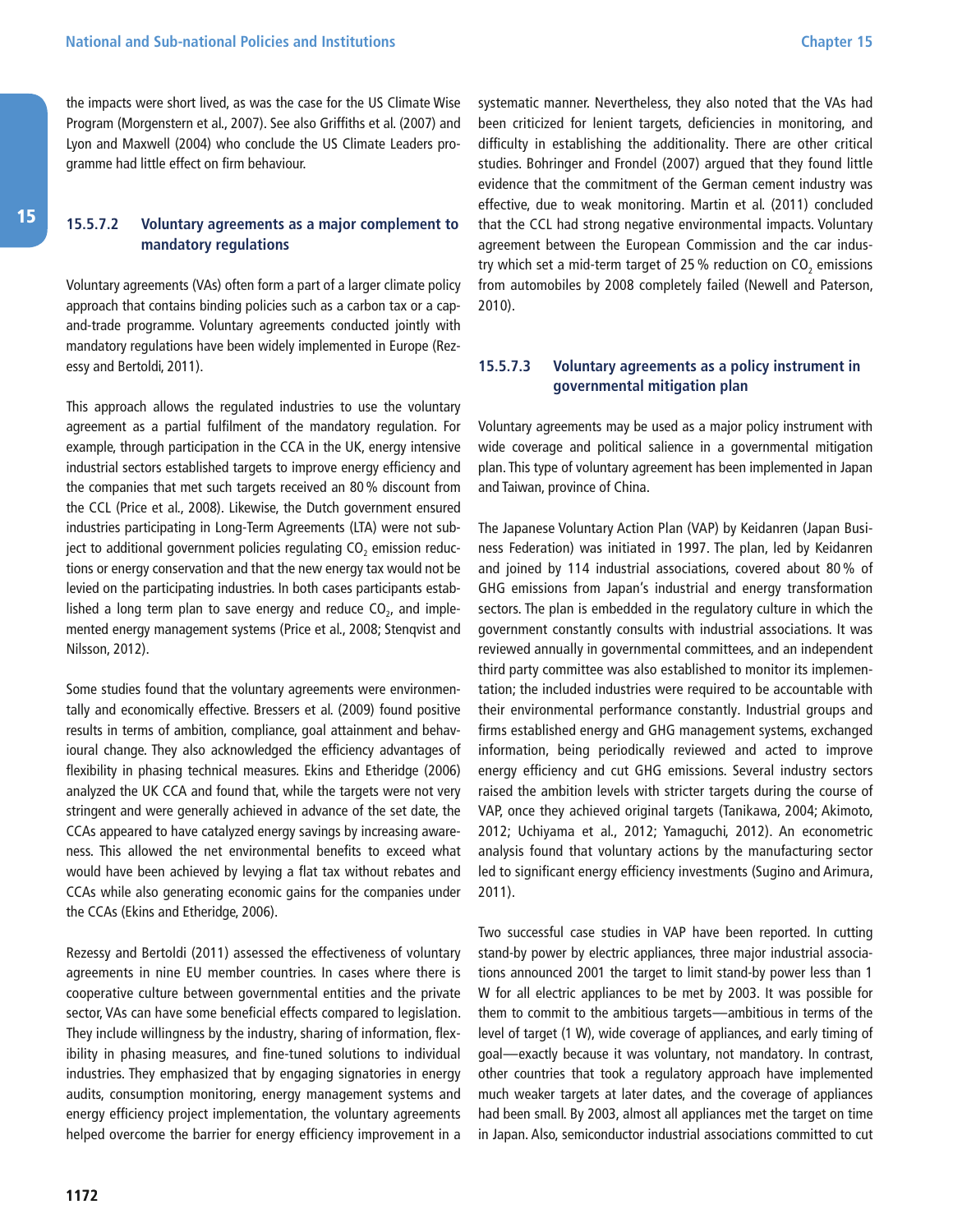<span id="page-32-0"></span>Perfluorocarbons (PFC) emissions in 1998 and succeeded in reduction by 58% by 2009 (Wakabayashi, 2013).

Chen and Hu (2012) analyzed the voluntary GHG reduction agreements of six different industrial sectors, as well as the fluorinated gases (F-gas) reduction agreement of the semiconductor and liquid crystal display (LCD) industries in Taiwan, province of China. They found that the plan launched in 2005 was largely successful.

#### **15.5.7.4 Synthesis**

The voluntary agreements have been successful particularly in countries with traditions of close cooperation between government and industry (IPCC, 2007; Rezessy and Bertoldi, 2011; Akimoto, 2012; Yamaguchi, 2012).

Successful voluntary agreements are characterized by a proper institutional framework. This framework consists of, first, capable and influential industrial associations that serve as an arena for information exchange and development of common expectation among industries. Second, governmental involvement in implementation review is crucial. Third, accompanying measures such as technical assistance and subsidies for energy audits and equipment can also be instrumental. Finally, regulatory threats, even if they are not explicitly articulated, are an important motivating factor for firms to be active in the voluntary agreements.

The key benefits of voluntary agreements are: 1) quick planning and actions when technological solutions are largely known but still face uncertainties; 2) flexibility in phasing technical measures; 3) facilitating coordination and information exchange among key stakeholders that are crucial to removing barriers to energy efficiency and  $CO<sub>2</sub>$  reductions; and 4) providing an opportunity for 'learning by doing' and sharing experiences.

However, several voluntary agreements have been criticized for not bringing about significant environmental impacts due to their limited scope or lack of proper institutional framework to ensure the actions to be taken (see Sections 15.5.7.2 and 15.5.7.3).

As cross-national evaluations, Morgenstern and Pizer (2007) reviewed voluntary environmental programmes in the United States, Europe, and Japan and found average reductions in energy use and GHG emissions of approximately 5% beyond baselines. Borck and Coglianese (2009) argued that, as an alternative to regulatory approaches, voluntary agreements may effectively achieve small environmental goals at comparatively low cost.

The major role of voluntary agreements is to facilitate cooperation among firms, industrial associations, and governments in order to find and implement low cost emissions reduction measures. Such a role is important because large mitigation potential exists, yet it is hampered by formidable barriers such as lack of information and coordination among actors. In such context the voluntary agreements can play an important role as part of a policy package.

#### **15.5.8 Summary**

This section has reviewed a range of policy instruments. Among the four policy evaluation criteria, literature is rich for economic and environmental effectiveness. The distributional incidence of taxes has been studied quite extensively, much less is known about other policy instruments. Political and institutional feasibility was also discussed as a design issue of economic instruments. The reasons for which sector specific policy instruments such as regulations and information measures have higher political feasibility than economy-wide economic instruments were briefly discussed in Section 15.2, but there is a dearth of literature really analyzing this issue.

Basic economics suggests that one instrument—e.g., a price on carbon—would be most cost effective in dealing with the market failure associated with the release of greenhouse gases. The presence of other market failures, however, means that one instrument is insufficient for dealing comprehensively with issues related to the climate problem. We have seen in Section 15.5.4 that there are cognitive and institutional factors that imply barriers to market response to carbon prices. Therefore, regulatory approaches, information programmes, voluntary agreements, and government provision may serve as a complement to pricing policy as a way to remove barriers, thereby saving the money of firms and individuals and reducing social costs. There are strong separate arguments for a technology policy to correct for the externality implied by insufficient protection of property rights, as detailed in Section 15.6. Furthermore, because carbon-pricing policy is often lacking or insufficient for political reasons in nations, various policy instruments are playing substitutive role (see Section 8.10 for examples of the transport sector).

In several sectors such as transport, urban planning and buildings, energy, and forestry, government planning and provision of infrastructure is important, even crucial, for achieving emission reductions in a cost-effective manner. Absent the appropriate infrastructure, the costs of achieving significant emission reduction might be prohibitive.

As discussed in Section 15.2 and this section, real-world politics tend to produce various policy instruments and differentiated carbon price across sectors owing to politics. Those policy instruments may positively interact as illustrated above, but may also negatively interact. Such interactions will be further detailed in Sections 15.7 and 15.8. Policymakers face the challenge to understand how the policy package is constructed in their nation and must harmonize various policy instruments so that they interact synergistically.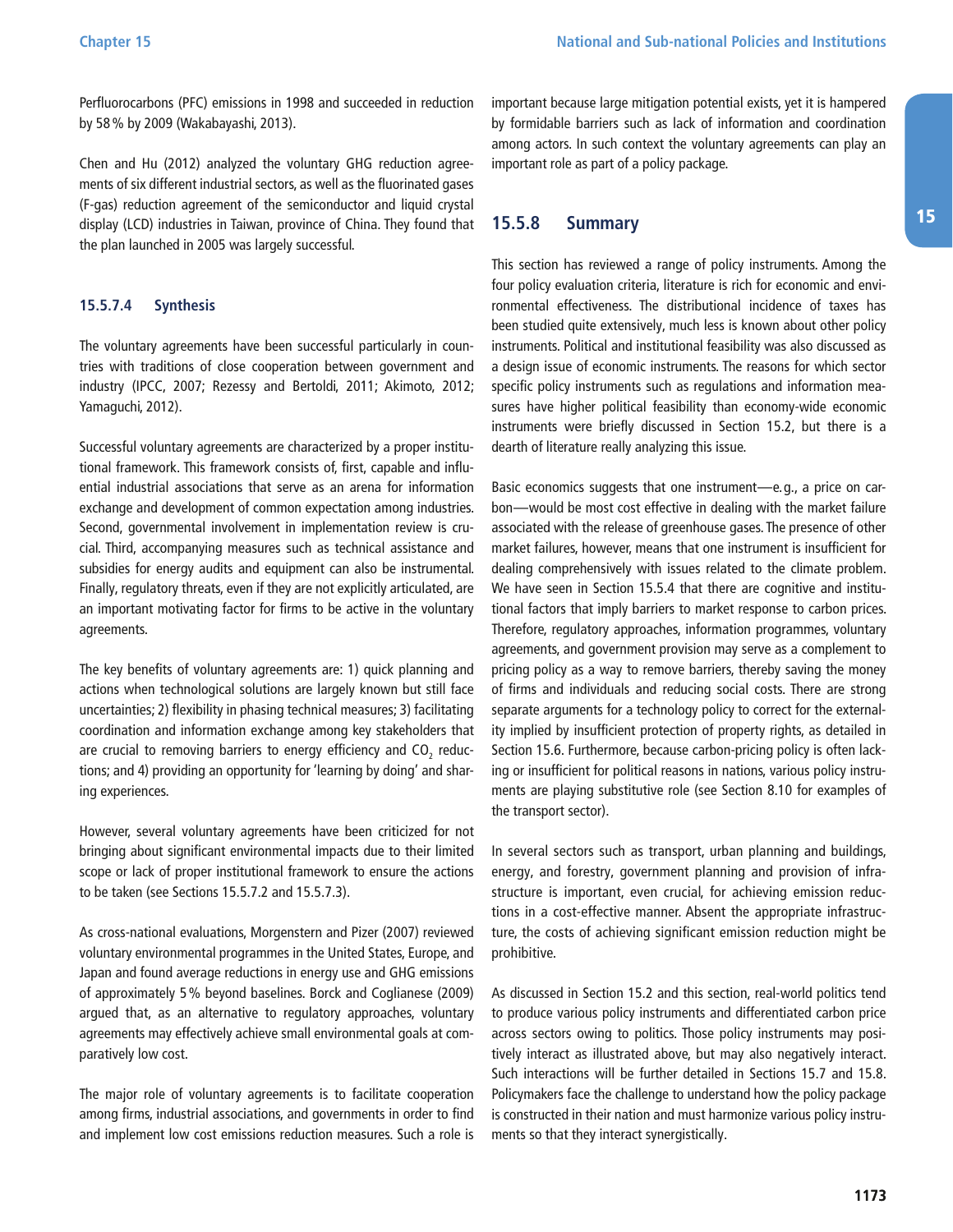### <span id="page-33-0"></span>**Box 15.2 | National and sub-national policies specific to least developed countries (LDCs)**

A number of developing countries have developed legislative and regulatory frameworks to measure and manage GHG emission (Box 15.1). These frameworks or strategies can be a part of larger development plans that aim to shift the economy to a low carbon and climate resilient trajectory. These plans can serve an important signaling function by aiding coordination of government agencies and stakeholders in addition to providing the government's commitment to a low-carbon policy framework (Clapp et al., 2010).

There are pre-requisites to develop these low carbon development strategies. Achieving this policy 'readiness' entails assembling the technical knowledge and analytical capacity, legal and institutional capacity, and engagement of stakeholders in the process (Aasrud et al., 2010; van Tilburg et al., 2011). Capacity building is also a continuous process that aims to improve strategies over time to enhance low carbon outcomes. Readiness for marketbased instruments increases mitigative capacity in general and enables implementation and monitoring of mitigation policies (Partnership for Market Readiness, 2011). Due to tremendous variation in capacity across countries, sufficient flexibility to allow these strategies to evolve over time is needed (Clark et al., 2010; van Tilburg et al., 2011).

Evidence from CDM projects indicates that capacity building is necessary but not sufficient to allow countries to attract CDM projects. Targeted measures like support for Designated National Authorities have shown to be successful (Okubo and Michaelowa, 2010). In addition, CDM projects have been an important mechanism for creating awareness about climate change mitigation, and have served as an indirect link between cap-and-trade systems around the world (Michaelowa, 2013). Some developing country beneficiaries of CDM are also moving towards implementing

longer-term national mitigation policies. For an assessment of the Clean Development Mechanism, please refer to Chapter 13 (13.13.1.2) and Chapter 16 (16.8) for the technology component.

Climate change mitigation has also been pursued through a cobenefits approach (See Section 15.2). Increasing access to energy services is an important priority for policymakers in developing countries (Chapter 4). An estimated 1.3 billion of the world's people have no access to electricity and roughly three billion rely on highly polluting and unhealthy traditional solid fuel for household heating and cooking (IEA, 2012; Pachauri et al., 2012, p. 19) (see Section 14.3.2.1). In the short term, policies may address use of climate-friendly technologies like solar lighting alternatives to kerosene lamps (Lam et al., 2012), and gasifier cook stoves (Grieshop et al., 2011), while longer term policies may address more comprehensive approaches such as universal grid connectivity. Chapter 6 (Section 6.6.2.3) and Chapter 16 (Box 16.3 in Section 16.8) use global scenario results to conclude that universal basic energy access can be achieved without significantly increasing GHG emissions.

One option particularly relevant for developing countries is a repeal of regressive subsidies given to fossil fuel based energy carriers, together with suitable compensating income transfers so as not to limit energy access or increase poverty (see Section 15.5.2). In some developing countries, subsidies to fossil fuels are slowing penetration of less expensive renewables. For example subsidies to natural gas result in an incremental levelized cost of wind power in Egypt of an estimated 88% (Schmidt et al., 2012). Care must also be taken to ensure transparency and to clearly demonstrate that the savings that accrue from the removal of subsidies will be used to benefit the poor.

### 15.6 Technology policy and R&D policy

### **15.6.1 Overview of the role of technology policy and R&D policy**

As discussed in Chapter 3.11, there are market failures associated with research, technology development, and technology diffusion that are distinct from and interact with the market failures associated with environmental harm of human activities such as anthropogenic climate change. There is therefore a distinct role for technology policy in climate change mitigation, which is complementary to the role of policies aimed directly at reducing current GHG emissions, which are discussed in Section 15.5 above.

Public policies and institutions affect the rate and direction of technological change at all points in the chain from the invention, to innovation, to adoption and diffusion of the technology, and unaddressed market failures or barriers at any stage in the chain can limit policy effectiveness (Nemet, 2013). The innovation systems literature stresses that technology development and deployment are driven by both technology push (forces that drive the development of technologies and innovation such as R&D funding and tax breaks for R&D, patents), and demand pull forces that increase the market demand for technologies such as technology subsidies and standards (Gallagher et al., 2012; Wilson et al., 2012).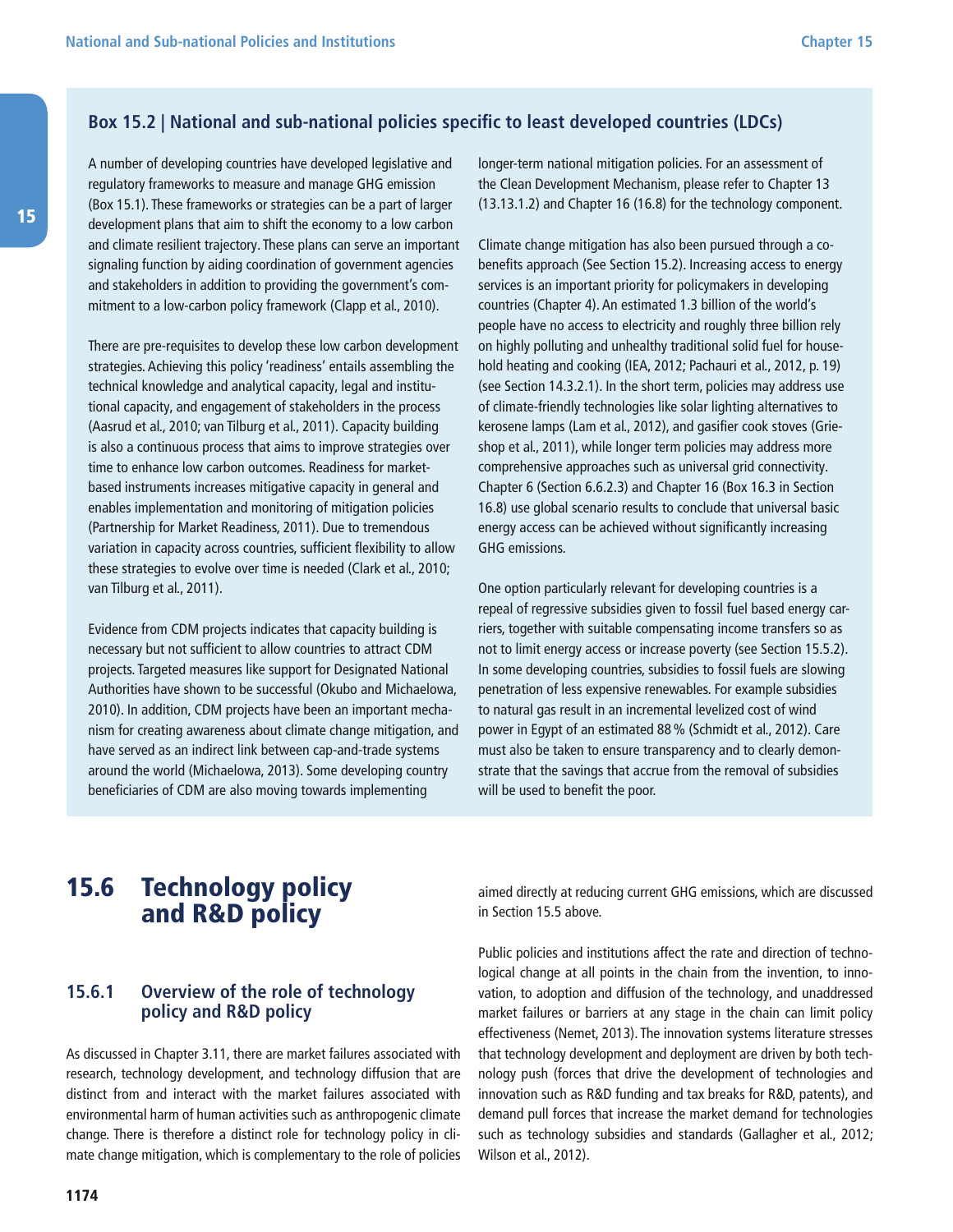<span id="page-34-0"></span>Technology systems may create path dependencies in the innovation process. The current dominance of the carbon-based system creates incentives to improve carbon technology rather than non-carbon. This has been observed in private (Aghion et al., 2012) as well as public institutions (Unruh, 2000) exemplified by fossil fuel subsidies (OECD, 2013). Escaping carbon lock-in is essentially a problem of coordination (Rodrik, 2007; Kretschmer, 2008), which can be facilitated by public policy that addresses technology-push, demand-pull, and framework conditions in a complementary fashion (Nemet, 2013).

This section addresses the generic issues that arise in the implementation of policies intended specifically to foster the development and implementation of low-GHG technologies. It begins by discussing technology policy instruments in three overarching categories: 1) the patent system and other forms of intellectual property (IP); 2) public funding of research, tax subsidies for firms engaging in R&D; and 3) various policies designed to foster deployment of new technologies. It then moves on to discuss the impact of environmental policy on technological change in general, technological change in a broader social framework often termed an 'enabling environment' together with interactions across various elements of innovation systems, and finally the importance of incorporating programme evaluation into the design of technology policy.

#### **15.6.2 Experience with technology policy**

#### **15.6.2.1 Intellectual property**

Public policy towards IP inherently involves a tradeoff between the desire to create incentives for knowledge creators and developers, and the desire to have new knowledge used as widely as possible once it is created (Hall, 2007). It is therefore crucial to analyze the extent to which IP protection such as patents, will foster climate change mitigation, by encouraging the creation and development of new GHG-reducing technologies, versus the extent to which it will hamper mitigation by raising the cost and limiting access to such new technologies as are developed. Intellectual Property policy will affect climate change mitigation both through its effects on the creation of new technology and on the international transfer of mitigation technology. The first of these mechanisms will be considered here; the effect of IP policy on technology transfer is discussed in Chapter 13.9.

In general, the empirical evidence that IP protection stimulates innovation is limited to the chemical and pharmaceutical sectors, and to developed economies (Park and Ginarte, 1997). It is unclear to what extent IP protection is relevant to the development of the kind of technologies that would mitigate climate change in advanced and middle income countries, and it appears unlikely to be relevant to indigenous technology development in the poorest countries (Hall and Helmers, 2010).11

The Trade Related Intellectual Property Rights (TRIPS) agreement generally commits all countries to create and enforce standard IP protections, but it does allow for the possibility of exceptions to standard patent regulations for public policy reasons (World Trade Organization, 1994). Hence a major policy issue related to climate change is the extent to which developing countries will be compelled within the TRIPS framework to enforce strong IP protection relative to GHG-reducing technologies, or whether an exception or exceptions will develop for these technologies on public policy grounds (Derclaye, 2008; Rimmer, 2009).

Because the evidence that strong IP protection increases domestic innovation is almost entirely limited to specific sectors in the developed world, it is unclear whether maintenance of strong IP protection in less developed countries will increase those countries' indigenous creation or adaptation of GHG-reducing technologies. As discussed in Chapter 13, however, the evidence does suggest that the presence of an effective IP regime is a factor in fostering technology transfer into a country.

#### **15.6.2.2 Public funding of research and development**

Public funding of research and development may address specific market failures related to innovation (as discussed in Chapter 3.11), but may also help to compensate for barriers to private investment that may result from long lifetimes of incumbent technologies leading to lengthy transition times from one system/technology to another (Fouquet and Pearson, 2006; Fouquet, 2010), uncertainty about future levelized costs of capital or discount rates (Nemet, 2013), or the lack of guarantee on the success of an investment (Mazzucato, 2013; Nemet, 2013).

Public research expenditures that have the potential to foster the longrun development of GHG-mitigating technology come under a number of different common public research expenditure categories, including environment, agriculture, materials, and others. There are no widely accepted data that attempt to identify and sum up public expenditures across different categories that potentially relate to mitigation technologies. Much discussion about the potential for technological change to mitigate GHG emissions revolves around reducing and eliminating use of fossil fuels, and the largest single category of public research expenditure related to mitigation is energy research, discussed in Chapter 7.12.2.

Public energy-related research expenditures among the International Energy Agency (IEA) countries currently comprise about 5% of total public R&D spending in those countries, less than half the share of

<sup>&</sup>lt;sup>11</sup> There are however other relevant examples for instance of indigenous knowledge in developing countries being valuable when it comes to biodiversity and pharmaceuticals.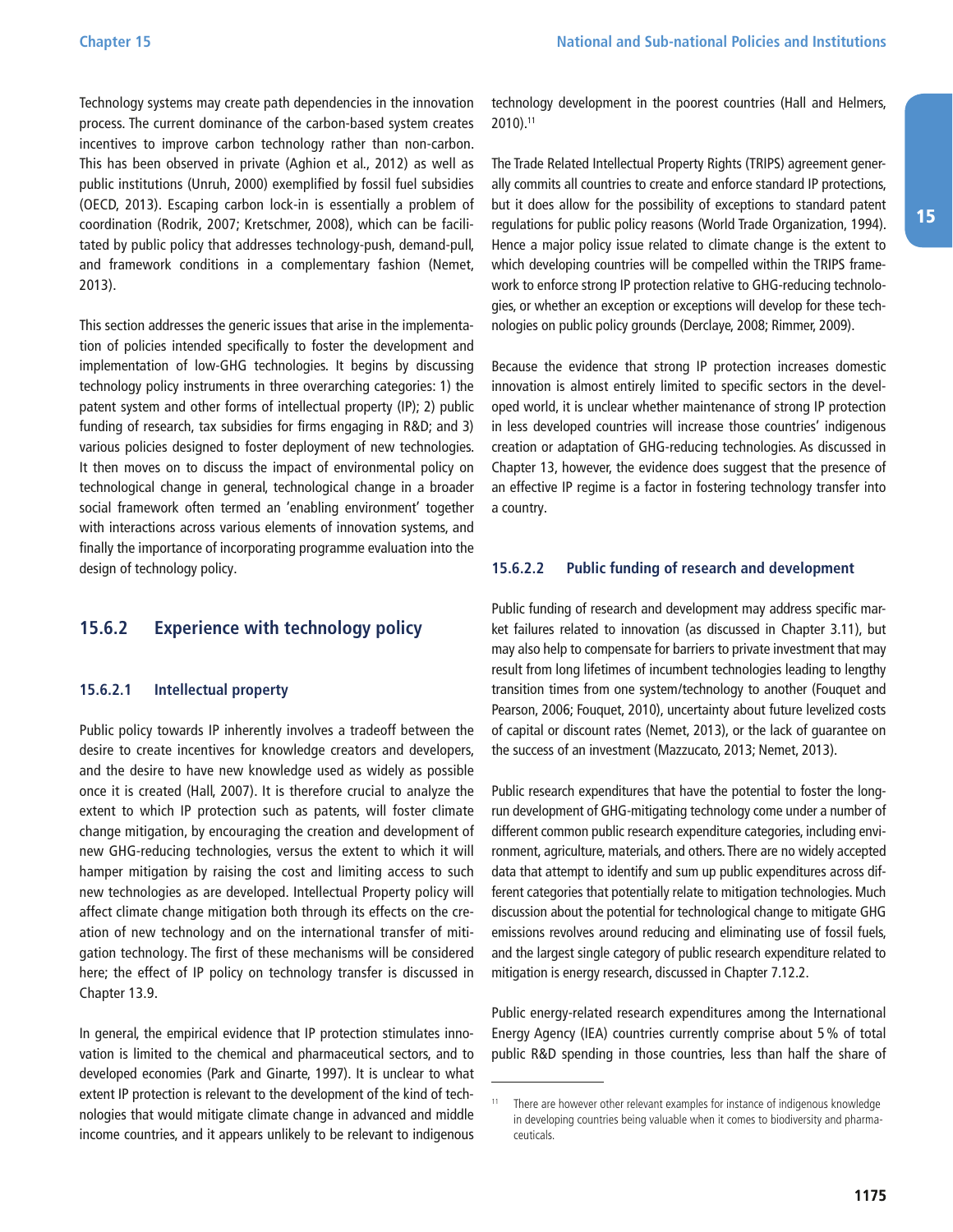<span id="page-35-0"></span>such research in total public research spending in 1980. Gallagher et al. (2012) report an increase in public funding for energy-technologies among IEA member countries in the 2000s but also find a continued prominence of funding for nuclear and fossil fuel technologies. A similar trend has been noted for non-IEA members like Brazil, China India, Mexico, Russia, and South Africa (Gallagher et al., 2012). A gradual but steady increase in this share is a major policy option for fostering the long-run development of GHG-reducing technologies (Jaffe, 2012).

The U.S. National Research Council (NRC) evaluated Federal Energy research, development, and demonstration (RD&D) investments in energy efficiency and fossil energy for the period 1978–2000. The NRC found that these investments "yielded significant benefits (economic, environmental, and national security-related), important technological options for potential application in a different (but possible) economic, political, and/or environmental setting, and important additions to the stock of engineering and scientific knowledge in a number of fields" (U.S. National Research Council, 2001). In terms of overall benefitcost evaluation, the NRC found that the energy efficiency programmes produced net realized economic benefits that 'substantially exceeded' the investment in the programmes. For the fossil energy programmes, the net realized economic benefits were less than the cost of the programmes for the period 1978–1986, but exceeded the cost of the programmes for 1986–2000 (U.S. National Research Council, 2001). Japanese technology RD&D programmes for renewable energy and energy efficiency, known as Sunshine program and Moonlight program since 1974, were also found to be both economically and environmentally effective (Kimura, 2010).

In the short run, the availability of appropriately trained scientists and engineers is a constraint on a country's ability to increase its research output (Goolsbee, 1998) (See also Jensen and Thomson, 2013). This factor combines with short-run adjustment costs in laboratory facilities to make rapid ramp-up in research in a particular area likely to be costineffective, as found to occur, for example, as a result of the doubling of US health research (Cockburn et al., 2011). Therefore, sustained gradual increases in research are likely to be more effective than shortrun rapid increases. In the long run, it is possible to expand the supply of scientific and technical labour available to perform energy-related research. This can occur through training that occurs when publicly funded research is carried out at universities and other combined research and teaching institutions, and/or via direct public funding of training. Success at increasing the technical workforce has been found to be a crucial factor in the long-run benefits of health-related research in the United States (Cockburn et al., 2011).

#### **15.6.2.3 Policies to foster or accelerate deployment and diffusion of new technologies**

In addition to fostering technology development through research, many policies seek to foster the deployment of GHG-mitigating technologies in households and firms. Such deployment policies could be thought of as a form of abatement policy, to the extent that they reduce emissions relative to what would occur with the use of previous technologies. But the more fundamental reason for public policy to foster technology deployment is that deployment feeds back and enhances subsequent improvement of the technology over time (Jaffe and Stavins, 1994; Henkel and Hippel, 2005; Jaffe, 2012). For example, publicly funded research certainly played a role in the digital revolution, but active government involvement as an early purchaser was also crucial (Mowery, 2011). Purchases were made of products meeting stated technical specifications, and this approach has helped move products down the learning curve, eventually allowing civilian versions to be sold competitively.

Market failure in the deployment of new technologies is often illustrated via an image of a 'Valley of Death' between small scale or prototype developments and successful commercialization, in which the need for substantial increase in the scale of investment combines with uncertainty about technical reliability, market receptiveness and appropriability to stall or slow deployment (Grubb, 2004; Nemet, 2013, p. 112). A variety of demand-pull public policies can operate to carry technology deployment through the Valley of Death.

As laid out in Table 15.2, economic instruments such as subsidies, regulatory approaches, information programmes, government provision of public goods and services, as well as voluntary actions are common across sectors. The targeted technologies include low-emission vehicles such as hybrid cars in the transport sector (8.10), efficient electric appliances such as light-emitting diodes (LED) in the building sector (9.10), and advanced industrial equipment (11.10). Feed-in-tariffs are used for renewable in the power sector (7.10). Quantity requirement are also common, including RPSs in the power sector (7.10), biofuel mandates in the transport sector (8.10). Information programmes such as labelling of home electric appliance may be used to promote the sales of new, low emission technologies (9.10).

Since AR4, a large number of countries and sub-national jurisdictions have introduced support policies for renewable energy. These have promoted substantial diffusion and innovation of new energy technologies such as wind turbines and photovoltaic panels, though many renewable energy (RE) technologies still need policy support, if their market shares are to be increased (see 7.5.3, 7.6.1, 7.8.2, and Chapter 11 Bioenergy Annex).

Chapter 7 (citing the IPCC Special Report on Renewable Energy Sources and Climate Change Mitigation (SRREN)) argued that "...some feed in tariffs have been effective and efficient at promoting RE electricity, mainly due to the combination of long-term fixed price or premium payments, network connections, and guaranteed purchase of all RE electricity generated". Feed-in-tariffs have been effective in promoting renewables in Germany and other nations (Couture and Gagnon, 2010; Ragwitz and Steinhilber, 2013). It is also argued that the flexibility of FITs can incorporate economic and technological changes (Klobasa et al., 2013) and encourage dynamic innovation (Mitchell et al., 2006). Proving dynamic efficiency in the narrow economic sense is more com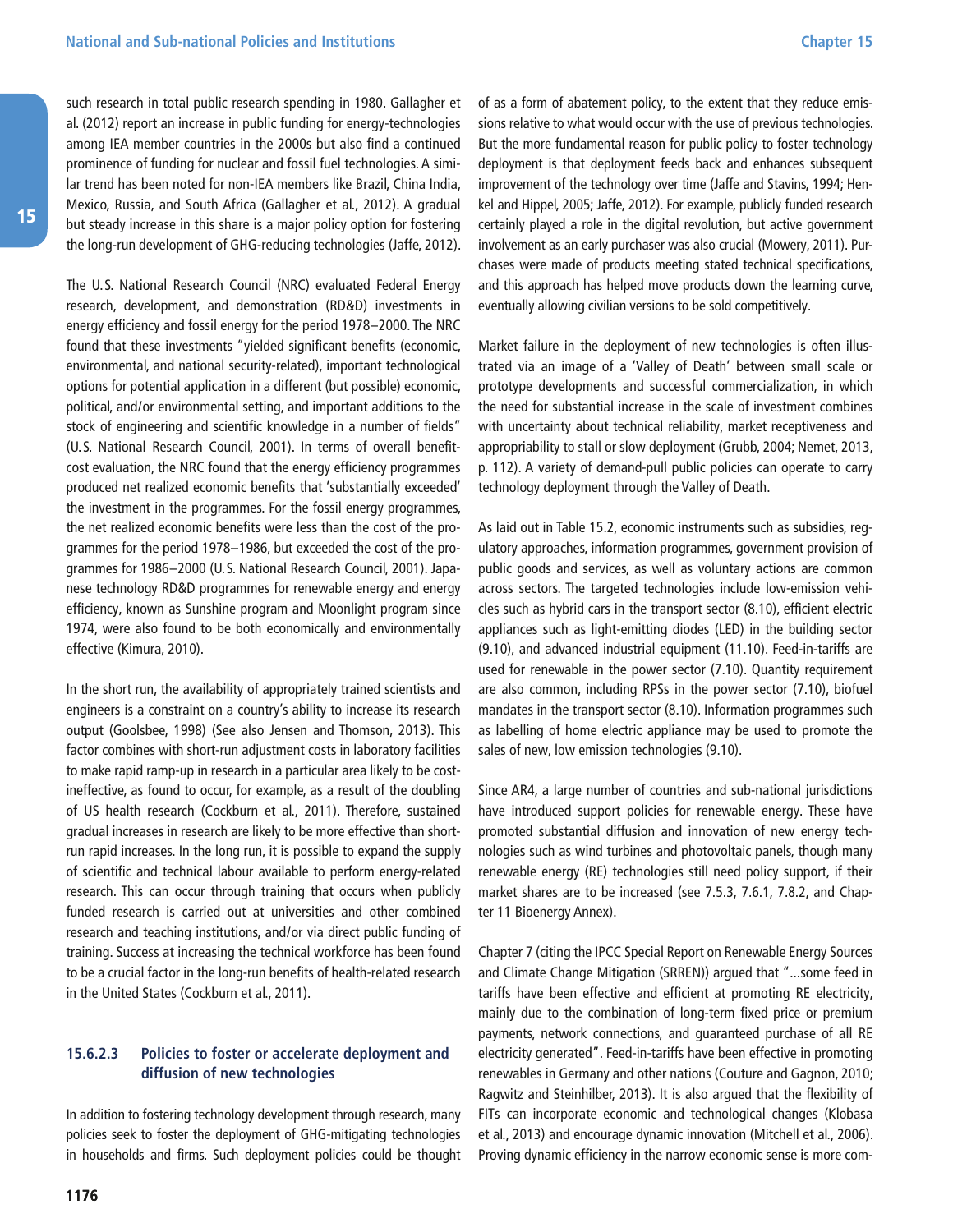<span id="page-36-0"></span>plicated, although Jaffe et al., (2005) have explored this in a somewhat positive light.

There are different views on FITs, especially in relation to their costeffectiveness. Some criticize FIT of having 'failed to harness market incentives' because it is not statically cost effective (i.e., it supports photovoltaics in addition to wind energy, although the former is more expensive than the latter) (Frondel et al., 2008, 2010) . Schmalensee (2012), using a simple model, argues that while FITs shift risk away from investors in renewable energies, they may not reduce the risk to society as a whole. In a paper for the European Union, Canton and Linden (2010) argue that feed-in premiums are preferable to FITs if internal market distortions are to be avoided.

With the increasing market shares of intermittent generation, new challenges have to be addressed in respect to grid and market integration such as capacity constraints, demand spikes, back up capacity, and transmission. A reform of market design, including flexible demand side pricing, is proposed to make the system more flexible so it can react to the new challenges (See 7.10 and SSREN Chapter 8 for details (Sims et al., 2012).

A theme that runs through many of the sectoral deployment policy discussions is the importance of information, and the relationship between incomplete information and risk. Uncertainty about the physical and economic performance of new technologies is a major factor limiting their diffusion, so policies that address information issues may be complementary with economic incentives or regulatory approaches.

Many nations, including Germany, Spain, China, India, among others, have implemented ambitious deployment programmes for renewables consisting of capacity targets, FIT, and so forth (Jänicke, 2012), resulting in rapid capacity expansion and lower costs of technologies. Such progress may result in economic and environmental efficiency in the long run at the global scale (Kalkuhl et al., 2013). Ondraczek (2013) identifies awareness among consumers as a critical element in market development in Kenya and Tanzania and finds evidence for a 'virtuous cycle' between dissemination and awareness. Friebe et al. (2013) emphasize the need for including pre and post-sales services to sustain the uptake of solar home systems. Glemarec (2012) highlights the role for public-private partnerships to deliver energy access but underlines the need for public investment in capacity and market development.

Many developing countries face a somewhat different set of choices in encouraging technology deployment because of the dominance of state-owned or other monopoly enterprises in the energy sector. Liu and Kokko (2010) evaluate the factors related to the significant growth of wind power in China, and conclude that administrative rules stipulating levels of wind usage have been more effective than incentives operating through the pricing system. Pegels (2010) describes the introduction of a renewable FIT guaranteed for 20 years in South Africa, but notes that it is unclear what effect this will have on the investment decisions of the monopolist electricity supplier.

#### **15.6.3 The impact of environmental policy instruments on technological change**

There is some empirical literature assessing the impact of generic environmental policy instruments (discussed in the previous section) on technological change. For surveys, see Newell (2010) and Popp et al. (2010b). Jaffe and Palmer (1997), looking across industries in the United States., found that more stringent regulation was associated with higher R&D expenditures (controlling for industry fixed effects), but did not find any impact on industry patents. Lanjouw and Moody (1996) did find that across the United States, Germany, and Japan, patenting rates were correlated at the industry level with pollution control expenditures.

A number of studies have looked at the impact of energy prices on energy-saving technological change. These effects can be seen as indicative of the possible consequences of GHG policies that increase the effective price of emitting GHG. Popp (2002) found that rising energy prices increased the rate of patenting with respect to alternative energy sources and energy efficiency, with more than one-half the effect coming within five years of energy price changes. Newell (1999) found that rising energy prices increased the efficiency of the menu of household appliances available for purchase in the United States. The Norwegian carbon tax appears to have triggered technology innovation in the form of carbon dioxide storage in the Sleipner gas field (Sumner et al., 2011). Fuel taxes moved auto industry innovation towards more efficient technologies (Aghion et al., 2012), and the EU ETS moved the firms most affected by its constraints towards lowcarbon innovation (Calel and Dechezleprêtre, 2012).

At a theoretical level, there are arguments why incentive-based policies such as carbon taxes or tradable permits are more conducive to innovation than regulatory approaches (Popp, Newell, et al., 2010b). After the 1990 Clean Air Act Amendments in the United States implemented a tradable permit programme for sulphur dioxide, Popp (2003) found that the rate of patenting on techniques for sulphur removal increased, and Lange and Bellas (2005) found that both capital and operating expenditures for scrubbers were reduced. In a survey of research on the effects of tradable permit systems on technology innovation and diffusion, Bellas (2011) concluded "The general result is that tradable permit programs have improved the pollution control technology compared to the previous regulation used." Sterner and Turnheim (2009) find similarly that the very high fee on  $NO<sub>x</sub>$  in Sweden has led to a rapid process of both innovation and technology diffusion for abatement technologies.

More recently, a few studies have explored the effect of renewable energy policies on energy innovation. Johnstone et al. (2010) found that policy had a significant impact on patent applications for renewable technologies, with different policy instruments being effective for different technologies. Popp et al. (2010a) found that the link between greater patenting and investment in specific technologies is weak, but there does seem to be an association between policy and investment.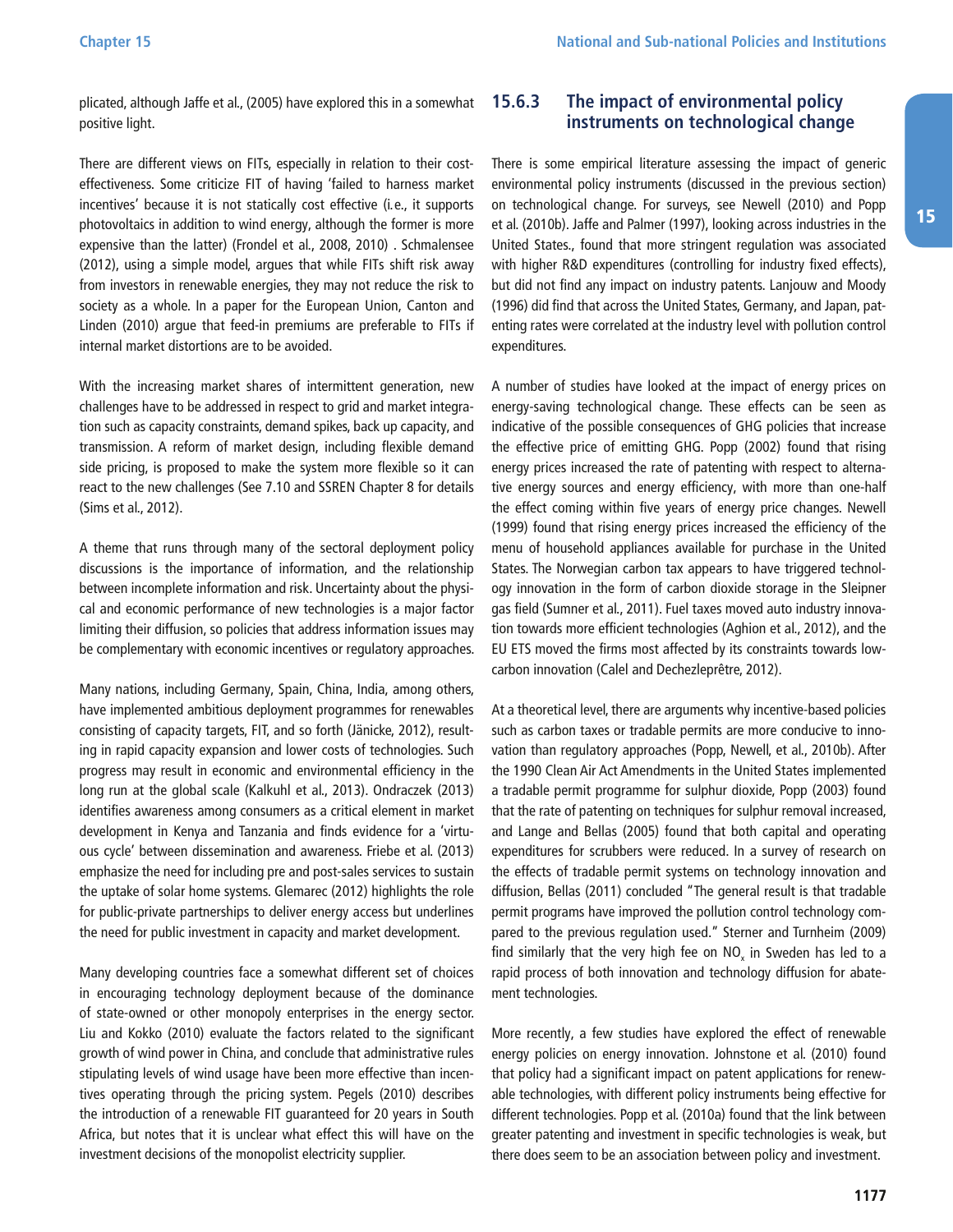<span id="page-37-0"></span>The central insight from the empirical literature is that both technology push and demand pull policies are required to be most effective (Nemet, 2009). A 'virtuous cycle' (IEA, 2003; Edenhofer et al., 2012) can occur, derived from learning from combined technology push and market pull whereby as 'learning' from market demand feeds back in to research and development, the improved product leads to more market demand and reduced costs. This virtuous technology and market cycle has been extended to include a third cycle of policy learning (Jänicke, 2012) whereby as learning from a successful policy occurs across the innovation chain, it can also be fed back into the process.

A technology policy will be more effective if it addresses multiple aspects such as institutions, regulations and standards, political models, laws, social norms and preferences, individual behaviours, skills, and other characteristics. This idea was originally developed and encapsulated in the UNFCCC definition of an 'enabling environment' (UNFCCC, 2001).12 This general intention to match up specific technology requirements with the system situation in which they develop has been called framework conditions (Grubb, 2004), enabling environment (Edenhofer et al., 2012; Johansson et al., 2012), enabling factors (Nemet, 2013), and complementary innovations (Grubb et al., 2014).

There is a literature base that explores technology transitions and the implications of multilevel interactions across social and technological elements (e.g., Geels, 2011; Meadowcroft, 2011; Foxon, 2011). Three social challenges are raised as especially salient to social management when attempting to alter the technological system: (1) the size and visibility of transfers and assets created; (2) the predictability of pressure to expand the focus of the policies to broaden the social benefits; and (3) the potential for market incentives and framings of environmental issues to undermine normative motivational systems (Parson and Kravitz, 2013). Managing these social challenges may require innovations in policy and institutional design, including building integrated policies that make complementary use of market incentives, authority, and norms (Foxon, 2011; Gallagher et al., 2012; Parson and Kravitz, 2013). Doing so will reduce the risk of market incentives failing to achieve behavioural change and recognizes that incentives and norms have to be integrated to achieve sustainability transitions.

#### **15.6.5 Building programme evaluation into government technology programmes**

Evaluation of government programmes to foster new energy technologies has been hampered by a lack of complete and consistent evaluation data at the programme level (U.S. National Research Council, 2001). This problem is common to many government technology programmes. Proper evaluation requires that data on project selection and project performance be collected as programmes commence and maintained after they are completed (Jaffe, 2002). Wider use of such evaluation methods would allow experience with relative effectiveness of different programmes to be used to improve outcomes over time. While the above argument applies to all governmental policy in general, it is particularly important for technology development programmes that may be vulnerable to governmental failure related to the picking and choosing of technologies under high uncertainty (Helm, 2010).

#### **15.6.6 Summary of technology policy and R&D policy**

There is a distinct role for technology policy in climate change mitigation. This role is complementary to the role of policies aimed directly at reducing current GHG emissions (15.6.1).

The availability of new technologies is crucial for the ability to realistically implement stringent carbon policies. Technology policy will be most effective when all aspects of the innovation/deployment chain are addressed in a complementary fashion (see Section 15.6.1). Investment depends on the willingness of a variety of actors to manage the balance between the risks and rewards in each step of the chain, and government decisions are crucial to this balance.

Evidence suggests that the presence of an effective IP regime increases domestic innovation. However, as evidence is almost entirely limited to specific sectors in the developed world, it is unclear whether strong IP protection in less developed countries will increase those countries' indigenous creation or adaptation of mitigation technologies (15.6.2.1).

Worldwide investment in research in support of climate change mitigation is small relative to overall public research spending. The effectiveness of research support will be greatest if it is increased steadily rather than dramatically or erratically (15.6.3).

A wide range of policy approaches is prevalent across sectors, which enable policy design that addresses sector- and technology-specific attributes. These policies are often designed as complementary sets of policies, or policy packages (15.5.1 and 15.6.2.3).

Complementary framework conditions, or an enabling environment, may complement a package of technology-push and demand-pull policies (15.6.4). Managing social challenges of technology policy change

Enabling environment is defined as: "the component of the framework [that] focuses on government actions such as fair trade policies, removal of technical, legal and administrative barriers to technical transfer, sound economic policy, regulatory frameworks and transparency, all of which create an environment conducive to private and public sector technology transfer" (UNFCCC, 2001).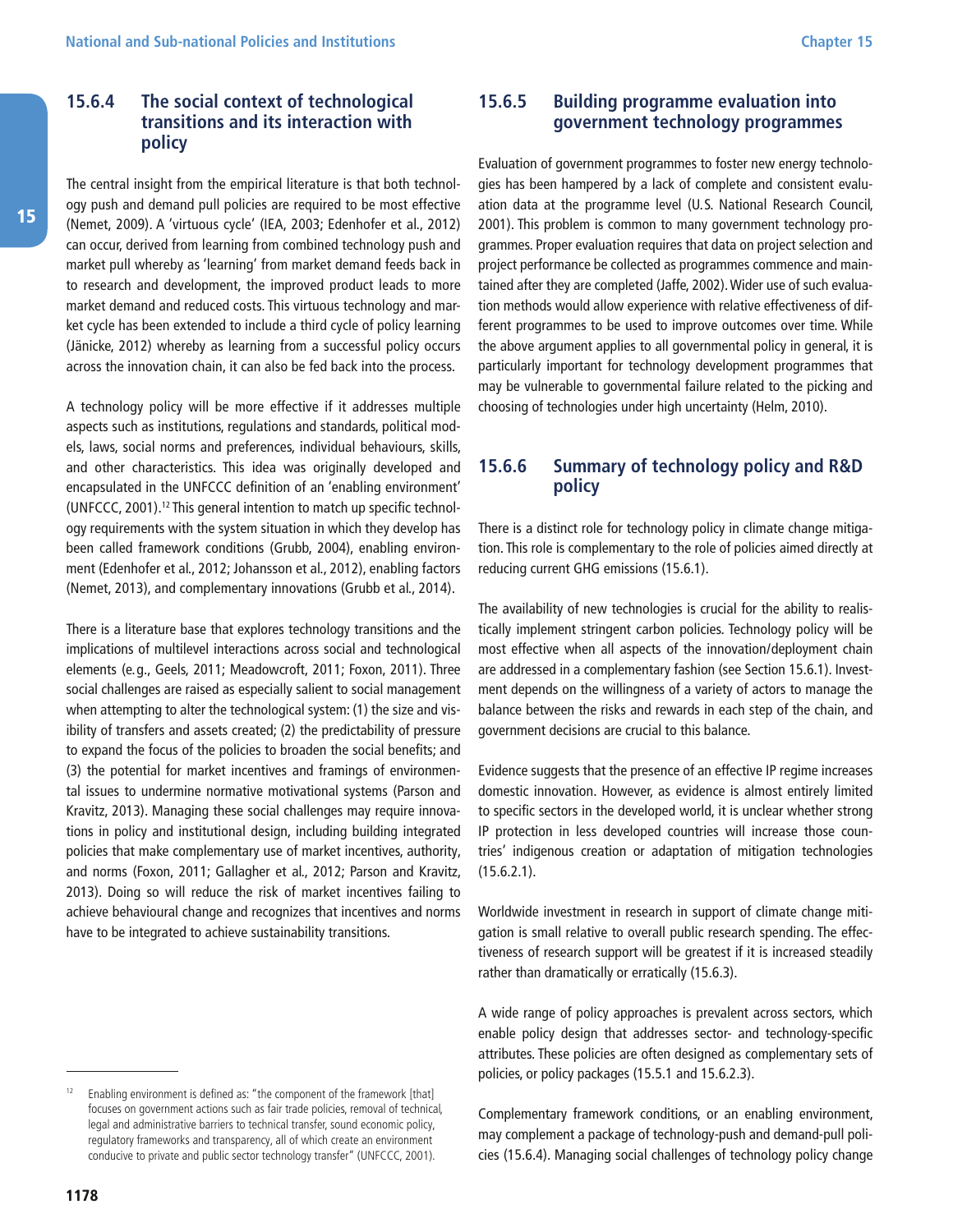<span id="page-38-0"></span>may require innovations in policy and institutional design, including building integrated policies that make complementary use of market incentives, authority and norms (15.6. 4).

It is important that data collection for programme evaluation be built into technology policy programmes (15.6.5), because there is very little empirical evidence on the relative effectiveness of different mechanisms for supporting the creation and diffusion of new technologies.

### 15.7 Synergies and tradeoffs among policies

This section discusses interactions between policies with different main objectives as well as between differing climate policies with the same objective. Section 15.7.2 discusses relationships between policies with different principal objectives—for example, between climate policy and development policy. The next two sections consider interactions between climate policies. Section 15.7.3 describes interactions between different climate policies at different levels of government, and 15.7.4 takes up interactions between climate policies enacted at the same level of government. The interactions in 15.7.3 and 15.7.4 reflect the absence of policy coordination, and they affect the environmental and economic outcomes. Deliberate linking of policies is discussed in Section 15.8.

#### **15.7.1 Relationship between policies with different objectives**

Governments throughout the world have enacted various policies to support the mitigation of climate change, which is the central objective of climate policy. However, the implementation of mitigation policies and measures can have positive or negative effects on additional objectives—and vice versa. To the extent these side-effects are positive, they can be deemed 'co-benefits'; if adverse and uncertain, they imply risks.<sup>13</sup> The co-benefits of climate policy are primary benefits of policies with other main objectives. Social development is a primary benefit of development policy, since such development is the main objective. Similarly, enhanced energy security, technological development, and reduced air pollution are primary benefits of energy security, technological development, and air-pollution policies, respectively. To the extent that these other policies (with other objectives) lead to mitigation, such mitigation is a co-benefit of these other policies.

Although there is growing interest in research on mitigation as a co-benefit (see Sections 1.2.1 and e.g., Kahn Ribeiro and de Abreu, 2008), the great majority of the literature assessed in other chapters focuses on the co-effects of sectoral mitigation measures (Chapters 7.9, 8.7, 9.7, 10.8, 11.7, 11.13.6, and 12.8) or transformation pathways (Section 6.6) on additional objectives. Table 15.1 in Section 15.2.4 provides a roadmap for the assessment of those co-benefits and adverse side-effects on the many objectives examined in various chapters of this report and highlights that the effects on energy security and air pollution as well as the associated reductions in health and ecosystem impacts are discussed in all sector chapters. For example, stringent mitigation results in reduced combustion of fossil fuels with major cuts in air pollutant emissions significantly below baseline scenarios (see 6.6.2.1 and, e.g., ApSimon et al., 2009) for a discussion of policy interaction in Europe); by increasing the diversity of energy sources and reducing energy imports in most countries, mitigation often results in energy systems that are less vulnerable to price volatility and supply disruptions (see 6.6.2.2 and, e.g., Lecuyer and Bibas, 2011) for a discussion of policy interaction in Europe).

According to recent scenario studies assessed in Chapter 6.6.2.7, stringent climate policies would significantly reduce the costs of reaching energy security and/or air pollution objectives globally. Recent literature assessed in Chapters 6.6.2.3, 7.9.1 and 16.8 finds that increasing access to modern energy services may not conflict with mitigation objectives—and vice versa.

There are two important advantages to coordinating separate policies and their various benefits. By coordinating policies, the various benefits and costs can be considered in an integrated fashion, which offers information helpful to determining how to achieve the objectives at low cost (see 6.6.2.7). In addition, coordinating policies can improve political feasibility. The concept of 'mainstreaming' climate policy refers to the linking of climate policy with other policy efforts, particularly policy efforts that have broad recognition. The prospects for successful climate policy can be enhanced through such mainstreaming (Kok and de Coninck, 2007).

Development frameworks at international or national levels, or by sector, may include mainstreaming as a key element. For it to be effective, climate change mitigation needs to be mainstreamed in appropriate national and sector planning processes to widen development goals within national and sectoral contexts. For developing countries, such integration of mitigation into development planning can reduce problems of cooperation and coordination that may arise across different levels of government (Tyler, 2010).

Mitigation plans can be embedded in national policy-making processes to align economic and social development with mitigation actions. For example, in China, the National Leading Group on Climate Change is part of the National Development and Reform Commission, the principal national planning body (see Section 15.2.2.2).

<sup>&</sup>lt;sup>13</sup> Co-benefits and adverse side-effects describe effects in non-monetary units without yet evaluating the net effect on overall social welfare. Please refer to the glossary in Annex I for definitions and to Chapters 3.6.3 and 4.8 for a discussion of how the concept of co-benefits relates to welfare and sustainable development, respectively.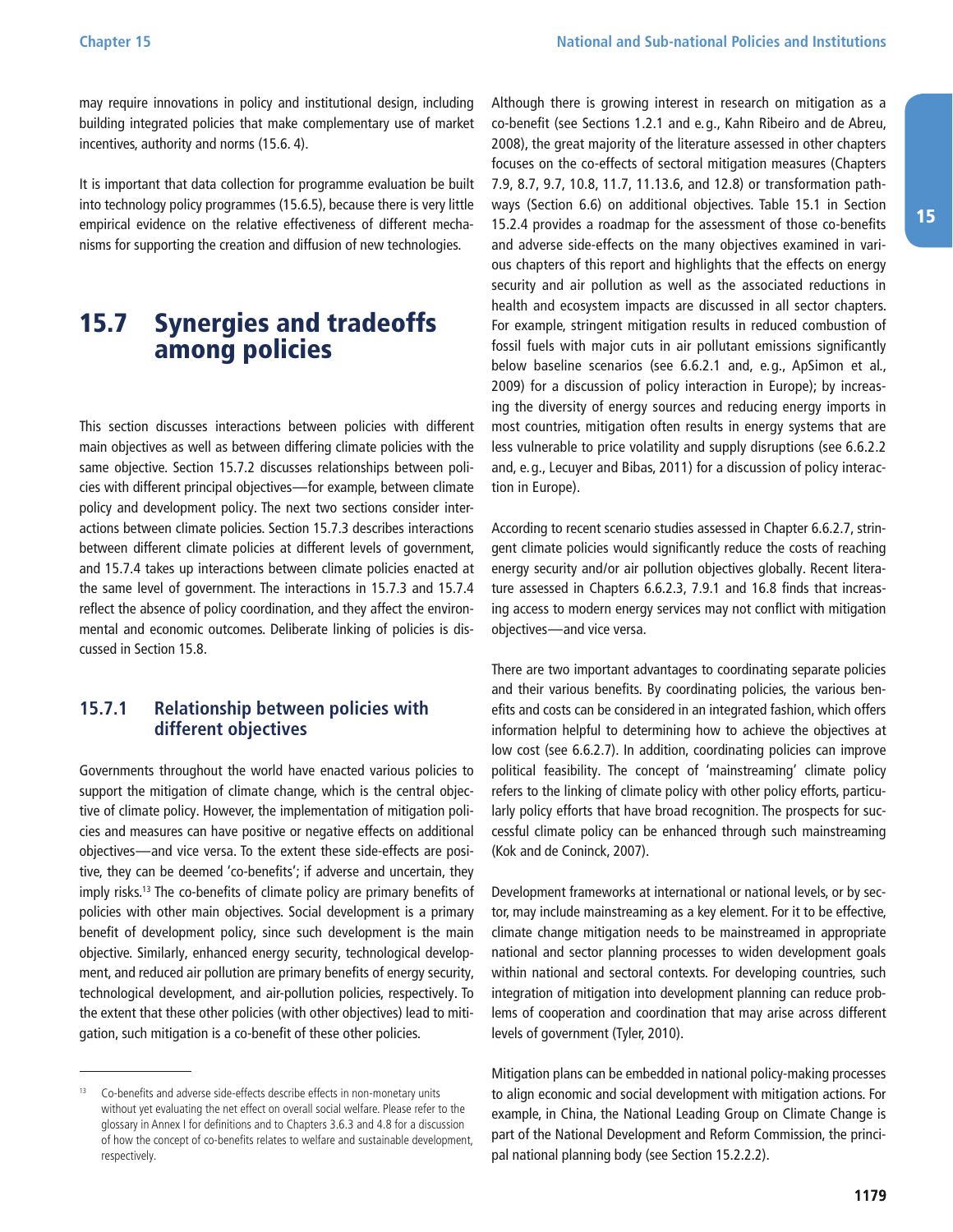<span id="page-39-0"></span>Limited institutional capacity in developing countries presents the most significant barrier to mainstreaming of mitigation policies. This includes a lack of knowledge and/or expertise in climate change issues, a lack of (or weak) oversight and/or enforcement. Developing countries aiming to mainstream and implement climate change mitigation policies must; 1) encourage awareness on the topic; 2) establish related training programmes; 3) ensure an adequate level of finance for enforcement; and 4) enhance coordination between ministries (Ellis et al., 2009).

#### **15.7.2 Interactions between climate policies conducted at different jurisdictional levels**

Climate policy has been conducted at various jurisdictional levels: international, national, regional (state or provincial), and local (municipal). Important interactions can occur across jurisdictional levels. Some interactions are beneficial, reinforcing the intended effects; others are problematic, interfering with the planned objectives. Sound policymaking requires attention to these interactions.

#### **15.7.2.1 Beneficial interactions**

Policies introduced by a local jurisdiction sometimes reinforce the goals of efforts undertaken at a higher jurisdictional level. In particular, a sub-national policy can enhance cost-effectiveness if it addresses market failures that are not confronted by a national climate policy. Thus, for example, as seen in Sections 15.5.4 and 15.5.6, an RPS in the electricity sector and an R&D subsidy could usefully complement a national emissions pricing policy.

The connections between instruments that deal with climate change and those that deal with congestion or local pollution also present an opportunity to policymakers, but they are very different since the latter vary depending on the socioeconomic context, technology, fuel, and vehicle use (Parry et al., 2007; Oikonomou and Jepma, 2008; Vanderschuren et al., 2010; Parry, 2013). For example, urban planning implemented jointly with fuel or carbon taxes can help fast growing developing countries minimize resource waste by avoiding urban sprawl. Policies incentivizing more dense urban architecture combined with the appropriate infrastructure for modern public transport can be an important complement to energy taxation. Such policies can be supported (and possibly financed) by fuel taxes if the policymaker wants to discourage citizens from making private decisions that are incompatible with this broader vision; policy combinations for this sector are discussed in greater detail in Chapter 8. Conversely, subsidizing fuels and taking a hands-off urban planning approach can result in urban sprawl and a growth in private automobile use along with growth in resulting emissions.

Local-level action can also be a good source of information by allowing experimentation. In the United States, environmental policies by the federal government have a history of evolving out of successful policy 'experiments' undertaken by states (Goulder and Stavins, 2011; Shobe and Burtraw, 2012). Thus, an appealing feature of local-level actions are their ability to try out policy options not currently in place at the higher jurisdictional level; the higher jurisdiction may have more confidence in introducing a policy subsequently if it already has a successful track record at the more local level.

Finally, local policies can produce beneficial strategic interactions. If national policy is insufficiently stringent, a stringent state/province or even municipal policy may create pressure on the national government to increase its own policy's stringency. Goulder and Stavins (2011) cite the example of California, which repeatedly increased the stringency of its local air pollution standards and was repeatedly followed by the federal government increasing Clean Air Act regulations' stringency. Similarly, Lucon and Goldemberg (2010) note the importance of São Paulo's GHG-reducing policies in influencing other local and even regional governments in Brazil.

#### **15.7.2.2 Problematic interactions**

Policies introduced at different levels sometimes interact in ways that compromise or weaken the intended environmental or economic impacts.

One particular difficulty that may arise is the problem of emissions leakage. This can occur, for example, when a climate policy introduced at a lower jurisdictional level is 'nested' within a cap-and-trade programme implemented at a higher jurisdictional level. Consider the case where a cap-and-trade programme exists at the national level, and where a sub-national authority introduces a new policy intended to reduce its own (sub-national) emissions beyond what would result from the national programme alone. The sub-national jurisdiction's efforts might indeed yield reductions within that jurisdiction, but facilities in other sub-national jurisdictions covered by the cap-and-trade programme will now use these allowances leading to higher emissions in these jurisdictions completely compensating the abatement effort in the more stringent jurisdiction. Since overall emissions at the higher level are determined by the given national-level cap, the effort by the sub-national jurisdiction does not succeed in reducing nationwide: it just causes emissions leakage—offsetting increases in emissions elsewhere in the nation. The national cap effectively prevents sub-national jurisdictions from achieving further emissions reductions (Goulder and Stavins, 2011; Shobe and Burtraw, 2012).

The issue applies to the United Kingdom's efforts to reduce emissions through a carbon tax on the power sector (electricity generators). The generators are required to pay the tax on every unit of carbon emissions while also being subject to the EU ETS cap on over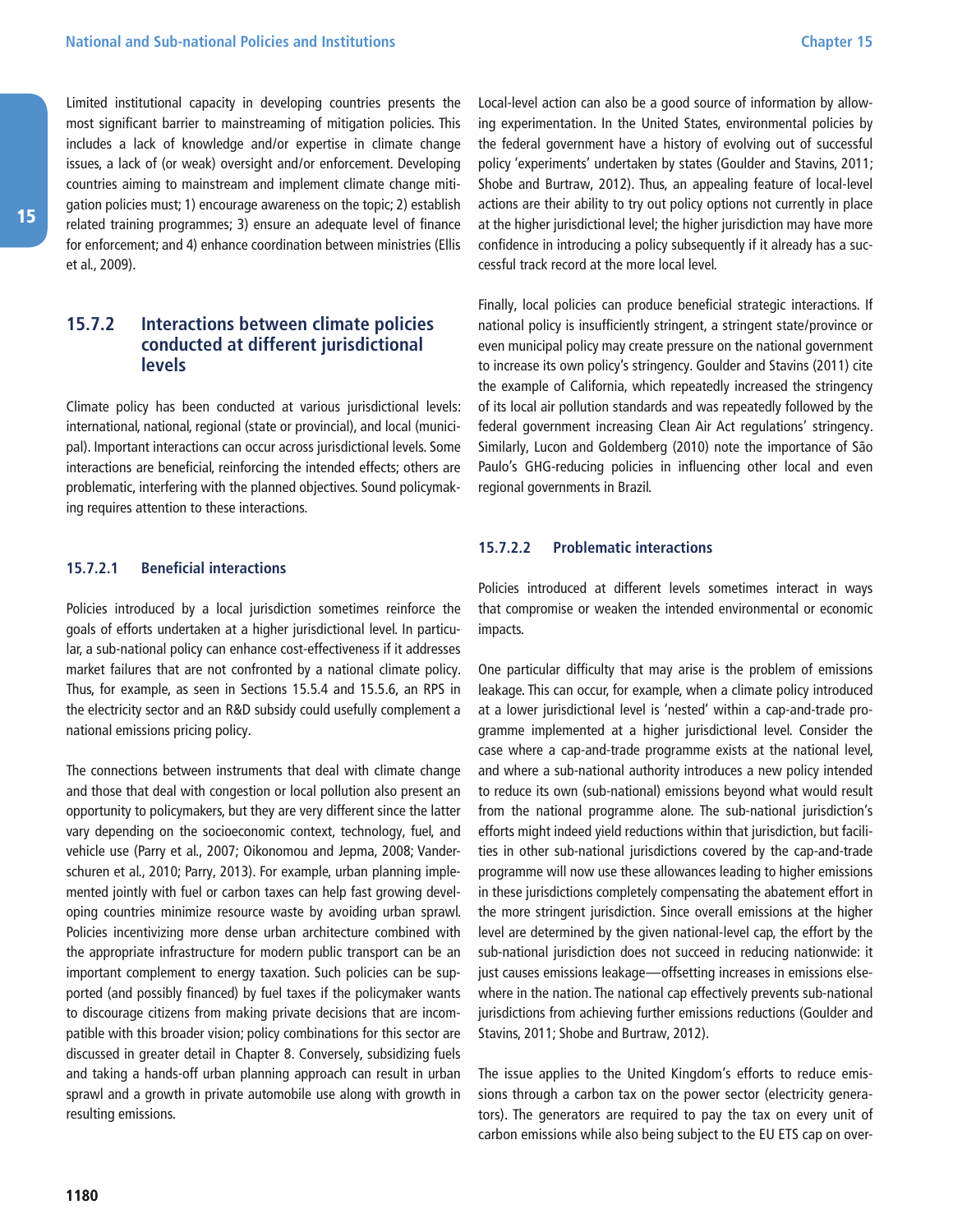<span id="page-40-0"></span>all emissions. While the tax may lead to greater reduction in carbon emissions by the generators in the UK, the impact on overall emissions in the EU might be negligible, since overall European emissions are largely determined by the Europe-wide cap under the EU ETS. On this, see (Böhringer et al., 2008; Sartor and Berghmans, 2011; Goulder, 2013)

This leakage problem can be avoided when the lower-level jurisdiction's programme is nested within a carbon tax programme, rather than emissions cap, at the higher level. In this case, the sub-national policies generally are not environmentally irrelevant. The reduced emissions in the sub-national jurisdiction do not lead to a fall in the emissions price (the carbon tax) at the national level; hence there are no offsetting increases in emissions in jurisdictions outside the jurisdiction introducing the more stringent policy (De Jonghe et al., 2009; Fankhauser et al., 2010; Goulder and Stavins, 2011). This can be an important advantage of a carbon tax over a cap-and-trade system.

#### **15.7.3 Interactions between policies conducted at the same jurisdictional level**

Interactions also can arise when different policy instruments are introduced at the same jurisdictional level. These interactions can be beneficial or problematic in terms of the cost-effectiveness of reducing greenhouse gas emissions.

#### **15.7.3.1 Beneficial interactions**

The potential for cost-reducing interactions is greatest when the different instruments address different market failures. A fundamental principle of public policy is that the most cost-effective outcome results when there are as many policy instruments as the number of market failures involved, with each instrument focusing mainly on a different market failure (Tinbergen, 1970).

Climate policy is meant to address one market failure in particular—the climate-change-related externalities associated with GHGs. As seen in Section 15.6, another important market failure applies in the market for innovation: because new knowledge can spill over to third parties, innovators often cannot capture all of the social benefits from the new knowledge they create. Introducing two policy instruments, for example, emissions pricing to address the emissions externality, and a subsidy to R&D to address the innovation market failure, can lower the costs of achieving given emissions reductions. In addition to helping reduce emissions by encouraging fuel-switching and a reduction in demand, emissions pricing can help spur innovation. Likewise, the R&D subsidy can promote invention of low-carbon technologies, thereby helping to curb emissions. Hence the interactions of the two policies are beneficial. Although each of the two policies

might to some degree affect both of the market failures, emissions pricing is particularly well focused on the first, while the R&D policy sharply addresses the second. Using two instruments helps achieve emissions reductions at the lowest cost. In this connection, Fischer and Newell (2004) and Oikonomou et al. (2010) find that a policy combination including a price on GHG emissions and renewable energy subsidies achieves emissions reductions at significantly lower cost than either of these policies alone. Schneider and Goulder (1997) obtain a similar result for the combination of carbon tax and R&D subsidy.

As noted already in Section 15.5.4.1, several studies (Greene, 1998; Goulder and Parry, 2008; Gillingham et al., 2009b) argue that there is a market failure associated with consumer purchases of durable energy-using equipment (automobiles, refrigerators, etc.), according to which consumers systematically underestimate their own future gains from purchasing more energy efficient durables. To the extent that this market failure is significant, the combination of emissions pricing and a second instrument (for example, an energy-efficiency standard for appliances) to address this additional market failure could lead to beneficial interactions and promote cost-effectiveness.

Some studies suggest a market failure associated with reliance on crude oil, claiming that reliance on oil produces an 'economic vulnerability externality', given the possibility of supply disruptions on the world oil market (Jones et al., 2004). Under these circumstances, the combination of emissions pricing (to address the climate change externality) and a tax on oil consumption (to address the vulnerability externality) can be a cost-effective way of dealing with both climate change and economic vulnerability. Several authors (e.g., Nordhaus, 2009), emphasize that the vulnerability to world oil price changes is largely a function of the share of overall oil consumption in GDP, rather than the share of consumed oil that comes from imports. This suggests that the vulnerability externality is best addressed through a tax on oil consumption rather than a tax on imported oil.

#### **15.7.3.2 Problematic interactions**

Multiple policies at the same jurisdictional level also can yield problematic interactions. This can happen when multiple policies only address the same market failure. Consider the situation where a given jurisdiction attempts to reduce greenhouse gases through both emissions pricing and another policy such as a performance standard (a limit on the ratio of emissions per unit of production). Economic theory claims that, absent market failures and other barriers, emissions pricing tends to promote a highly cost-effective outcome by promoting equality in the marginal costs of emissions-abatement across all the facilities that face the given price of emissions (the carbon tax or the price of emissions allowances). If, in addition, facilities face a performance standard, then this added policy approach either is redundant or it compromises cost-effectiveness.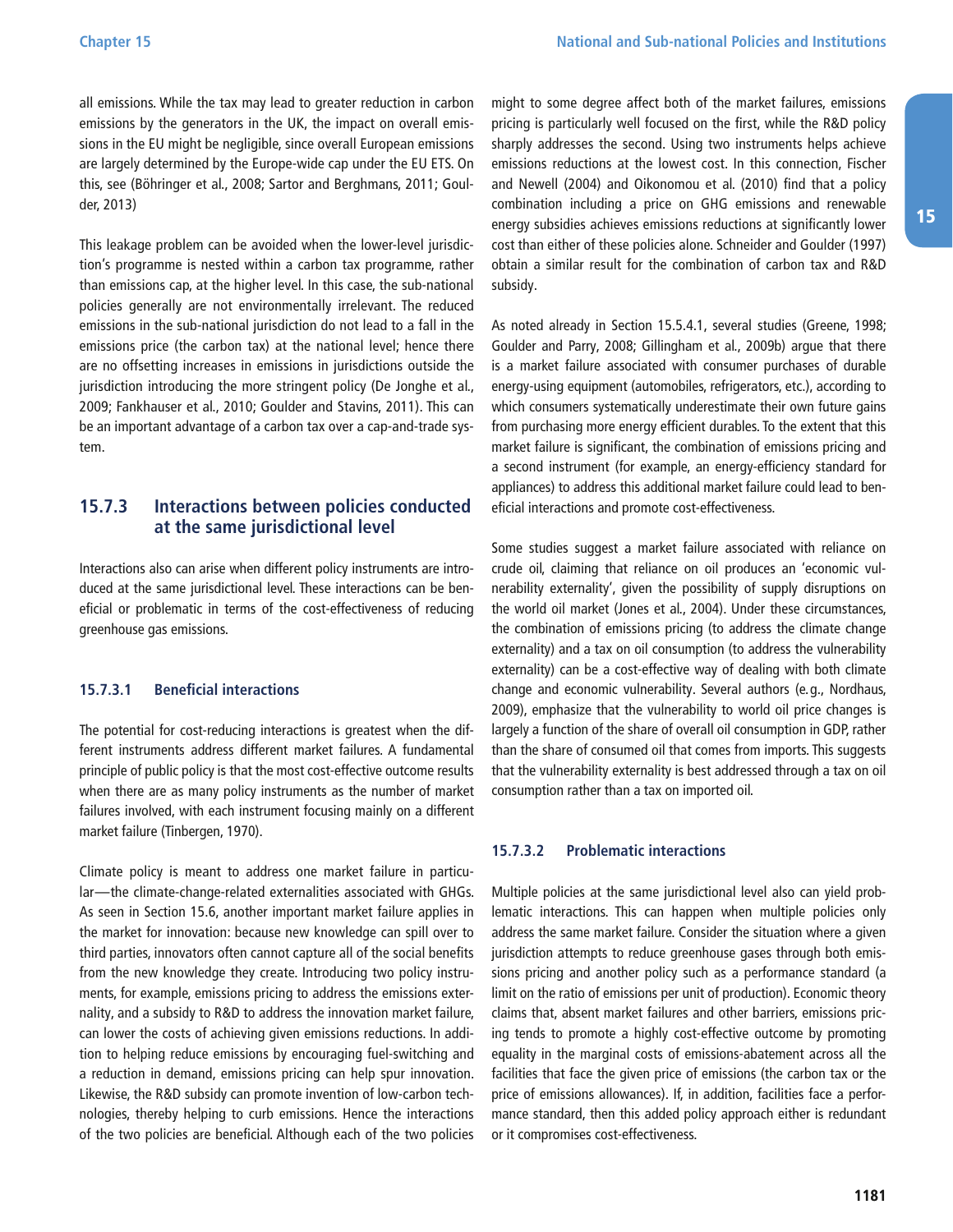<span id="page-41-0"></span>It is redundant if meeting the performance standard would involve marginal abatement costs lower than the emissions price. In this event, cost-minimizing firms would be induced to meet or exceed this standard by the emissions price alone: there is no need for the standard. On the other hand, if the performance standard entails a cost per unit of abatement that is significantly higher than the emissions price, then this requirement sacrifices cost-effectiveness. Relying on emissions pricing alone would have promoted emissions reductions by the facilities that can achieve those reductions at the least cost. Thus it would likely have led to a situation where the more expensive technology approach was not employed. Hence in this case the combination of emissions pricing and the performance standard does not promote cost-effectiveness.

Emissions price policies interact with other policies differently depending on whether the emissions price policy involves a quantity limit (as is the case under cap and trade) or a stipulated emissions price (as is the case under an emissions tax). In the presence of a cap-and-trade programme, introducing an additional instrument such as a performance standard might yield no further reductions in overall emissions (Burtraw and Shobe, 2009; Fankhauser et al., 2010). The reason is that overall emissions are determined by the overall cap or number of allowances in circulation. The problem is formally very similar to the difficulty described in Section 15.7.3 above, where in the presence of a national cap-and-trade programme an effort by a sub-national jurisdiction to achieve further emissions reductions is likely to have difficulty achieving that goal. In contrast, introducing a performance standard in the presence of an emissions tax can in fact lead to a reduction in overall emissions. The price of emissions—the emissions tax—does not change when the performance standard causes a reduction in emissions. For this reason the reduction caused by the performance standard does not lead to a compensating increase in emissions elsewhere. Overall emissions fall.

For similar reasons, the same difficulty arises when a carbon tax is introduced in the presence of a cap-and-trade programme at the same jurisdictional level (Fischer and Preonas, 2010).

Nevertheless, as suggested above, the combination of emissions pricing and some other policy could be justified in terms of costeffectiveness to the extent that the latter policy directly addresses a second market failure that emissions pricing does not directly confront.

It is important to recognize that the notion of a 'market failure' pertains only to the criterion of economic efficiency. Another important public policy consideration is distributional equity. Concerns about distributional equity can justify supplementing a given policy instrument with another in order to bring about a more equitable outcome. This may be desirable even if the multiplicity of instruments reduces costeffectiveness.

### 15.8 National, state and local linkages

#### **15.8.1 Overview of linkages across jurisdictions**

In the last few years, an increasing number of sub-national administrations across the world have been active in the design and application of climate policies. Section 15.2 has reported some of these experiences, whereas Section 15.7 has dealt with some of the interactions that may arise with the simultaneous use of climate policy instruments by several jurisdictions. This section goes back a little and is basically interested in the allocation of climate policy responsibilities across the different levels of government that usually exist in most countries (central, provincial, and local administrations). Although such allocation involves the use the policy types described in Section 15.4, the emphasis here will not be on instrument use in itself, as this was already covered in Sections 15.5 to 15.7. The objective of this section is to examine the theoretical backing for such practical applications and to extract lessons that may be useful for future sub-national applications and even for the design and implementation of national and supra-national mitigation policies. When dealing with the reasons for and guidelines for the 'vertical' allocation of responsibilities among jurisdictions that co-exist in a country, the theory of fiscal federalism (economic federalism) offers valuable insights. In short, that the responsibility for public decision making over a particular issue (e.g., allocation of public goods, economic stabilization, or distribution) should be given to the jurisdictional level that could better manage it. In this sense, fiscal federalism contends that the central government should have the basic responsibility for functions whose national extension would render ineffective and inefficient a sub-national approximation, including 'national' public goods (Oates, 1999).

#### **15.8.2 Collective action problem of subnational actions**

Given the global and public good nature of climate change, its jurisdictional allocation should actually be at the highest possible level. A sub-global allocation, as observed in Chapter 13, would lead other jurisdictions that are not active in climate change mitigation to benefit without paying the costs, i.e., in a free-riding fashion (Kousky and Schneider, 2003). Empirically, case studies found that climate policies tended to be less intrusive at sub-national level. While co-benefits with local development were pursued, policies that might incur costs to local economy were avoided in prefectures in Japan (Aoki, 2010). The costs for a sub-national administration may be actually beyond those of pure mitigation, as climate policies implemented by a jurisdiction might bring about leakage, (see the glossary in Annex I for a definition) (Kruger, 2007; Engel, 2009). Moreover, the 'reshuffling' that may be associated to sub-national policies may reduce their environmental effectiveness (Bushnell et al., 2008). As a consequence, climate change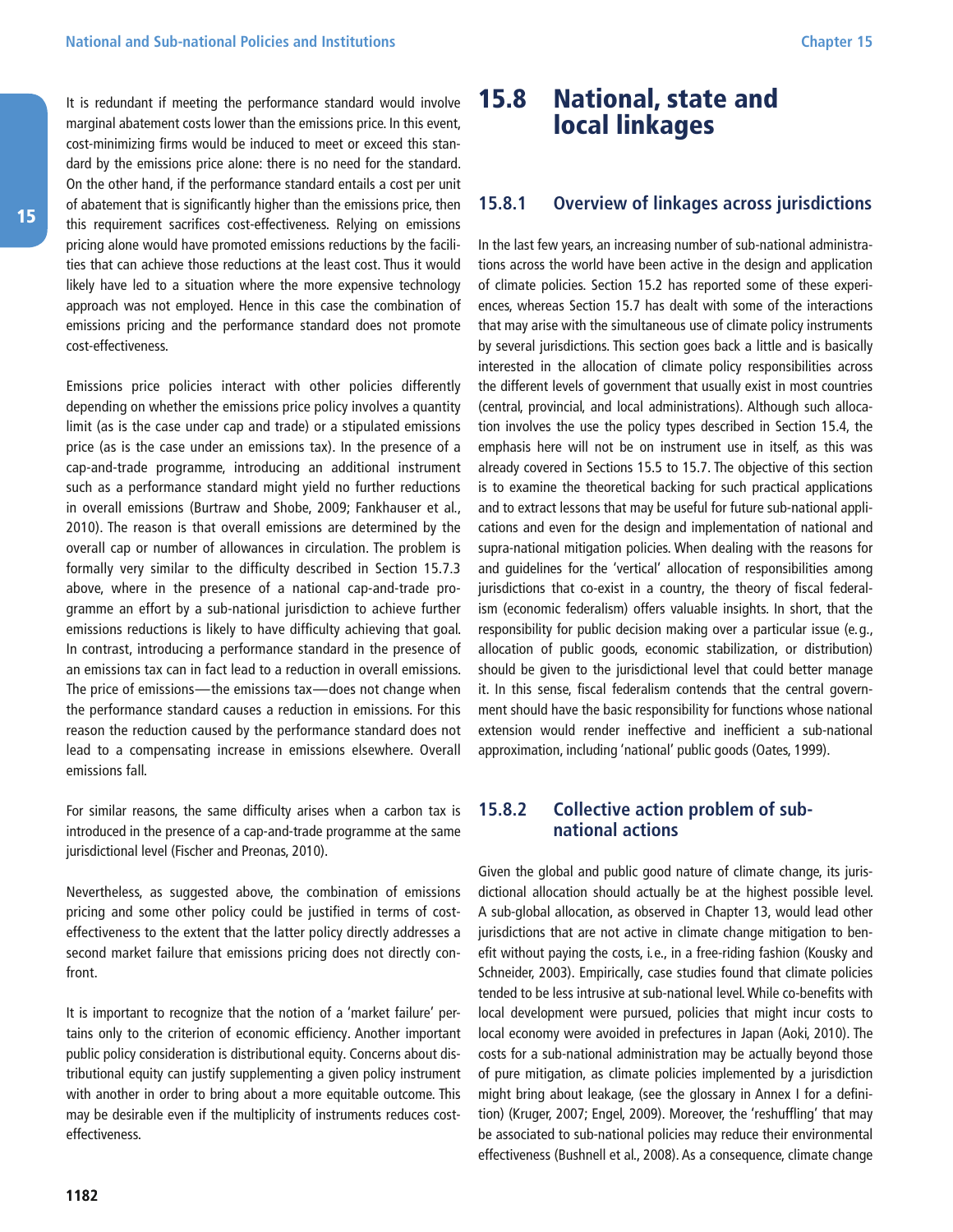<span id="page-42-0"></span>mitigation would be provided in a sub-optimal level with sub-national allocation of responsibilities.

#### **15.8.3 Benefits of sub-national actions**

Yet, even if the central government has a major responsibility in this area, this does not preclude the allocation of mitigation responsibilities within a federation, as observed in citizen's attitudes on this matter (Lachapelle et al., 2012). But even within the theory of fiscal federalism there are other reasons that may justify sub-national action in this field. First, as noted by Edenhofer et al. (2013), the exploitation of heterogeneous sub-national preferences for mitigation would lead to efficiency gains. This is actually one of the reasons for the decentralization theorem, a centrepiece of fiscal federalism, which in fact justifies sub-national allocation of certain public goods.

Moreover, decentralization can contribute to policy innovation by providing an opportunity to experiment with different approximations. Indeed, there might be potential gains from learning by doing in policy terms without imposing large costs on an entire country or the world with untried options (Oates, 2002). Sub-national governments could also choose to be leaders in the development of climate policies to obtain potential economic gains that are associated to 'first movers' (Jänicke and Jacob, 2004) and may provide guidance and incentives to other jurisdictions to follow them (Bulkeley and Castán Broto, 2012). Besides, as they tend to be smaller, sub-national governments may be able to adapt to new situations in a swifter manner and therefore may have a greater flexibility to modify existing climate policies or to define new ones (Puppim de Oliveira, 2009; Galarraga et al., 2011).

Other general approaches to federalism, such as cooperative and democratic federalism, may also provide reasons for sub-national involvement in this area (Inman and Rubinfeld, 1997). On the one hand, cooperative federalism argues for allocating pure public goods to the local level, counting on the power of inter-jurisdictional bargaining to improve allocations. On the other hand, democratic federalism incorporates sub-national representation in central decision making on public goods. In any case, federal structures may be crucial for the transmission of mitigation policies because most sub-national governments are now responsible for matters that have huge effects on GHG emissions, namely: land use planning, building codes, waste management, traffic infrastructure and management, and public transport (Collier and Löfstedt, 1997; Bulkeley and Betsill, 2005; Doremus and Hanemann, 2008). But sub-national governments also have direct policies aimed at GHG mitigation, including: energy efficiency programmes, educational efforts, green procurement standards, partnership agreements with local businesses, or tree planting (Schreurs, 2008).

Yet another reason for a sub-national role in climate policies is beyond the standard collective action approach. By indicating that externality-correcting regulations and global agreements are not the only

pace to tackling climate change problems, Ostrom (2010) suggested a polycentric approach in which mitigation activities are undertaken by multiple (public and private) units at diverse scales. The prevalence of sub-national actions in the field, contentious to other approaches, may be actually a proof of polycentrism in the area (Byrne et al., 2007; Sovacool, 2011b). The polycentric approach could be seen as a reinterpretation of the findings of the federalism literature, as actions should involve many different agents in a reinforcing manner.

Finally, further issues may explain sub-national allocation. Local authorities, for instance, may be more effective in reducing GHG emissions from some sources such as waste and transport, as this may provide significant co-benefits to local citizens (Kousky and Schneider, 2003). Moreover, sub-central administrations are usually closer to the places and citizens impacted by climate change. Even though climate change is a global phenomenon, the nature of its impacts and severity varies significantly across locations so some sub-national governments have reasons to be more protective than national or supranational administrations (Andreen, 2008). This is also the case of adaptation, where sub-national authorities can better manage challenges such as flood risk, water stress, or 'climate proofing' of urban infrastructure (Corfee-Morlot et al., 2009). In all the preceding situations, subnational governments may tailor actions and policies to people's needs, with an easier identification of priorities and difficulties as they are closer to citizens than more centralized administrations (Lindseth, 2004; Galarraga et al., 2011).

#### **15.8.4 Summary**

As in other environmental areas (Dalmazzone, 2006), there is theoretical backing for the allocation of climate-related policies to sub-national levels of government, although there are several limiting factors to a widespread reliance on these administrations. A federal structure that provides coordination and enables an easier transmission of climate policies throughout the agents of the economy is likely to increase the effectiveness of actions against climate change. Moreover, the lessons learned in the design and application of climate policies at different jurisdictional levels could be used in a global setting.

### 15.9 The role of stakeholders including NGOs

This section considers the role of stakeholders and civil society in developing and delivering concrete mitigation action and focuses on how stakeholders impact policy design and implementation. The range of stakeholders is immense given the extent and complexity of climate change. Devising policy in an inclusive manner may be lengthy and politically challenging (Irvin and Stansbury, 2004), however adopting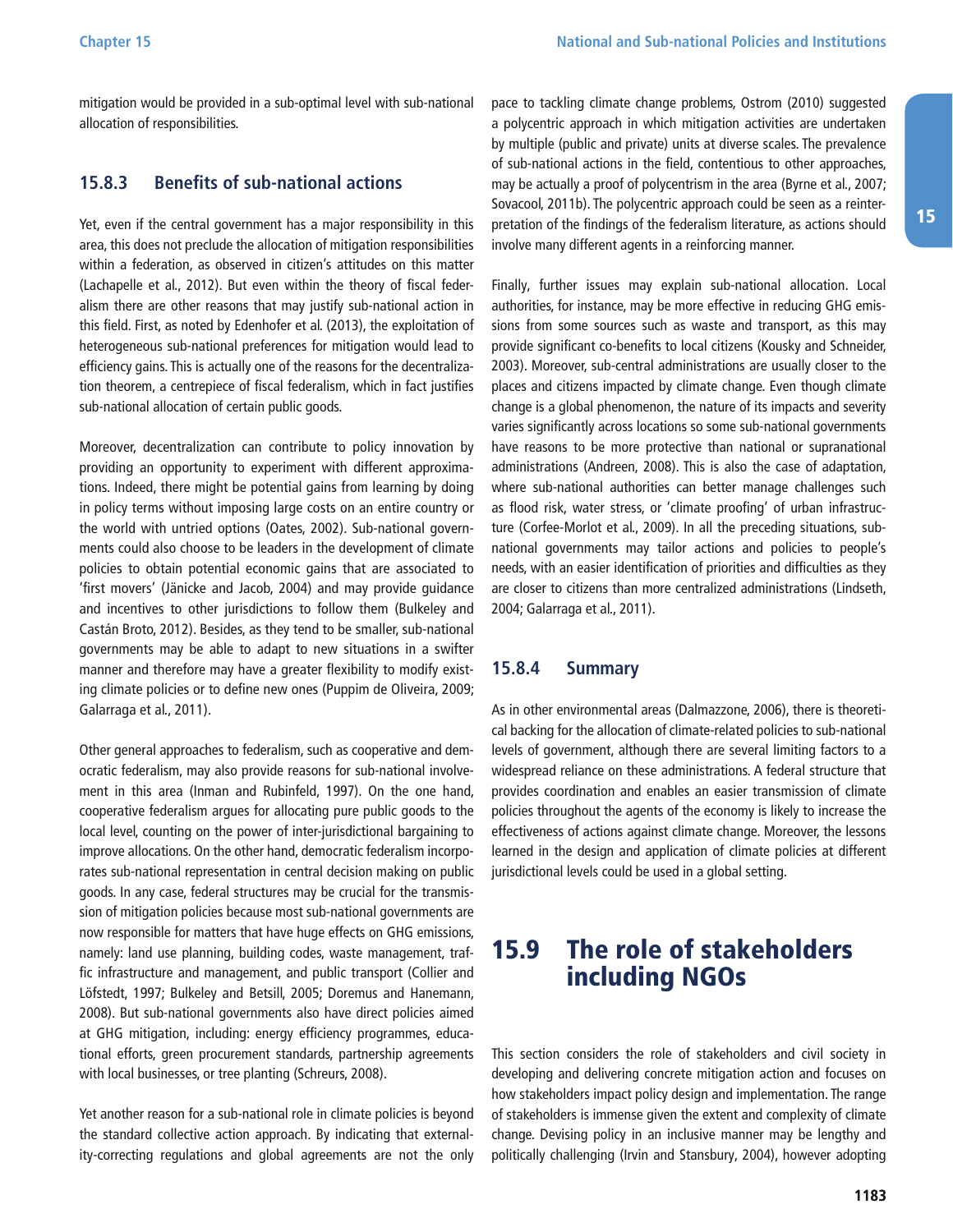<span id="page-43-0"></span>an inclusive approach to climate policy can bring advantages, notably through increasing the legitimacy of policy design, its durability and implementation (Lazo et al., 2000; Beierle, 2002; Dombrowski, 2010).

#### **15.9.1 Advocacy and accountability**

Some of the major functions and roles of NGOs can include raising public awareness, which often involves translating scientific and technical knowledge into actionable forms, lobbying, influencing business investment decisions, and monitoring and implementing agreements (Gulbrandsen and Andresen, 2004; Guay et al., 2004; Betsill and Corell, 2008; Newell, 2008; Dombrowski, 2010). Their domains of action also include engagement in sub-national and national policies and institutions as well as international processes like UNFCCC (Wapner, 1995; Lisowski, 2005). It is in these diverse forms that NGOs play a role in "connecting knowledge with responsibility" (Szarka, 2013) and promoting norms of accountability (Gough and Shackley, 2001; Newell, 2008).

Stakeholders can also affect when and how evidence of climate change translates into policies via the domestic political system (Social Learning Group, 2001). The differing results of the same scientific evidence, for instance, the political polarization in the United States versus more proactive and consensual attempts to find solutions in Europe (Skjærseth et al., 2013) demonstrate how stakeholder interests can filter scientific evidence.

Evidence also indicates that that some fossil fuel companies went further and promoted climate scepticism by providing financial resources to like-minded think-tanks and politicians (Antilla, 2005; Boykoff and Boykoff, 2007), although other fossil fuel companies adopted a more supportive position on climate science (van den Hove et al., 2002a). Differences in the attitudes of oil companies towards climate change are explained in part by domestic institutional contexts and management structures as well as the structure of assets or technologies of different energy companies (Rowlands, 2000; Kolk and Levy, 2002).

#### **15.9.2 Policy design and implementation**

Three factors have been considered important for lobbying success in policy design namely: how institutions shape the space for participation (Kohler-Koch and Finke, 2007), organizational resources (Eising, 2007), and the policy environment (Mahoney, 2008; Coen and Richardson, 2009).

In the case of the EU ETS, Skodvin et al. (2010) find that interest groups are able to limit "spectrum of politically feasible policy options." Instrument choice is a function of the extent of resources these interest groups control, the role of veto players in the political process, policy networks and entrepreneurs (Skjærseth and Wettestad, 2009; Skodvin et al., 2010; Braun, 2013; Skjærseth et al., 2013).

The role of business interests in supporting emissions trading as opposed to taxation, in the UK, has also been recognized (Bailey and Rupp, 2006; Nye and Owens, 2008). The political opposition to Australia's Carbon Pollution Reduction Scheme has been explained largely by the opposition of fossil fuel interests (Crowley, 2010, 2013; Macintosh et al., 2010; Bailey et al., 2012). Similarly, in New Zealand, the agriculture sector has played a major role in obtaining a transition period for the sector, use of an intensity-based accounting system, and free credits (Bullock, 2012). This has led to questions regarding the environmental effectiveness of the ETS (Bührs, 2008).

Stakeholders also affect policy durability, flexibility, and implementation. For example, European Climate Change Programme featured consultation processes that ensured policy credibility by having the buyin of stakeholders. Similarly, the persistence of climate legislation in California has been explained by the stability of coalition groups supporting the legislation due to path dependence despite the economic downturn in contrast to the emerging coalition at the national level which broke down after economic shocks (Knox-Hayes, 2012).

#### **15.9.3 Summary of the role of stakeholders**

Early findings indicate the importance of institutions in creating spaces for stakeholder participation, the organizational resources of the stakeholders themselves, and the general policy environment as being critical factors that determine the effectiveness of stakeholder engagement. However, the degree to which policy design and implementation to mitigate climate change is dependent on stakeholder engagement is as yet under-researched and it must be stressed that the evidence base is thin and that these results primarily derive from case studies.

### 15.10 Capacity building

As national and sub-national governments around the globe confront the multifaceted challenge of climate change mitigation and adaptation, capacity is essential. According to the Agenda 21, building a country's capacity "encompasses the country's human, scientific, technological, organizational, institutional, and resource capabilities" (United Nations, 1992).

The priority for capacity building is strongly reflected in the Johannesburg Plan of Implementation (United Nations, 2002), where capacity building, especially for developing countries and countries with economies in transition, features prominently. It is also stressed in the UNFCCC's capacity building framework for developing countries (Decision 2/CP.7; UNFCCC, 2001). The goal of capacity building under this framework is "to strengthen particularly developing country parties, to promote the widespread dissemination, application and development of environmentally sound technologies and know-how, and to enable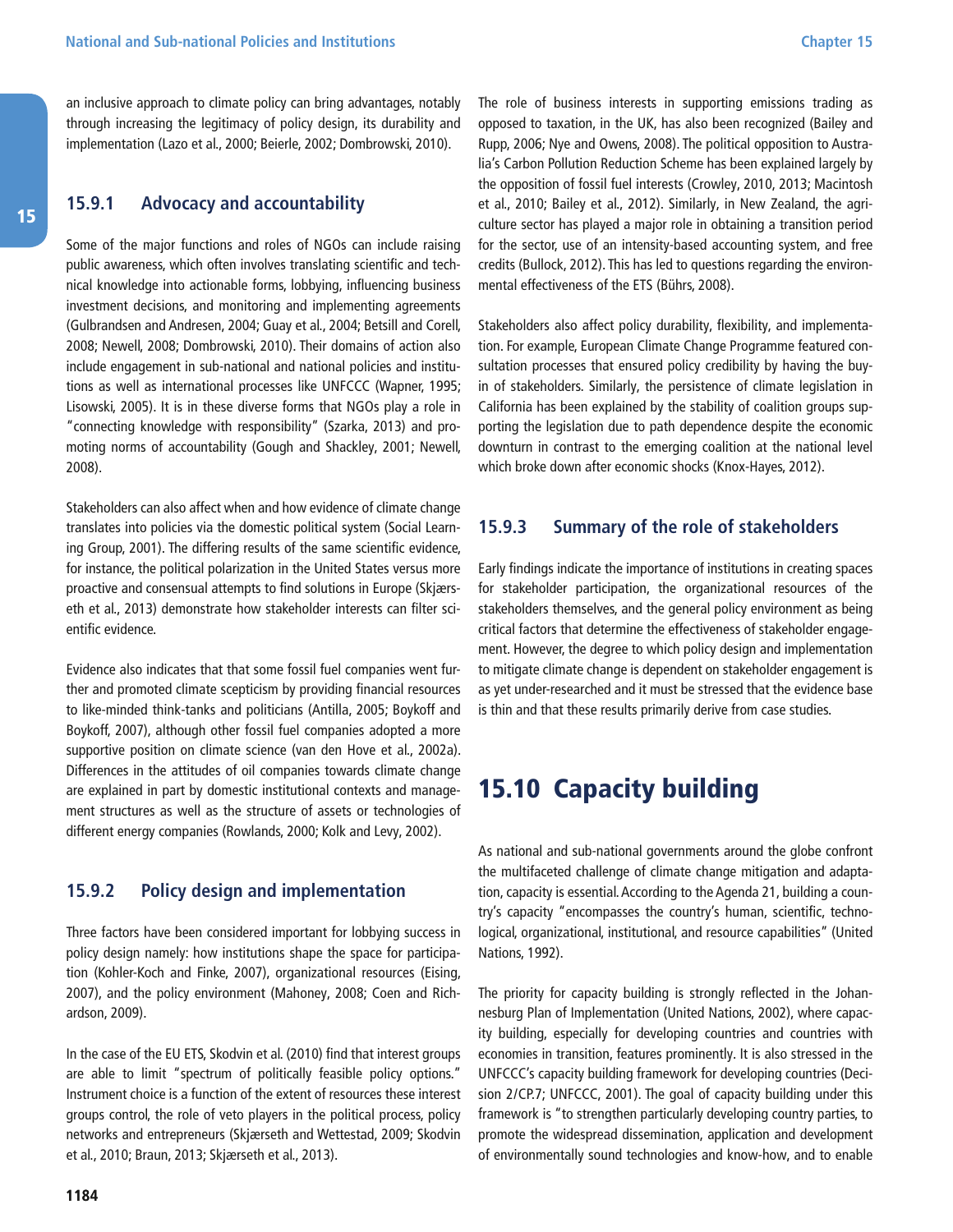<span id="page-44-0"></span>them to implement the provisions of the Convention. In addition, the COP under the UNFCCC requested the Subsidiary Body for Implementation to organize an annual in-session Durban Forum for in-depth discussion on capacity-building following COP-17" (Decision 2/CP.17; UNFCCC, 2011). The Durban Forum provides an opportunity for representatives from governments, UN organizations, intergovernmental and non-governmental organizations, academia, and the private sector to share ideas, experiences, and good practices on implementing capacity-building activities.

#### **15.10.1 Capacity to analyze the implications of climate change**

Climate change is a severe and major problem that has the potential to seriously derail poverty alleviation in a number of low income countries (Dell et al., 2009). Climate change will affect livelihood assets by impacting health, access to natural resources and infrastructure (Skoufias, 2012). It is also likely to erode agricultural productivity in tropical climates (Skoufias, 2012). Given that the implications of climate change differ so dramatically between countries, to inform climate negotiations and allow countries to realize the full extent of their adaptation needs, substantial capacity would be required to analyze the implications of climate change and to formulate country positions. So far, the academic capacity is geographically very skewed. For example, the International Social Science Council (ISSC) commissioned a bibliometric study on social science research on climate change and global environmental change in the period from 2000 until 2010. It found that OECD countries completely dominated this research and that the poorest countries, notably in Africa, hardly were visible at all in the statistics (Hackmann and St Clair, 2012).

#### **15.10.2 Capacity to design, implement and evaluate policies**

The design, implementation, and evaluation of national and subnational climate policies necessitate in-country human capital. National governments and civil society require that climate policies be adapted to local economic, cultural, and social conditions to ensure their effectiveness and public support. To be politically acceptable, such work generally needs to be done by citizens of the country in which the policies are to be implemented. Political feasibility is mainly determined by policy design to improve environmental and economic effectiveness and distributional equity (Bailey and Compston, 2012b). A high level of scientific knowledge and analytical skills are required for such work. Capacity building allows the leadership to be sensitive to environmental constraints and encourages policymaking to meet the needs of the people within these parameters (United Nations, 1992).

Many studies analyze the technological options for achieving deep reductions in GHG emissions, however they do not necessarily reflect the need for capacity building. For example, while Pacala and Socolow

(2004), through their 'stabilization wedges', increased the understanding of the technological options that could be deployed to reach stabilization targets, they did so without pointing out the capacity necessary to reach such a potential. These do however need local adaptation. Through the collaborative dialogue under the Durban Forum, key areas for capacity building on mitigation have emerged, including: low-carbon development strategies; NAMAs; Monitoring, Reporting and Verification; Technology Needs Assessments (TNAs); and mitigation assessments.

#### **15.10.3 Capacity to take advantage of external funding and flexible mechanisms**

Climate change, and the global policies to mitigate and adapt to it, also imply additional capacity challenges in order to take advantage of international funding and flexible mechanisms such as the CDM in the Kyoto Protocol, and REDD+. So far, the distribution of projects under flexible mechanisms has been very skewed towards countries with greater capacity. As an example, only 2.5% of normal CDM projects have been hosted by African countries (Fenhann and Staun, 2010).

In the preparations for the UNFCCC Durban Forum on Capacity Building (UNFCCC, 2011) it was noted that capacity-building in developing countries should be improved by (1) ensuring consultations with stakeholders throughout the entire process of activities; (2) enhancing integration of climate change issues and capacity-building needs into national development strategies, plans and budgets; (3) increasing country-driven coordination of capacity-building activities; and (4) strengthening networking and information sharing among developing countries, especially through South-South and triangular cooperation.

#### **15.10.4 Capacity building modalities**

Capacity building is about equipping people, communities, and organizations with the tools, skills, and knowledge to address the challenges of climate change. It can be delivered through education, outreach, and awareness, but it can also be facilitated through peer learning, knowledge platforms, information exchanges, and technical assistance (Mytelka et al., 2012). The need for capacity building is large. Hundreds of thousands of scientists of various disciplines need to be trained globally in the coming decades as well as policymakers, civil servants, businessmen, and civil society. These needs are not limited to developing countries, as it is needed at all levels of society and in all regions of the world.

There are many different modalities. Since the 15th Conference of the Parties (COP-15), partnerships have formed at the international, national, and sub-national level aimed at climate readiness activities. Capacity building in the private sector is also important. Studies indicate that good management, trained workers, and clean manufacturing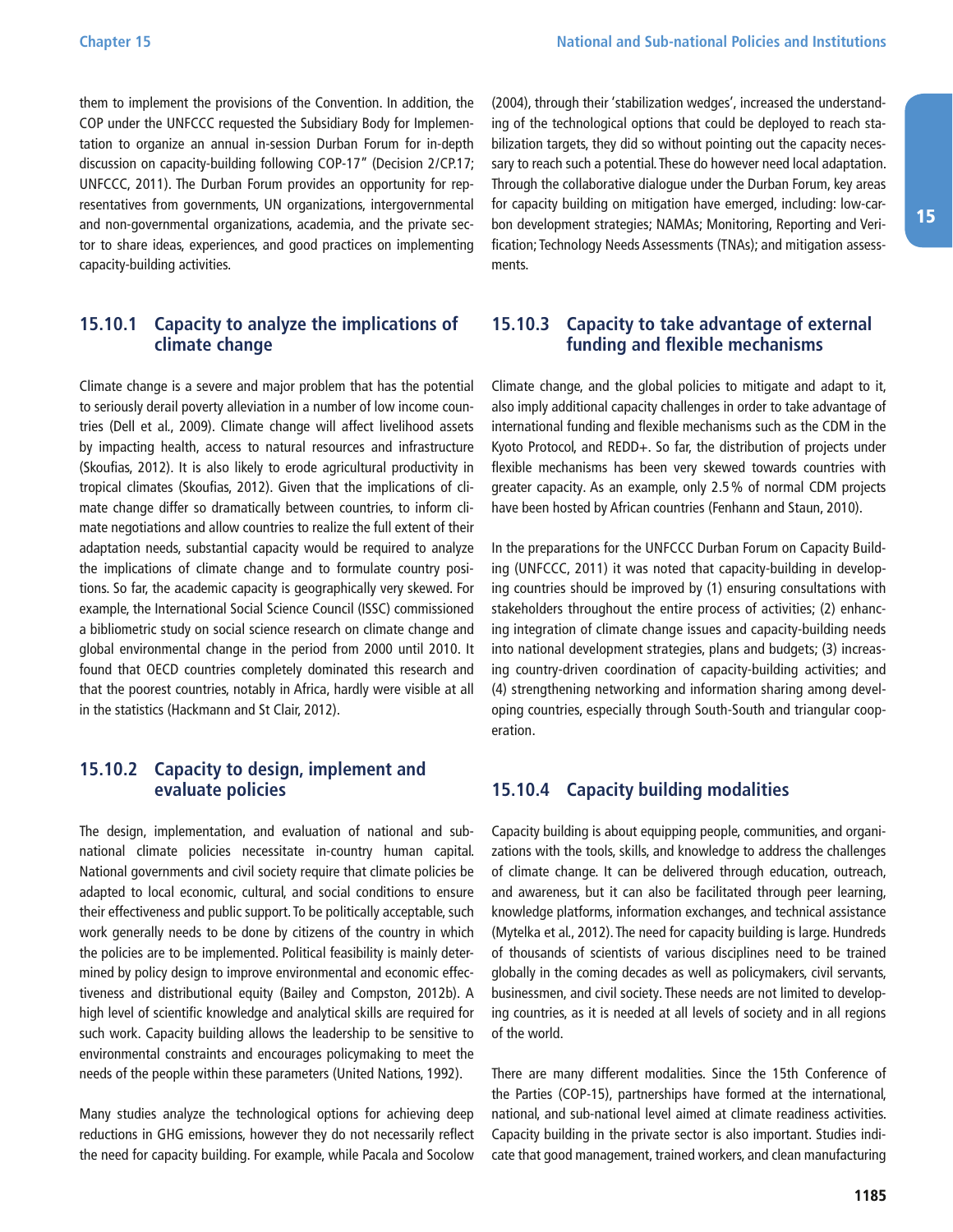<span id="page-45-0"></span>increase energy efficiency while reducing  $CO<sub>2</sub>$  emissions. Substantive carbon reductions can be achieved at zero or negative cost through improved workplace practices, optimized processes, and behavioural changes in production (Bloom et al., 2010). Even this requires human resources and capacity to be undertaken.

Capacity building requires a long time horizon, and this is particularly evident in education-poor countries. Building in-country academic programmes that can graduate well-trained masters and PhD students can take decades. When students graduate from such programmes it takes an additional 5–10 years of post-doctoral and junior faculty positions to build the experience and skills to contribute at a high international level (Sterner et al., 2012). Capacity building initiatives are therefore fragile and require continued support and nurturing by both national governments and international organizations. This may be one additional and important area for climate finance.

### 15.11 Links to adaptation

This section discusses links between national and sub-national policies and institutions for mitigation and adaptation. Links between adaptation and mitigation policies at the international level are discussed in Chapter 13, while adaptation in general is discussed in WGII. Adaptation will be needed because some climate change is inevitable (Chapter 5). Indeed, some governments have started to plan and implement policies aimed at tackling changes that are likely to take place or have taken place already (Aaheim et al., 2009). In the longer term, the level of adaptation needed will depend on the success of mitigation efforts and the resulting GHG concentrations, thus there is an obvious linkage between mitigation and adaptation. However, the level of adaptation needed will also depend on the climate response to any given GHG level, around which there is high uncertainty. Mitigation will help to reduce the uncertainty on future changes and is therefore helpful for planning adaptation.

It has been argued that mitigation and adaptation policies are related to each other (Smith and Olesen, 2010). This, however, is a controversial issue (Hamin and Gurran, 2009). Any given mitigation policy at the national or sub-national level is unlikely to have a significant effect on the global climate, so that the climatic consequences of that policy for the purpose of planning adaptation can usually be ignored. The direct side-effects of a mitigation policy for adaptation are more relevant. Examples of such direct effects are mainly in land use (discussed in Section 15.11.3 below) where synergies and tradeoffs between mitigation and adaptation policies may arise.

It is, of course, true that mitigation policies can have effects on adaptation across sectors. For example, carbon pricing can make air-conditioning more expensive, thus hindering adaptation to a warmer climate. However, this is simply one of many costs of a mitigation policy that will be taken into account while making policies. Conversely, adaptation to higher temperatures has led to increased electricity consumption for cooling (Gupta, 2012) that has to be taken into account while planning mitigation, but so do all changes in demand arising for other reasons such as income growth.

On the national scale, the approach to mitigation and adaptation differs between high or upper-middle income countries and low or lowermiddle income countries due to the balance of responsibilities and the focus on mitigation versus adaptation.

The early national policy focus in high or upper-middle income countries was largely on mitigation. These policies were largely developed without in-depth consideration of adaptation linkages. Those high or upper-middle income countries that are developing national adaptation strategies and policies (e.g., see Bizikova et al., 2008; Stewart et al., 2009; Bedsworth and Hanak, 2010; Biesbroek et al., 2010) have shown limited consideration of the effects of adaptation policies on greenhouse gas emissions to date. Neufeldt et al. (2010) investigated the reasons for this disconnect in Europe and found it was due to a strong sectoral separation: sectors that were major emitters have been mitigation focused, and have received little attention on adaptation, whereas climate sensitive sectors such as agricultural, although a potential contributor to emission reductions, have focused on adaptation. They also report that adaptation policy and actions have lagged behind mitigation more generally, and the difference in timing also contributes to the separation of the two domains. This is now starting to change: Bruin et al. (2009) in the Netherlands considered the potential GHG emissions of adaptation measures as part of a national multi-criteria ranking of options.

To date, most of the national climate policy initiatives in low-income countries, especially in the LDCs, have focused on adaptation, notably through the National Adaptation Programme of Action (NAPAs). However, more recently there has been a shift with a number of national policy initiatives that aim to develop climate resilient, low carbon economies (also known as low-emission development strategies or green growth). These include Ethiopia's Climate Resilient Green Economy Vision (EPA Ethiopia, 2011) and Rwanda's Green Growth and Climate Resilience National Strategy for Climate Change and Low Carbon Development (Government of Rwanda, 2011). Given the importance of climate change in these highly vulnerable countries, these initiatives look to build climate resilience, but also recognize the benefits in advancing low carbon development. Research on the linkages between emission reductions and adaptation is still at an early stage and most of the synergies between adaptation and mitigation are centred on the agricultural and forestry sectors.

Some local activities, such as those regarding land-use decisions, have important implications for both mitigation (e.g., by means of carbon sequestration) and adaptation (e.g., by means of increasing resilience to climate change). Ravindranath (2007) explores the synergies between mitigation and adaptation in the forestry sector. As forests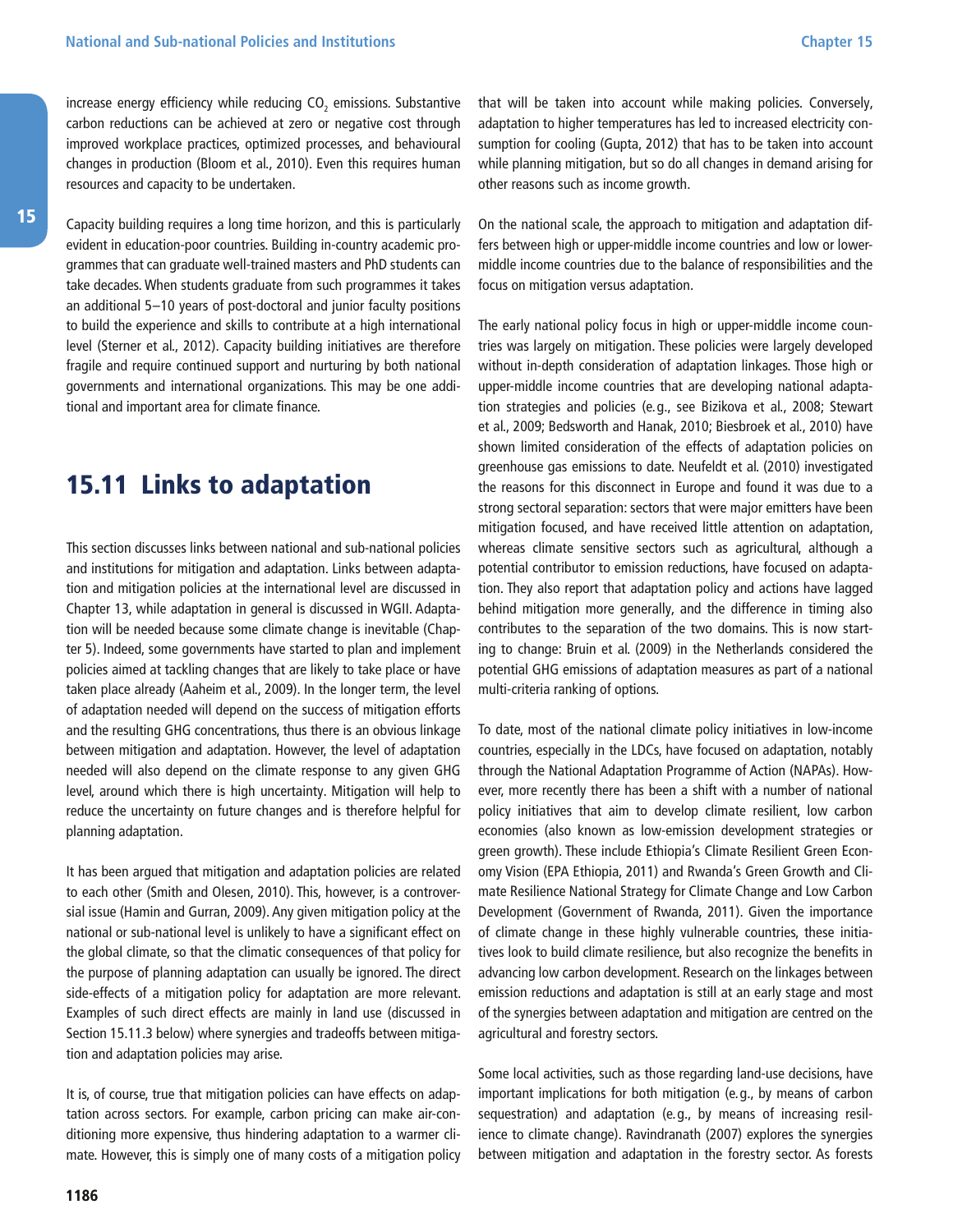<span id="page-46-0"></span>are highly vulnerable to climate change, but provide opportunities for mitigation (e.g., through afforestation), efforts to enhance carbon sequestration need to embed adaptation elements so that exposure to climate impacts can be addressed. Mitigation efforts through forest management regimes such as conservation areas and sustainable forestry contribute to adaptation. Conversely, adaptation efforts such as urban forestry and measures to conserve soil and water also have mitigation effects (Ravindranath, 2007).

Similar issues have emerged for the agricultural sector, with the focus on climate-smart agriculture. This focus recognizes the high vulnerability of agriculture as a climate-sensitive sector, but also addresses the fact that it is a major source of greenhouse gas emissions in developing economies. A number of options have been identified as potentially beneficial for mitigation and adaptation, including (McCarthy et al., 2011) soil and water conservation (including conservation agriculture, low or minimum tillage, vegetation strips, terraces, structures such as bunds contours, shade trees, tied ridges, small-scale water harvesting, compost production, cover crops, improved fallows, crop residues), agroforestry, and improved pasture and grazing management including restoration. These options generally are based on sustainable agricultural land management (SALM) practices. These practices reduce climate related risks in the form of rainfall variability and soil erosion, increase soil organic matter and soil fertility (thus increasing productivity), and reduce emissions by either reducing soil emissions or preventing other more emission intensive activities. More traditional measures to increase productivity, such as fertilizer use or increased irrigation, have the potential to increase greenhouse gas emissions because of the high energy intensity of fertilizer production and the energy use in water abstraction and pumping; however, they may still reduce landuse emissions by increasing the productivity and yields per hectare, as well we reduce future land-use pressures that may lead to deforestation (Chapter 11). However, as highlighted by McCarthy et al. (2011), many of these climate-smart options involve important opportunity or policy costs, higher risks, or may involve benefits that arise over longer time periods (e.g., improved soil function), or involve wider environmental benefits that are not immediately useful to farmers. They also frequently involve institutional, financial, and capacity barriers, and so may not happen autonomously.

Both the forest and agricultural sectors also link through to issues of rural land-use change and land planning/management, which can have synergistic effects on mitigation and adaptation (Pimentel et al., 2010), but which can also involve complex tradeoffs.

Overall, the emerging evidence suggests that while there may be a potential for synergistic mitigation and adaptation policy linkages in the agricultural and forest sectors, the translation of these policies through to implementation may well be challenging because of the different characteristics of mitigation and adaptation (e.g., the global public good nature of mitigation versus the local benefits from adaptation), because of the additional costs involved (e.g., involving higher capital costs or opportunity costs associated with synergistic options), because of institutional, technological or behavioural barriers, and because different actors maybe involved in mitigation and adaptation decisions, including the need to address cross-sectoral aspects.

### 15.12 Investment and finance

#### **15.12.1 National and sub-national institutions and policies**

The justification for investment and finance and the description of the various financial agreements have been elaborated in Chapter 13. Chapter 16 assesses in more detail the range of institutional arrangements for mitigation finance at the global, regional, national, and subnational levels. This section concentrates on institutional mechanisms which parties to the UNFCCC, developed and developing countries, have been using or introducing to facilitate, tap, channel, and catalyze climate change investment and finance. It also briefly touches on some of the major policy directions and trends affecting mitigation finance and investments. Earlier sections of this chapter presented the variety of policy instruments available and being used both in developed and developing countries. Public finance is needed for subsidies and public provision (Sections 15.5.2 and 15.5.6). In this section we track the consequences with a view to the aggregate funding needed.

Without dedicated financial policy, other policy instruments alone may be insufficient to mobilize the large-scale investments needed to move the world away from its current high-emission path.

Recent case studies and some empirical evidence highlight the importance of targeted public finance to help catalyze and leverage private investment in some mitigation activities (CPI, 2012). For this purpose, governments have at their disposal a variety of mechanisms that include credit lines, bonds, guarantees, equity, venture capital, carbon finance, and grants (Maclean et al., 2008). These mechanisms exist and are effective mostly in developed and emerging economies (Kennedy and Corfee-Morlot, 2012).

In addition, a number of innovative mechanisms are being promoted in some developed countries with success. These include, 'property assessed financing districts' where residential and commercial property owners are provided with loans for renewable energy and energy efficiency, 'direct cash subsidies' to promote the installation of energy efficiency measures and renewable energy systems, 'power purchase agreements', and ESCOs—Energy Service Companies to implement performance-based energy efficiency projects (Ellingson et al., 2010).

National development banks are increasingly playing a critical role in leveraging public and private resources in both developed and devel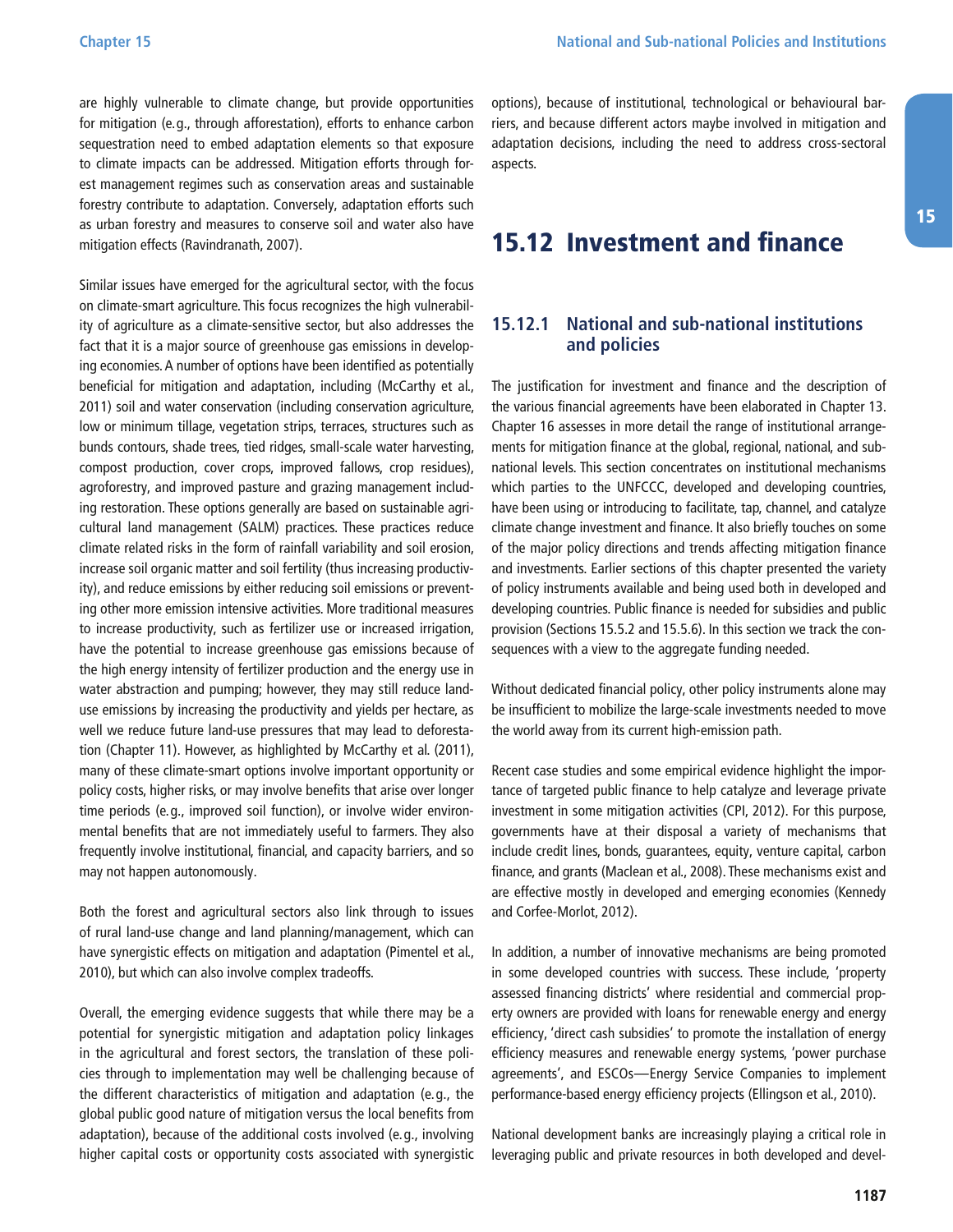<span id="page-47-0"></span>oping countries. National development banks, which operate mainly domestically, have an advantage in accessing local financial markets and dealing with barriers that they understand better than others (Smallridge et al., 2013).

International financing for mitigation and adaptation has impacted the domestic climate discourse and has created incentives for sustainable development at national and local levels in developing countries (Metz and Kok, 2008). National and sub-national efforts to finance climate change often have an explicit link to international processes or support through the various mechanisms of the Convention and Kyoto Protocol or those encouraged to facilitate funding for developing countries such as bilateral and multilateral channels. Some of these mechanisms have led to significant investment in developing countries. An estimated USD 215.4 billion had been invested in 4832 Clean Development Mechanism projects by June 15, 2012 (UNFCCC, 2012). Similarly, the Global Environment Facility (GEF) estimates that since the start of its operations (1991–2013), it has leveraged over USD 27 billion for climate change projects (GEF, 2013).

A new trend is the establishment by several developing countries of funds and national funding entities dedicated to climate change. Table 16.2 lists some of these institutions, their objectives, governance, and sources of funding. The missions and objectives are diverse and their level of institutionalization varies from country to country. All are designed to tap and blend funding available from international and domestic sources—public and private—to catalyze climate investment in their country (Flynn, 2011).

National funding entities have the potential to help countries cope with the proliferation of funds and entities offering financial resources for mitigation activities (Glemarec, 2011; Smith et al., 2011). Increased fragmentation of international assistance has increased transaction costs for recipients while the multiplicity and competitive nature of sources has challenged national and sub-national capacities (Knack and Rahman, 2007; Anderson, 2012). Limited absorptive and human capacity resources do however present serious challenges. Evidence of the ability of national funding entities to ensure coherence between national institutions dedicated to climate change and cabinet entities such as the Ministry of Finance or the Office of the President relies on case studies and, currently, does not yet offer general conclusions (Thornton, 2010).

#### **15.12.2 Policy change direction for finance and investments in developing countries**

There have been some significant trends in recent years regarding climate finance and the actors involved. Three are particularly relevant for their impact on the way climate finance is being managed and who does the management.

First, financing climate objectives by mainstreaming climate change into development planning has been gaining ground. This is particularly the case of countries wanting to integrate adaptation strategies into their overall national strategy as a way to build resilience. It is also evident in some of the climate change action plans and strategies of some countries that are clearly linked to poverty reduction and national development objectives (Garibaldi et al., 2013). However, the benefits and costs of integrating climate change considerations into development planning may be difficult to attain in practice. The OECD (OECD, 2005) warns of 'mainstreaming overload' as climate change competes with other issues like governance and gender to be mainstreamed into development planning. Barriers to integrating climate and development objectives include: lack of human and institutional capacity and lack of coordination among line ministries (Knack and Rahman, 2007; Kok et al., 2008).

Second, is the growing recognition that financing climate actions can have large co-benefits. Investments in clean energy, for example, may result in improvement in health indicators as air pollution levels decrease. Similarly, investing in forest conservation may result in a reduction of GHG emissions from deforestation. Thus, the increasing interest in the concept of co-benefits or climate and development as 'win-win' outcomes. Reducing emissions has been seen as a byproduct of reducing energy costs in the case of China (Richerzhagen and Scholz, 2008). Reducing emissions from deforestation and forest degradation is seen as another major opportunity to deliver both emissions reductions and livelihood benefits. However, Campbell (2009) and Adams and Hulme (2001) argue that the ability to define these win-win objectives is a major factor for success.

Third, the number of actors involved in climate finance and investment is growing. Climate change finance is no longer a monopoly of the public sector. There is now a multiplicity of actors from the private and business world whose level of financing exceeds that of the public sector several fold, particularly in the middle-income and emerging economies (Gomez-Echeverri, 2013). This development has the potential to address implementation gaps, generate greater participation from stakeholders, and encourage public-private partnerships that promote sustainable development (Pattberg, 2010).

Two areas of need emerge from the literature (Cameron, 2011; Zingel, 2011). First, attracting climate finance investments will require strengthening institutional and governance capacities at the national and sub-national levels in recipient countries. Specifically, the ability to formulate strategies and action plans, including policies and measures, formulate, assess and approve projects, demonstrate accountability and transparency to their own populations, as well as to the development partners to raise levels of investment confidence will be needed. Second, robust mechanisms are needed to ensure accountability. This would involve greater transparency in both donor and recipient countries. The role of civil society organizations and the media could be strengthened for good governance and accountability.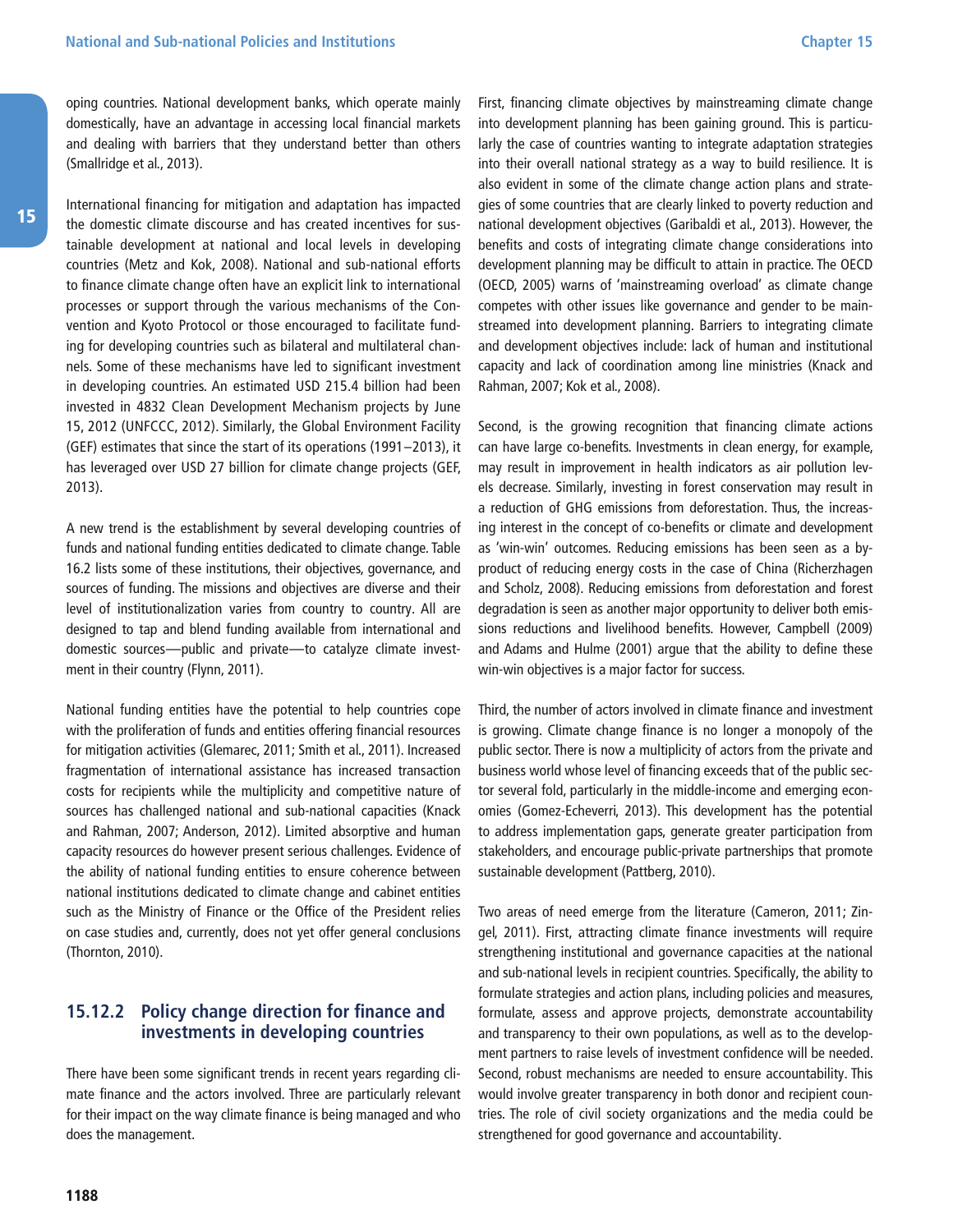### <span id="page-48-0"></span>15.13 Gaps in knowledge and data

- Cross-country comparisons of institutional design options, particularly mechanisms for coordinating and mainstreaming climate and other related sector policies, are limited. Wider use of evaluation methods would allow for the understanding of relative effectiveness of different options and designs to be used to improve outcomes over time.
- Evaluating the economic and environmental effectiveness of individual policy instruments and packages is difficult as various jurisdictions produce policy instruments influenced by context-specific factors such as co-benefits and political economy considerations. As a result, the cost of committing to a target and the actions needed to meet it, are difficult to estimate. For example, fuel taxes in the transport sector are implemented for multiple purposes including energy security, congestion and pollution reduction, revenue for road construction, mitigation of climate change, and so forth. It is difficult to gauge the contribution of fuel taxes to mitigation efforts.
- While the distributional incidence of taxes has been studied quite extensively, much less is known about the distributional incidence of other policy instruments and packages. Similarly, knowledge gaps remain uneven across policy instruments on other criteria such as institutional, political, and administrative feasibility.
- The asymmetry of methodologies regarding 'negative cost' policies regarding regulation and information measures with case studies arguing for negative private and social cost polices while critiques basing results on economic theory and models has meant that conclusive results are not yet available.
- Understanding of the relative balance between demand pull and supply push policies needed to accelerate technological innovation remains an important gap. Data on global private investment in research and development is a major gap along in addition to public R&D figures in middle income and low-income countries.
- The valuation of co-benefits from emission reduction has been studied comprehensively in the United States (Muller et al., 2011), but much less is known about other countries. This is important because taking these co-benefits into account could significantly lower the cost of emission reduction, and perhaps offer negative costs, in several sectors.

### 15.14 Frequently Asked **Questions**

#### **FAQ 15.1 What kind of evidence and analysis will help us design effective policies?**

Economic theory can help with policy design at a conceptual level, while modelling can provide an ex-ante assessment of the potential impact of alternative mitigation policies. However, as theory and modelling tend to be based on sets of simple assumptions, it is desirable that they are complemented by ex-post policy evaluations whenever feasible. For example, theory and bottom up modelling suggest that some energy efficiency policies can deliver  $CO<sub>2</sub>$  emission reductions at negative cost, but we need ex-post policy evaluation to establish whether they really do and whether the measures are as effective as predicted by ex-ante assessments (Section 15.4).

As climate policies are implemented, they can generate an empirical evidence base that allows policy evaluation to take place. If evaluation is built into the design of a programme or policy from its inception, the degree of success and scope for improvement can be identified. Policies implemented at the sub-national levels provide sites for experimentation on climate policies. Lessons from these efforts can used to accelerate policy learning.

Much of the evidence base consists of case studies. While this method is useful to gain context-specific insights into the effectiveness of climate policies, statistical studies based on large sample sizes allow analysts to control for various factors and yield generalizable results. However, quantitative methods do not capture institutional, political, and administrative factors and need to be complemented by qualitative studies.

#### **FAQ 15.2 What is the best climate change mitigation policy?**

A range of policy instruments is available to mitigate climate change including carbon taxes, emissions trading, regulation, information measures, government provision of goods and services, and voluntary agreements (Section 15.3). Appropriate criteria for assessing these instruments include: economic efficiency, cost effectiveness, distributional impact, and institutional, political, and administrative feasibility (Section 15.5).

Policy design depends on policy practices, institutional capacity and other national circumstances. As a result, there is no single best policy instrument and no single portfolio of instruments that is best across many nations. The notion of 'best' depends on which assessment criteria we employ when comparing policy instruments and the relative weights attached to individual criteria. The literature provides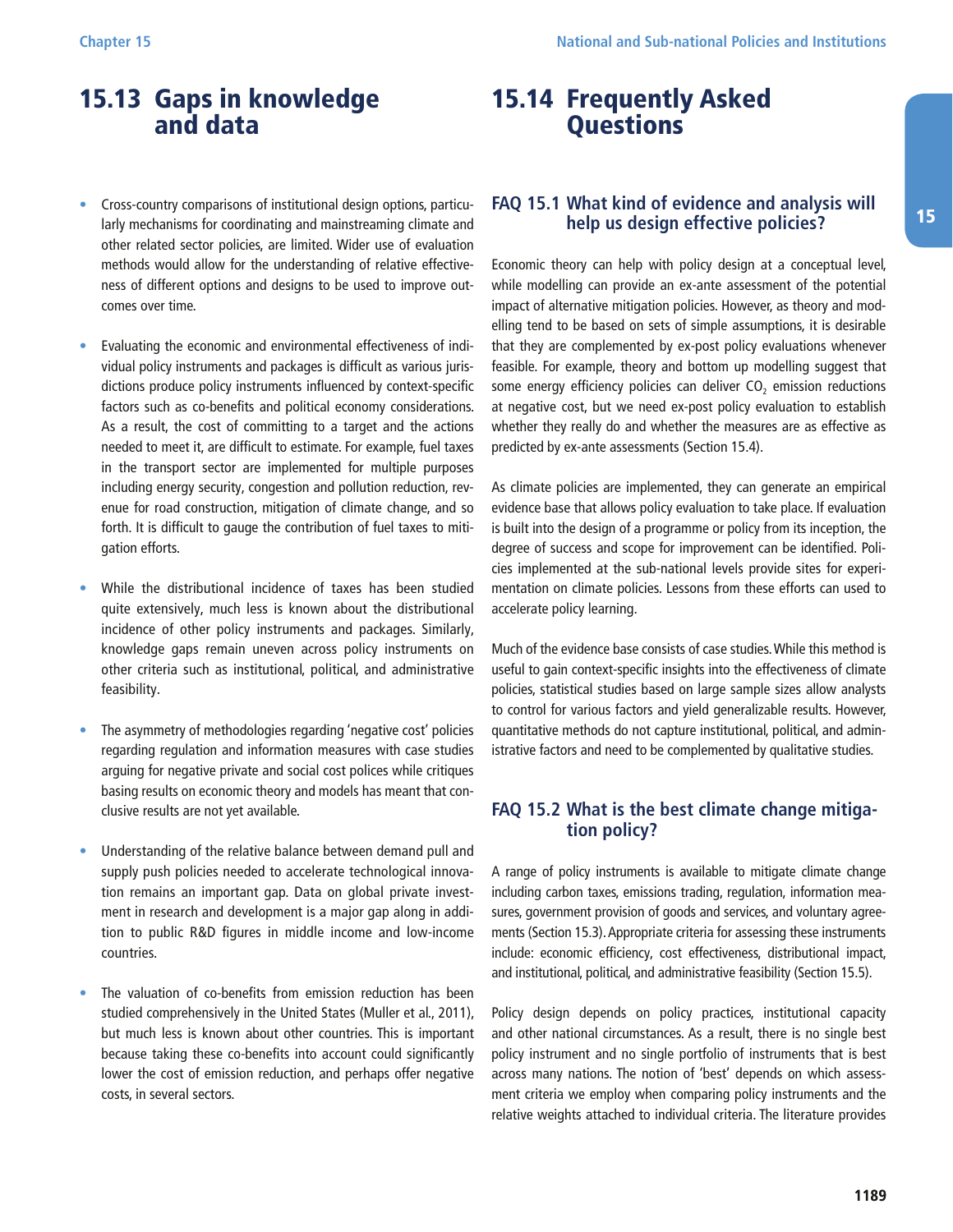<span id="page-49-0"></span>more evidence about some types of policies, and how well they score against the various criteria, than others. For example, the distributional impacts of a tax are relatively well known compared to the distributional impacts of regulation. Further research and policy evaluation is required to improve the evidence base in this respect (Section 15.12).

15

Different types of policy have been adopted in varying degrees in actual plans, strategies, and legislation. While economic theory provides a strong basis for assessing economy-wide economic instruments, much mitigation action is being pursued at the sectoral level (Chapters 7–12). Sectoral policy packages often reflect co-benefits and wider political considerations. For example, fuel taxes are among a range of sectoral measures that can have a substantial effect on emissions even though they are often implemented for other objectives.

Interactions between different policies need to be considered. The absence of policy coordination can affect environmental and economic outcomes. When policies address distinct market failures such as the externalities associated with greenhouse gas emissions or the undersupply of innovation, the use of multiple policy instruments has considerable potential to reduce costs. In contrast, when multiple instruments such a carbon tax and a performance standard are employed to address the same objective, policies can become redundant and undermine overall cost effectiveness (Section 15.8.4.2).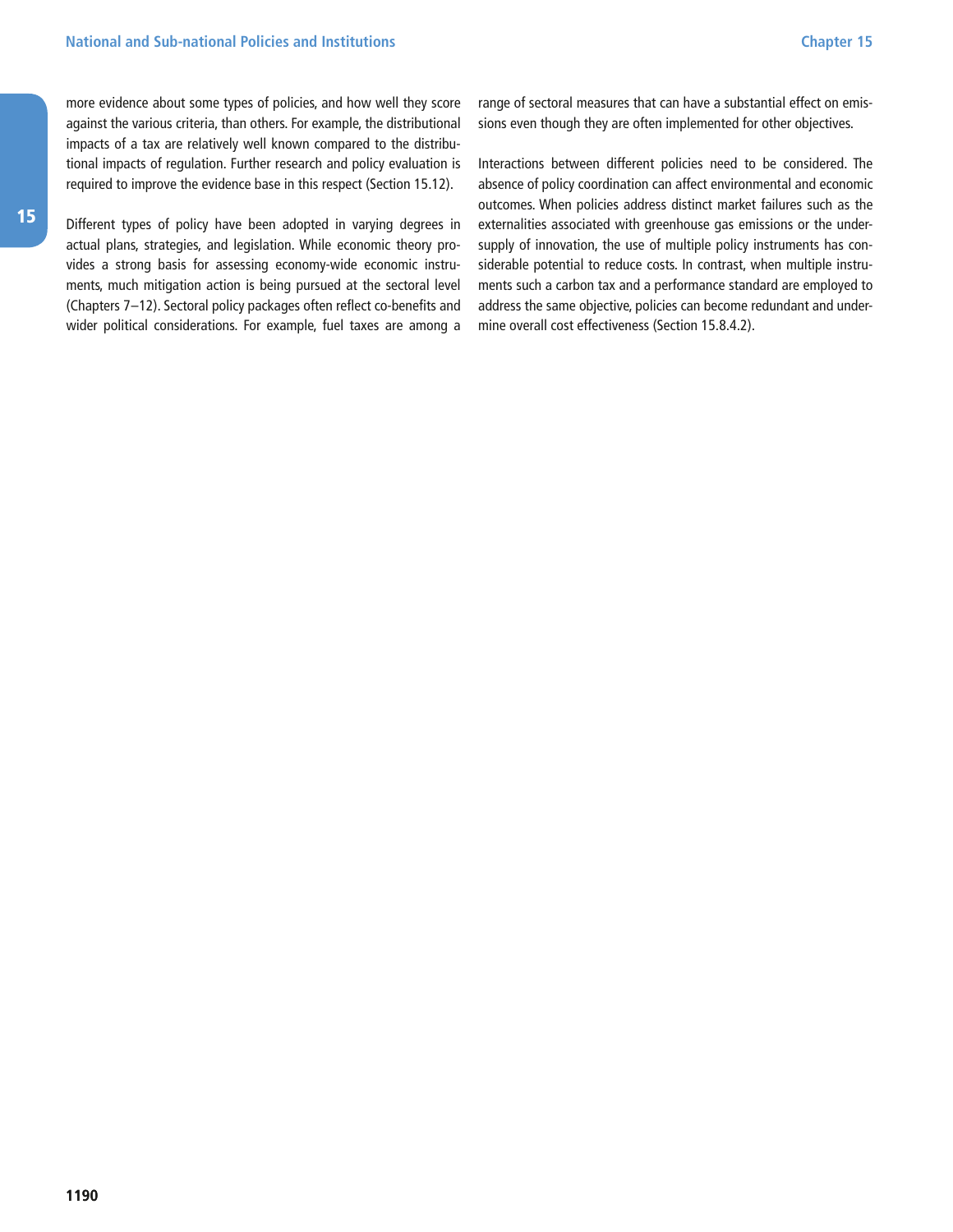#### **References**

- **Aaheim A., F. Berkhout, D. McEvoy, R. Mechler, H. Neufeldt, A. G. Patt, P. Watkiss, A. Wreford, Z. Kundzewicz, C. Lavalle, and others (2009).** Adaptation to Climate Change: Why is it needed and how can it be implemented?
- **Aasrud A., R. Baron, and K. Karousakis (2010).** Market Readiness: Building Blocks for Market Approaches. Organisation for Economic Co-Operation and Development/ International Energy Agency. Available at: http://www.oecd. [org/env/cc/46563135.pdf.](http://www.oecd.org/env/cc/46563135.pdf)
- **Adams W. M., and D. Hulme (2001).** If community conservation is the answer in Africa, what is the question? Oryx **35**, 193–200. doi: 10.1046/j.1365- 3008.2001.00183.x, ISSN: 0030-6053, 1365–3008.
- **Adams T., and J. A. Turner (2012).** An investigation into the effects of an emissions trading scheme on forest management and land use in New Zealand. Forest Policy and Economics **15**, 78–90. doi: 10.1016/j.forpol.2011.09.010, ISSN: 1389-9341.
- **Aghion P., A. Dechezleprêtre, D. Hemous, R. Martin, and J. V. Reenen (2012).** Carbon Taxes, Path Dependency and Directed Technical Change: Evidence from the Auto Industry. National Bureau of Economic Research, Cambridge, MA. Available at: [http:/ /www.nber.org/papers/w18596](http://www.nber.org/papers/w18596).
- **Agnolucci P. (2009).** The Effect of the German and British Environmental Taxation Reforms: A simple assessment. Energy Policy **37**, 3043–3051. Available at: [http:/ /ideas.repec.org/a/eee/enepol/v37y2009i8p3043-3051.html](http://ideas.repec.org/a/eee/enepol/v37y2009i8p3043-3051.html).
- **Aichele R., and G. J. Felbermayr (2011).** Kyoto and Carbon Leakage: An Empirical Analysis of the Carbon Content of Bilateral Trade. CESifo Working Paper Series **3661**, 32. Available at: [http:/ /papers.ssrn.com/sol3/papers.cfm?abstract\\_](http://papers.ssrn.com/sol3/papers.cfm?abstract_id=1968868) [id=1968868](http://papers.ssrn.com/sol3/papers.cfm?abstract_id=1968868).
- **Akerlof G. A. (1970).** The Market for "Lemons": Quality Uncertainty and the Market Mechanism. The Quarterly Journal of Economics **84**, 488. doi: 10.2307/1879431, ISSN: 00335533.
- **Akimoto K. (2012).** Potential for Energy Efficiency Improvement and Barriers. In: Climate change mitigation a balanced approach to climate change. M. Yamaguchi, (ed.), Springer, London; New York, pp. 161–177. ISBN: 9781447142287 1447142284.
- **Aldy J. E., and R. N. Stavins (2012).** The Promise and Problems of Pricing Carbon: Theory and Experience. The Journal of Environment & Development **21**, 152–180. doi: 10.1177/1070496512442508, ISSN: 1070-4965, 1552–5465.
- **Allcott H. (2011).** Consumers' Perceptions and Misperceptions of Energy Costs. American Economic Review **101**, 98–104. doi: 10.1257/aer.101.3.98, ISSN: 0002-8282.
- **Alston L. J., G. D. Libecap, and B. Mueller (2000).** Land Reform Policies, the Sources of Violent Conflict, and Implications for Deforestation in the Brazilian Amazon. Journal of Environmental Economics and Management **39**, 162–188. doi: 10.1006/jeem.1999.1103, ISSN: 0095-0696.
- **Andam K. S., P. J. Ferraro, A. Pfaff, G. A. Sanchez-Azofeifa, and J. A. Robalino (2008).** Measuring the effectiveness of protected area networks in reducing deforestation. Proceedings of the National Academy of Sciences **105**, 16089–16094. doi: 10.1073/pnas.0800437105, ISSN: 0027-8424, 1091–6490.
- Andersen M.S. (2004). Vikings and virtues: a decade of CO<sub>2</sub> taxation. Climate Policy **4**, 13–24.
- **Anderson E. (2012).** Aid fragmentation and donor transaction costs. Economics Letters **117**, 799–802. doi: 10.1016/j.econlet.2012.08.034, ISSN: 01651765.
- **Anderson S. T., I. W. H. Parry, J. M. Sallee, and C. Fischer (2011).** Automobile Fuel Economy Standards: Impacts, Efficiency, and Alternatives. Review of Environmental Economics and Policy **5**, 89–108. Available at: [http:/ /ideas.repec.](http://ideas.repec.org/a/oup/renvpo/v5y2011i1p89-108.html) [org/a/oup/renvpo/v5y2011i1p89-108.html](http://ideas.repec.org/a/oup/renvpo/v5y2011i1p89-108.html).
- **Andreen W. L. (2008).** Federal Climate Change Legislation and Preemption. Environmental and Energy Law and Policy **3**, 261.
- **Angelsen A. (1999).** Agricultural expansion and deforestation: modelling the impact of population, market forces and property rights. Journal of Development Economics **58**, 185–218. Available at: [http:/ /ideas.repec.org/a/eee/deveco/](http://ideas.repec.org/a/eee/deveco/v58y1999i1p185-218.html) [v58y1999i1p185-218.html.](http://ideas.repec.org/a/eee/deveco/v58y1999i1p185-218.html)
- **Anthoff D., and R. Hahn (2010).** Government failure and market failure: on the inefficiency of environmental and energy policy. Oxford Review of Economic Policy **26**, 197–224. Available at: [http:/ /ideas.repec.org/a/oup/oxford/v26y20](http://ideas.repec.org/a/oup/oxford/v26y2010i2p197-224.html) [10i2p197-224.html.](http://ideas.repec.org/a/oup/oxford/v26y2010i2p197-224.html)
- **Antilla L. (2005).** Climate of scepticism: US newspaper coverage of the science of climate change. Global Environmental Change **15**, 338–352. doi: 10.1016/j. gloenvcha.2005.08.003, ISSN: 09593780.
- **Aoki K. (2010).** Determinants of the Possibilities and Impossibilities of the Japanese Local Governments' Progressive Low Carbon Measures: Case Studies of the Policy Processes at the Tokyo Metropolitan Government, Nagano, and Iwate Prefectures. Yale University. 20 pp. Available at: [http:/ /conference.unitar.](http://conference.unitar.org/yale/local-and-community-level-governance) [org/yale/local-and-community-level-governance.](http://conference.unitar.org/yale/local-and-community-level-governance)
- **ApSimon H., M. Amann, S. Åström, and T. Oxley (2009).** Synergies in addressing air quality and climate change. Climate Policy **9**, 669–680. doi: 10.3763/cpol.2009.0678, ISSN: 14693062, 17527457.
- **Aroonruengsawat A. (2012).** The Impact of State Level Building Codes on Residential Electricity Consumption. The Energy Journal **33**, 31–52. doi: 10.5547/ISSN0195-6574-EJ-Vol33-No1-2, ISSN: 01956574.
- **Van Asselt H., J. Berseus, J. Gupta, and C. Haug (2010).** Nationally Appropriate Mitigation Actions (NAMAs) in Developing Countries: challenges and opportunities. Institute for Environmental Studies, Vrije Universiteit Amsterdam.
- **Assemblée Nationale (2010).** LOI n° 2010–788 du 12 juillet 2010 portant engagement national pour l'environnement. Available at: [http:/ /www.legifrance.](http://www.legifrance.gouv.fr/affichTexte.do?cidTexte=JORFTEXT000022470434) [gouv.fr/affichTexte.do?cidTexte=JORFTEXT000022470434.](http://www.legifrance.gouv.fr/affichTexte.do?cidTexte=JORFTEXT000022470434)
- **Atashbar T. (2012).** Illusion therapy: How to impose an economic shock without social pain. Journal of Policy Modeling **34**, 99–111. ISSN: 0161-8938.
- **Atteridge A., M. K. Shrivastava, N. Pahuja, and H. Upadhyay (2012).** Climate policy in India: what shapes international, national and state policy? Ambio **41 Suppl 1**, 68–77. doi: 10.1007/s13280-011-0242-5, ISSN: 0044-7447.
- **Baeumler A., E. Ijjasz-Vasquez, and S. Mehndiratta (2012).** Sustainable Low-Carbon City Development in China. World Bank Publications, 618 pp. ISBN: 9780821389881.
- **Bailey I., and H. Compston (2012a).** Feeling the Heat: The Politics of Climate Policy in Rapidly Industrializing Countries. Palgrave Macmillan, 285 pp. ISBN: 9780230374997.
- **Bailey I., and H. Compston (2012b).** Political strategy and climate policy. In: Feeling the Heat: The Politics of Climate Policy in Rapidly Industrializing Countries. Palgrave Macmillan, Chippenham and Eastbourne, pp. 264. ISBN: 9780230280403.
- **Bailey I., I. MacGill, R. Passey, and H. Compston (2012).** The fall (and rise) of carbon pricing in Australia: a political strategy analysis of the carbon pollution reduction scheme. Environmental Politics **21**, 691–711. doi: 10.1080/09644016.2012.705066, ISSN: 0964-4016.

15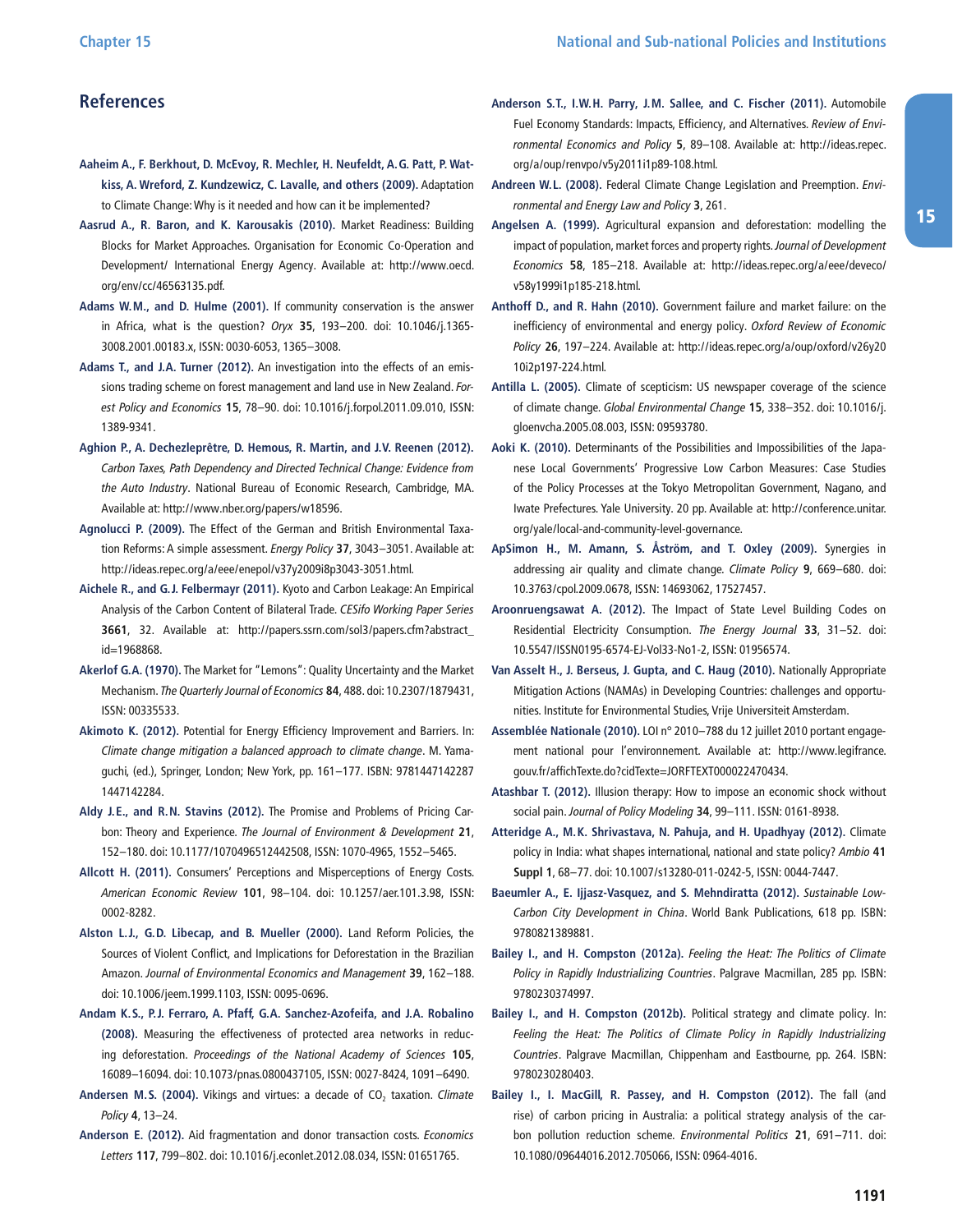- **Bailey I., and S. Rupp (2006).** The evolving role of trade associations in negotiated environmental agreements: the case of United Kingdom Climate Change Agreements. Business Strategy and the Environment **15**, 40–54. doi: 10.1002/bse.465, ISSN: 1099-0836.
- **Bedsworth L. W., and E. Hanak (2010).** Adaptation to climate change: a review of challenges and tradeoffs in six areas. Journal of the American Planning Association **76**, 477–495.
- **Bellas A. S. (2011).** Evidence of Innovation and Diffusion Under Tradable Permit Programs. International Review of Environmental and Resource Economics **5**, 1–22. doi: 10.1561/101.00000036, ISSN: 19321473.
- **Berkhout P. H. G., A. Ferrer-i-Carbonell, and J. C. Muskens (2004).** The ex post impact of an energy tax on household energy demand. Energy Economics **26**, 297–317. doi: 10.1016/j.eneco.2004.04.002, ISSN: 01409883.
- **Betsill M. M., and H. Bulkeley (2006).** Cities and the Multilevel Governance of Global Climate Change. Global Governance **12**, 141–159. ISSN: 1075-2846.
- **Beuermann C., and T. Santarius (2006).** Ecological tax reform in Germany: handling two hot potatoes at the same time. Energy Policy **34**, 917–929. doi: 10.1016/j.enpol.2004.08.045, ISSN: 0301-4215.
- **Bhagwati J., and P. C. Mavroidis (2007).** Is action against US exports for failure to sign Kyoto Protocol WTO-legal? World Trade Review **6**, 299–310. doi: 10.1017/S1474745607003291.
- **Biedermann A. (2011).** Klimaschutzziele in den deutschen Bundeslandern. Umwelt Bundesamt. Available at: [http:/ /www.uba.de/uba-info-medien/4146.html.](http://www.uba.de/uba-info-medien/4146.html)
- **Biesbroek G. R., R. J. Swart, T. R. Carter, C. Cowan, T. Henrichs, H. Mela, M. D. Morecroft, and D. Rey (2010).** Europe adapts to climate change: Comparing National Adaptation Strategies. Global Environmental Change **20**, 440–450. doi: 10.1016/j.gloenvcha.2010.03.005, ISSN: 09593780.
- **Bizikova L., T. Neale, and I. Burton (2008).** Canadian Communities' Guidebook for Adaptation to Climate Change. Including an Approach to Generate Mitigation Co-Benefits in the Context of Sustainable Development [Electronic Resource]. Environmenta Canada/ University of British Columbia, Vancouver, 100 pp. ISBN: 1100108394.
- **Bjertnæs G. H., and T. Fæhn (2008).** Energy taxation in a small, open economy: Social efficiency gains versus industrial concerns. Energy Economics **30**, 2050–2071. ISSN: 0140-9883.
- **Blackman A., R. Osakwe, and F. Alpizar (2010).** Fuel tax incidence in developing countries: The case of Costa Rica. Energy Policy **38**, 2208–2215. Available at: [http:/ /ideas.repec.org/a/eee/enepol/v38y2010i5p2208-2215.html.](http://ideas.repec.org/a/eee/enepol/v38y2010i5p2208-2215.html)
- **Blonz J., D. Burtraw, and M. Walls (2012).** Social safety nets and US climate policy costs. Climate Policy **12**, 474–490. doi: 10.1080/14693062.2011.644073, ISSN: 1469-3062.
- **Bloom N., C. Genakos, R. Martin, and R. Sadun (2010).** Modern Management: Good for the Environment or Just Hot Air?\*. The Economic Journal **120**, 551–572. doi: 10.1111/j.1468-0297.2010.02351.x, ISSN: 1468-0297.
- **Boehringer C., and M. Frondel (2007).** Assessing Voluntary Commitments in the German Cement Industry: The Importance of Baselines. RFF Press, Washington, D.C., 105–117 pp.
- **Bohringer C., B. Bye, T. Faehn, and K. E. Rosendahl (2012).** Alternative designs for tariffs on embodied carbon: A global cost-effectiveness analysis. Energy Economics **34**, S143–S153. ISSN: 01409883.
- **Böhringer C., H. Koschel, and U. Moslener (2008).** Efficiency losses from overlapping regulation of EU carbon emissions. Journal of Regulatory Economics **33**, 299–317. doi: 10.1007/s11149-007-9054-8, ISSN: 0922-680X, 1573–0468.
- **Bohringer C., A. Loschel, and T. F. Rutherford (2006).** Efficiency Gains from "What"-Flexibility in Climate Policy an Integrated CGE Assessment. The Energy Journal **Multi-Greenhouse Gas Mitigation and Climate Policy**, 405–424. Available at: [http:/ /ideas.repec.org/a/aen/journl/2006se\\_weyant-a21.html](http://ideas.repec.org/a/aen/journl/2006se_weyant-a21.html).
- **Borck J. C., and C. Coglianese (2009).** Voluntary Environmental Programs: Assessing Their Effectiveness. Annual Review of Environment and Resources **34**, 305–324. doi: 10.1146/annurev.environ.032908.091450.
- **Bosetti V., S. Paltsev, J. Reilly, and C. Carraro (2011).** Emissions Pricing to Stabilize Global Climate. Fondazione Eni Enrico Mattei, Milan, Italy, 18 pp. Available at: [http:/ /ideas.repec.org/p/fem/femwpa/2011.80.html](http://ideas.repec.org/p/fem/femwpa/2011.80.html).
- **Bovenberg A. L., L. H. Goulder, and D. J. Gurney (2005).** Efficiency Costs of Meeting Industry-Distributional Constraints Under Environmental Permits and Taxes. RAND Journal of Economics **36**, 950–970. Available at: [http:/ /ideas.repec.org/a](http://ideas.repec.org/a/rje/randje/v36y20054p950-970.html) [/rje/randje/v36y20054p950-970.html](http://ideas.repec.org/a/rje/randje/v36y20054p950-970.html).
- **Boykoff M. T., and J. M. Boykoff (2007).** Climate change and journalistic norms: A case-study of US mass-media coverage. Geoforum **38**, 1190–1204. doi: 10.1016/j.geoforum.2007.01.008, ISSN: 00167185.
- **Brännlund R., and L. Persson (2010).** Tax or No Tax? Preferences for Climate Policy Attributes. CERE—the Center for Environmental and Resource Economics, Umeå, Sweden, 24 pp. Available at: [http:/ /ideas.repec.org/p/hhs/slucer/](http://ideas.repec.org/p/hhs/slucer/2010_004.html) [2010\\_004.html.](http://ideas.repec.org/p/hhs/slucer/2010_004.html)
- **Braun C. (2013).** The Driving Forces of Stability Exploring the Nature of Long-Term Bureaucracy—Interest Group Interactions. Administration & Society **45**, 809–836. doi: 10.1177/0095399712438377, ISSN: 0095-3997, 1552–3039.
- **Bressers H., T. Bruijn, and K. Lulofs (2009).** Environmental negotiated agreements in the Netherlands. Environmental Politics **18**, 58–77. doi: 10.1080/09644010802624819.
- **Bridgman B. R., I. D. Livshits, and J. C. MacGee (2007).** Vested interests and technology adoption. Journal of Monetary Economics **54**, 649–666. Available at: [http:/ /ideas.repec.org/a/eee/moneco/v54y2007i3p649-666.html](http://ideas.repec.org/a/eee/moneco/v54y2007i3p649-666.html).
- **Brouhle K., C. Griffiths, and A. Wolverton (2009).** Evaluating the role of EPA policy levers: An examination of a voluntary program and regulatory threat in the metal-finishing industry. Journal of Environmental Economics and Management **57**, 166–181. doi: 10.1016/j.jeem.2008.07.006, ISSN: 0095-0696.
- **Bruin K. de, R. Dellink, and S. Agrawala (2009).** Economic Aspects of Adaptation to Climate Change: Integrated Assessment Modelling of Adaptation Costs and Benefits. OECD Publishing, Paris, France. Available at: [http:/ /ideas.repec.](http://ideas.repec.org/p/oec/envaaa/6-en.html) [org/p/oec/envaaa/6-en.html.](http://ideas.repec.org/p/oec/envaaa/6-en.html)
- **Bruvoll A., and B. M. Larsen (2004).** Greenhouse gas emissions in Norway: do carbon taxes work? Energy Policy **32**, 493–505. doi: 10.1016/S0301- 4215(03)00151-4, ISSN: 03014215.
- **Bührs T. (2008).** Climate Change Policy and New Zealand's "National Interest": the Need for Embedding Climate Change Policy Into a Sustainable Development Agenda. Political Science **60**, 61–72. doi: 10.1177/003231870806000106, ISSN: 0032-3187, 2041–0611.
- **Bulkeley H., and M. M. Betsill (2005).** Rethinking Sustainable Cities: Multilevel Governance and the "Urban" Politics of Climate Change. Environmental Politics **14**, 42–63. doi: Article, ISSN: 09644016.
- **Bulkeley H., and V. Castán Broto (2012).** Government by experiment? Global cities and the governing of climate change. Transactions of the Institute of British Geographers **38**, 361–375.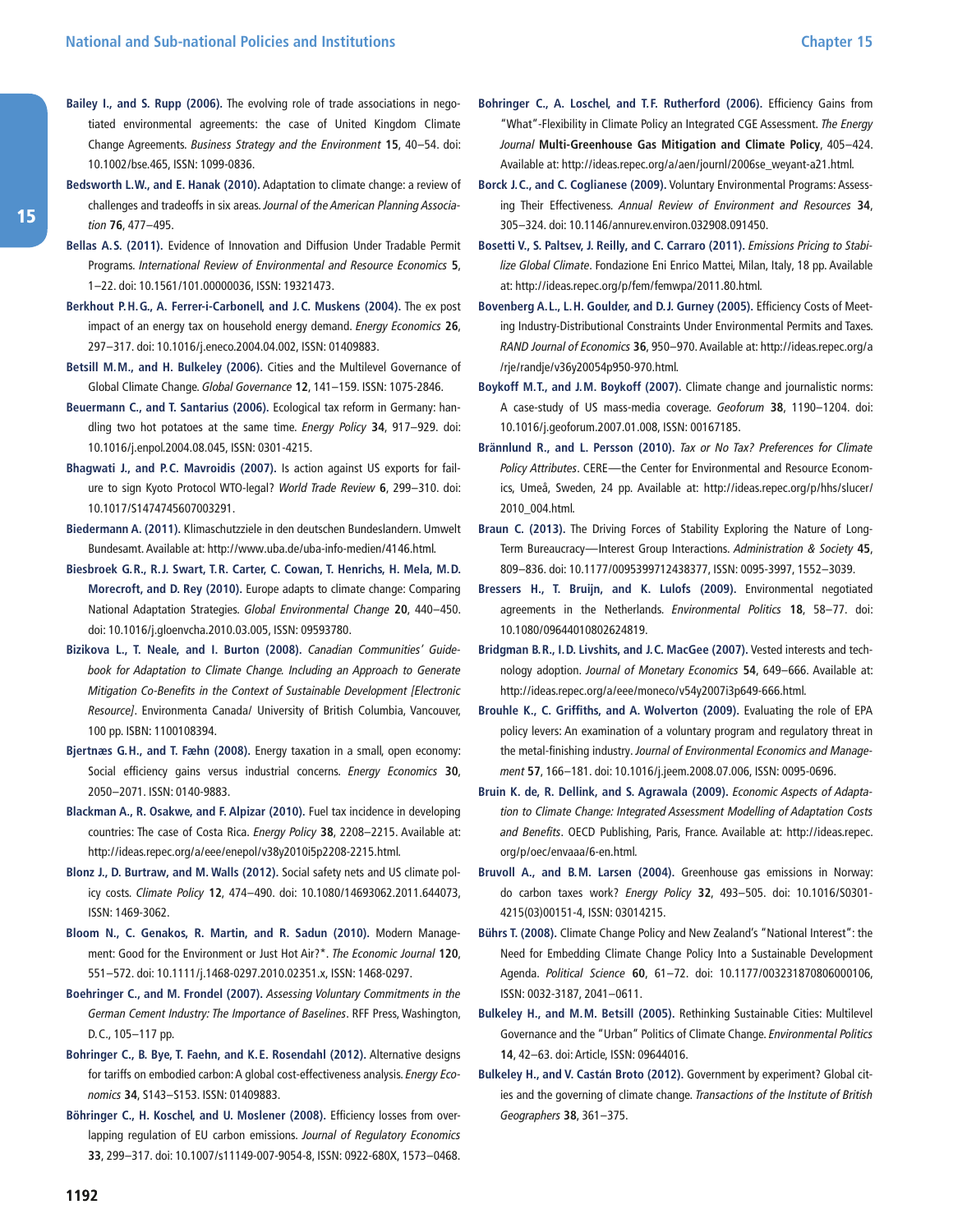- **Bullock D. (2012).** Emissions trading in New Zealand: development, challenges and design. Environmental Politics **21**, 657–675. doi: 10.1080/09644016.2012.688359, ISSN: 0964-4016.
- **Bureau B. (2011).** Distributional Effects of a Carbon Tax on Car Fuels in France. Energy Economics **33**, 121–130. doi: 10.1016/j.eneco.2010.07.011, ISSN: 0140- 9883.
- **Burniaux J. M., and J. Chateau (2011).** Mitigation Potential of Removing Fossil Fuel Subsidies: A General Equilibrium Assessment. Organisation for Economic Cooperation and Development, Paris, France, 28 pp. Available at: [http:/ /www.](http://www.oecd-ilibrary.org/economics/mitigation-potential-of-removing-fossil-fuel-subsidies_5kgdx1jr2plp-en) [oecd-ilibrary.org/economics/mitigation-potential-of-removing-fossil-fuel](http://www.oecd-ilibrary.org/economics/mitigation-potential-of-removing-fossil-fuel-subsidies_5kgdx1jr2plp-en)[subsidies\\_5kgdx1jr2plp-en](http://www.oecd-ilibrary.org/economics/mitigation-potential-of-removing-fossil-fuel-subsidies_5kgdx1jr2plp-en).
- **Burtraw D., and K. Palmer (2008).** Compensation rules for climate policy in the electricity sector. Journal of Policy Analysis and Management **27**, 819–847. doi: 10.1002/pam.20378, ISSN: 1520-6688.
- **Burtraw D., K. Palmer, and D. Kahn (2010).** A symmetric safety valve. Energy Policy **38**, 4921-4932. Available at: http://ideas.repec.org/a/eee/ene[pol/v38y2010i9p4921-4932.html.](http://ideas.repec.org/a/eee/enepol/v38y2010i9p4921-4932.html)
- **Burtraw D., and W. Shobe (2009).** State and Local Climate Policy under a National Emissions Floor. Resources For the Future, Washington, D.C., 19 pp. Available at: [www.rff.org/rff/documents/rff-dp-09-54.pdf](http://www.rff.org/rff/documents/rff-dp-09-54.pdf).
- **Burtraw D., R. Sweeney, and M. Walls (2009).** The Incidence of U.S. Climate Policy: Alternative Uses of Revenues from a Cap-and-Trade Auction. National Tax Journal **62**, 497–518.
- **Burtraw D., and M. Woerman (2013).** Technology Flexibility and Stringency for Greenhouse Gas Regulations. Resources for the Future. Available at: [http:/ /www.](http://www.rff.org/Publications/Pages/PublicationDetails.aspx?PublicationID=22235) [rff.org/Publications/Pages/PublicationDetails.aspx?PublicationID=22235.](http://www.rff.org/Publications/Pages/PublicationDetails.aspx?PublicationID=22235)
- **Bushnell J., C. Peterman, and C. Wolfram (2008).** Local Solutions to Global Problems: Climate Change Policies and Regulatory Jurisdiction. Review of Environmental Economics and Policy **2**, 175–193. doi: 10.1093/reep/ren007, ISSN: 1750-6816, 1750–6824.
- **Byrne J., K. Hughes, W. Rickerson, and L. Kurdgelashvili (2007).** American policy conflict in the greenhouse: Divergent trends in federal, regional, state, and local green energy and climate change policy. Energy Policy **35**, 4555–4573. doi: 10.1016/j.enpol.2007.02.028, ISSN: 0301-4215.
- **Calel R., and A. Dechezleprêtre (2012).** Environmental Policy and Directed Technological Change: Evidence from the European Carbon Market. Social Science Research Network, Rochester, NY, 33 pp. Available at: http://papers.ssrn. [com/abstract=2041147.](http://papers.ssrn.com/abstract=2041147)
- **Cambridge Econometrics (2005).** Modelling the initial effects of the Climate Change Levy. Report Submitted to HM Customs and Excise **8**.
- **Cameron C. (2011).** Climate Change Financing and Aid Effectiveness: Ghana Case Study. Organisation for Economic Cooperation and Development, 35 pp. Available at: [www.oecd.org/dac/environmentanddevelopment/48458430.pdf](http://www.oecd.org/dac/environmentanddevelopment/48458430.pdf).
- **Campbell B. M. (2009).** Beyond Copenhagen: REDD+, agriculture, adaptation strategies and poverty. Global Environmental Change **19**, 397–399. doi: 10.1016/j. gloenvcha.2009.07.010, ISSN: 09593780.
- **Campbell, A., Kapos, V., Lysenko, I., Scharlemann, J., Dickson, B., Gibbs, H., Hansen, M., and Miles, L. (2008).** Carbon emissions from forest loss in protected areas. Available at: [http:/ /archive.org/details/carbonemissionsf08camp.](http://archive.org/details/carbonemissionsf08camp)
- **Canton J., and A. J. Linden (2010).** Support Schemes for Renewable Electricity in the EU. Directorate General Economic and Monetary Affairs (DG ECFIN), European Commission, Brussels, Belgium, 59 pp. Available at: [http:/ /ideas.repec.](http://ideas.repec.org/p/euf/ecopap/0408.html) [org/p/euf/ecopap/0408.html](http://ideas.repec.org/p/euf/ecopap/0408.html).
- **CARB (2011).** California Greenhouse Gas Emissions Inventory: 2000–2009. California Air Resources Board.
- **Caripis L., J. Peel, L. C. Godden, and R. Keenan (2012).** Australia's Carbon Pricing Mechanism. Climate Law 2, 25. Available at: http://papers.ssrn. [com/sol3/papers.cfm?abstract\\_id=2055522](http://papers.ssrn.com/sol3/papers.cfm?abstract_id=2055522).
- **Carlarne C. (2008).** Notes from a Climate Change Pressure-Cooker: Sub-Federal Attempts at Transformation Meet National Resistance in the USA. Connecticut Law Review **40**. Available at: [https:/ /litigation-essentials.lexisnexis.](https://litigation-essentials.lexisnexis.com/webcd/app?action=DocumentDisplay&crawlid=1&doctype=cite&docid=40+Conn.+L.+Rev.+1351&srctype=smi&srcid=3B15&key=556887f2a2d2220e8196e28bd29a4eed) [com/webcd/app?action=DocumentDisplay&crawlid=1&doctype=cite&docid=4](https://litigation-essentials.lexisnexis.com/webcd/app?action=DocumentDisplay&crawlid=1&doctype=cite&docid=40+Conn.+L.+Rev.+1351&srctype=smi&srcid=3B15&key=556887f2a2d2220e8196e28bd29a4eed) [0+Conn.+L.+Rev.+1351&srctype=smi&srcid=3B15&key=556887f2a2d2220e8](https://litigation-essentials.lexisnexis.com/webcd/app?action=DocumentDisplay&crawlid=1&doctype=cite&docid=40+Conn.+L.+Rev.+1351&srctype=smi&srcid=3B15&key=556887f2a2d2220e8196e28bd29a4eed) [196e28bd29a4eed.](https://litigation-essentials.lexisnexis.com/webcd/app?action=DocumentDisplay&crawlid=1&doctype=cite&docid=40+Conn.+L.+Rev.+1351&srctype=smi&srcid=3B15&key=556887f2a2d2220e8196e28bd29a4eed)
- **Carlson C., D. Burtraw, M. Cropper, and K. L. Palmer (2000).** Sulfur Dioxide Control by Electric Utilities: What Are the Gains from Trade? Journal of Political Economy **108**. Available at: [http:/ /papers.ssrn.com/sol3/papers.cfm?abstract\\_](http://papers.ssrn.com/sol3/papers.cfm?abstract_id=248522) [id=248522.](http://papers.ssrn.com/sol3/papers.cfm?abstract_id=248522)
- **Carter N. (2008).** Combating Climate Change in the UK: Challenges and Obstacles1. The Political Quarterly **79**, 194–205. doi: 10.1111/j.1467-923X.2008.00913.x, ISSN: 1467-923X.
- **CAUS (2012).** Australia's emissions reduction targets. Available at: [http:/ /www.](http://www.climatechange.gov.au/climate-change/greenhouse-gas-measurement-and-reporting/australias-emissions-projections/australias) [climatechange.gov.au/climate-change/greenhouse-gas-measurement-and](http://www.climatechange.gov.au/climate-change/greenhouse-gas-measurement-and-reporting/australias-emissions-projections/australias)[reporting/australias-emissions-projections/australias](http://www.climatechange.gov.au/climate-change/greenhouse-gas-measurement-and-reporting/australias-emissions-projections/australias).
- **Chen L.-T., and A. H. Hu (2012).** Voluntary GHG reduction of industrial sectors in Taiwan. Chemosphere **88**, 1074–1082. doi: 10.1016/j.chemosphere.2012.04.049, ISSN: 1879-1298.
- **Cheng C.-C. (2010).** A New NAMA Framework for Dispersed Energy End-Use Sectors. Energy Policy **38**, 5614–5624. ISSN: 0301-4215.
- **Chhatre A., and A. Agrawal (2009).** Trade-offs and synergies between carbon storage and livelihood benefits from forest commons. Proceedings of the National Academy of Sciences **106**, 17667–17670. doi: 10.1073/pnas.0905308106, ISSN: 0027-8424, 1091–6490.
- **Chomitz K. M., P. Buys, G. De Luca, T. S. Thomas, and S. Wertz-Kanounnikoff (2007).** At Loggerheads : Agricultural Expansion, Poverty Reduciton and Environment in Th Tropical Forests. The U.S. World Bank, Washington, 224 pp. ISBN: 0821367358 9780821367353 0821367366 9780821367360.
- **Clapp C., G. Briner, and K. Karousakis (2010).** Low-Emission Development Strategies (LEDS): Technical, Institutional and Policy Lessons. Organisation for Economic Cooperation and Development/International Energy Agency, Paris, 56 pp. Available at: [www.oecd.org/dataoecd/32/58/46553489.pdf.](http://www.oecd.org/dataoecd/32/58/46553489.pdf)
- **Clark K., A. Gauthier, and N. Pinon (2010).** Assessing the Structural Capacity Requirements that Would Allow Developing Countries to Participate in Evolving Carbon Markets. Marmanie Consulting Ltd.
- **Clean Energy Regulator (2012).** Liable Entities Public Information Database. Clean Energy Regulator, Government of Australia. Available at: [http:/ /www.](http://www.cleanenergyregulator.gov.au/Carbon-Pricing-Mechanism/Liable-Entities-Public-Information-Database/LEPID-for-2012-13-Financial-year/Pages/default.aspx) [cleanenergyregulator.gov.au/Carbon-Pricing-Mechanism/Liable-Entities-Public-](http://www.cleanenergyregulator.gov.au/Carbon-Pricing-Mechanism/Liable-Entities-Public-Information-Database/LEPID-for-2012-13-Financial-year/Pages/default.aspx)[Information-Database/LEPID-for-2012-13-Financial-year/Pages/default.aspx](http://www.cleanenergyregulator.gov.au/Carbon-Pricing-Mechanism/Liable-Entities-Public-Information-Database/LEPID-for-2012-13-Financial-year/Pages/default.aspx).
- **Coady D., R. Gillingham, R. Ossowski, J. Pietrowski, and S. Tareq (2010).** Petroleum Product Subsidies: Costly, Inequitable, and Rising. IMF Staff Position Note **10**, 20. Available at: [http:/ /www.imf.org/external/pubs/ft/spn/2010/spn1005.](http://www.imf.org/external/pubs/ft/spn/2010/spn1005.pdf) [pdf.](http://www.imf.org/external/pubs/ft/spn/2010/spn1005.pdf)
- **Cockburn I., S. Stern, and J. Zausner (2011).** Finding the Endless Frontier: Lessons from the Life Sciences Innovation System for Energy R&D. In: Accelerating Energy Innovation: Insights from Multiple Sectors. R. Henderson, R.G. Newell, (eds.), University of Chicago Press, pp. 113–157.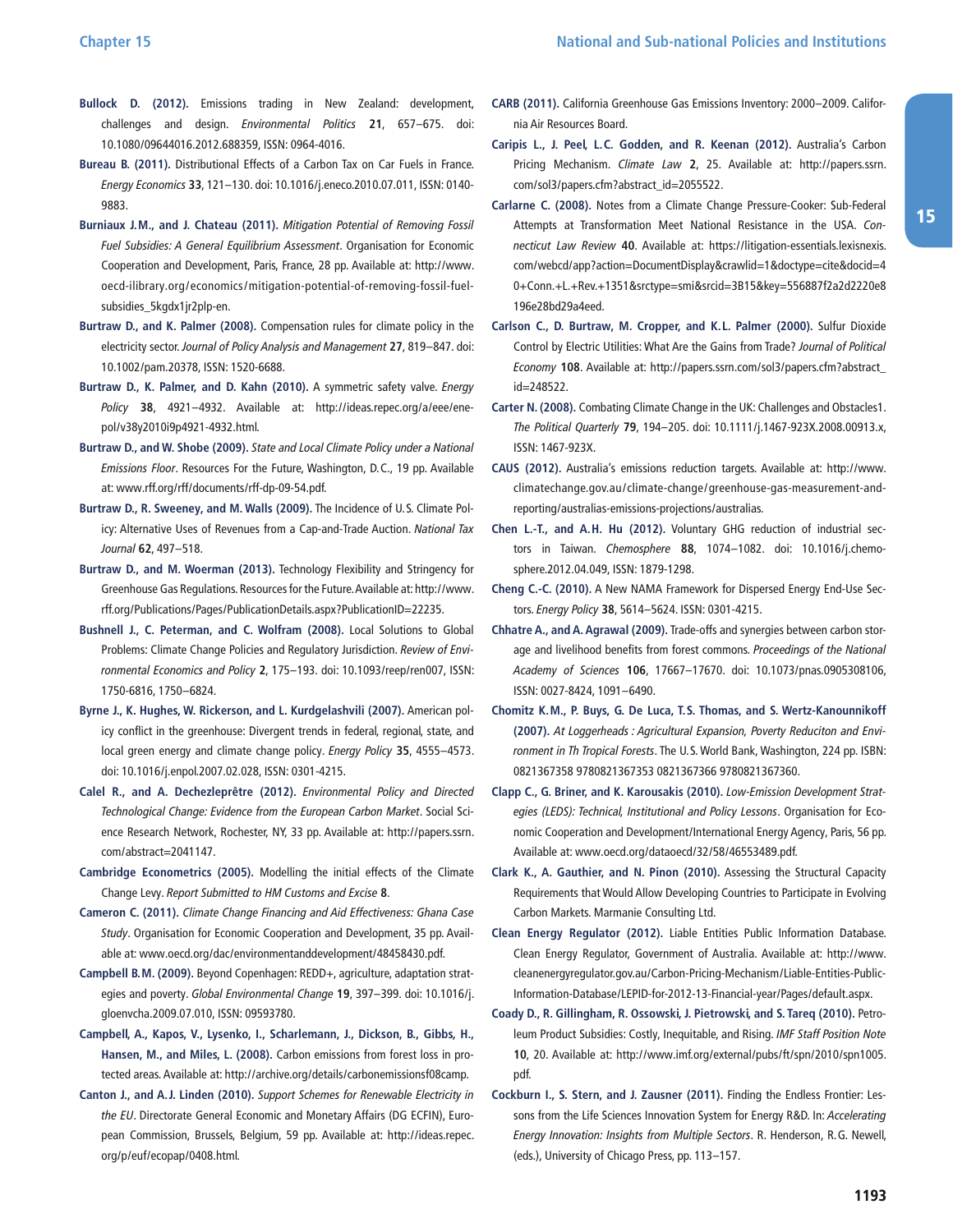- **Coen D., and J. Richardson (2009).** Lobbying the European Union: Institutions, Actors, and Issues. Oxford University Press, 339 pp. ISBN: 9780191607219.
- **Collier U., and R. E. Löfstedt (1997).** Think globally, act locally?: Local climate change and energy policies in Sweden and the UK. Global Environmental Change **7**, 25–40. doi: 10.1016/S0959-3780(96)00025-8, ISSN: 0959-3780.
- **Compston H. (2009).** Networks, resources, political strategy and climate policy. Environmental Politics **18**, 727–746. doi: 10.1080/09644010903157032, ISSN: 0964-4016.
- **Corfee-Morlot J., L. Kamal-Chaoui, M. Donovan, I. Cochran, A. Robert, and P.-J. Teasdale (2009).** Cities, Climate Change and Multilevel Governance. OECD Publishing **14**, pp.125.
- **Coria J., and T. Sterner (2010).** Tradable Permits in Developing Countries: Evidence From Air Pollution in Chile. The Journal of Environment & Development **19**, 145–170. doi: 10.1177/1070496509355775, ISSN: 1070-4965, 1552–5465.
- **Couture T., and Y. Gagnon (2010).** An analysis of feed-in tariff remuneration models: Implications for renewable energy investment. Energy Policy **38**, 955–965. doi: 10.1016/j.enpol.2009.10.047, ISSN: 0301-4215.
- **CPI (2012).** The Landscape of Climate Finance 2012. Climate Policy Initiative. Available at: [http:/ /climatepolicyinitiative.org/wp-content/uploads/2012/12/The-](http://climatepolicyinitiative.org/wp-content/uploads/2012/12/The-Landscape-of-Climate-Finance-2012.pdf)[Landscape-of-Climate-Finance-2012.pdf](http://climatepolicyinitiative.org/wp-content/uploads/2012/12/The-Landscape-of-Climate-Finance-2012.pdf).
- **Croci E. (2005).** The Economics of Environmental Voluntary Agreements. Environment & Policy. In: The Handbook of Environmental Voluntary Agreements. E. Croci, (ed.), Springer Netherlands, pp. 3–30. ISBN: 978-1-4020-3355-1, 978-1- 4020-3356-8.
- **Crowley K. (2010).** Climate Clever? Kyoto and Australia's Decade of Recalcitrance. In: Global commons, domestic decisions the comparative politics of climate change. K. Harrison, L.M. Sundstrom, (eds.), MIT Press, Cambridge, Mass., pp. 201–228. ISBN: 9780262289481 0262289482.
- **Crowley K. (2013).** Irresistible Force? Achieving Carbon Pricing in Australia. Australian Journal of Politics & History **59**, 368–381. doi: 10.1111/ajph.12021, ISSN: 1467-8497.
- **Dales J. H. (1968).** Pollution, Property & Prices: An Essay in Policy-Making and Economics. Edward Elgar Publishing, 144 pp. ISBN: 9781840648423.
- **Dalmazzone S. (2006).** 18 Decentralization and the environment. Handbook of Fiscal Federalism, 459. ISSN: 184542008X.
- **Datta A. (2010).** The incidence of fuel taxation in India. Energy Economics **32**, S26–S33. ISSN: 0140-9883.
- **Decker C. S., and M. E. Wohar (2007).** Determinants of state diesel fuel excise tax rates: the political economy of fuel taxation in the United States. The Annals of Regional Science **41**, 171–188. ISSN: 1432-0592.
- **Dell M., B. F. Jones, and B. A. Olken (2009).** Temperature and Income: Reconciling New Cross-Sectional and Panel Estimates. American Economic Review **99**, 198–204. doi: 10.1257/aer.99.2.198, ISSN: 0002-8282.
- **Derclaye E. (2008).** Intellectual property rights and global warming. Marquette Intellectual Property Review **12**, 265–297.
- **Deroubaix J.-F., and F. Lévèque (2006).** The rise and fall of French Ecological Tax Reform: social acceptability versus political feasibility in the energy tax implementation process. Energy Policy **34**, 940–949. doi: 10.1016/j. enpol.2004.08.047, ISSN: 0301-4215.
- Dienes K. (2007). Struktur-und Rechtsfragen zum CO<sub>2</sub>-Emissionshandel insbesondere nach dem Zuteilungsgesetz 2012. Energiewirtschaftliche Tagesfragen **57**, 82–90.
- **Dimitropoulos J. (2007).** Energy productivity improvements and the rebound effect: An overview of the state of knowledge. Energy Policy **35**, 6354–6363. Available at: [http:/ /ideas.repec.org/a/eee/enepol/v35y2007i12p6354-6363.](http://ideas.repec.org/a/eee/enepol/v35y2007i12p6354-6363.html) [html.](http://ideas.repec.org/a/eee/enepol/v35y2007i12p6354-6363.html)
- **Doremus H., and W. M. Hanemann (2008).** Of Babies and Bathwater: Why the Clean Air Act's Cooperative Federalism Framework is Useful for Addressing Global Warming. Arizona Law Review **50**, 799. Available at: [http:/ /papers.ssrn.](http://papers.ssrn.com/abstract=1155476) [com/abstract=1155476](http://papers.ssrn.com/abstract=1155476).
- **Dubash N. K. (2011).** From Norm Taker to Norm Maker? Indian energy governance in global context. Global Policy **2**, 66–79. doi: 10.1111/j.1758- 5899.2011.00123.x, ISSN: 1758-5899.
- **Dubash N. K., M. Hagemann, N. Höhne, and P. Upadhyaya (2013).** Developments in national climate change mitigation legislation and strategy. Climate Policy **13**, 649–664. doi: 10.1080/14693062.2013.845409, ISSN: 1469-3062.
- **Edenhofer O., C. Flachsland, M. Jakob, and K. Lessmann (2013).** The Atmosphere as a Global Commons—Challenges for International Cooperation and Governance. In: The Handbook on the Macroeconomics of Climate Change. W. Semmler, L. Bernard, (eds.), Oxford University Press, Oxford
- **Edenhofer O., R. Pichs-Madruga, and Y. Sokona (2012).** Renewable Energy Sources and Climate Change Mitigation: Special Report of the Intergovernmental Panel on Climate Change. Cambridge University Press, Cambridge, United Kingdom and New York, NY, USA, 1089 pp. ISBN: 9781139505598.
- **Egenhofer C., M. Alessi, A. Georgiev, and N. Fujiwara (2011).** The EU Emissions Trading System and Climate Policy towards 2050: Real incentives to reduce emissions and drive innovation? Center for European Policy Studies. Available at: [www.ceps.eu/ceps/dld/4097/pdf.](http://www.ceps.eu/ceps/dld/4097/pdf)
- **Eising R. (2007).** The access of business interests to EU institutions: towards élite pluralism? Journal of European Public Policy **14**, 384–403. doi: 10.1080/13501760701243772, ISSN: 1350-1763.
- **Ekins P., and B. Etheridge (2006).** The environmental and economic impacts of the UK climate change agreements. Energy Policy **34**, 2071–2086. doi: 10.1016/j. enpol.2005.01.008, ISSN: 0301-4215.
- **Ekins P., and S. Speck (2011).** Environmental Tax Reform (ETR): A Policy for Green Growth. Oxford University Press, 407 pp. ISBN: 9780199584505.
- **Ellerman A. D., F. J. Convery, and C. De Perthuis (2010).** Pricing Carbon: The European Union Emissions Trading Scheme. Cambridge University Press, Cambridge, 390 pp. ISBN: 9780521196475 0521196477.
- **Ellerman A. D., P. L. Joskow, R. Schmalensee, J.-P. Montero, and E. M. Bailey (2000).** Markets for Clean Air: The U.S. Acid Rain Program. Cambridge University Press, 388 pp. ISBN: 0521660831.
- **Ellerman A. D., and J.-P. Montero (2007).** The Efficiency and Robustness of Allowance Banking in the U.S. Acid Rain Program. Energy Journal **28**, 47–71. ISSN: 01956574.
- **Ellingson M., L. Hunter, R. B. Lung, K. Carey, and E. Plunkett (2010).** Compendium of Best Practices: Sharing Local and State Successes in Energy Efficiency and Renewable Energy from the United States. Renewable Energy and Energy Efficiency Partnership and American Council on Renewable Energy. Available at: [http:/ /j.mp/Best\\_Practices\\_for\\_EE\\_and\\_RE](http://j.mp/Best_Practices_for_EE_and_RE).
- **Elliott J., I. Foster, S. Kortum, T. Munson, F. P. Cervantes, and D. Weisbach (2010).** Trade and Carbon Taxes. American Economic Review **100**, 465–469. doi: 10.1257/aer.100.2.465, ISSN: 0002-8282.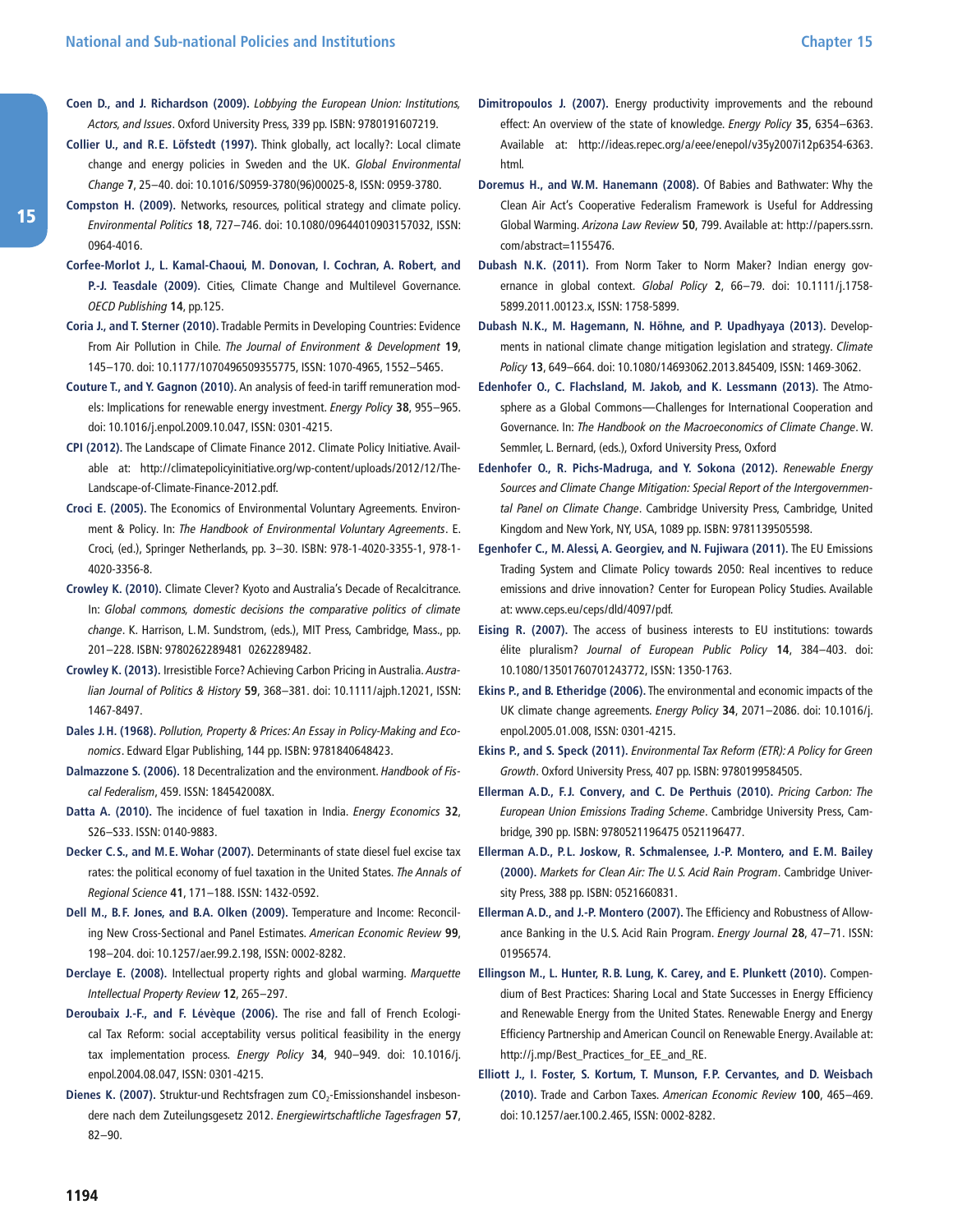- **Ellis J. (2010).** The Effects of Fossil-Fuel Subsidy Reform: A Review of Modelling and Empirical Studies. International Institute for Sustainable Development, Geneva, Switzerland, 47 pp. ISBN: 978-1-894784-35-1.
- **Ellis K., B. Baker, and K. Lemma (2009).** Policies for Low Carbon Growth. Overseas Development Institute, 69 pp. Available at: [http:/ /www.odi.](http://www.odi.org.uk/resources/details.asp?id=4575&title=policies-low-carbon-growth) [org.uk/resources/details.asp?id=4575&title=policies-low-carbon-growth](http://www.odi.org.uk/resources/details.asp?id=4575&title=policies-low-carbon-growth).
- **Enevoldsen M. (2005).** The Theory of Environmental Agreements and Taxes: CO*<sup>2</sup>* Policy Performance in Comparative Perspective. E. Elgar, Northhampton, MA, 320 pp. ISBN: 1843768801 9781843768807.
- **Enevoldsen M. K., A. V. Ryelund, and M. S. Andersen (2007).** Decoupling of industrial energy consumption and  $CO<sub>2</sub>$ -emissions in energy-intensive industries in Scandinavia. Energy Economics **29**, 665–692. Available at: [http:/ /ideas.](http://ideas.repec.org/a/eee/eneeco/v29y2007i4p665-692.html) [repec.org/a/eee/eneeco/v29y2007i4p665-692.html](http://ideas.repec.org/a/eee/eneeco/v29y2007i4p665-692.html).
- **Engel K. H. (2009).** Whither Subnational Climate Change Initiatives in the Wake of Federal Climate Legislation? Publius: The Journal of Federalism **39**, 432–454. doi: 10.1093/publius/pjp008, ISSN: 0048-5950.
- **EPA Ethiopia (2011).** Climate-Resilient Green Economy Strategy. Federal Democratic Republic of Ethiopa. Available at: [http:/ /www.undp-aap.org/sites/undp](http://www.undp-aap.org/sites/undp-aap.org/files/Ethiopia%20CRGE%20Strategy%20Final.pdf)[aap.org/files/Ethiopia%20CRGE%20Strategy%20Final.pdf.](http://www.undp-aap.org/sites/undp-aap.org/files/Ethiopia%20CRGE%20Strategy%20Final.pdf)
- **Fankhauser S., C. Hepburn, and J. Park (2010).** Combining multiple climate policy instruments: how not to do it. Climate Change Economics **01**, 209–225. doi: 10.1142/S2010007810000169, ISSN: 2010-0078, 2010–0086.
- **Farrell A., and W. M. Hanemann (2009).** FIeld Notes on the Political Economy of California Climate Policy. In: Changing Climates in North American Politics. MIT Press, Cambridge, MA, pp. 87–109.
- **Fenhann J., and F. Staun (2010).** An analysis of key issues in the Clean Development Mechanism based on the UNEP Risoe Clean Development Mechanism pipeline. Carbon Management **1**, 65–77. doi: 10.4155/cmt.10.13, ISSN: 1758-3004.
- **Fielding K. S., B. W. Head, W. Laffan, M. Western, and O. Hoegh-Guldberg (2012).** Australian politicians' beliefs about climate change: political partisanship and political ideology. Environmental Politics **21**, 712–733. doi: 10.1080/09644016.2012.698887, ISSN: 0964-4016.
- **Fischer C. (2011).** Market power and output-based refunding of environmental policy revenues. Resource and Energy Economics **33**, 212–230. Available at: [http:/ /ideas.repec.org/a/eee/resene/v33y2011i1p212-230.html.](http://ideas.repec.org/a/eee/resene/v33y2011i1p212-230.html)
- **Fischer C., and R. Newell (2004).** Environmental and Technology Policies for Climate Mitigation. Resources For the Future, Washington, D.C., 52 pp. Available at: [http:/ /ideas.repec.org/p/rff/dpaper/dp-04-05.html](http://ideas.repec.org/p/rff/dpaper/dp-04-05.html).
- **Fischer C., and L. Preonas (2010).** Combining policies for renewable energy: Is the whole less than the sum of its parts. International Review of Environmental and Resource Economics **4**, 51–92.
- **Fisher S. (2012).** India and Climate Change: Energy, Equity and Development. In: Feeling the Heat: The Politics of Climate Policy in Rapidly Industrializing Countries. I. Bailey, H. Compston, (eds.), Palgrave Macmillan, ISBN: 9780230374997.
- **Fisher-Vanden K., G. H. Jefferson, M. Jingkui, and X. Jianyi (2006).** Technology development and energy productivity in China. Energy Economics **28**, 690–705. doi: 10.1016/j.eneco.2006.05.006, ISSN: 0140-9883.
- **Flynn C. (2011).** Blending Climate Finance through National Climate Funds: A guidebook for the design and establishment of national funds to achieve climate change priorities. United Nations Development Programme. Available at: [http:/ /www.undp.org/content/dam/undp/library/Environment%20and%20](http://www.undp.org/content/dam/undp/library/Environment%20and%20Energy/Climate%20Change/Capacity%20Development/Blending_Climate_Finance_Through_National_Climate_Funds.pdf) [Energy/Climate%20Change/Capacity%20Development/Blending\\_Climate\\_](http://www.undp.org/content/dam/undp/library/Environment%20and%20Energy/Climate%20Change/Capacity%20Development/Blending_Climate_Finance_Through_National_Climate_Funds.pdf) [Finance\\_Through\\_National\\_Climate\\_Funds.pdf](http://www.undp.org/content/dam/undp/library/Environment%20and%20Energy/Climate%20Change/Capacity%20Development/Blending_Climate_Finance_Through_National_Climate_Funds.pdf).
- **Fouquet R. (2010).** The Slow Search for Solutions: Lessons from Historical Energy Transitions by Sector and Service. Basque Centre for Climate Change, Bilbao, Spain, 25 pp. Available at: [http:/ /ideas.repec.org/p/bcc/wpaper/2010-05.html](http://ideas.repec.org/p/bcc/wpaper/2010-05.html).
- **Fouquet R., and P. J. G. Pearson (2006).** Seven Centuries of Energy Services: The Price and Use of Light in the United Kingdom (1300–2000). Energy Journal **27**, 139–177. ISSN: 01956574.
- **Fowlie M. (2010).** Emissions trading, electricity restructuring, and investment in pollution abatement. The American Economic Review **100**, 837–869.
- Foxon T.J. (2011). A coevolutionary framework for analysing a transition to a sustainable low carbon economy. Ecological Economics **70**, 2258–2267. doi: 10.1016/j.ecolecon.2011.07.014, ISSN: 0921-8009.

**Frenz W. (2007).** Bestandsschutz im Emissionshandel. RdE.

- **Friebe C. A., P. von Flotow, and F. A. Täube (2013).** Exploring the link between products and services in low-income markets—Evidence from solar home systems. Energy Policy **52**, 760–769. doi: 10.1016/j.enpol.2012.10.038.
- **Frondel M., N. Ritter, and C. M. Schmidt (2008).** Germany's solar cell promotion: Dark clouds on the horizon. Energy Policy **36**, 4198–4204. doi: 10.1016/j. enpol.2008.07.026, ISSN: 0301-4215.
- **Frondel M., N. Ritter, C. M. Schmidt, and C. Vance (2010).** Economic impacts from the promotion of renewable energy technologies: The German experience. Energy Policy **38**, 4048–4056.
- **Fullerton D., G. Heutel, and G. Metcalf (2012).** Does the Indexing of Government Transfers Make Carbon Pricing Progressive? American Journal of Agricultural Economics **94**, 347–353. Available at: [http:/ /econpapers.repec.org/article/oup](http://econpapers.repec.org/article/oupajagec/v_3a94_3ay_3a2012_3ai_3a2_3ap_3a347-353.htm)[ajagec/v\\_3a94\\_3ay\\_3a2012\\_3ai\\_3a2\\_3ap\\_3a347-353.htm.](http://econpapers.repec.org/article/oupajagec/v_3a94_3ay_3a2012_3ai_3a2_3ap_3a347-353.htm)
- **G20 Leaders (2009).** G20 Leaders' Statement- 2009 Pittsburgh Summit. G20 Information Centre. Available at: [http:/ /www.canadainternational.gc.ca/g20/sum](http://www.canadainternational.gc.ca/g20/summit-sommet/g20/declaration_092509.aspx?view=d)[mit-sommet/g20/declaration\\_092509.aspx?view=d.](http://www.canadainternational.gc.ca/g20/summit-sommet/g20/declaration_092509.aspx?view=d)
- **Gabel H. L. (2000).** Principles of Environmental and Resource Economics: A Guide for Students and Decision-Makers. Edward Elgar Publishing, 820 pp. ISBN: 9781840643817.
- **Galarraga I., M. Gonzalez-Eguino, and A. Markandya (2011).** The Role of Regional Governments in Climate Change Policy. Environmental Policy and Governance **21**, 164–182. doi: 10.1002/eet.572, ISSN: 1756-9338.
- **Gallagher K. S., A. Grübler, L. Kuhl, G. Nemet, and C. Wilson (2012).** The Energy Technology Innovation System. Annual Review of Environment & Resources **37**, 137–162. doi: 10.1146/annurev-environ-060311-133915, ISSN: 15435938.
- **Gangopadhyay S., B. Ramaswami, and W. Wadhwa (2005).** Reducing subsidies on household fuels in India: how will it affect the poor? Energy Policy **33**, 2326–2336. doi: 10.1016/j.enpol.2004.04.024. **Garibaldi J. A., H. Winkler, E. L. la Rovere, A. Cadena, R. Palma, J. E. Sanhueza, E. Tyler, and M. Torres Gunfaus (2013).** Comparative analysis of five case studies: commonalities and differences in approaches to mitigation actions in five developing countries. Climate and Development, 1–12. doi: 10.1080/17565529.2013.812031, ISSN: 1756-5529.
- **Garnaut R. (2008).** The Garnaut Climate Change Review. Cambridge University Press, Port Melbourne, Vic., 597 pp. ISBN: 9780521744447 052174444X.
- Gaveau D.L.A., S. Wich, J. Epting, D. Juhn, M. Kanninen, and N. Leader-Wil**liams (2009).** The future of forests and orangutans (Pongo abelii) in Sumatra: predicting impacts of oil palm plantations, road construction, and mechanisms for reducing carbon emissions from deforestation. Environmental Research Letters **4**, 034013. doi: 10.1088/1748-9326/4/3/034013, ISSN: 1748-9326.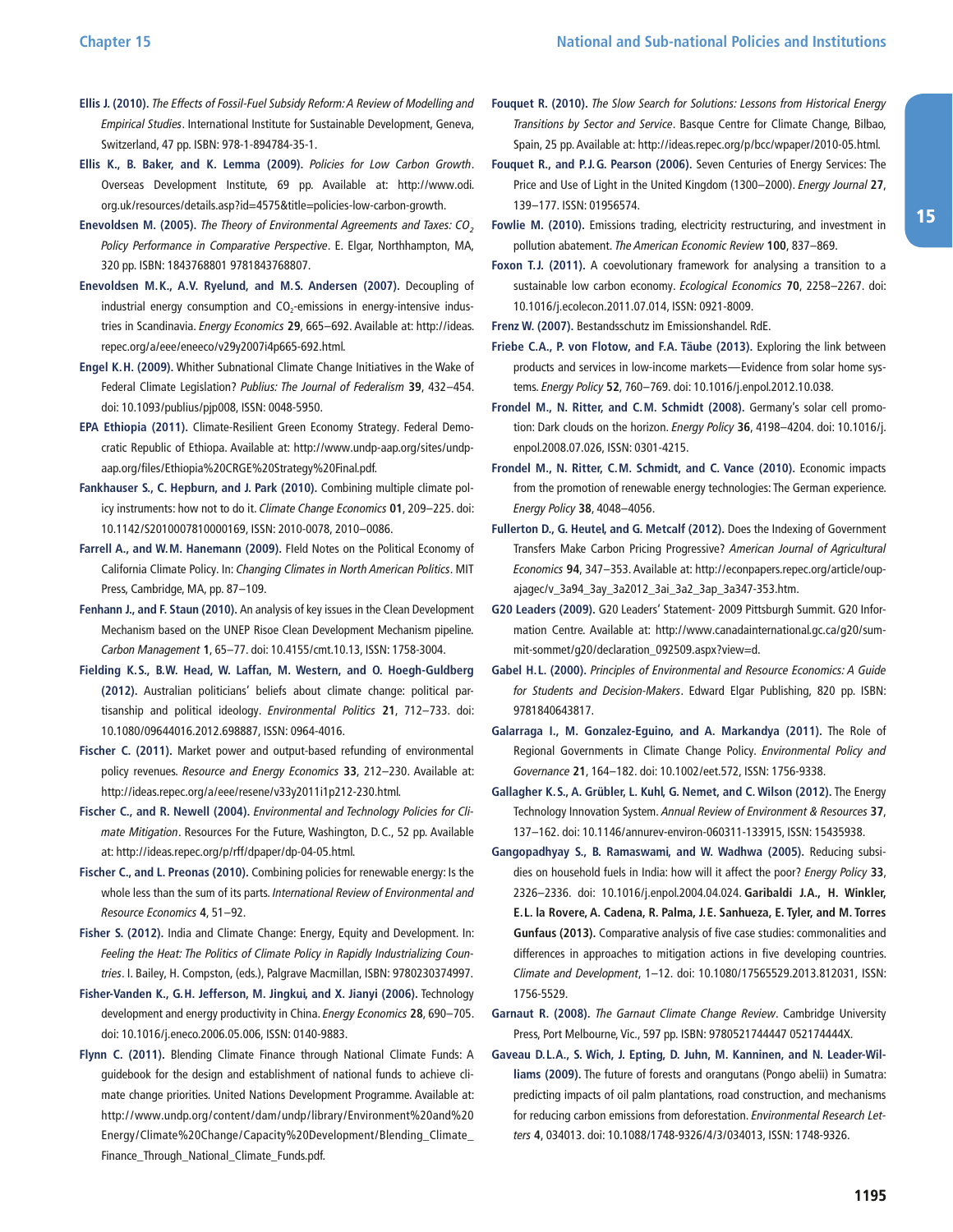- **Geels F. (2011).** The multi-level perspective on sustainability transitions: responses to seven criticisms. Journal of Environmental Innovation & Societal Transitions **1**, 24–40. ISSN: 2210-4224.
- **GEF (2013).** Behind the Numbers: A Closer Look at GEF Achievements. Global Environment Facility, Washington, D.C., 19 pp. ISBN: 978-1-939339-85-0.
- **Gerlagh R. (2011).** Too Much Oil. CESifo Economic Studies **57**, 79–102. doi: 10.1093/cesifo/ifq004, ISSN: 1610-241X, 1612–7501.

**Gillingham K., M. J. Kotchen, D. S. Rapson, and G. Wagner (2013).** Energy policy: The rebound effect is overplayed. Nature **493**, 475–476. doi: 10.1038/493475a, ISSN: 0028-0836.

- **Gillingham K., R. Newell, and K. Palmer (2006).** Energy Efficiency Policies: a retrospective examination. Annual Review of Environment and Resources **31**, 161–192. doi: 10.1146/annurev.energy.31.020105.100157.
- **Gillingham K., R. G. Newell, and K. Palmer (2009a).** Energy efficiency economics and policy. Annual Review of Resource Economics **1**, 597–620. doi: 10.1146/annurev.resource.102308.124234.
- **Gillingham K., R. G. Newell, and K. Palmer (2009b).** Energy Efficiency Economics and Policy. Annual Review of Resource Economics **1**, 597–620. doi: 10.1146/annurev.resource.102308.124234.
- **Glemarec Y. (2011).** Catalyzing Climate Finance: A Guidebook on Policy and Financing Options to Support Green, Low-Emission and Climate-Resilient Development. United Nations Development Programme. Available at: http://www. [climatefinanceoptions.org/cfo/node/261](http://www.climatefinanceoptions.org/cfo/node/261).
- **Glemarec Y. (2012).** Financing off-grid sustainable energy access for the poor. Energy Policy **47, Supplement 1**, 87–93. doi: 10.1016/j.enpol.2012.03.032, ISSN: 0301-4215.
- **Godal O., and B. Holtsmark (2001).** Greenhouse gas taxation and the distribution of costs and benefits: the case of Norway. Energy Policy **29**, 653–662. doi: 10.1016/S0301-4215(00)00158-0, ISSN: 0301-4215.
- **Goel R. K., and M. A. Nelson (1999).** The Political Economy of Motor-Fuel Taxation. The Energy Journal **20**, 43–59.
- **Gomez-Echeverri L. (2013).** The changing geopolitics of climate change finance. Climate Policy **13**, 632–648. doi: 10.1080/14693062.2013.822690, ISSN: 1469- 3062.
- **Goodwin P. B. (1992).** A Review of New Demand Elasticities with Special Reference to Short and Long Run Effects of Price Changes. Journal of Transport Economics and Policy **26**, 155–169. doi: 10.2307/20052977, ISSN: 0022-5258.
- **Goodwin P., J. Dargay, and M. Hanly (2004).** Elasticities of Road Traffic and Fuel Consumption with Respect to Price and Income: A Review. Transport Reviews **24**, 275–292. doi: 10.1080/0144164042000181725, ISSN: 0144-1647, 1464–5327.
- **Goolsbee A. (1998).** Does Government R&D Policy Mainly Benefit Scientists and Engineers? American Economic Review **88**, 298–302. Available at: http://econpapers.repec.org/article/aeaaecrev/v\_3a88\_3ay\_3a1998\_3ai [3a2\\_3ap\\_3a298-302.htm](http://econpapers.repec.org/article/aeaaecrev/v_3a88_3ay_3a1998_3ai_3a2_3ap_3a298-302.htm).
- **Gore C., and P. Robinson (2009).** Local Government Response to Climate Change: our last, best hope? In: Changing Climates in North American Politics: Institutions, Policymaking, and Multilevel Governance. H. Selin, S.D. VanDeveer, (eds.), MIT Press, Cambridge, MA, pp. 338. ISBN: 9780262012997.
- **Gough C., and S. Shackley (2001).** The Respectable Politics of Climate Change: The Epistemic Communities and NGOs. International Affairs **77**, 329–346. doi: 10.1111/1468-2346.00195, ISSN: 1468-2346.
- **Goulder L. H. (2013).** Markets for Pollution Allowances: What Are the (New) Lessons? Journal of Economic Perspectives **27**, 87–102. Available at: [http:/ /ideas.](http://ideas.repec.org/a/aea/jecper/v27y2013i1p87-102.html) [repec.org/a/aea/jecper/v27y2013i1p87-102.html.](http://ideas.repec.org/a/aea/jecper/v27y2013i1p87-102.html)
- **Goulder L. H., and I. W.. Parry (2008).** Instrument choice in environmental policy. Review of Environmental Economics and Policy **2**, 152–174.
- **Goulder L. H., and R. N. Stavins (2011).** Challenges from State-Federal Interactions in US Climate Change Policy. American Economic Review **101**, 253–57. ISSN: 0002-8282.
- **Government of Rwanda (2011).** Green Growth and Climate Resilience: National Strategy for Climate Change and Low Carbon Development. Government of Rwanda. Available at: [http:/ /www.uncsd2012.org/content/documents/](http://www.uncsd2012.org/content/documents/364Rwanda-Green-Growth-Strategy-FINAL.pdf) [364Rwanda-Green-Growth-Strategy-FINAL.pdf.](http://www.uncsd2012.org/content/documents/364Rwanda-Green-Growth-Strategy-FINAL.pdf)
- **Graham D. J., and S. Glaister (2002).** The demand for automobile fuel: a survey of elasticities. Journal of Transport Economics and Policy, 1–25.
- **Grazi F., and J. C. J. M. van den Bergh (2008).** Spatial organization, transport, and climate change: Comparing instruments of spatial planning and policy. Ecological Economics **67**, 630–639. doi: 10.1016/j.ecolecon.2008.01.014, ISSN: 0921- 8009.

**Greene D. L. (1998).** Why CAFE Worked. Energy Policy **26**, 595–613.

- **Grieshop A. P., J. D. Marshall, and M. Kandlikar (2011).** Health and climate benefits of cookstove replacement options. Energy Policy **39**, 7530–7542. Available at: [http:/ /ideas.repec.org/a/eee/enepol/v39y2011i12p7530-7542.html](http://ideas.repec.org/a/eee/enepol/v39y2011i12p7530-7542.html).
- **Griffiths A., N. Haigh, and J. Rassias (2007).** A Framework for Understanding Institutional Governance Systems and Climate Change:: The Case of Australia. European Management Journal **25**, 415–427. doi: 10.1016/j.emj.2007.08.001, ISSN: 0263-2373.
- **Grubb M. (2004).** Technology Innovation and Climate Change Policy: An Overview of Issues and Options. Keio Economic Studies **41**, 103–132. Available at: [http:/ /koara.lib.keio.ac.jp/xoonips/modules/xoonips/download.php?file\\_](http://koara.lib.keio.ac.jp/xoonips/modules/xoonips/download.php?file_id=28331) [id=28331](http://koara.lib.keio.ac.jp/xoonips/modules/xoonips/download.php?file_id=28331).
- **Grubb M., J. C. Hourcade, and K. Neuhoff (2014).** Planetary Economics: Energy, Climate Change and the Three Domains of Sustainable Development. Routledge, 548 pp. ISBN: 9780415518826 0415518822.
- **Gupta E. (2012).** Global warming and electricity demand in the rapidly growing city of Delhi: A semi-parametric variable coefficient approach. Energy Economics **34**, 1407–1421. doi: 10.1016/j.eneco.2012.04.014, ISSN: 0140-9883.
- **Gupta J., R. Lasage, and T. Stam (2007).** National efforts to enhance local climate policy in the Netherlands. Environmental Sciences **4**, 171–182. doi: 10.1080/15693430701742719, ISSN: 1569-3430.
- **Hackmann H., and A. L. St Clair (2012).** Transformative Cornerstones of Social Science Research for Global Change: Report of the International Social Science Council. International Social Science Council, Paris, 28 pp. Available at: [http:/ /www.igfagcr.org/index.php/bf-annoucements-blog/70-issc-transformative](http://www.igfagcr.org/index.php/bf-annoucements-blog/70-issc-transformative-cornerstones)[cornerstones.](http://www.igfagcr.org/index.php/bf-annoucements-blog/70-issc-transformative-cornerstones)
- **Hagem C., B. Holtsmark, and T. Sterner (2012).** Mechanism Design for Refunding Emissions Payment. Statistics Norway Discussion Papers.
- **Hahn R. W. (1984).** Market Power and Transferable Property Rights. The Quarterly Journal of Economics **99**, 753–765. doi: 10.2307/1883124, ISSN: 0033-5533, 1531–4650.
- **Hall P. A. (1993).** Policy Paradigms, Social Learning, and the State: The Case of Economic Policymaking in Britain. Comparative Politics **25**, 275–296. doi: 10.2307/422246, ISSN: 0010-4159.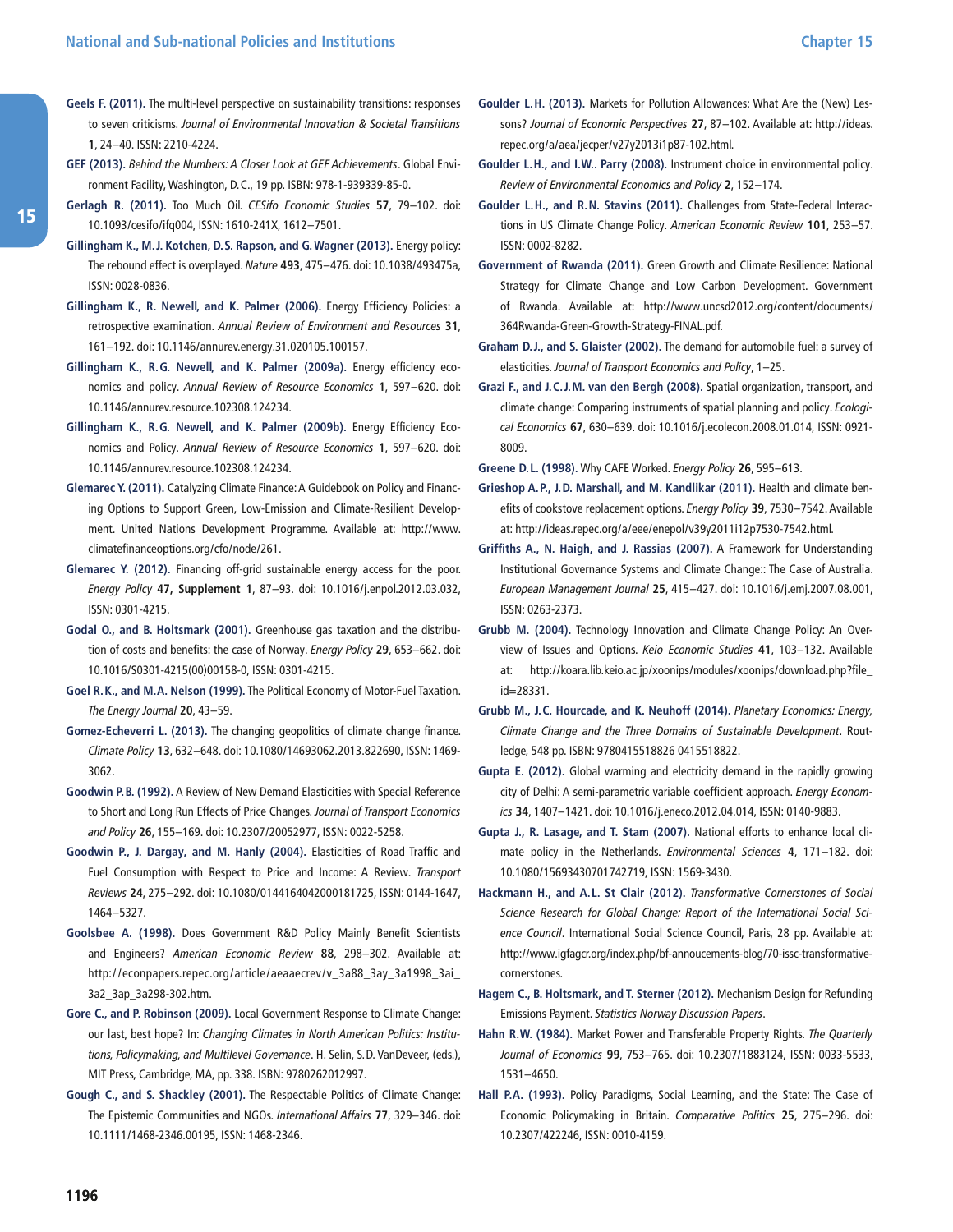- **Hall B. H. (2007).** Patents and patent policy. Oxford Review of Economic Policy **23**, 568–587.
- **Hall B. H., and C. Helmers (2010).** The Role of Patent Protection in (clean/green) Technology Transfer. National Bureau of Economic Research, 36 pp.
- **Hamin E., and N. Gurran (2009).** Urban form and climate change: Balancing adaptation and mitigation in the U.S. and Australia. Habitat International **33**, 238–245. ISSN: 01973975.
- Hammar H., T. Sterner, and S. Åkerfeldt (2013). Sweden's CO<sub>2</sub> tax and taxation reform experiences. In: Reducing Inequalities: A Sustainable Development Challenge. R. Genevey, R.K. Pachauri, L. Tubiana, (eds.), Energy and Resources Institute, ISBN: 9788179935309.
- **Hanemann M. (2009).** The Role of Emission Trading in Domestic Climate Policy. The Energy Journal **30**.
- **Happaerts S., S. Schunz, and H. Bruyninckx (2011).** Federalism and Intergovernmental Relations: the multi-level politics of climate change policy in Belgium. Leuven Centre for Global Governance Studies. Available at: [https:/ /lirias.kuleuven.](https://lirias.kuleuven.be/handle/123456789/297529) [be/handle/123456789/297529](https://lirias.kuleuven.be/handle/123456789/297529).
- **Harrington W., R. D. Morgenstern, and P. Nelson (2000).** On the accuracy of regulatory cost estimates. Journal of Policy Analysis and Management **19**, 297–322. doi: 10.1002/(SICI)1520-6688(200021)19:2<297::AID-PAM7>3.0.CO;2-X, ISSN: 1520-6688.
- **Harrison K. (2012).** A Tale of Two Taxes: The Fate of Environmental Tax Reform in Canada. Review of Policy Research **29**, 383–407. doi: 10.1111/j.1541- 1338.2012.00565.x, ISSN: 1541-1338.
- **Harrison K., and L. M. Sundstrom (2010).** Global Commons, Domestic Decisions the Comparative Politics of Climate Change. MIT Press, Cambridge, Mass., 328 pp. ISBN: 9780262289481 0262289482.
- **Hassett K. A., A. Mathur, and G. Metcalf (2009).** The Incidence of a U.S. Carbon Tax: A Lifetime and Regional Analysis. The Energy Journal **30**, 155–178. ISSN: 0195-6574.
- **Held D., E.-M. Nag, and C. Roger (2011a).** The Governance of Climate Change in China. LSE Global Governance Working Papers.
- **Held D., E.-M. Nag, and C. Roger (2011b).** The Governance of Climate Change in China.
- **Held D., C. Roger, and E.-M. Nag (2013a).** A Green Revolution: China's Governance of Energy and Climate Change. In: Climate Governance in the Developing World. D. Held, C. Roger, E.-M. Nag, (eds.), John Wiley & Sons, Cambridge, pp. 29–52. ISBN: 9780745678740.
- **Held D., C. Roger, and E.-M. Nag (2013b).** Editors' Introduction: Climate Governance in the Developing World. In: Climate Governance in the Developing World. D. Held, C. Roger, E.-M. Nag, (eds.), John Wiley & Sons, Cambridge. ISBN: 9780745678740.
- **Held, D., C. Roger, and E. Nag (2013).** A Green Revolution: China's Governance of Energy and Climate Change. In: Climate Governance in the Developing World. D. Held, C. Roger, E. Nag, (eds.), John Wiley & Sons, pp. 29–52. ISBN: 9780745662763.
- **Helm D. (2010).** Government failure, rent-seeking, and capture: the design of climate change policy. Oxford Review of Economic Policy **26**, 182–196. doi: 10.1093/oxrep/grq006, ISSN: 0266-903X, 1460–2121.
- **Henkel J., and E. von Hippel (2005).** Welfare Implications of User Innovation. The Journal of Technology Transfer **30**, 73–87. Available at: [http:/ /ideas.repec.org/a](http://ideas.repec.org/a/kap/jtecht/v30y2005i2_2p73-87.html) [/kap/jtecht/v30y2005i2\\_2p73-87.html](http://ideas.repec.org/a/kap/jtecht/v30y2005i2_2p73-87.html).
- **Hochstetler K., and E. Viola (2012).** Brazil and the politics of climate change: beyond the global commons. Environmental Politics **21**, 753–771. doi: 10.1080/09644016.2012.698884, ISSN: 0964-4016.
- **Hoel M. (2012).** Carbon Taxes and the Green Paradox. In: Climate Change and Common Sense: Essays in Honour of Tom Schelling. R.W. Hahn, A. Ulph, (eds.), Oxford University Press, ISBN: 9780199692873.
- **Hoel M., and L. Karp (2001).** Taxes and quotas for a stock pollutant with multiplicative uncertainty. Journal of Public Economics **82**, 91–114. Available at: [http:/ /ideas.repec.org/a/eee/pubeco/v82y2001i1p91-114.html](http://ideas.repec.org/a/eee/pubeco/v82y2001i1p91-114.html).
- **Hoel M., and L. Karp (2002).** Taxes versus quotas for a stock pollutant. Resource and Energy Economics **24**, 367–384. Available at: [http:/ /ideas.repec.org/a/eee/](http://ideas.repec.org/a/eee/resene/v24y2002i4p367-384.html) [resene/v24y2002i4p367-384.html.](http://ideas.repec.org/a/eee/resene/v24y2002i4p367-384.html)
- **Holland S. P., J. E. Hughes, C. R. Knittel, and N. C. Parker (2011).** Some Inconvenient Truths About Climate Change Policy: The Distributional Impacts of Transportation Policies. National Bureau of Economic Research. Available at: [http:/ /www.nber.org/papers/w17386.](http://www.nber.org/papers/w17386)
- **Holmes P., T. Reilly, and J. Rollo (2011).** Border carbon adjustments and the potential for protectionism. Climate Policy **11**, 883–900. doi: 10.3763/cpol.2009.0071, ISSN: 1469-3062.
- **Van den Hove S., M. Le Menestrel, and H.-C. de Bettignies (2002a).** The oil industry and climate change: strategies and ethical dilemmas. Climate Policy **2**, 3–18. doi: 10.3763/cpol.2002.0202, ISSN: 1469-3062, 1752–7457.
- **Van den Hove S., M. Le Menestrel, and H.-C. de Bettignies (2002b).** The Oil Industry and Climate Change: strategies and ethical dilemmas. Climate Policy **2**, 3–18. doi: 10.1016/S1469-3062(02)00008-6, ISSN: 1469-3062.
- **Hughes T. P. (1987).** The evolution of large technological systems. In: The social construction of technological systems. MIT Press, Cambridge, pp. 1–82.
- **Hunter W. J., and M. A. Nelson (1989).** Interest Group Demand for Taxation. Public Choice **62**, 41–61. ISSN: 0048-5829.
- **IEA (2003).** Renewables for Power Generation. Organisation for Economic Co-operation and Development, Paris, ISBN: 9789264019188.
- **IEA (2012).** World Energy Outlook 2012. OECD/IEA, Paris, France, 690 pp. Available at: [http:/ /www.worldenergyoutlook.org/publications/weo-2012/#d.en.26099](http://www.worldenergyoutlook.org/publications/weo-2012/#d.en.26099).
- **IEA/OECD (2011).** World Energy Outlook 2011. IEA, International Energy Agency : OECD, Paris, 696 pp. ISBN: 9789264124134 9264124136.
- **IMF (2013).** Energy Subsidy Reform: Lessons and Implications. International Monetary Fund, Washington, D.C., 68 pp. ISBN: 1475558112 9781475558111.
- **Inman R. P., and D. L. Rubinfeld (1997).** Rethinking Federalism. The Journal of Economic Perspectives **11**, 43–64. ISSN: 0895-3309.
- **IPCC (2007).** Climate Change 2007: Mitigation of Climate Change. Contribution of Working Group III to the Fourth Assessment Report of the Intergovernmental Panel on Climate Change [B. Metz, O.R. Davidson, P.R. Bosch, R. Dave, L.A. Meyer (eds.)]. Cambridge University Press, Cambridge, United Kingdom and New York, NY, USA, 863 pp. ISBN: 9781139468640.
- **Irvin R. A., and J. Stansbury (2004).** Citizen Participation in Decision Making: Is It Worth the Effort? Public Administration Review **64**, 55–65. doi: 10.1111/j.1540- 6210.2004.00346.x, ISSN: 1540-6210.
- **Ismer R., and K. Neuhoff (2007).** Border tax adjustment: a feasible way to support stringent emission trading. European Journal of Law and Economics **24**, 137–164. ISSN: 0929-1261 (print version).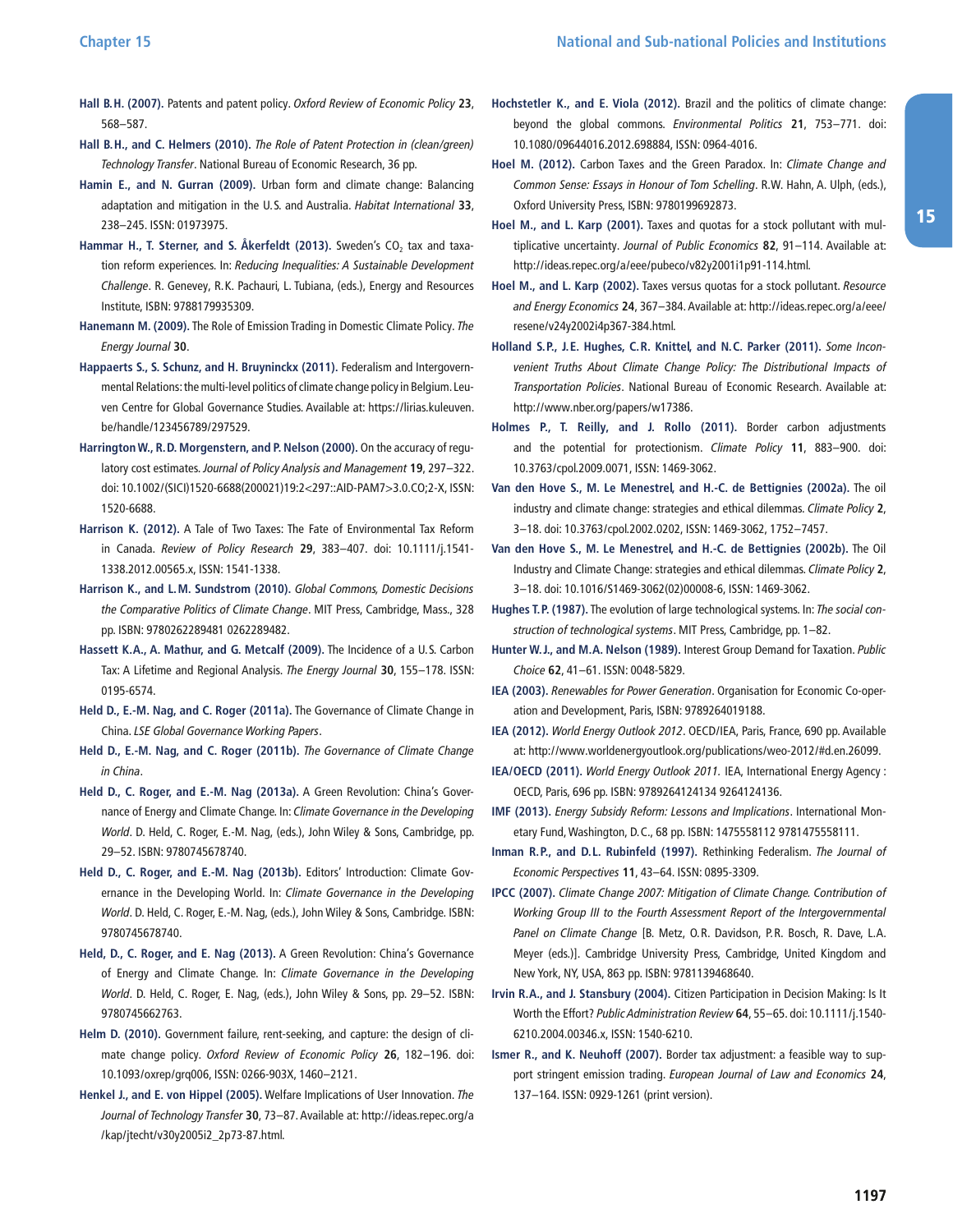- **Jaccard M. (2012).** The Political Acceptability of Carbon Taxes: Lessons from British Columbia. In: Handbook of research on environmental taxation. J.E. Milne, M.S. Andersen, (eds.), Edward Elgar, Cheltenham, pp. 175–191. ISBN: 9781848449978 1848449976 9781781952146 1781952140.
- **Jacobsen G. D., and M. J. Kotchen (2013).** Are Building Codes Effective at Saving Energy? Evidence from Residential Billing Data in Florida. The Review of Economics and Statistics **95**, 34–49. Available at: [http:/ /ideas.repec.org/a/tpr/rest](http://ideas.repec.org/a/tpr/restat/v95y2013i1p34-49.html) [at/v95y2013i1p34-49.html.](http://ideas.repec.org/a/tpr/restat/v95y2013i1p34-49.html)
- **Jaffe A. B. (2002).** Building Programme Evaluation into the Design of Public Research-Support Programmes. Oxford Review of Economic Policy **18**, 22–34.
- **Jaffe A. (2012).** Technology Policy and Climate Change. Climate Change Economics (CCE) **03**, 1250025-1-1250025-15. ISSN: 2010-0086.
- **Jaffe A. B., R. G. Newell, and R. N. Stavins (2005).** A tale of two market failures: Technology and environmental policy. Ecological Economics **54**, 164–174. Available at: [http:/ /ideas.repec.org/a/eee/ecolec/v54y2005i2-3p164-174.html](http://ideas.repec.org/a/eee/ecolec/v54y2005i2-3p164-174.html).
- **Jaffe A., and K. Palmer (1997).** Environmental regulation and innovation: a panel data study. The Review of Economics and Statistics **10**, 610–619.
- **Jaffe A. B., and R. N. Stavins (1994).** The energy-efficiency gap: What does it mean? Energy Policy **22**, 804–810.
- **Jagers S. C., and H. Hammar (2009).** Environmental taxation for good and for bad: the efficiency and legitimacy of Sweden's carbon tax. Environmental Politics **18**, 218–237. doi: 10.1080/09644010802682601, ISSN: 0964-4016.
- **Jakob M., R. Marschinski, and M. Hübler (2013).** Between a Rock and a Hard Place: A Trade-Theory Analysis of Leakage Under Production- and Consumption-Based Policies. Environmental and Resource Economics **56**, 47–72. doi: 10.1007/s10640-013-9638-y, ISSN: 0924-6460, 1573–1502.
- **Jänicke M. (2012).** Dynamic governance of clean-energy markets: how technical innovation could accelerate climate policies. Journal of Cleaner Production **22**, 50–59. doi: 10.1016/j.jclepro.2011.09.006, ISSN: 0959-6526.
- **Jänicke M., and K. Jacob (2004).** Lead Markets for Environmental Innovations: A New Role for the Nation State. Global Environmental Politics **4**, 29–46. doi: Article, ISSN: 15263800.
- **Johansson B. (2000).** The Carbon Tax in Sweden. In: Innovation and the environment. OECD Publishing, Paris, pp. 85–94. ISBN: 9264185747 9789264185746.
- **Johansson T. B., A. Patwardhan, and L. Gomez-Echeverri (2012).** Global Energy Assessment (GEA). Cambridge University Press; International Institute for Applied Systems Analysis, Cambridge; Laxenburg, Austria, 1802 pp. ISBN: 9781107005198 1107005191 9780521182935 052118293X.
- **Johnstone N., I. Haščič, and D. Popp (2010).** Renewable energy policies and technological innovation: Evidence based on patent counts. Environmental and Resource Economics **45**, 133–155.
- **Jones D., P. Leiby, and I. K. Paik (2004).** Oil Price Shocks and the Macroeconomy: What Has Been Learned Since 1996. The Energy Journal **Volume 25**, 1–32. ISSN: 0195-6574.
- **De Jonghe C., E. Delarue, R. Belmans, and W. D'haeseleer (2009).** Interactions between measures for the support of electricity from renewable energy sources and CO<sub>2</sub> mitigation. Energy Policy 37, 4743-4752. doi: 10.1016/j. enpol.2009.06.033, ISSN: 0301-4215.
- Joppa L.N., and A. Pfaff (2011). Global protected area impacts. Proceedings. Biological Sciences/ The Royal Society **278**, 1633–1638. doi: 10.1098/rspb.2010.1713, ISSN: 1471-2954.
- **Jotzo F. (2012).** Australia's carbon price. Nature Climate Change **2**, 475–476. doi: 10.1038/nclimate1607, ISSN: 1758-678X.
- **Jotzo F., and R. Betz (2009).** Linking the Australian Emissions Trading Scheme. Australian National University, Environmental Economics Research Hub, Canberra, 28 pp. Available at: [http:/ /ideas.repec.org/p/ags/eerhrr/94814.html](http://ideas.repec.org/p/ags/eerhrr/94814.html).
- **Jotzo F., P. J. Burke, P. J. Wood, A. Macintosh, and D. I. Stern (2012).** Decomposing the 2010 global carbon dioxide emissions rebound. Nature Climate Change **2**, 213–214. doi: 10.1038/nclimate1450, ISSN: 1758-678X.
- **Jotzo F., and S. Hatfield-Dodds (2011).** Price Floors in Emissions Trading to Reduce Policy Related Investment Risks: An Australian View. Centre for Climate Economics & Policy, Crawford School of Public Policy, The Australian National University, Canberra, 19 pp. Available at: http://ideas.repec. [org/p/een/ccepwp/1105.html](http://ideas.repec.org/p/een/ccepwp/1105.html).
- **Jung M., M. Vieweg, K. Eisbrenner, N. Hohne, C. Ellermann, S. Schimschar, and C. Beyer (2010).** Nationally Appropriate Mitigation Actions: insights from example development. Ecofys.
- **Kahn Ribeiro S., and A. de Abreu (2008).** Brazilian transport initiatives with GHG reductions as a co-benefit. Climate Policy **8**, 220–240. doi: 10.3763/cpol.2007.0431, ISSN: 1469-3062.
- **Kalkuhl M., and O. Edenhofer (2013).** Managing the Climate Rent: How Can Regulators Implement Intertemporally Efficient Mitigation Policies? Natural Resource Modeling **27**, 25–60. doi: 10.1111/nrm.12018, ISSN: 1939-7445.
- **Kalkuhl M., O. Edenhofer, and K. Lessmann (2013).** Renewable energy subsidies: Second-best policy or fatal aberration for mitigation? Resource and Energy Economics **35**, 217–234. doi: 10.1016/j.reseneeco.2013.01.002, ISSN: 0928-7655.
- **Karpas E., and S. Kerr (2011).** Preliminary Evidence on Responses to the New Zealand Forestry Emission Trading Scheme. Available at: http://www.motu. [org.nz/publications/detail/preliminary\\_evidence\\_on\\_responses\\_to\\_the\\_new\\_](http://www.motu.org.nz/publications/detail/preliminary_evidence_on_responses_to_the_new_zealand_forestry_emissions_tra) [zealand\\_forestry\\_emissions\\_tra](http://www.motu.org.nz/publications/detail/preliminary_evidence_on_responses_to_the_new_zealand_forestry_emissions_tra).
- **Keenan R. J., L. Caripis, A. Foerster, L. Godden, and J. Peel (2012).** Science and the governance of Australia's climate regime. Nature Climate Change **2**, 477–478. doi: 10.1038/nclimate1608, ISSN: 1758-678X.
- **Kennedy C., and J. Corfee-Morlot (2012).** Mobilising Investment in Low Carbon, Climate Resilient Infrastructure. OECD Environment Working Papers **46**, 90. doi: 10.1787/5k8zm3gxxmnq-en, ISSN: 1997-0900.
- **Kerr S., and R. G. Newell (2003).** Policy-Induced Technology Adoption: Evidence from the U.S. Lead Phasedown. The Journal of Industrial Economics **51**, 317–343. doi: 10.1111/1467-6451.00203, ISSN: 1467-6451.
- **Kim H. (2011).** System Architecture for Effective Green Finance in Korea. Korea's Economy **27**. ISSN: 1054–6944.
- **Kimura O. (2010).** Public R&D and commercialization of energy-efficient technology: A case study of Japanese projects. Energy Policy **38**, 7358–7369. doi: 10.1016/j.enpol.2010.08.012, ISSN: 0301-4215.
- **Klobasa M., J. Winkler, F. Sensfuß, and M. Ragwitz (2013).** Market Integration of Renewable Electricity Generation—The German Market Premium Model. Energy & Environment **24**, 127–146. doi: 10.1260/0958-305X.24.1-2.127.
- **Knack S., and A. Rahman (2007).** Donor fragmentation and bureaucratic quality in aid recipients. Journal of Development Economics **83**, 176–197. doi: 10.1016/j. jdeveco.2006.02.002, ISSN: 03043878.
- **Knox-Hayes J. (2012).** Negotiating climate legislation: Policy path dependence and coalition stabilization. Regulation & Governance **6**, 545–567. doi: 10.1111/j.1748-5991.2012.01138.x, ISSN: 1748-5991.
- **Kohler-Koch B., and B. Finke (2007).** The Institutional Shaping of EU—Society Relations: A Contribution to Democracy via Participation? Journal of Civil Society **3**, 205–221. doi: 10.1080/17448680701775630, ISSN: 1744-8689.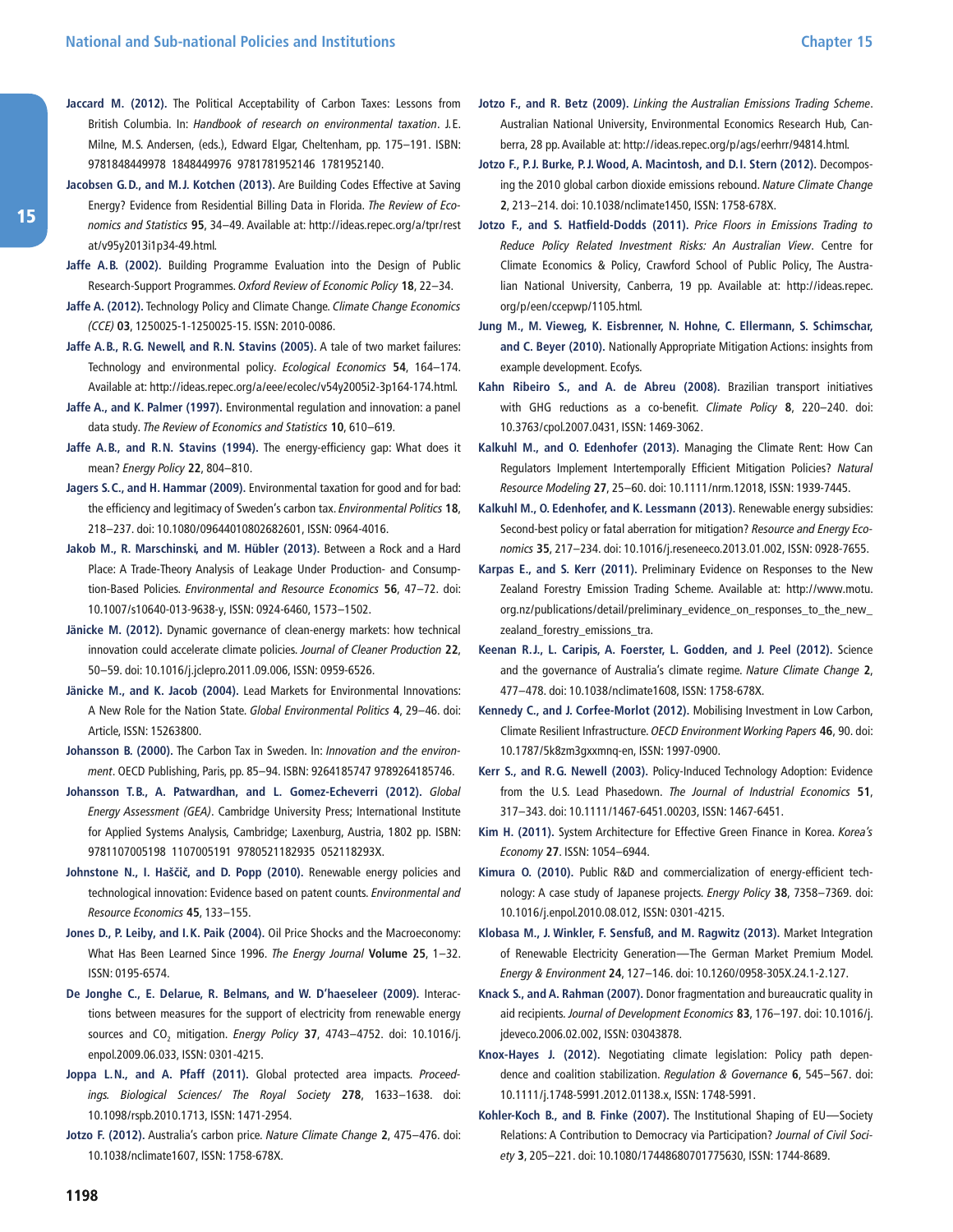- **Kok M. T. J., and H. C. de Coninck (2007).** Widening the scope of policies to address climate change: directions for mainstreaming. Environmental Science & Policy **10**, 587–599. doi: 10.1016/j.envsci.2007.07.003, ISSN: 1462-9011.
- **Kok M., B. Metz, J. Verhagen, and S. Van Rooijen (2008).** Integrating development and climate policies: national and international benefits. Climate Policy **8**, 103–118. doi: 10.3763/cpol.2007.0436, ISSN: 14693062, 17527457.
- **Kolk A., and D. Levy (2002).** Winds of Change: Corporate Strategy, Climate Change and Oil Multinationals. Social Science Research Network, Rochester, NY. Available at: [http:/ /papers.ssrn.com/abstract=291719](http://papers.ssrn.com/abstract=291719).
- **Kostka G., and W. Hobbs (2012).** Local Energy Efficiency Policy Implementation in China: Bridging the gap between national priorities and local interests. The China Quarterly **211**, 765–785. doi: 10.1017/S0305741012000860.
- **Kotani K., K. Tanaka, and S. Managi (2011).** On fundamental performance of a marketable permits system in a trader setting: Double auction vs uniform price auction. Tohoku, Japan, 30 pp.
- **Kousky C., and S. H. Schneider (2003).** Global climate policy: will cities lead the way? Climate Policy **3**, 359–372. doi: 10.1016/j.clipol.2003.08.002, ISSN: 1469- 3062.
- **Krarup S., and C. S. Russell (2005).** Environment, Information and Consumer Behaviour. Edward Elgar Publishing, 328 pp. ISBN: 9781845420116.
- **Kretschmer T. (2008).** Splintering and Inertia in Network Industries. The Journal of Industrial Economics **56**, 685–706. doi: 10.1111/j.1467-6451.2008.00359.x, ISSN: 1467-6451.
- **Kruger J. (2007).** From SO<sub>2</sub> to greenhouse gases: Trends and events shaping future emissions trading programs in the United States. In: Acid in the Environment: Lessons Learned and Future Prospects. Springer, Washington, D.C.ISBN: 9780387375625.
- **Kumar S., and S. Managi (2010).** Sulfur dioxide allowances: Trading and technological progress. Ecological Economics **69**, 623–631. Available at: [http:/ /ideas.](http://ideas.repec.org/a/eee/ecolec/v69y2010i3p623-631.html) [repec.org/a/eee/ecolec/v69y2010i3p623-631.html.](http://ideas.repec.org/a/eee/ecolec/v69y2010i3p623-631.html)
- **Lachapelle E., C. P. Borick, and B. Rabe (2012).** Public Attitudes toward Climate Science and Climate Policy in Federal Systems: Canada and the United States Compared. Review of Policy Research **29**, 334–357. doi: 10.1111/j.1541- 1338.2012.00563.x, ISSN: 1541-1338.
- **Lachapelle E., and M. Paterson (2013).** Drivers of national climate policy. Climate Policy **13**, 547–571. doi: 10.1080/14693062.2013.811333, ISSN: 1469-3062.
- **Lam N. L., Y. Chen, C. Weyant, C. Venkataraman, P. Sadavarte, M. A. Johnson, K. R. Smith, B. T. Brem, J. Arineitwe, J. E. Ellis, and T. C. Bond (2012).** Household Light Makes Global Heat: High Black Carbon Emissions From Kerosene Wick Lamps. Environmental Science & Technology **46**, 13531–13538. doi: 10.1021/es302697h, ISSN: 0013-936X.
- **Lange I., and A. Bellas (2005).** Technological change for sulfur dioxide scrubbers under market-based regulation. Land Economics **81**, 546.
- **Lanjouw J. O., and A. Mody (1996).** Innovation and the international diffusion of environmentally responsive technology. Research Policy **25**, 549–571.
- Laurent É. (2010). The French Carbon Tax: Autopsy of an Ambition. French Politics, Culture & Society **28**, 114–122. doi: 10.3167/fpcs.2010.280307, ISSN: 15376370, 15585271.
- **Leape J. (2006).** The London Congestion Charge. Journal of Economic Perspectives **20**, 157–176. doi: 10.1257/jep.20.4.157, ISSN: 0895-3309.
- **Lecuyer O., and R. Bibas (2011).** Combining Climate and Energy Policies: Synergies or Antagonism? Modeling Interactions with Energy Efficiency Instruments. Fondazione Eni Enrico Mattei. Available at: http://ageconsearch.umn.edu/ [bitstream/120049/2/NDL2011-098.pdf](http://ageconsearch.umn.edu/bitstream/120049/2/NDL2011-098.pdf).
- **Lehmann P., and E. Gawel (2013).** Why should support schemes for renewable electricity complement the EU emissions trading scheme? Energy Policy **52**, 597–607. Available at: [http:/ /ideas.repec.org/a/eee/enepol/v52y2013icp597-607.html](http://ideas.repec.org/a/eee/enepol/v52y2013icp597-607.html).
- **Leland H. E. (1979).** Quacks, Lemons, and Licensing: A Theory of Minimum Quality Standards. Journal of Political Economy **87**, 1328–1346. doi: 10.2307/1833335, ISSN: 0022-3808.
- Lin B., and X. Li (2011). The effect of carbon tax on per capita CO<sub>2</sub> emissions. Energy Policy **39**, 5137–5146. doi: 10.1016/j.enpol.2011.05.050, ISSN: 03014215.
- **Lindseth G. (2004).** The Cities for Climate Protection Campaign(CCPC) and the Framing of Local Climate Policy. Local Environment **9**, 325–36. ISSN: 1354- 9839.
- **Liski M., and J.-P. Montero (2011).** Market Power in an Exhaustible Resource Market: The Case of Storable Pollution Permits. The Economic Journal **121**, 116–144. doi: 10.1111/j.1468-0297.2010.02366.x, ISSN: 1468-0297.
- **Lisowski M. (2005).** How NGOs Use Their Facilitative Negotiating Power and Bargaining Assets To Affect International Environmental Negotiations1. Diplomacy & Statecraft **16**, 361–383. doi: 10.1080/09592290590948405, ISSN: 0959- 2296.
- **Liu Y., and A. Kokko (2010).** Wind power in China: Policy and development challenges. Energy Policy **38**, 5520–5529. doi: 10.1016/j.enpol.2010.04.050, ISSN: 0301-4215.
- **Lohmann L. (2008).** Carbon Trading, Climate Justice and the Production of Ignorance: Ten examples. Development **51**, 359–365. Available at: [http:/ /ideas.](http://ideas.repec.org/a/pal/develp/v51y2008i3p359-365.html) [repec.org/a/pal/develp/v51y2008i3p359-365.html](http://ideas.repec.org/a/pal/develp/v51y2008i3p359-365.html).
- **Lucon O., and J. Goldemberg (2010).** São Paulo—The "Other" Brazil: different pathways on climate change for state and federal governments. The Journal of Environment & Development **19**, 335–357. doi: 10.1177/1070496510378092, ISSN: 1070-4965, 1552–5465.
- **Lyon T. P., and J. W. Maxwell (2004).** Corporate Environmentalism and Public Policy. Cambridge University Press, Cambridge, UK; New York, 291 pp. ISBN: 0521819474 9780521819473 0521603765 9780521603768.
- **Macintosh A., and L. Waugh (2012).** An Introduction to the Carbon Farming Initiative: key principles and concepts. Available at: [http:/ /ccep.anu.edu.](http://ccep.anu.edu.au/data/2012/pdf/wpaper/CCEP1203.pdf) [au/data/2012/pdf/wpaper/CCEP1203.pdf.](http://ccep.anu.edu.au/data/2012/pdf/wpaper/CCEP1203.pdf)
- **Macintosh A., D. Wilkinson, and R. Denniss (2010).** Climate Change. In: The Rudd Government: Australian Commonwealth Administration 2007–2010. C. Aulich, M. Evans, (eds.), ANU-E Press, CanberraISBN: 9781921862076.
- **Maclean J., J. Tan, D. Tirpak, and E. Usher (2008).** Public Finance Mechanisms to Mobilise Investment in Climate Change Mitigation. United Nations Environment Programme, 39 pp.
- **Macneil R. (2012).** Alternative climate policy pathways in the US. Climate Policy, 1–16. doi: 10.1080/14693062.2012.714964, ISSN: 1469-3062, 1752–7457.
- **Mahoney C. (2008).** Brussels Versus the Beltway: Advocacy in the United States and the European Union. Georgetown University Press, Washington, D.C., 272 pp. ISBN: 1589012828.
- **Markussen P., and G. T. Svendsen (2005).** Industry lobbying and the political economy of GHG trade in the European Union. Energy Policy **33**, 245–255. doi: 10.1016/S0301-4215(03)00238-6, ISSN: 0301-4215.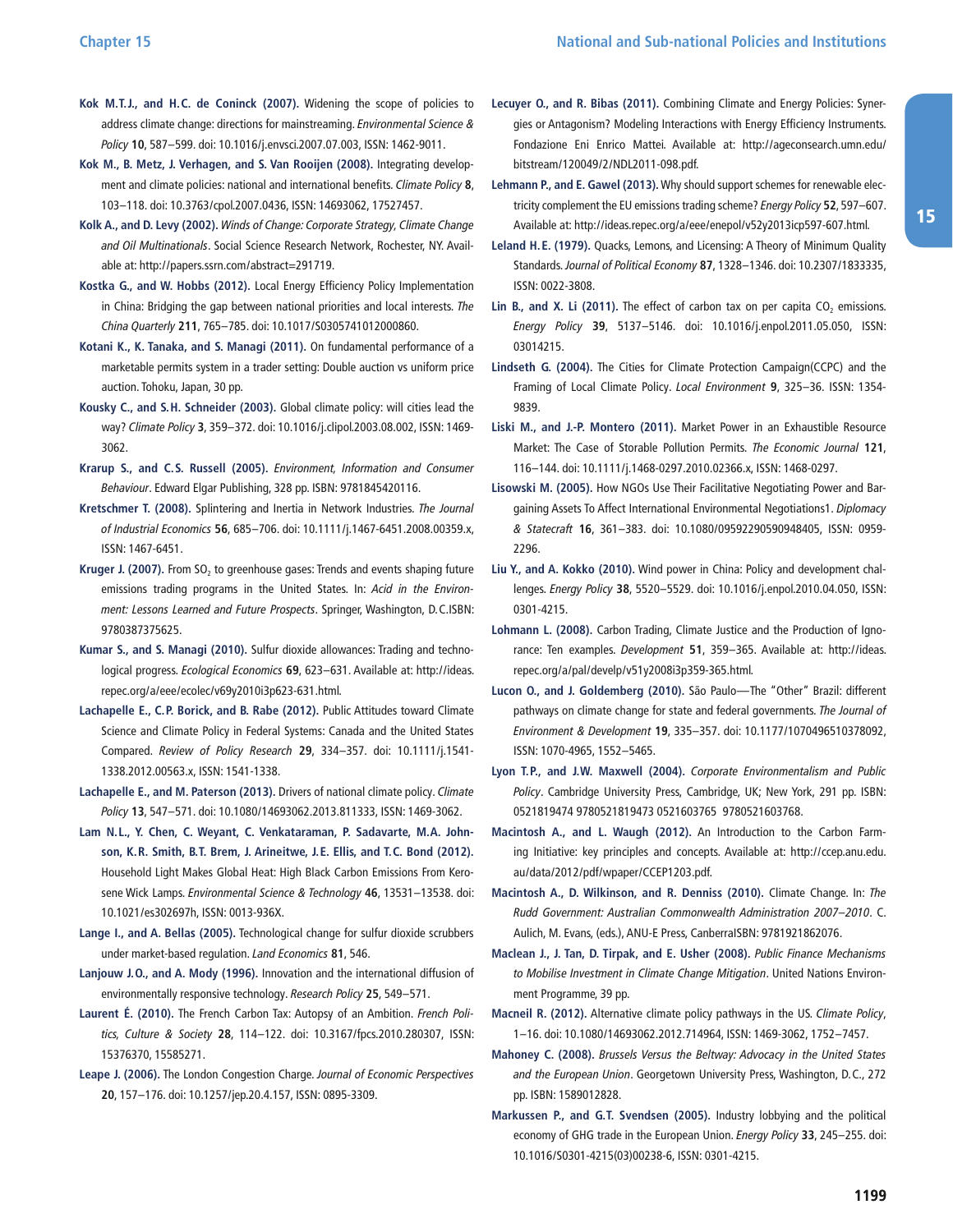- **Mathy S. (2007).** Urban and Rural Policies and the Climate Change Issue: the French experience of governance. Environmental Sciences **4**. Available at: [http:/ /halshs.archives-ouvertes.fr/halshs-00366296](http://halshs.archives-ouvertes.fr/halshs-00366296).
- **Maxwell D., P. Owen, L. McAndrew, K. Muehmel, and A. Neubauer (2011).** Addressing the Rebound Effect: A Report for the European Commission DG Environment. Global View Sustainability Services, 133 pp. Available at: ec.europa.eu/environment/eussd/pdf/rebound\_effect\_report.pdf.
- **Mazmanian D. A., J. Jurewitz, and H. Nelson (2008).** California's Climate Change Policy. The Journal of Environment & Development **17**, 401–423. doi: 10.1177/1070496508325438.
- **Mazzucato M. (2013).** The Entrepreneurial State: Debunking Public vs. Private Sector Myths. Anthem Press, 266 pp. ISBN: 9780857282521 0857282522.
- **McCarthy N., L. Lipper, and G. Branca (2011).** Climate-Smart Agriculture: Smallholder Adoption and Implications for Climate Change Adaptation and Mitigation. Food and Agriculture Organization of the United Nations, Rome, 25 pp. Available at: [http:/ /cgspace.cgiar.org/handle/10568/33461](http://cgspace.cgiar.org/handle/10568/33461).
- **McCright A. M., and R. E. Dunlap (2003).** Defeating Kyoto: The Conservative Movement's Impact on U.S. Climate Change Policy. Social Problems **50**, 348–373. doi: 10.1525/sp.2003.50.3.348, ISSN: 00377791, 15338533.
- **Meadowcroft J. (2011).** Engaging with the politics of sustainability transitions. Environmental Innovation and Societal Transitions **1**, 70–75. doi: 10.1016/j. eist.2011.02.003, ISSN: 2210-4224.
- **Mehling M., and D. J. Frenkil (2013).** Climate Law in the United States: Facing Structural and Procedural Limitations. In: Climate Change and the Law. E.J. Hollo, K. Kulovesi, M. Mehling, (eds.), Springer Netherlands, Dordrecht, pp. 473–487. ISBN: 978-94-007-5439-3, 978-94-007-5440-9.
- **Metcalf G. E. (2009).** Market-based Policy Options to Control U.S. Greenhouse Gas Emissions. Journal of Economic Perspectives **23**, 5–27. doi: 10.1257/jep.23.2.5, ISSN: 0895-3309.
- **Metz B. (2010).** Controlling Climate Change. Cambridge University Press, Cambridge, 376 pp. ISBN: 9780521747844.
- **Metz B., and M. Kok (2008).** Integrating development and climate policies. Climate Policy **8**, 99–102. doi: 10.3763/cpol.2008.0523, ISSN: 14693062, 17527457.
- **Meyers S., J. E. McMahon, M. McNeil, and X. Liu (2003).** Impacts of U.S. Federal Energy Efficiency Standards for Residential Appliances. Energy **28**, 755–67.
- **Michaelowa A. (2013).** A call to action: but too late, in vain? Climate Policy **13**, 408–410. doi: 10.1080/14693062.2013.770964, ISSN: 1469-3062.
- **Mitchell C., D. Bauknecht, and P. M. Connor (2006).** Effectiveness through risk reduction: a comparison of the renewable obligation in England and Wales and the feed-in system in Germany. Energy Policy **34**, 297–305. ISSN: 0301-4215.
- **Montero J., Jose Miguel Sanchez, and R. Katz (2002).** A Market-Based Environmental Policy Experiment in Chile. Journal of Law and Economics **45**, 267–287. doi: 10.1086/jle.2002.45.issue-1, ISSN: 0022-2186.
- **Montgomery W. D. (1972).** Markets in licenses and efficient pollution control programs. Journal of Economic Theory **5**, 395–418. ISSN: 0022-0531.
- **Morgenstern R. D., and W. A. Pizer (2007).** Reality Check: "The Nature and Performance of Voluntary Environmental Programs in the United States, Europe, and Japan." RFF Press, 204 pp. ISBN: 1933115378.
- **Morgenstern R., W. Pizer, and J.-S. Shih (2007).** Evaluating voluntary U.S. climate programs: the case of Climate Wise. In: Reality Check: "The Nature and Performance of Voluntary Environmental Programs in the United States, Europe, and Japan." R.D. Morgenstern, W.A. Pizer, (eds.), Resources for the Future, Washington, D.C., pp. 118–137. ISBN: 9781933115375.
- Da Motta R. (2011a). Climate Change in Brazil : Economic, Social and Regulatory Aspects. Instituto de Pesquisa Economica Aplicada, Brasilia, 1 pp. ISBN: 9788578111281 8578111281.
- **Da Motta R. S. (2011b).** The national policy on climate change: Regulatory and governance aspects. In: Climate change in Brazil: economic, social and regulatory aspects. Brasilia.
- **Mowery D. (2011).** Federal Policy and the Development of Semiconductors, Computer Hardware, and Computer Software: A Policy Model for Climate-Change R&D? In: Accelerating Energy Innovation: Insights from Multiple Sectors. R. Henderson, R.G. Newell, (eds.), University of Chicago Press, Chicago, pp. 159–188.
- **Muller N. Z., R. Mendelsohn, and W. Nordhaus (2011).** Environmental Accounting for Pollution in the United States Economy. American Economic Review **101**, 1649–1675. doi: 10.1257/aer.101.5.1649, ISSN: 0002-8282.
- **Mytelka L., F. Aguayo, G. Boyle, S. Breukers, G. de Scheemaker, I. Abdel Gelil, R. Kemp, J. Monkelbaan, C. Rossini, J. Watson, and R. Wolson (2012).** Chapter 25- Policies for Capacity Development. In: Global Energy Assessment (GEA). Cambridge University Press ; International Institute for Applied Systems Analysis, Cambridge; Laxenburg, Austria, pp. 1745–1802. ISBN: 9781107005198 1107005191 9780521182935 052118293X.
- **National Greenhouse and Energy Reporting Act 2007 (2007).** Available at: [http:/ /www.comlaw.gov.au/Details/C2007A00175](http://www.comlaw.gov.au/Details/C2007A00175).
- **Nemet G. F. (2009).** Demand-pull, technology-push, and government-led incentives for non-incremental technical change. Research Policy **38**, 700–709. Available at: [http:/ /ideas.repec.org/a/eee/respol/v38y2009i5p700-709.html](http://ideas.repec.org/a/eee/respol/v38y2009i5p700-709.html).
- **Nemet G. F. (2013).** Technological Change and Climate Change Policy. In: Encyclopedia of Energy, Natural Resource, and Environmental Economics. Jason Shogren, (ed.), Elsevier, Waltham, pp. 107–116. ISBN: 978-0-08-096452-2.
- **Neufeldt H., E. Jochem, J. Hinkel, D. Huitma, E. Massey, P. Watkiss, D. McEvoy, T. Rayner, A. Hof, and K. Lonsdale (2010).** Climate policy and inter-linkages between adaptation and mitigation. In: Making Climate Change Work for Us: European Perspectives on Adaptation and Mitigation Strategies. M. Hulme, H. Neufeldt, (eds.), Cambridge University Press, Cambridge, pp. 3–30. Available at: [http:/ /researchbank.rmit.edu.au/view/rmit:4876.](http://researchbank.rmit.edu.au/view/rmit:4876)
- **Newell P. (2008).** Civil Society, Corporate Accountability and the Politics of Climate Change. Global Environmental Politics **8**, 122–153. ISSN: 1536-0091.
- **Newell R. G. (2010).** The role of markets and policies in delivering innovation for climate change mitigation. Oxford Review of Economic Policy **26**, 253–269. doi: 10.1093/oxrep/grq009.
- **Newell R. G., A. B. Jaffe, and R. N. Stavins (1999).** The Induced Innovation Hypothesis and Energy-Saving Technological Change. Quarterly Journal of Economics **114**, 941–975. doi: i: 10.1162/003355399556188, ISSN: 0033-5533.
- **Newell P., and M. Paterson (2010).** Climate Capitalism : Global Warming and the Transformation of the Global Economy. Cambridge University Press, Cambridge; New York, 223 pp. ISBN: 9780521194853 0521194857 9780521127288 0521127289 9780511789366 051178936X.
- **Newell R. G., and W. A. Pizer (2003).** Discounting the distant future: how much do uncertain rates increase valuations? Journal of Environmental Economics and Management **46**, 52–71. Available at: [http:/ /ideas.repec.org/a/eee/jeeman/](http://ideas.repec.org/a/eee/jeeman/v46y2003i1p52-71.html) [v46y2003i1p52-71.html.](http://ideas.repec.org/a/eee/jeeman/v46y2003i1p52-71.html)
- **Newell R. G., W. A. Pizer, and D. Raimi (2013).** Carbon Markets 15 Years after Kyoto: Lessons Learned, New Challenges. Journal of Economic Perspectives **27**, 123–146. doi: 10.1257/jep.27.1.123, ISSN: 0895-3309.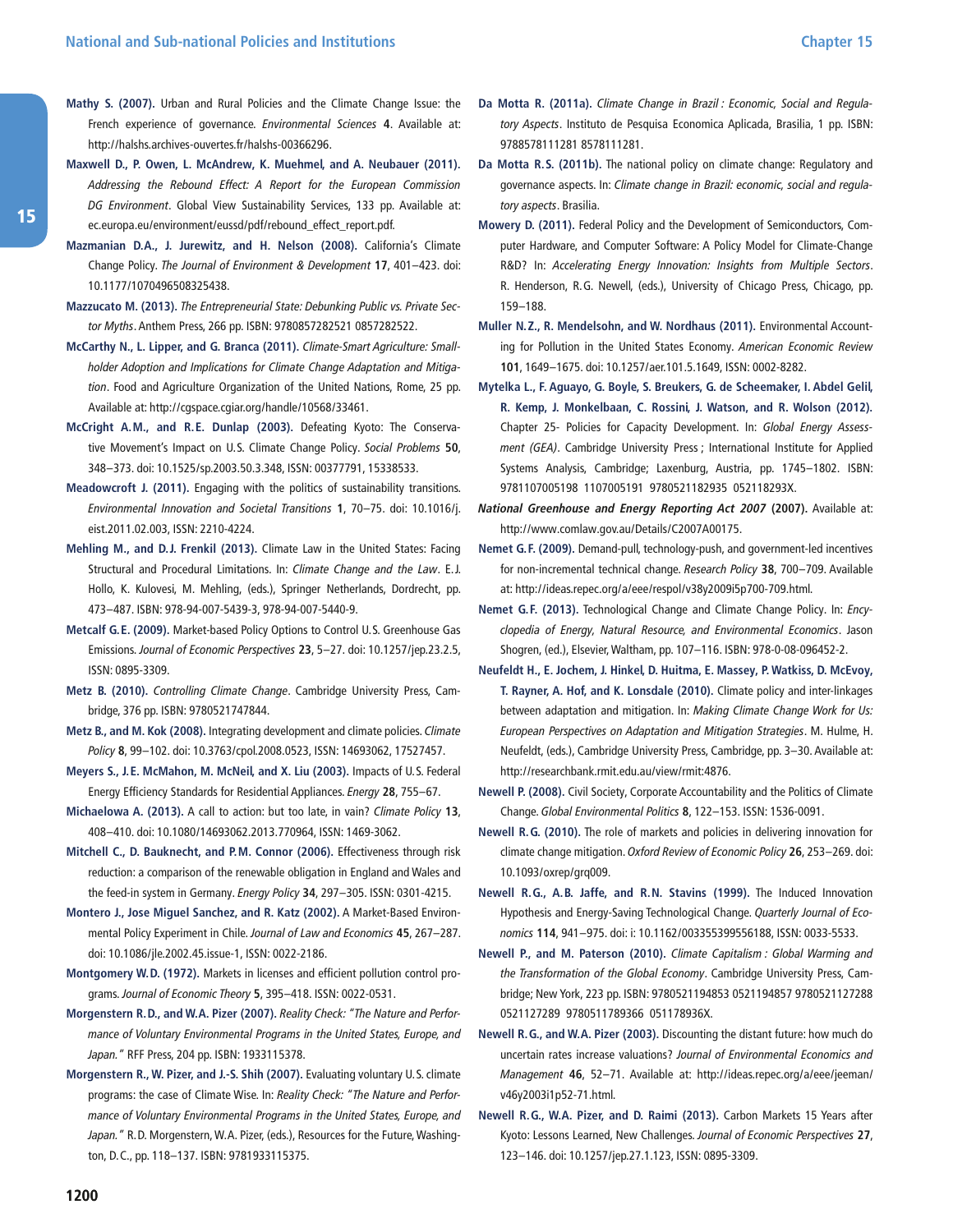- **Nishida Y., and Y. Hua (2011).** Motivating stakeholders to deliver change: Tokyo's Cap-and-Trade Program. Building Research & Information **39**, 518–533. doi: 10.1080/09613218.2011.596419, ISSN: 0961-3218, 1466–4321.
- **Nordhaus (2007).** To Tax or Not to Tax: Alternative Approaches to Slowing Global Warming. Review of Environmental Economics and Policy **1**, 26–44. doi: 10.1093/reep/rem008.
- **Nordhaus W. D. (2009).** The Economics of an Integrated World Oil Market. In: International Energy Workshop. Venice, Italy. 17-19 pp. Available at: http://aida. [econ.yale.edu/~nordhaus/homepage/documents/iew\\_052909.pdf](http://aida.econ.yale.edu/~nordhaus/homepage/documents/iew_052909.pdf).
- **North D. (1991).** Institutions. Journal of Economic Perspectives **5**, 97–112. doi: 10.1257/jep.5.1.97.
- **Nye M., and S. Owens (2008).** Creating the UK emission trading scheme: motives and symbolic politics. European Environment **18**, 1–15. doi: 10.1002/eet.468, ISSN: 1099-0976.
- **NZME (2013).** The global effort—New Zealand Climate change information. Climate Change Information, New Zealand. Available at: http://www. [climatechange.govt.nz/reducing-our-emissions/targets.html.](http://www.climatechange.govt.nz/reducing-our-emissions/targets.html)
- **Oates W. E. (1999).** An Essay on Fiscal Federalism. Journal of Economic Literature **37**, 1120–1149. ISSN: 0022-0515.
- **Oates W. E. (2002).** A Reconsideration of Environmental Federalism. In: Recent advances in environmental economics. Edward Elgar, ISBN: 1858986117 9781858986111.
- **Oberheitmann A. (2008).** China's Energy Security Strategy and the Regional Environment: Assessing the Environmental Impact of China's Economic Growth and Energy Consumption Applying a Dynamic Welfare Optimisation Approach. VDM Verlag Dr. Müller, Saarbrücken, 208 pp. ISBN: 9783639100877 3639100875.
- **OECD (2001).** Environmentally Related Taxes in OECD Countries. Organisation for Economic Co-operation and Development, Paris, 100 pp. ISBN: 9789264187313.
- **OECD (2005).** Bridge over Troubled Waters Linking Climate Change and Development. Organisation for Economic Co-operation and Development, Paris, 153 pp. ISBN: 9264012753 9789264012752 9789264012769 9264012761.
- **OECD (2008).** An OECD Framework for Effective and Efficient Environmental Policies. Available at: [http:/ /www.oecd.org/dataoecd/8/44/40501159.pdf](http://www.oecd.org/dataoecd/8/44/40501159.pdf).
- **OECD (2013).** Taxing Energy Use a Graphical Analysis. Organisation for Economic Co-operation and Development, Paris, 256 pp. ISBN: 9789264183933 9264183930.
- **Oikonomou V., A. Flamos, and S. Grafakos (2010).** Is blending of energy and climate policy instruments always desirable? Energy Policy **38**, 4186–4195. Available at: [http:/ /ideas.repec.org/a/eee/enepol/v38y2010i8p4186-4195.html.](http://ideas.repec.org/a/eee/enepol/v38y2010i8p4186-4195.html)
- **Oikonomou V., and C. Jepma (2008).** A framework on interactions of climate and energy policy instruments. Mitigation and Adaptation Strategies for Global Change **13**, 131–156. Available at: [http:/ /econpapers.repec.org/article/sprmasfgc/](http://econpapers.repec.org/article/sprmasfgc/v_3a13_3ay_3a2008_3ai_3a2_3ap_3a131-156.htm) [v\\_3a13\\_3ay\\_3a2008\\_3ai\\_3a2\\_3ap\\_3a131-156.htm.](http://econpapers.repec.org/article/sprmasfgc/v_3a13_3ay_3a2008_3ai_3a2_3ap_3a131-156.htm)
- **Okubo Y., and A. Michaelowa (2010).** Effectiveness of subsidies for the Clean Development Mechanism: Past experiences with capacity building in Africa and LDCs. Climate and Development **2**, 30–49. doi: 10.3763/cdev.2010.0032, ISSN: 1756-5529.
- **Ondraczek J. (2013).** The sun rises in the east (of Africa): A comparison of the development and status of solar energy markets in Kenya and Tanzania. Energy Policy. doi: 10.1016/j.enpol.2013.01.007.
- **Ostrom E. (2010).** Polycentric systems for coping with collective action and global environmental change. Global Environmental Change **20**, 550–557. doi: 10.1016/j.gloenvcha.2010.07.004, ISSN: 0959-3780.
- **Oum T. H. (1989).** Alternative Demand Models and Their Elasticity Estimates. Journal of Transport Economics and Policy **23**, 163–187. doi: 10.2307/20052880, ISSN: 0022-5258.
- **Pacala S., and R. Socolow (2004).** Stabilization Wedges: Solving the Climate Problem for the Next 50 Years with Current Technologies. Science **305**, 968–972. doi: 10.1126/science.1100103, ISSN: 0036-8075, 1095–9203.
- **Pachauri S., A. Brew-Hammond, D. F. Barnes, D. H. Bouille, S. Gitonga, V. Modi, and H. Zerriffi (2012).** Chapter 19: Energy Access for Development. In: Global Energy Assessment (GEA). Cambridge University Press ; International Institute for Applied Systems Analysis, Cambridge; Laxenburg, Austria, pp. 1401–1458. ISBN: 9781107005198 1107005191 9780521182935 052118293X.
- **Pagdee A., Y. Kim, and P. J. Daugherty (2006).** What Makes Community Forest Management Successful: A Meta-Study From Community Forests Throughout the World. Society & Natural Resources **19**, 33–52. doi: 10.1080/08941920500323260, ISSN: 0894-1920.
- **Park W. G., and J. C. Ginarte (1997).** Intellectual property rights and economic growth. Contemporary Economic Policy **15**, 51–61.
- Parry I. (2004). Are emissions permits regressive? Journal of Environmental Economics and Management **47**, 364–387. ISSN: 0095-0696.
- **Parry I. W. H. (2013).** Reforming the Tax System to Promote Environmental Objectives: An Application to Mauritius. International Monetary Fund, 39 pp. Available at: [http:/ /ideas.repec.org/p/imf/imfwpa/11-124.html](http://ideas.repec.org/p/imf/imfwpa/11-124.html).
- **Parry I. W. H., M. Walls, and W. Harrington (2007).** Automobile Externalities and Policies. Resources For the Future, Washington, D.C., 37 pp. Available at: [http:/ /ideas.repec.org/p/rff/dpaper/dp-06-26.html.](http://ideas.repec.org/p/rff/dpaper/dp-06-26.html)
- **Parson E. A., and E. L. Kravitz (2013).** Market Instruments for the Sustainability Transition. Annual Review of Environment and Resources **38**, 415–440. doi: 10.1146/annurev-environ-061311-111640.
- **Partnership for Market Readiness (2011).** Design Document. World Bank. Available at: [https:/ /www.thepmr.org/system/files/documents/PMR%20Design%20](https://www.thepmr.org/system/files/documents/PMR%20Design%20Document_May_24_2011.pdf) [Document\\_May\\_24\\_2011.pdf.](https://www.thepmr.org/system/files/documents/PMR%20Design%20Document_May_24_2011.pdf)
- **Partnership for Market Readiness (2012).** PMR Technical Note 2. Domestic Emissions Trading: Existing and Proposed Schemes. World Bank. Available at: [https:/ /www.thepmr.org/system/files/documents/PMR\\_Technical\\_Note\\_2\\_](https://www.thepmr.org/system/files/documents/PMR_Technical_Note_2_Domestic_ETS.pdf) [Domestic\\_ETS.pdf.](https://www.thepmr.org/system/files/documents/PMR_Technical_Note_2_Domestic_ETS.pdf)
- **Paterson M. (2010).** Legitimation and Accumulation in Climate Change Governance. New Political Economy **15**, 345–368. doi: 10.1080/13563460903288247, ISSN: 1356-3467, 1469–9923.
- **Paterson M. (2012).** Who and what are carbon markets for? Politics and the development of climate policy. Climate Policy **12**, 82–97. doi: 10.1080/14693062.2011.579259, ISSN: 1469-3062.
- Pattberg P. (2010). Public-private partnerships in global climate governance. Wiley Interdisciplinary Reviews: Climate Change **1**, 279–287. doi: 10.1002/wcc.38, ISSN: 17577780, 17577799.
- **Pearce D. (2006).** The political economy of an energy tax: The United Kingdom's Climate Change Levy. Energy Economics **28**, 149–158. Available at: [http:/ /ideas.](http://ideas.repec.org/a/eee/eneeco/v28y2006i2p149-158.html) [repec.org/a/eee/eneeco/v28y2006i2p149-158.html](http://ideas.repec.org/a/eee/eneeco/v28y2006i2p149-158.html).
- **Pearce D. (2012).** Policy Forum: Designing a Carbon Price Policy: Empirical Uncertainties in Climate Policy Implementation. Australian Economic Review **45**, 114–124. doi: 10.1111/j.1467-8462.2011.00669.x, ISSN: 1467-8462.
- **Pegels A. (2010).** Renewable energy in South Africa: Potentials, barriers and options for support. Energy Policy **38**, 4945–4954. doi: 10.1016/j.enpol.2010.03.077, ISSN: 0301-4215.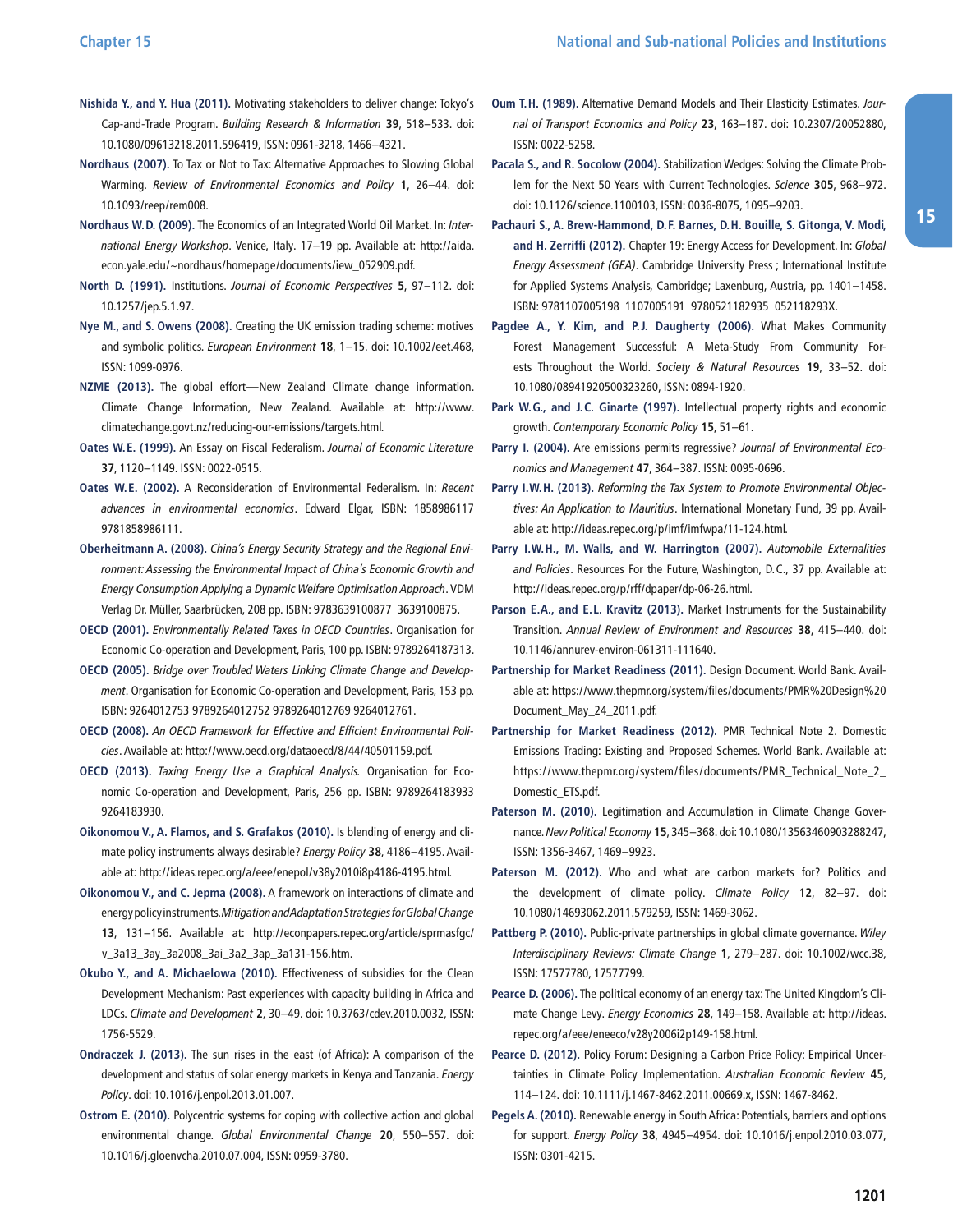- **Perdan S., and A. Azapagic (2011).** Carbon Trading: Current Schemes and Future Developments. Energy Policy **39**, 6040–6054. doi: 10.1016/j.enpol.2011.07.003, ISSN: 0301-4215.
- **Pezzey J. C. V., S. Mazouz, and F. Jotzo (2010).** The Logic Of Collective Action And Australia's Climate Policy. Australian Agricultural and Resource Economics Society, Adelaide, Australia, 19 pp. Available at: [http:/ /ideas.repec.](http://ideas.repec.org/p/ags/aare10/59577.html) [org/p/ags/aare10/59577.html.](http://ideas.repec.org/p/ags/aare10/59577.html)
- **Pimentel D., R. Lal, and J. Singmaster (2010).** Carbon capture by biomass and soil are sound:  $CO<sub>2</sub>$  burial wastes energy. Environment, Development and Sustainability **12**, 447–448. doi: 10.1007/s10668-010-9236-x, ISSN: 1387-585X, 1573–2975.
- **Pinkse J., and A. Kolk (2007).** Multinational Corporations and Emissions Trading: Strategic Responses to New Institutional Constraints. European Management Journal **25**, 441–452.
- **Pinkse J., and A. Kolk (2009).** International Business and Global Climate Change. Taylor & Francis US, New York; Oxford, 215 pp. ISBN: 9780415415521.
- **Polinsky M. (1979).** Controlling Externalities and Protecting Entitlements: Property Right, Liability Rule, and Tax-Subsidy Approaches. The Journal of Legal Studies **8**, 1–48. doi: 10.2307/724046, ISSN: 00472530.
- Popp D. (2002). Induced Innovation and Energy Prices. The American Economic Review **92**, 160–180.
- **Popp D. (2003).** Pollution control innovations and the Clean Air Act of 1990. Journal of Policy Analysis and Management **22**, 641–660.
- **Popp D., I. Hascic, and N. Medhi (2010a).** Technology and the diffusion of renewable energy. Energy Economics **33**, 648–662.
- **Popp D., R. G. Newell, and A. B. Jaffe (2010b).** Energy, the environment, and technological change. In: Handbook of the economics of innovation. B. Hall, N. Rosenberg, (eds.), North Holland, Amsterdam; Boston, pp. 873–937. ISBN: 2210-8807.
- **Posner R. (2010).** The Politics of Vertical Diffusion: The States and Climate Change. In: Introduction: The Challenges of U.S. Climate Governance. Brookings Institution, Washington DC, pp. 73–99.
- Potters J., and R. Sloof (1996). Interest Groups: A survey of empirical models that try to assess their influence. European Journal of Political Economy **12**, 403–442. doi: 10.1016/S0176-2680(96)00008-0, ISSN: 0176-2680.
- **Powell W. E., and P. J. DiMaggio** (Eds.) **(1991).** The New Institutionalism in Organizational Analysis. University of Chicago Press, Chicago, IL, 486 pp. ISBN: 9780226677095.
- **Price L., C. Galitsky, K. J. Kramer, and A. McKane (2008).** International Experience with Key Program Elements of Industrial Energy Efficiency or Greenhouse Gas Emissions Reduction Target-Setting Programs. Lawrence Berkeley National Lab, Berkeley, CA, US, 43 pp.
- Puppim de Oliveira J.A. (2009). The implementation of climate change related policies at the subnational level: An analysis of three countries. Habitat International **33**, 253–259. doi: 10.1016/j.habitatint.2008.10.006, ISSN: 0197-3975.
- **Qi Y., L. Ma, H. Zhang, and H. Li (2008).** Translating a Global Issue Into Local Priority: China's Local Government Response to Climate Change. The Journal of Environment & Development **17**, 379–400. doi: 10.1177/1070496508326123, ISSN: 1070-4965, 1552–5465.
- **Rabe B. G. (2009).** Second-Generation Climate Policies in the States: Proliferation, Diffusion, and Regionalization. In: Changing Climates in North American Politics. H. Selin, S.D. Vandeveer, (eds.), Massachusetts Institute of Technology, pp. 67–86.
- **Rabe B. G. (2010).** Greenhouse Governance: Addressing Climate Change in America. In: Introduction: The Challenges of U.S. Climate Governance. Brookings Institution, Washington DC, pp. 17.
- **Rabe B. G., and C. P. Borick (2012).** Carbon Taxation and Policy Labeling: Experience from American States and Canadian Provinces. Review of Policy Research **29**, 358–382. doi: 10.1111/j.1541-1338.2012.00564.x, ISSN: 1541-1338.
- **Radaelli C. M., and V. A. Schmidt (2004).** Policy change and discourse in Europe: conceptual and methodological issues. West European Politics **27**, 183–210.
- **Ragwitz M., and S. Steinhilber (2013).** Effectiveness and efficiency of support schemes for electricity from renewable energy sources. Wiley Interdisciplinary Reviews: Energy and Environment. doi: 10.1002/wene.85, ISSN: 2041-840X.
- **Ramey V. A., and D. J. Vine (2010).** Oil, Automobiles, and the U.S. Economy: How Much Have Things Really Changed? National Bureau of Economic Research, Cambridge, Mass, 53 pp. Available at: [http:/ /www.nber.org/pap.](http://www.nber.org/pap)
- **Rausch S., G. E. Metcalf, and J. M. Reilly (2011).** Distributional impacts of carbon pricing: A general equilibrium approach with micro-data for households. Energy Economics **33**, S20–S33. doi: 10.1016/j.eneco.2011.07.023, ISSN: 01409883.
- **Rausch S., G. E. Metcalf, J. M. Reilly, and S. Paltsev (2010).** Distributional Implications of Alternative U.S. Greenhouse Gas Control Measures. The B.E. Journal of Economic Analysis & Policy **10**, 45. Available at: [http:/ /www.degruyter.com.](http://www.degruyter.com.ezproxy.library.tufts.edu/view/j/bejeap.2010.10.issue-2/bejeap.2010.10.2.2537/bejeap.2010.10.2.2537.xml?rskey=XUopMw&result=1&q=rausch) [ezproxy.library.tufts.edu/view/j/bejeap.2010.10.issue-2/bejeap.2010.10.2.253](http://www.degruyter.com.ezproxy.library.tufts.edu/view/j/bejeap.2010.10.issue-2/bejeap.2010.10.2.2537/bejeap.2010.10.2.2537.xml?rskey=XUopMw&result=1&q=rausch) [7/bejeap.2010.10.2.2537.xml?rskey=XUopMw&result=1&q=rausch.](http://www.degruyter.com.ezproxy.library.tufts.edu/view/j/bejeap.2010.10.issue-2/bejeap.2010.10.2.2537/bejeap.2010.10.2.2537.xml?rskey=XUopMw&result=1&q=rausch)
- **Ravindranath N. H. (2007).** Mitigation and adaptation synergy in forest sector. Mitigation and Adaptation Strategies for Global Change **12**, 843–853. doi: 10.1007/s11027-007-9102-9, ISSN: 1381-2386, 1573–1596.
- **Regional Greenhouse Gas Initiative, Inc. (2013).** RGGI States Propose Lowering Regional CO<sub>2</sub> Emissions Cap 45%, Implementing a More Flexible Cost-Control Mechanism. Available at: [http:/ /www.rggi.org/docs/PressReleases/PR130207\\_](http://www.rggi.org/docs/PressReleases/PR130207_ModelRule.pdf) [ModelRule.pdf](http://www.rggi.org/docs/PressReleases/PR130207_ModelRule.pdf).
- **Republic of South Africa (2011).** National Climate Change Response White Paper. Republic of South Africa, 48 pp. Available at: [www.info.gov.za/view/DynamicAc](http://www.info.gov.za/view/DynamicAction?pageid=632&myID=315325) [tion?pageid=632&myID=315325](http://www.info.gov.za/view/DynamicAction?pageid=632&myID=315325).
- **Rezessy S., and P. Bertoldi (2011).** Voluntary Agreements in the Field of Energy Efficiency and Emission Reduction: review and analysis of experiences in the European Union. Energy Policy **39**, 7121–7129. ISSN: 0301-4215.
- **Richerzhagen C., and I. Scholz (2008).** China's capacities for mitigating climate change. World Development **36**, 308–324. doi: 10.1016/j.worlddev.2007.06.010, ISSN: 0305750X.
- **Rimmer M. (2009).** The road to Copenhagen: intellectual property and climate change. Journal of Intellectual Property Law & Practice **4**, 784–788.
- **Rodrik D. (2007).** One Economics, Many Recipes: Globalization, Institutions, and Economic Growth. Princeton University Press, Princeton, 280 pp. ISBN: 9780691129518 0691129517 9780691141176 0691141177.
- **Ronnen U. (1991).** Minimum Quality Standards, Fixed Costs, and Competition. The RAND Journal of Economics **22**, 490–504. doi: 10.2307/2600984, ISSN: 0741- 6261.
- **Rootes C. (2011).** Denied, deferred, triumphant? Climate change, carbon trading and the Greens in the Australian federal election of 21 August 2010. Environmental Politics **20**, 410–417. doi: 10.1080/09644016.2011.573363, ISSN: 0964-4016.
- **La Rovere E. L. (2011).** Mitigation Actions in Developing Countries: Case Study for Brazil. CENTROCLIMA/PPE/COPPE/UFRJ, Rio de Janeiro.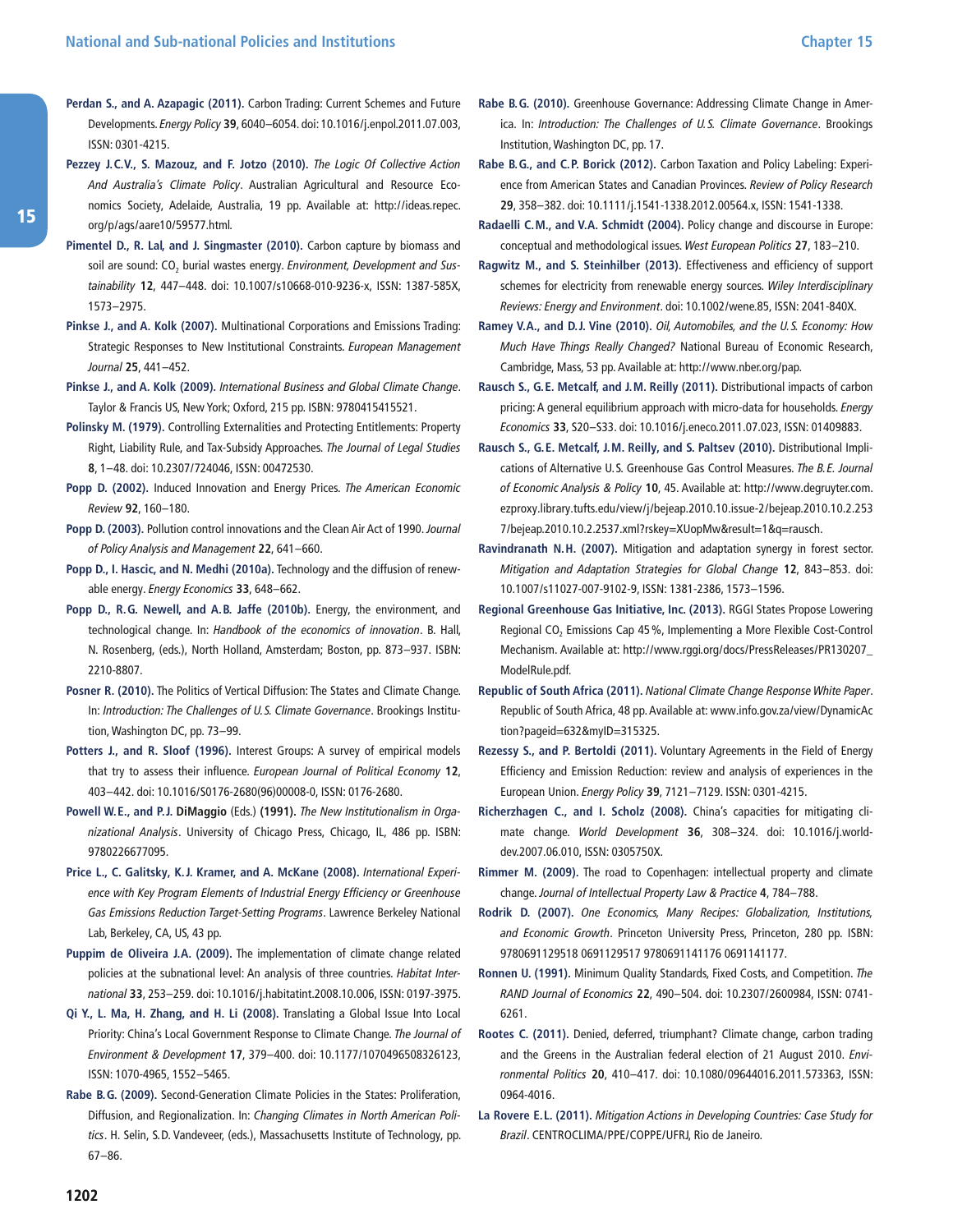- **La Rovere E. L., A. S. Pereira, and A. F. Simoes (2011).** Biofuels and Sustainable Energy Development in Brazil. World Development **39**, 1026–1036.
- **Rowlands I. H. (2000).** Beauty and the beast? BP's and Exxon's positions on global climate change. Environment and Planning C: Government and Policy **18**, 339–354. doi: 10.1068/c9752, ISSN: 0263-774X, 1472–3425.
- **Sarasini S. (2013).** Institutional work and climate change: Corporate political action in the Swedish electricity industry. Energy Policy **56**, 480–489. doi: 10.1016/j. enpol.2013.01.010, ISSN: 0301-4215.
- **Sartor O., and N. Berghmans (2011).** Carbon Price Flaw? The impact of the UK's CO2 price support on the EU ETS. Climate Brief **n. 6**, 9. Available at: [http:/ /www.](http://www.cdcclimat.com/Climate-Brief-no6-Carbon-Price.html?lang=en) [cdcclimat.com/Climate-Brief-no6-Carbon-Price.html?lang=en](http://www.cdcclimat.com/Climate-Brief-no6-Carbon-Price.html?lang=en).
- **Schmalensee R. (2012).** Evaluating Policies to Increase Electricity Generation from Renewable Energy. Review of Environmental Economics and Policy **6**, 45–64. doi: 10.1093/reep/rer020, ISSN: 1750-6816, 1750–6824.
- **Schmalensee R., and R.N. Stavins (2013).** The SO<sub>2</sub> Allowance Trading System: The Ironic History of a Grand Policy Experiment. The Journal of Economic Perspectives **27**, 103–121. doi: 10.1257/jep.27.1.103.
- **Schmidt T. S., R. Born, and M. Schneider (2012).** Assessing the costs of photovoltaic and wind power in six developing countries. Nature Climate Change **2**, 548–553. doi: 10.1038/nclimate1490, ISSN: 1758-678X.
- **Schmitt C. B., N. D. Burgess, L. Coad, A. Belokurov, C. Besançon, L. Boisrobert, A. Campbell, L. Fish, D. Gliddon, K. Humphries, V. Kapos, C. Loucks, I. Lysenko, L. Miles, C. Mills, S. Minnemeyer, T. Pistorius, C. Ravilious, M. Steininger, and G. Winkel (2009).** Global analysis of the protection status of the world's forests. Biological Conservation **142**, 2122–2130. doi: 10.1016/j. biocon.2009.04.012, ISSN: 00063207.
- **Schneider S. H., and L. H. Goulder (1997).** Achieving Low-Cost Emissions Targets. Nature **389**, pp.13–14.
- **Schreurs M. A. (2008).** From the Bottom Up: Local and Subnational Climate Change Politics. The Journal of Environment & Development **17**, 343–355. doi: 10.1177/1070496508326432, ISSN: 1070-4965, 1552–5465.
- **Shobe W., and D. Burtraw (2012).** Rethinking Environmental Federalism in a Warming World. Center for Economic and Policy Studies. Available at: [http:/ /ideas.repec.org/p/vac/wpaper/wp12-01.html.](http://ideas.repec.org/p/vac/wpaper/wp12-01.html)
- **Sims R., P. Mercado, W. Krewitt, G. Bhuyan, D. Flynn, H. Holttinen, G. Jannuzzi, S. Khennas, Y. Liu, L. J. Nilsson, J. Ogden, K. Ogimoto, M. O'Malley, H. Outhred, O. Ulleberg, and F. van Hulle (2012).** Integration of Renewable energy into Present and Future Energy Systems. In: IPCC Special Report on Renewable Energy Sources and Climate Change Mitigation [O. Edenhofer, R. Pichs-Madruga, Y. Sokona, K. Seyboth, P. Matschoss, S. Kadner, T. Zwickel, P. Eickemeier, G. Hansen, S. Schlömer, C. von Stechow (eds.)]. Cambridge University Press, Cambridge, UK; New York, NY, USA, pp. 609–706.
- **Sinn H.-W. (2008).** Public policies against global warming: a supply side approach. International Tax and Public Finance **15**, 360–394. Available at: [http:/ /ideas.](http://ideas.repec.org/a/kap/itaxpf/v15y2008i4p360-394.html) [repec.org/a/kap/itaxpf/v15y2008i4p360-394.html.](http://ideas.repec.org/a/kap/itaxpf/v15y2008i4p360-394.html)
- **Sinn H.-W. (2012).** Green Paradox. MIT Press, Cambridge, MA, 288 pp. ISBN: 0262016680.
- **Skjærseth J. B., G. Bang, and M. A. Schreurs (2013).** Explaining Growing Climate Policy Differences Between the European Union and the United States. Global Environmental Politics, 61–80. doi: 10.1162/GLEP\_a\_00198, ISSN: 1526-3800.
- **Skjærseth J. B., and T. Skodvin (2001).** Climate Change and the Oil Industry: Common Problems, Different Strategies. Global Environmental Politics **1**, 43–64. doi: 10.1162/152638001317146363, ISSN: 1526-3800.
- **Skjærseth J. B., and J. Wettestad (2008).** EU Emissions Trading: Initiation, Decision-Making and Implementation. Ashgate Publishing, Ltd., Burlington, VT, USA; London, UK, 240 pp. ISBN: 9780754686408.
- **Skjærseth J. B., and J. Wettestad (2009).** The Origin, Evolution and Consequences of the EU Emissions Trading System. Global Environmental Politics **9**, 101–122. doi: 10.1162/glep.2009.9.2.101, ISSN: 1526-3800.
- **Skodvin T., A. T. Gullberg, and S. Aakre (2010).** Target-group influence and political feasibility: the case of climate policy design in Europe. Journal of European Public Policy **17**, 854–873. doi: 10.1080/13501763.2010.486991, ISSN: 1350- 1763.
- **Skoufias E. (2012).** The Poverty and Welfare Impacts of Climate Change: Quantifying the Effects, Identifying the Adaptation Strategies. World Bank, Washington D.C., 128 pp. ISBN: 9780821396117 0821396110 9780821396124 0821396129.
- **Smallridge D., B. Buchner, C. Trabacchi, M. Netto, J.-J. Gomes Lorenzo, and L. Serra (2013).** The Role of National Development Banks in Catalyzing International Climate Finance. Inter-American Development Bank. Available at: http://www.iadb.org/en/publications/publication-detail,7101.html?id=67857.
- **Smith J. B., T. Dickinson, J. D. B. Donahue, I. Burton, E. Haites, R. J. T. Klein, and A. Patwardhan (2011).** Development and climate change adaptation funding: coordination and integration. Climate Policy **11**, 987–1000. doi: 10.1080/14693062.2011.582385, ISSN: 1469-3062.
- **Smith P., and J. E. Olesen (2010).** Synergies Between the Mitigation of, and Adaptation to, Climate Change in Agriculture. The Journal of Agricultural Science **148**, 543–552. doi: 10.1017/S0021859610000341.
- **Social Learning Group (2001).** Learning to Manage Global Environmental Risks. 2. A Functional Analysis of Social Responses to Climate Change, Ozone Depletion, and Acid Rain. MIT Press, Cambridge, MA, 258 pp. ISBN: 9780262692397.
- **Somanathan E., R. Prabhakar, and B. S. Mehta (2009).** Decentralization for costeffective conservation. Proceedings of the National Academy of Sciences of the United States of America **106**, 4143–4147. doi: 10.1073/pnas.0810049106, ISSN: 0027-8424.
- **Sorrell S. (2009).** Jevons' Paradox revisited: The evidence for backfire from improved energy efficiency. Energy Policy **37**, 1456–1469. doi: 10.1016/j. enpol.2008.12.003, ISSN: 0301-4215.
- **Sorrell S., J. Dimitropoulos, and M. Sommerville (2009).** Empirical estimates of the direct rebound effect: A review. Energy Policy **37**, 1356–1371. doi: 10.1016/j.enpol.2008.11.026, ISSN: 03014215.
- **Sovacool B. K. (2011a).** An International Comparison of Four Polycentric Approaches to Climate and Energy Governance. Energy Policy **39**, 3832–3844. ISSN: 0301-4215.
- **Sovacool B. K. (2011b).** An international comparison of four polycentric approaches to climate and energy governance. Energy Policy **39**, 3832–3844. ISSN: 0301-4215.
- **Stallworthy M. (2009).** Legislating Against Climate Change: A UK Perspective on a Sisyphean Challenge. The Modern Law Review **72**, 412–436. doi: 10.1111/j.1468-2230.2009.00752.x, ISSN: 1468-2230.
- **Stavins R. N. (2003).** Experience with Market-Based Environmental Policy Instruments. Elsevier, 355-435 pp. Available at: http://ideas.repec. [org/h/eee/envchp/1-09.html](http://ideas.repec.org/h/eee/envchp/1-09.html).
- **Steinmo S., K. Thelen, and F. Longstreth** (Eds.) **(1992).** Structuring Politics: Historical Institutionalism in Comparative Analysis. Cambridge University Press, Cambridge, UK; New York, 272 pp. ISBN: 9780521428309.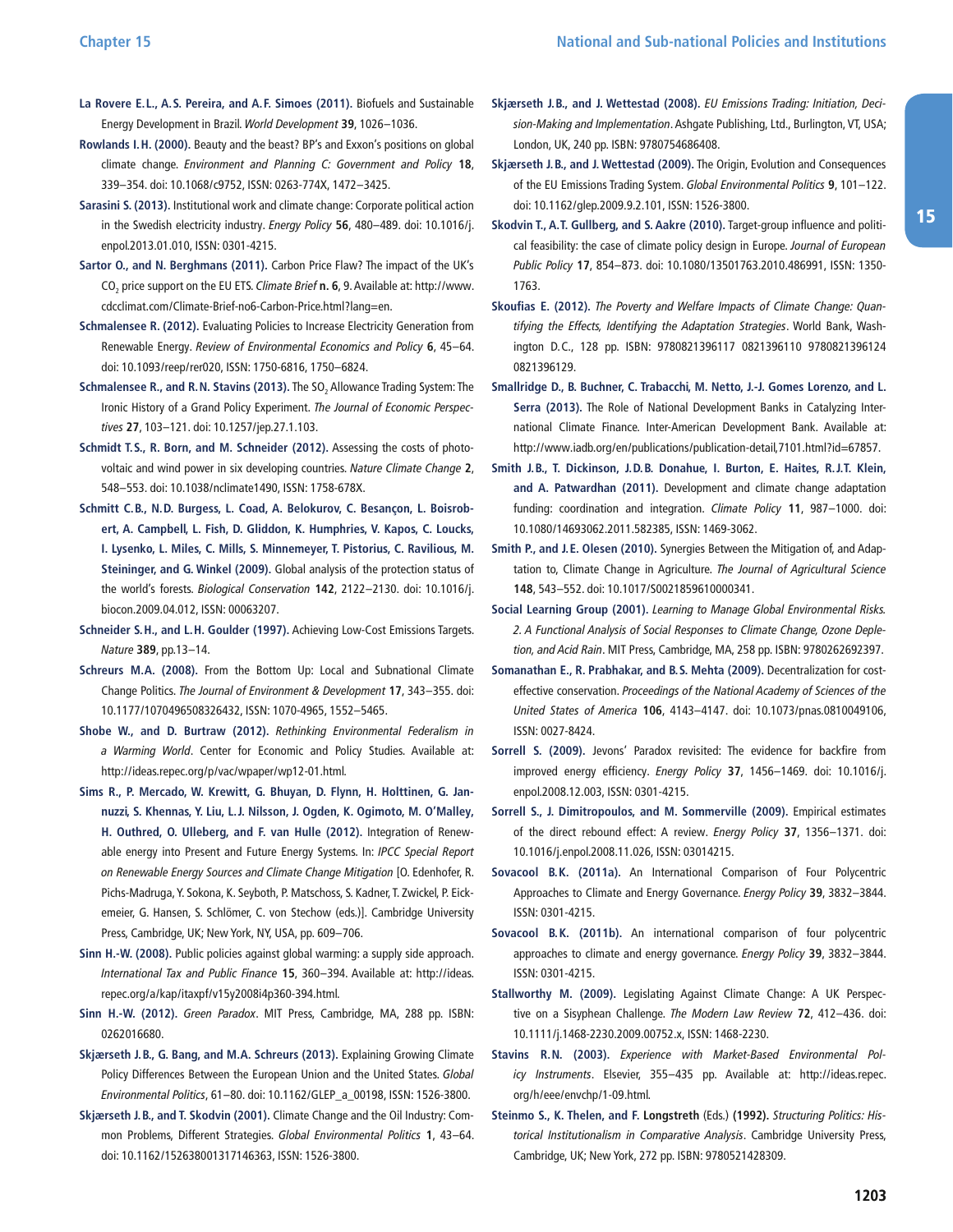- **Stenqvist C., and L. J. Nilsson (2012).** Energy efficiency in energy-intensive industries—an evaluation of the Swedish voluntary agreement PFE. Energy Efficiency **5**, 225–241. doi: 10.1007/s12053-011-9131-9, ISSN: 1570-646X, 1570–6478.
- **Sterk W. (2010).** Nationally Appropriate Mitigation Actions: definitions, issues, and options. Wuppertal Institute for Climate, Environment and Energy.
- **Sterner T. (2007).** Fuel taxes: An important instrument for climate policy. Energy Policy **35**, 3194–3202.
- **Sterner T. (2012).** Distributional effects of taxing transport fuel. Energy Policy **41**, 75–83. doi: 10.1016/j.enpol.2010.03.012, ISSN: 0301-4215.
- **Sterner T., and J. Coria (2012).** Policy Instruments for Environmental and Natural Resource Management. RFF Press, Washington, D.C., 528 pp. ISBN: 9781617260971 1617260975 9781617260988 1617260983.
- **Sterner T., M. Damon, G. Kohlin, and M. Visser (2012).** Capacity Building to Deal With Climate Challenges Today and in the Future. The Journal of Environment & Development **21**, 71–75. doi: 10.1177/1070496511435672, ISSN: 1070-4965, 1552–5465.
- **Sterner T., and B. Turnheim (2009).** Innovation and diffusion of environmental technology: Industrial NOx abatement in Sweden under refunded emission payments. Ecological Economics **68**, 2996–3006. doi: 10.1016/j.ecolecon.2009.06.028, ISSN: 09218009.
- **Stewart R., R. Biesbroek, S. Binnerup, T. R. Carter, C. Cowan, T. Henrichs, S. Loquen, H. Mela, M. Morecroft, M. Reese, and D. Rey (2009).** Europe Adapts to Climate Change: Comparing National Adaptation Strategies. Partnership for European Environmental Research, Helsinki, 280 pp. ISBN: 978-952-11- 3450-0.
- **Sturm B. (2008).** Market Power in Emissions Trading Markets Ruled by a Multiple Unit Double Auction: Further Experimental Evidence. Environmental and Resource Economics **40**, 467–487. doi: 10.1007/s10640-007-9165-9.
- **Sugino M., and T. Arimura (2011).** The effects of voluntary action plans on energy-saving investment: an empirical study of the Japanese manufacturing sector. Environmental Economics and Policy Studies **13**, 237–257. doi: 10.1007/s10018-011-0015-1, ISSN: 1432-847X.
- **Sumner J., L. Bird, and H. Dobos (2011).** Carbon Taxes: a review of experience and policy design considerations. Climate Policy **11**, 922–943. doi: 10.3763/cpol.2010.0093, ISSN: 14693062, 17527457.
- **Szarka J. (2013).** From Climate Advocacy to Public Engagement: An Exploration of the Roles of Environmental Non-Governmental Organisations. Climate **1**, 12–27. doi: 10.3390/cli1010012, ISSN: 2225-1154.
- **Tanikawa H. (2004).** Incentive Schemes for Japanese Companies' Voluntary Environmental Initiatives— Empirical Analysis Based on Case Studies and Questionnaires (Japanese). Research Institute of Economy, Trade and Industry (RIETI), 55 pp. Available at: [http:/ /ideas.repec.org/p/eti/rdpsjp/04030.html.](http://ideas.repec.org/p/eti/rdpsjp/04030.html)
- **Teng F., and A. Gu (2007).** Climate Change: national and local policy opportunities in China. Environmental Sciences **4**, 183–194. doi: 10.1080/15693430701742735, ISSN: 1569-3430.
- **Thomson R., and P. Jensen (2013).** The Effects of Government Subsidies on Business R&D Employment: Evidence from OECD Countries. National Tax Journal **66**, 281–309. ISSN: 00280283.
- **Thornton N. (2010).** Realising Development Effectiveness: Making the Most of Climate Change Finance in Asia and the Pacific. Capacity Development for Development Effectiveness Facility. Available at: [www.agulhas.co.uk/cms\\_](http://www.agulhas.co.uk/cms_files/14/942_Report_lowres_091110.pdf) [files/14/942\\_Report\\_lowres\\_091110.pdf](http://www.agulhas.co.uk/cms_files/14/942_Report_lowres_091110.pdf).
- **Tietenberg T. H. (2006).** Emissions Trading: Principles And Practice 2nd Edition. Resources for the Future, Washington, D.C., 247 pp. ISBN: 9781933115306.
- **Van Tilburg X., L. Wurtenberger, H. Coninck, and S. Bakker (2011).** Paving the Way for Low-Carbon Development Strategies. Energy Research Centre of the **Netherlands**
- **Tinbergen J. (1970).** On the Theory of Economic Policy. Elsevier Science & Technology, 84 pp. ISBN: 0720431301.
- **Tsang S., and A. Kolk (2010a).** The Evolution of Chinese Policies and Governance Structures on Environment, Energy and Climate. Environmental Policy and Governance **20**, 180–196.
- **Tsang S., and A. Kolk (2010b).** The Evolution of Chinese Policies and Governance Structures on Environment, Energy and Climate. Environmental Policy and Governance **20**, 180–196. doi: 10.1002/eet.540, ISSN: 1756-9338.
- **Tyler E. (2010).** Aligning South African energy and climate change mitigation policy. Climate Policy **10**, 575–588. doi: 10.3763/cpol.2010.0094, ISSN: 14693062, 17527457.
- **U. K. (2008).** Climate Change Act 2008. Available at: [http:/ /www.legislation.](http://www.legislation.gov.uk/ukpga/2008/27/contents) [gov.uk/ukpga/2008/27/contents.](http://www.legislation.gov.uk/ukpga/2008/27/contents)
- **U. S. National Research Council (2001).** Energy Research at DOE: Was It Worth It? Energy Efficiency and Fossil Energy Research 1978 to 2000. National Academy Press, Washington D.C., 224 pp. Available at: http://www.nap.edu/openbook. [php?isbn=0309074487](http://www.nap.edu/openbook.php?isbn=0309074487).
- **Uchiyama Y., T. Aoyagi, K. Asade, M. Mashita, R. Matsuhashi, and K. Yoshiokoa (2012).** Keidanren Voluntary Action Plan Evaluation Report Fiscal 2011. Evaluation Commitee for the Voluntary Action Plan on the Environment. Available at: [www.keidanren.or.jp/policy/2012/029.pdf.](http://www.keidanren.or.jp/policy/2012/029.pdf)
- **UNFCCC (2001).** Report of the Conference of the Parties on Its Seventh Session. United Nations Framework on Climate Change, Marrakesh, 69 pp. Available at: unfccc.int/resource/docs/cop7/13a01.pdf.
- **UNFCCC (2007).** Bali Action Plan. Decision 1/CP.13. United Nations Framework on Climate Change.
- **UNFCCC (2011).** Outcome of the work of the Ad Hoc Working Group on Long-term Cooperative Action under the Convention (2/CP.17). United Nations Framework on Climate Change.
- **UNFCCC (2012).** Benefits of the Clean Development Mechanism. United Nations Framework on Climate Change. Available at: [http:/ /cdm.unfccc.int/about/dev\\_](http://cdm.unfccc.int/about/dev_ben/index.html) [ben/index.html](http://cdm.unfccc.int/about/dev_ben/index.html).
- **United Nations (1992).** Report of the United Nations Conference on Environment and Development. United Nations, Rio de Janeiro. Available at: [www.un.](http://www.un.org/documents/ga/conf151/aconf15126-1annex1.htm) [org/documents/ga/conf151/aconf15126-1annex1.htm](http://www.un.org/documents/ga/conf151/aconf15126-1annex1.htm).
- **United Nations (2002).** Report of the World Summit on Sustainable Development. United Nations, 62 pp. Available at: [http:/ /library.arcticportal.org/1679/.](http://library.arcticportal.org/1679/)
- **Unruh G. C. (2000).** Understanding Carbon Lock-In. Energy Policy **28**, 817–830. Available at: [http:/ /ideas.repec.org/a/eee/enepol/v28y2000i12p817-830.html](http://ideas.repec.org/a/eee/enepol/v28y2000i12p817-830.html).
- **US EPA (2013).** Voluntary Energy and Climate Programs. Available at: [http:/ /www.](http://www.epa.gov/climatechange/EPAactivities/voluntaryprograms.html) [epa.gov/climatechange/EPAactivities/voluntaryprograms.html.](http://www.epa.gov/climatechange/EPAactivities/voluntaryprograms.html)
- **Vanderschuren M., T. E. Lane, and W. Korver (2010).** Managing energy demand through transport policy: What can South Africa learn from Europe? Energy Policy **38**, 826–831. doi: 10.1016/j.enpol.2009.10.029, ISSN: 0301-4215.
- **Viola E., and M. Franchini (2012).** Public Awareness, Social Transformations and Emissions Reductions. In: Feeling the Heat: The Politics of Climate Policy in Rapidly Industrializing Countries. I. Bailey, H. Compston, (eds.), Palgrave Macmillan, pp. 175–204. ISBN: 9780230280403.